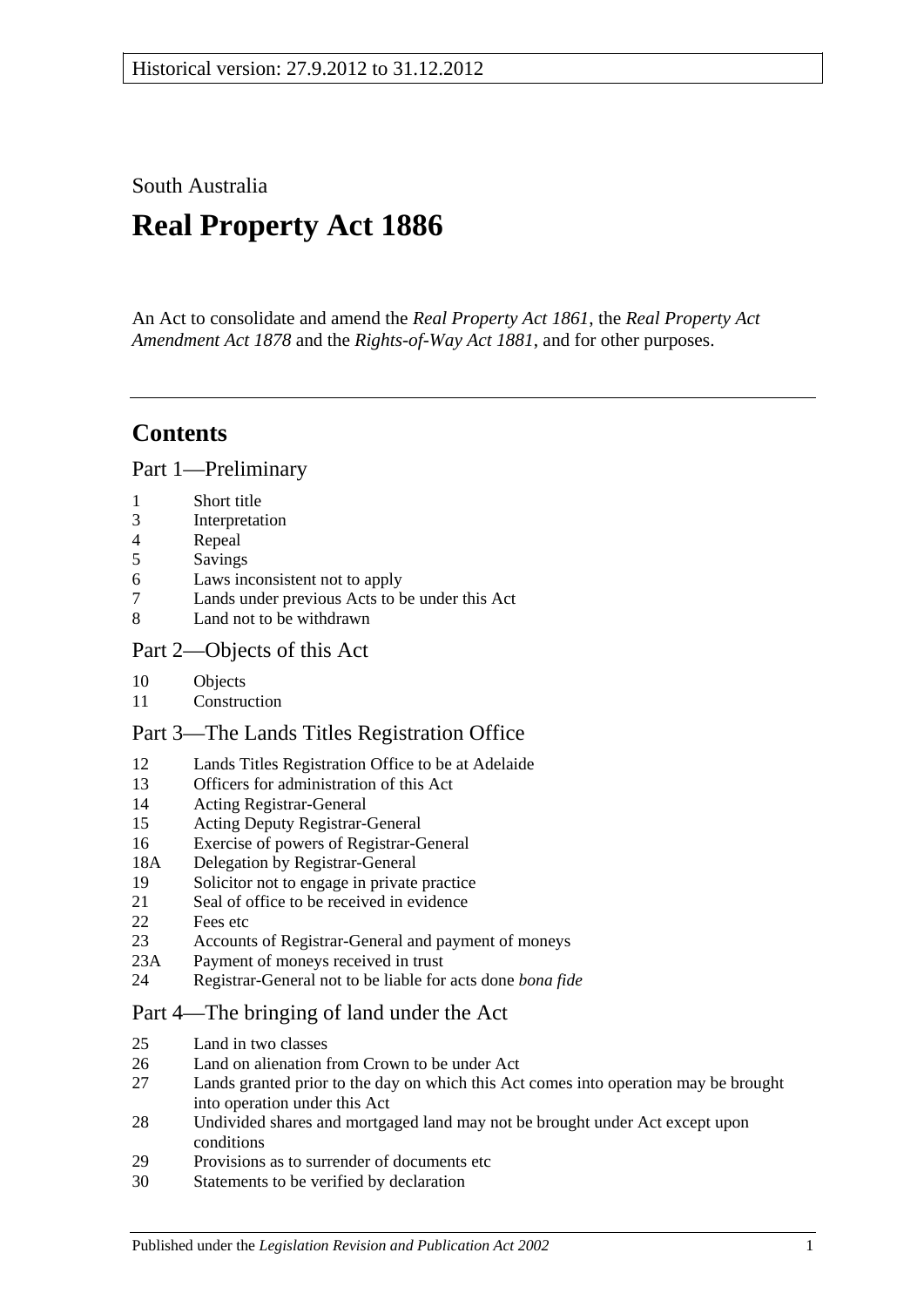- [Application, how to be dealt with](#page-21-3)
- [Titles in three classes](#page-22-0)
- [Procedure under second class](#page-22-1)
- [Procedure under third class](#page-23-0)
- [Notice of application to be published](#page-23-1)
- [Second and third classes brought under this Act](#page-23-2)
- [How land to be brought under Act](#page-23-3)
- [Action to be taken on return of notices or failure of personal service](#page-24-0)
- [Caveat against bringing land under Act](#page-24-1)
- [If caveat be received within time limited, proceedings stayed](#page-24-2)
- [Applicant may withdraw his application](#page-24-3)
- [Documents of title, if they include other property, to be returned to applicant](#page-24-4)<br>43 Certificate to issue in name of deceased applicant proprietor or his nominee
- [Certificate to issue in name of deceased applicant proprietor or his nominee](#page-25-0)
- [Proceedings under caveat](#page-25-1)
- [Lapse of caveat](#page-25-2)
- [Reversion expectant on lease not to be extinguished](#page-25-3)
- [Part 5—Registration of title](#page-26-0)

## [Division 1—Registration of title in the Register Book](#page-26-1)

- [Registration of title in the Register Book](#page-26-2)
- [Certificates to be in duplicate](#page-26-3)
- [Folios in Register Book](#page-26-4)
- [Requirements of memorial](#page-26-5)
- 51A [Evidentiary](#page-26-6)

## [Division 2—Registration of title by other methods](#page-26-7)

- 51B [Registration of title electronically etc](#page-26-8)
- 51C [Issue of certificate of title](#page-27-0)
- 51D [Evidentiary](#page-28-0)

## [Division 2A—Boundaries of registered land](#page-28-1)

51E [Coordinated cadastre](#page-28-2)

#### [Division 3—General](#page-28-3)

- [Endorsement of record of registration](#page-28-4)
- [Retention of records](#page-29-0)
- [Form of instruments](#page-29-1)<br>55 Instruments
- **[Instruments](#page-29-2)**
- [Priority of instruments](#page-29-3)
- 56A [Registration](#page-30-0)
- [Effect of registration of instruments](#page-30-1)
- [Where 2 or more instruments presented at same time](#page-30-2)
- [Provision for registration in case of death of party executing instrument](#page-30-3)
- [Person to whom certificate or other instrument of title has been issued in error,](#page-30-4) or who [wrongfully retains such instrument, may be summoned](#page-30-4)
- [Arrest of person refusing to deliver up instrument for cancellation or correction](#page-31-0)
- [Order for delivery of instrument](#page-31-1)
- [Orders for cancellation of instrument and alteration of Register Book](#page-31-2)
- [Powers of court to direct cancellation of certificate or entry](#page-31-3)
- [Search allowed](#page-31-4)
- [Conflict between original and duplicate certificate](#page-32-0)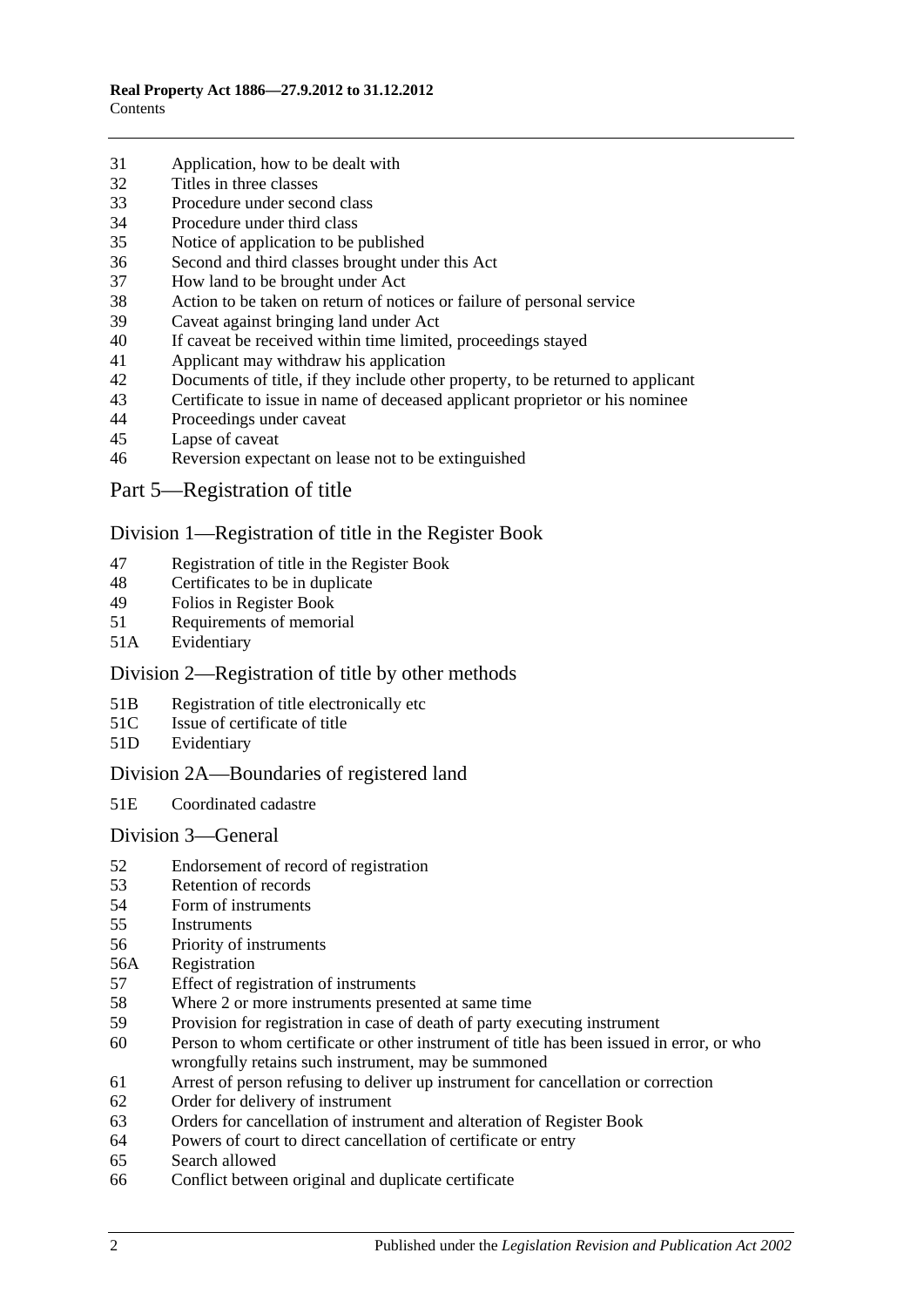#### 66A [Lodgement of land grant](#page-32-1)

## [Part 6—The title of registered proprietors](#page-34-0)

- 67 [Instruments not effectual until registration](#page-34-1)
- 68 [Person named in certificate to be the registered proprietor](#page-34-2)
- 69 [Title of registered proprietor indefeasible, except in cases of—](#page-34-3)
- 70 [In other cases title of registered proprietor shall prevail](#page-35-0)
- 71 [Saving of certain rights and powers viz](#page-36-0)
- 72 [Knowledge of trust not evidence of want of bona fides](#page-36-1)

## [Part 7—Certificates of title](#page-38-0)

- 73 [Certificate of title](#page-38-1)
- 74 [Joint tenants and tenants in common](#page-38-2)
- 75 [Certificates for remainder and reversions](#page-38-3)
- 76 [Mode of inheritance or succession shall be implied](#page-38-4)
- 77 [Memorials on certificates](#page-38-5)
- 78 [Certificates in lieu of surrendered certificates](#page-38-6)
- 78A [Issue of new certificate on alteration etc](#page-39-0)
- 79 [Substituted certificate etc](#page-39-1)
- 80 [Issue of certificates of title](#page-39-2)

## [Part 7A—Title by possession to land under this Act](#page-40-0)

- 80A [Application for certificate based on possession](#page-40-1)
- 80B [Signature attestation and operation of application](#page-40-2)
- 80C [Application how dealt with](#page-40-3)
- 80D [Requisitions](#page-40-4)
- 80E [Notice of application](#page-40-5)
- 80F [Caveats](#page-41-0)
- 80G [Power to issue certificates](#page-41-1)
- 80H [Cancellation of instruments](#page-42-0)
- 80I [Fees](#page-42-1)

#### [Part 8—Easements](#page-44-0)

- 81 [Certificates may contain statement of right-of-way or other easement](#page-44-1)
- 82 [Description of easement](#page-44-2)
- 83 [Registered proprietor not to be subject to rights-of-way not mentioned in certificate](#page-44-3)
- 84 [Easement not binding on registered proprietor subsequently acquiring land bona fide for](#page-44-4)  [value unless entered on certificate of title](#page-44-4)
- 85 [Land to be held free of rights-of-way](#page-44-5)
- 86 [Public rights-of-way etc not within this Act](#page-44-6)
- 87 [Certificates heretofore issued conclusive evidence of right-of-way therein described](#page-45-0)
- 88 [Entry as to easement to be made on original and duplicate certificates of title](#page-45-1)
- 89 [Short form of describing right-of-way](#page-45-2)
- 89A [Incorporation of long forms of easements in instruments](#page-45-3)
- 90 [Deposit of plan showing rights-of-way](#page-45-4)
- 90A [Application of sections](#page-45-5) 90B, [90C, 90D, 90E](#page-45-5) and [90F](#page-45-5)
- 90B [Variation and extinguishment of easements](#page-46-0)
- 90C [Easement and servient land may be vested in same person](#page-48-0)
- 90D [Survey of easement](#page-49-0)
- 90E [No private right-of-way over public street or road](#page-49-1)
- 90F [Easement subject to existing mortgage etc](#page-49-2)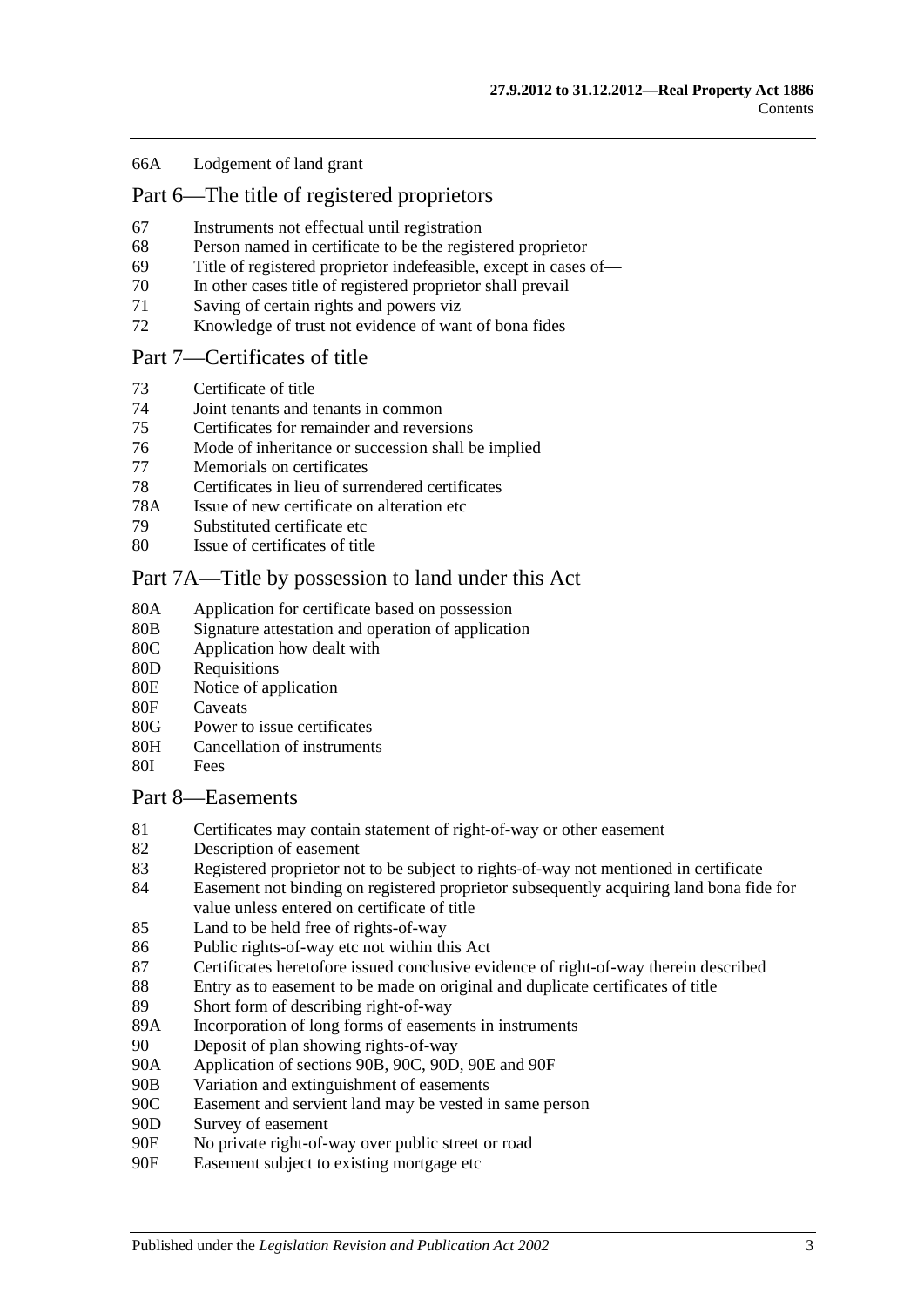## [Part 9—Crown leases](#page-50-0)

- [Interpretation of Crown lease](#page-50-1)<br>92 Person now holding under lea
- [Person now holding under lease or agreement may surrender](#page-50-2)
- [Execution and Registration of Crown Lease](#page-50-3)
- [Forfeiture etc of Crown Lease](#page-51-0)
- [Not to give any greater effect than if this Act had not been passed. The Minister of Lands](#page-51-1)  [may make regulations](#page-51-1)

## [Part 10—Transfers](#page-52-0)

- [Transfers](#page-52-1)
- 96AA [Creation of easements by reservation](#page-52-2)
- 96A [Acceptance of transfer](#page-52-3)
- [Transferee of land subject to mortgage or encumbrance to indemnify transferor](#page-52-4)<br>98 On registration of transfer, grant or certificate to be cancelled
- [On registration of transfer, grant or certificate to be cancelled](#page-53-0)
- [Unless whole of land transferred](#page-53-1)
- [New certificate to purchaser and balance certificate to registered proprietor](#page-53-2)
- [Memorial of order for sale of land for non-payment of rates](#page-53-3)
- [Registration of transfer hereunder](#page-53-4)
- [Discharge of memorial](#page-54-0)
- [Sale under writ of fieri facias or decree, warrant or order of court](#page-54-1)
- [Transfer not to be valid against purchaser until entry of writ](#page-54-2)
- [Transfer on sale under writ, warrant, decree or order](#page-54-3)
- [Production of duplicate instrument not required on transfer under decree or order, writ, or](#page-54-4)  [warrant](#page-54-4)
- [Satisfaction of writ, warrant, decree, or order](#page-55-0)
- [Lapse of writ, decree, warrant, or order](#page-55-1)
- [Transfer by registered proprietor to spouse etc](#page-55-2)
- [Dealings before issue of certificate](#page-55-3)
- [Deed-poll by promoters of undertakings under Lands Clauses Acts](#page-55-4)
- [Mode of registration of such deed-poll](#page-56-0)
- [This Act not to lessen effect of deed-poll heretofore or hereafter executed](#page-56-1)
- 115A [Issue of certificate where land is vested by operation of](#page-56-2) law

## [Part 11—Leases and surrenders](#page-58-0)

- [Lands, how leased](#page-58-1)
- [Contents of lease](#page-58-2)
- [Leases not to bind non-consenting mortgagees or encumbrancees](#page-58-3)
- [Lease for one year need not be registered](#page-58-4)
- 119A [Standard terms and conditions of lease](#page-58-5)
- [Lease may be surrendered by separate instrument](#page-59-0)
- [Registrar-General may enter surrender](#page-59-1)
- [Effect of entry of surrender](#page-59-2)<br>123 Surrender where lease subject
- [Surrender where lease subject to mortgage or under-lease](#page-59-3)
- [Covenants to be implied in every lease against the lessee](#page-59-4)
- [Powers to be implied in lessor](#page-59-5)
- [Registrar-General to note particulars of re-entry in Register Book](#page-60-0)

#### [Part 12—Mortgages, encumbrances, and discharges](#page-62-0)

- [Lands, how mortgaged or encumbered](#page-62-1)
- [Contents of mortgage or encumbrance](#page-62-2)
- 129A [Standard terms and conditions of mortgage or encumbrance](#page-62-3)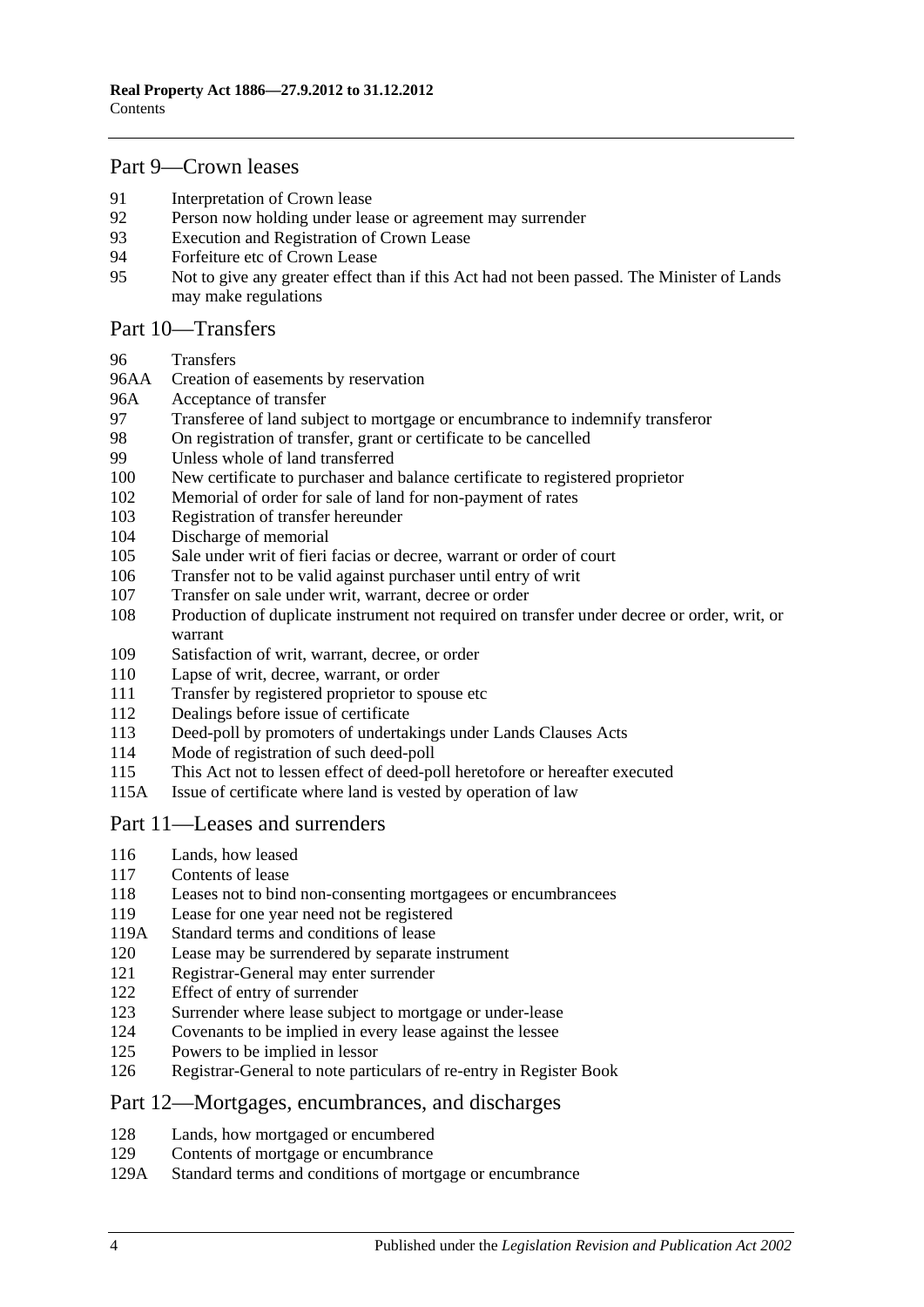- [Covenant to be implied in every mortgage](#page-63-0)
- 130A [Implied covenant in encumbrance](#page-63-1)
- [Subsequent mortgagees or encumbrancees, may redeem prior mortgages etc](#page-63-2)
- [Nature of mortgage and encumbrance, and procedure in case of default](#page-63-3)
- [Power of sale](#page-64-0)
- [Mortgagee's receipt to discharge purchaser](#page-64-1)
- [Appropriation of proceeds](#page-64-2)
- 135A [Mode of payment of encumbrance](#page-64-3)
- [Transfer upon sale by mortgagee or encumbrancee](#page-64-4)
- [Power of mortgagee to enter, take possession, distrain, let, or bring action for recovery of](#page-65-0)  [land](#page-65-0)
- [Power of mortgagee to distrain on tenant or occupier for arrears not exceeding the amount](#page-65-1)  [of rent due](#page-65-1)
- [Duty of mortgagee of leasehold entering into possession of rent and profits to account](#page-66-0)
- [Application by mortgagee to Registrar-General for foreclosure](#page-66-1)
- [Procedure on foreclosure application](#page-66-2)
- [Effect of order for foreclosure](#page-67-0)
- 142A [Provision for case where mortgagee or encumbrancee refuses to join in proceedings on](#page-67-1)  [default](#page-67-1)
- [Discharge of mortgages and encumbrances](#page-67-2)
- [Partial discharge of mortgage or encumbrance on grant of easement](#page-67-3)
- [Entry of satisfaction of annuity](#page-68-0)
- [Discharge of mortgage by Minister in certain cases](#page-68-1)
- 148A [Entry in Register Book where rights of mortgagee barred by Statute](#page-69-0)
- [Equitable mortgage may be created](#page-69-1)
- [Transfer of mortgage, lease and encumbrance](#page-69-2)
- [Effect of such transfer](#page-69-3)
- [Covenants implied in transfer of lease](#page-70-0)

#### [Part 13—Extensions](#page-72-0)

[Renewal or extension of mortgage etc](#page-72-1)

#### [Part 14—Powers of attorney](#page-74-0)

- [Power of attorney](#page-74-1)
- [Deposit of duplicate or attested copy](#page-74-2)
- [Revocation of power of attorney](#page-74-3)
- [Power of attorney heretofore given](#page-74-4)
- [Entry of death of grantor](#page-74-5)
- [Instruments executed before entry of revocation or death to be valid](#page-74-6)

#### [Part 15—Trusts and transmissions](#page-76-0)

- [Trusts contained in grant from the Crown to be inserted in certificate as in original grant](#page-76-1)
- [No particulars of trust to be entered in Register Book but trust instrument may be](#page-76-2)  [deposited](#page-76-2)
- [Insertion of the words "with no survivorship" in instruments](#page-76-3)
- [Trustees may authorise insertion of those words](#page-76-4)
- [Effect of entry](#page-77-0)
- [Court may direct notice to be published before order is made](#page-77-1)
- [Court may protect persons interested](#page-77-2)
- [Survivors may nevertheless perform duties or transfer to new trustees](#page-77-3)
- [Disclaimers](#page-77-4)
- [Transmission by bankruptcy or statutory assignment](#page-78-0)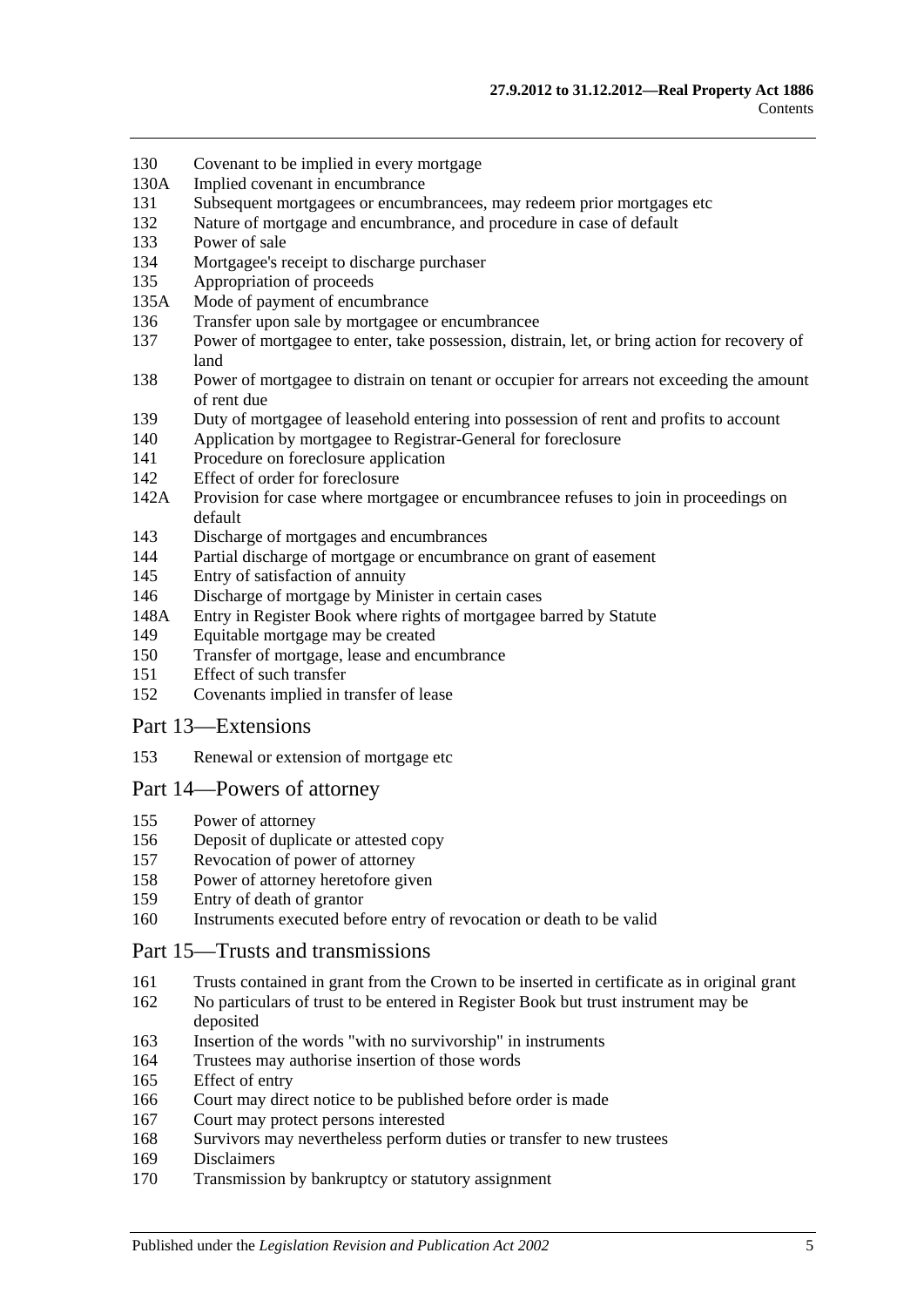- [Transmission to be entered in Register Book](#page-79-0)
- [Proceedings in case assignment declared void](#page-79-1)
- [Bankruptcy or assignment of lessee](#page-79-2)
- [Entry of surrender or foreclosure not to prejudice cause of action](#page-81-0)
- [Transmission of estate of deceased persons](#page-81-1)
- [Application to be made in such case](#page-81-2)
- [Particulars of application to be recorded](#page-81-3)
- [Effect of such entry](#page-81-4)<br>179 Where 2 or more ex
- [Where 2 or more executors or administrators, all must concur](#page-81-5)
- [Person registered in place of deceased, bankrupt, or assigning proprietor, to be proprietor](#page-81-6)  [of land for purpose of dealing](#page-81-6)
- [Proceedings when executor etc refuse to transfer](#page-82-0)
- [Court may order transfer to person entitled](#page-82-1)
- [Court may decide question of title etc](#page-82-2)
- [Order of Court vesting land](#page-82-3)
- [Action may be brought by person claiming beneficial interest in name of trustee](#page-82-4)
- [Purchases from registered proprietor not to be affected by notice](#page-82-5)
- [Except in case of fraud](#page-83-0)
- [Registration of survivor of joint proprietors, and of remainder-man entitled to estate in](#page-83-1)  [possession](#page-83-1)

## [Part 16—Caveats](#page-84-0)

[Caveats](#page-84-1)

## [Part 17—Ejectment](#page-88-0)

- [Summons to give up possession](#page-88-1)
- [Summons to contain description of land](#page-88-2)
- [Orders on non-appearance to summons](#page-88-3)
- [Orders on appearance to summons](#page-88-4)
- [Dismissal of summons not to prejudice other rights](#page-88-5)
- [Effect of order for possession](#page-88-6)
- Writ of *habere facias* [unnecessary where no one is in possession, or the land is](#page-89-0)  [surrendered voluntarily](#page-89-0)
- [Existing rights preserved](#page-89-1)

#### [Part 18—The Assurance Fund](#page-90-0)

- [The Assurance Fund](#page-90-1)
- [Party deprived of land may sue for compensation](#page-91-0)<br>204 Exoneration of proprietor after transfer for value,
- [Exoneration of proprietor after transfer for value, except in certain cases](#page-91-1)
- [Proceedings against the Registrar-General, as nominal defendant](#page-91-2)
- [Purchasers etc protected](#page-91-3)
- [Proceedings against the Registrar-General as nominal defendant](#page-92-0)
- [Value of buildings to be excluded](#page-92-1)
- [Persons claiming may, before taking proceedings, apply to the Registrar-General for](#page-92-2)  [compensation](#page-92-2)
- [Assurance Fund not liable for breach of trust or improper exercise of power of sale](#page-92-3)
- [Nor for misdescription of boundaries or parcels except in certain cases](#page-93-0)
- [Procedure upon, and enforcement of claims against the Assurance Fund](#page-93-1)
- [Proceedings where same land is included in two or more grants from the Crown.](#page-94-0)  [Assurance Fund not liable in such case](#page-94-0)
- [Limitation of actions](#page-94-1)
- [Court to have regard to contributory negligence](#page-95-0)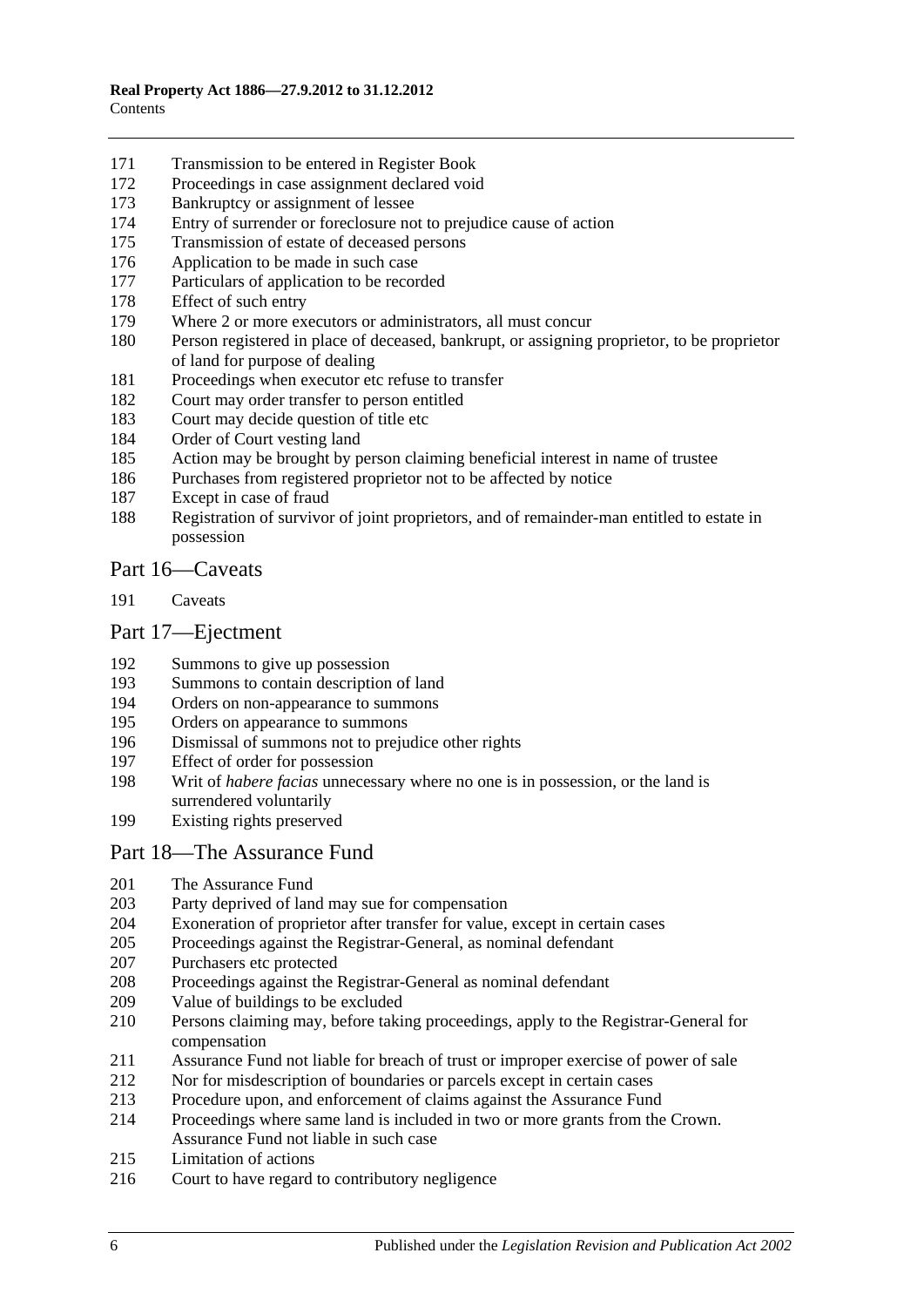- 217 [Payments out of Assurance Fund to be deemed made on account of certain persons](#page-95-1)
- 218 [Moneys paid out of the Assurance Fund may be recovered](#page-95-2)<br>219 Judgment may be entered by Registrar-General for amount
- 219 [Judgment may be entered by Registrar-General for amount paid on account of absent](#page-95-3)  [persons](#page-95-3)

#### [Part 19—Special powers and duties of Registrar-General](#page-96-0)

- 220 [Powers of Registrar-General](#page-96-1)
- 221 [Proprietor may summon Registrar-General to show cause, if dissatisfied](#page-98-0)
- 222 [Hearing of summons](#page-99-0)
- 223 [Registrar-General may refer question of law](#page-99-1)

#### [Part 19A—Rectification of certificates](#page-100-0)

- 223A [Applications for amendment](#page-100-1)
- 223B [Notices to be given](#page-100-2)<br>223C Power of Registrar-
- [Power of Registrar-General to reject](#page-100-3)
- 223D [Caveats](#page-100-4)<br>223E Grant of
- [Grant of application](#page-101-0)
- 223F [Alterations of certificate in bringing land under this Act](#page-101-1)
- 223G [Amendments of title](#page-101-2)
- 223H [Notice of amendment of title](#page-101-3)
- 223J [Rectification by consent](#page-102-0)
- 223K [Saving of other powers](#page-102-1)<br>223L Operation of correction
- [Operation of corrections](#page-102-2)

#### [Part 19AB—Division and amalgamation of allotments](#page-104-0)

#### [Division 1—Preliminary](#page-104-1)

- 223LA [Interpretation](#page-104-2)
- 223LB [Unlawful division of land](#page-107-0)
- 223LC [Application of this Part](#page-108-0)

#### [Division 2—General procedures to be observed in relation to division of land](#page-108-1)

- 223LD [Application for division](#page-108-2)
- [223LDAApplication may deal with statutory encumbrances](#page-110-0)
- 223LE [Deposit of plan of division in Lands Titles Registration Office](#page-110-1)
- 223LF [Streets, roads etc](#page-111-0)
- 223LG [Service easements](#page-112-0)
- 223LH [Consent to plans of division](#page-113-0)
- 223LI [Assessment of stamp duty](#page-114-0)

#### [Division 3—Amalgamation](#page-114-1)

- 223LJ [Amalgamation](#page-114-2)
- [Division 5—Miscellaneous provisions](#page-115-0)
- 223LP [Regulations](#page-115-1)

#### [Part 20—Procedure and penalties](#page-116-0)

- 226 [Forms of summons by Registrar-General](#page-116-1)
- 227 [On refusal or neglect of person summoned, Registrar-General may apply to Judge](#page-116-2)
- 228 [Declarations, before whom to be made](#page-116-3)
- 229 [Indictable offences under this Act](#page-116-4)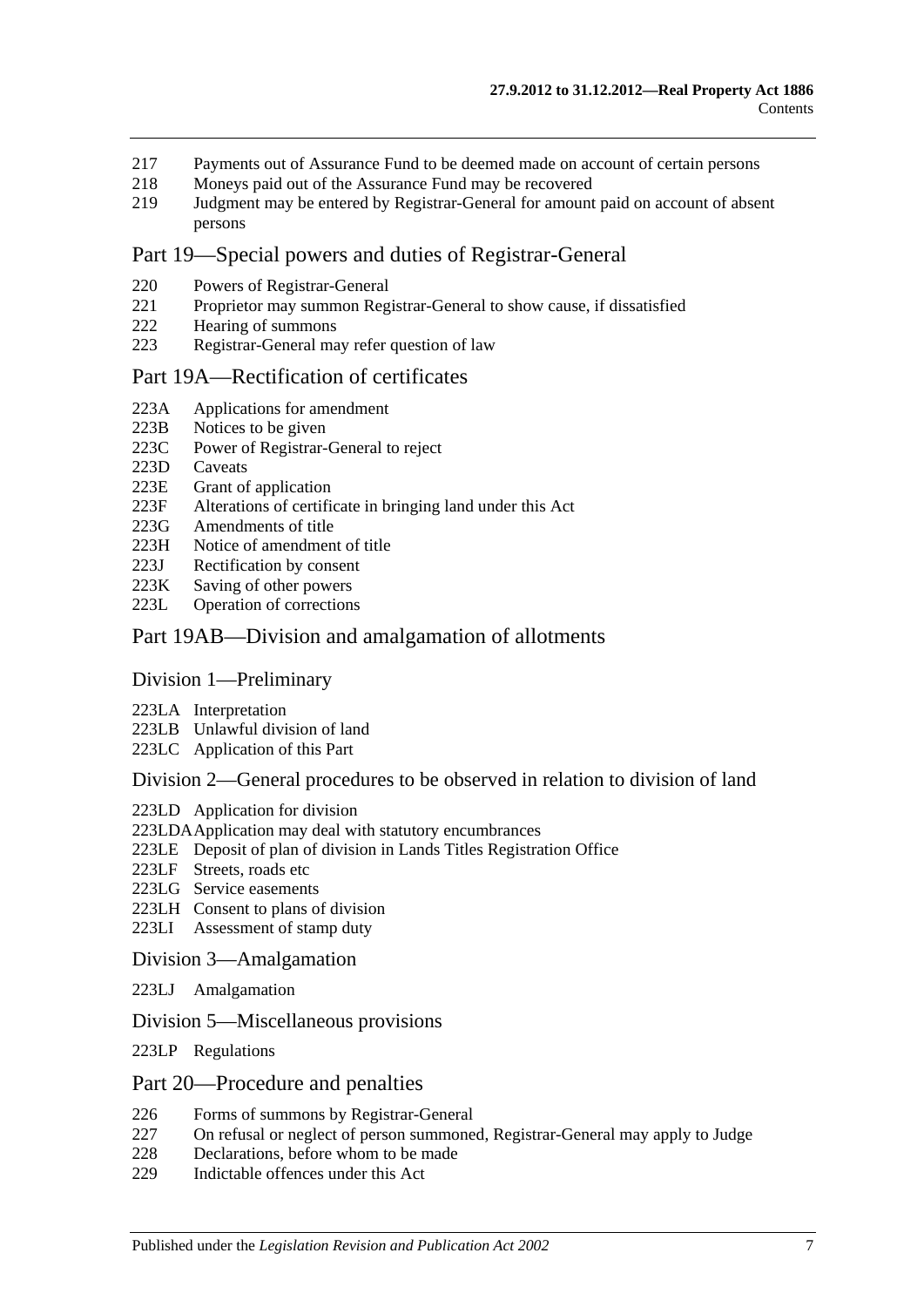| 230 | Perjury |
|-----|---------|
|-----|---------|

- [Penalty for certifying incorrect documents](#page-117-1)
- [Other offences](#page-117-2)
- [Certificate etc procured by fraud to be void](#page-118-0)
- [Conviction not to affect civil remedy](#page-118-1)

## [Part 21—Miscellaneous](#page-120-0)

- [Plans and maps](#page-120-1)
- [Diagrams of land in certificates of title](#page-120-2)
- 242A [Cases where measurements not required](#page-120-3)
- [Provision for person under disability of infancy or mental incapacity](#page-120-4)
- [Court may appoint guardian](#page-121-0)
- [Unregistered instruments to confer claim to registration](#page-121-1)
- [Informal documents may be registered](#page-121-2)
- [Memorial to be entered](#page-121-3)
- [Equities not abolished](#page-121-4)
- [Lis pendens not to be registered](#page-122-0)
- [No title by adverse possession](#page-122-1)
- [Corporations and district councils to furnish Registrar-General with plans of new streets](#page-122-2)  [etc](#page-122-2)
- [Surveyor-General to furnish Registrar-General with particulars of orders confirming](#page-122-3)  [opening of new roads etc](#page-122-3)
- [Alteration of plans](#page-122-4)
- [Confused boundaries](#page-123-0)
- [Reference to Real Property Acts](#page-123-1)
- [General powers of Court not affected](#page-123-2)
- [Valuable consideration may be proved by prior instruments](#page-123-3)
- [General covenants to be implied in instruments](#page-124-0)
- [Implied powers and covenants may be modified or negatived](#page-124-1)
- [In action for breach, party may be proceeded against as if he had covenanted in express](#page-124-2)  [words](#page-124-2)
- [Implied covenants to](#page-124-3) be joint and several
- [Short forms of covenants in mortgages and leases](#page-124-4)
- [Short form for expressing exception of mines and minerals](#page-124-5)
- [Witnessing of instruments](#page-125-0)
- [Improper witnessing](#page-125-1)
- [Execution of instrument by corporation](#page-125-2)
- [Authority to register](#page-125-3)
- [Solicitors and conveyancers to be generally entitled to recover fees for work done under](#page-126-0)  [this Act](#page-126-0)
- [Forms in Schedules](#page-126-1)
- [Service of notices](#page-126-2)
- [Regulations](#page-126-3)

## [Schedule 1—Transitional provisions](#page-128-0)

[Schedule 2—Application to bring land under the provisions of the](#page-131-0) *Real [Property Act](#page-131-0) 1886*

[Schedule 3—Caveat forbidding lands to be brought under the](#page-132-0) *Real Property Act [1886](#page-132-0)*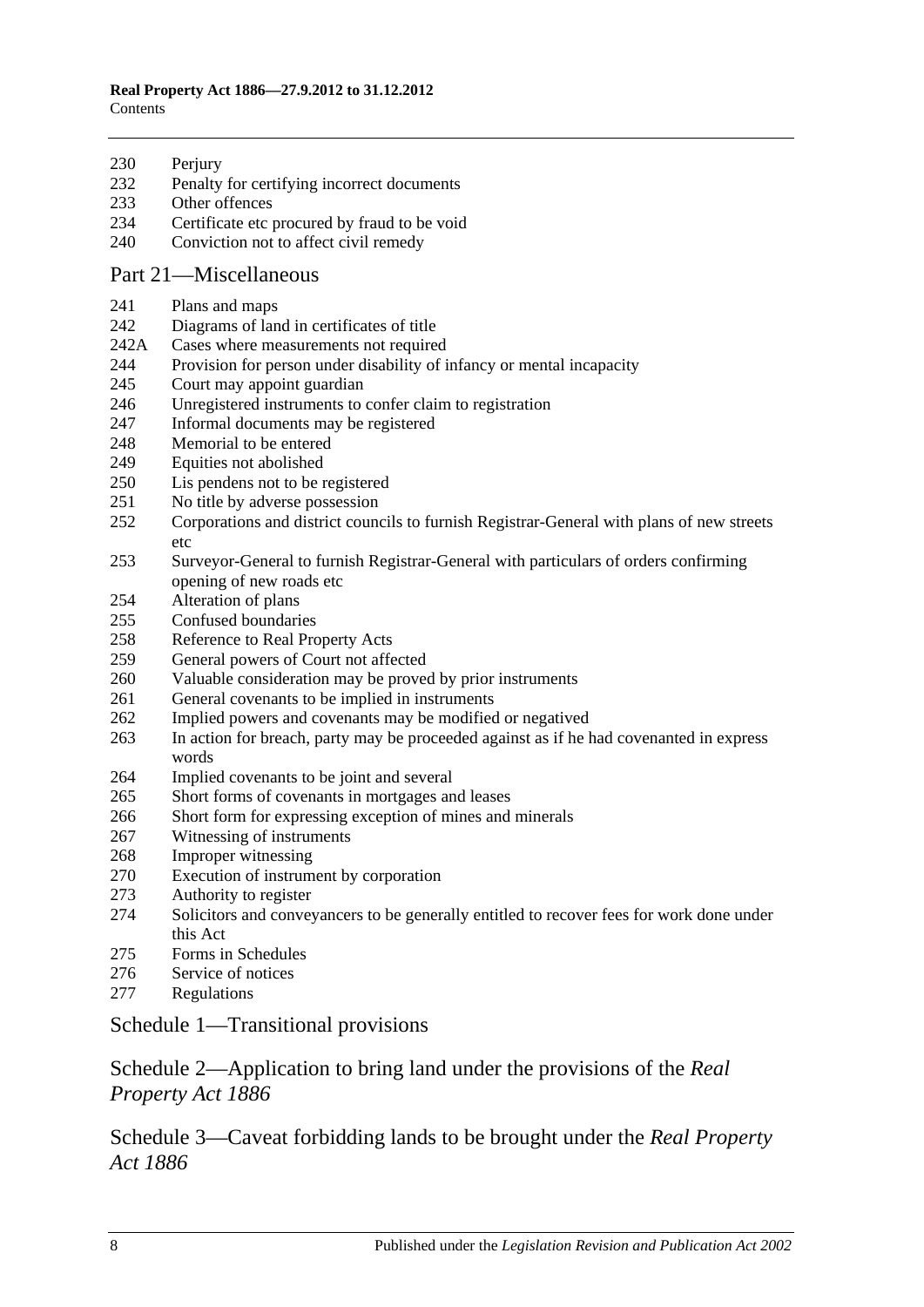[Schedule 5—A free and unrestricted right-of-way](#page-132-1)

[Schedule 6—Short forms of easements and their interpretation](#page-132-2)

[Schedule 16—Short forms of covenants and their interpretation](#page-135-0)

[Schedule 17—Short form of exception of mines and minerals and its](#page-137-0)  [interpretation](#page-137-0)

[Schedule 22—Summons by Registrar-General](#page-137-1)

[Legislative history](#page-138-0)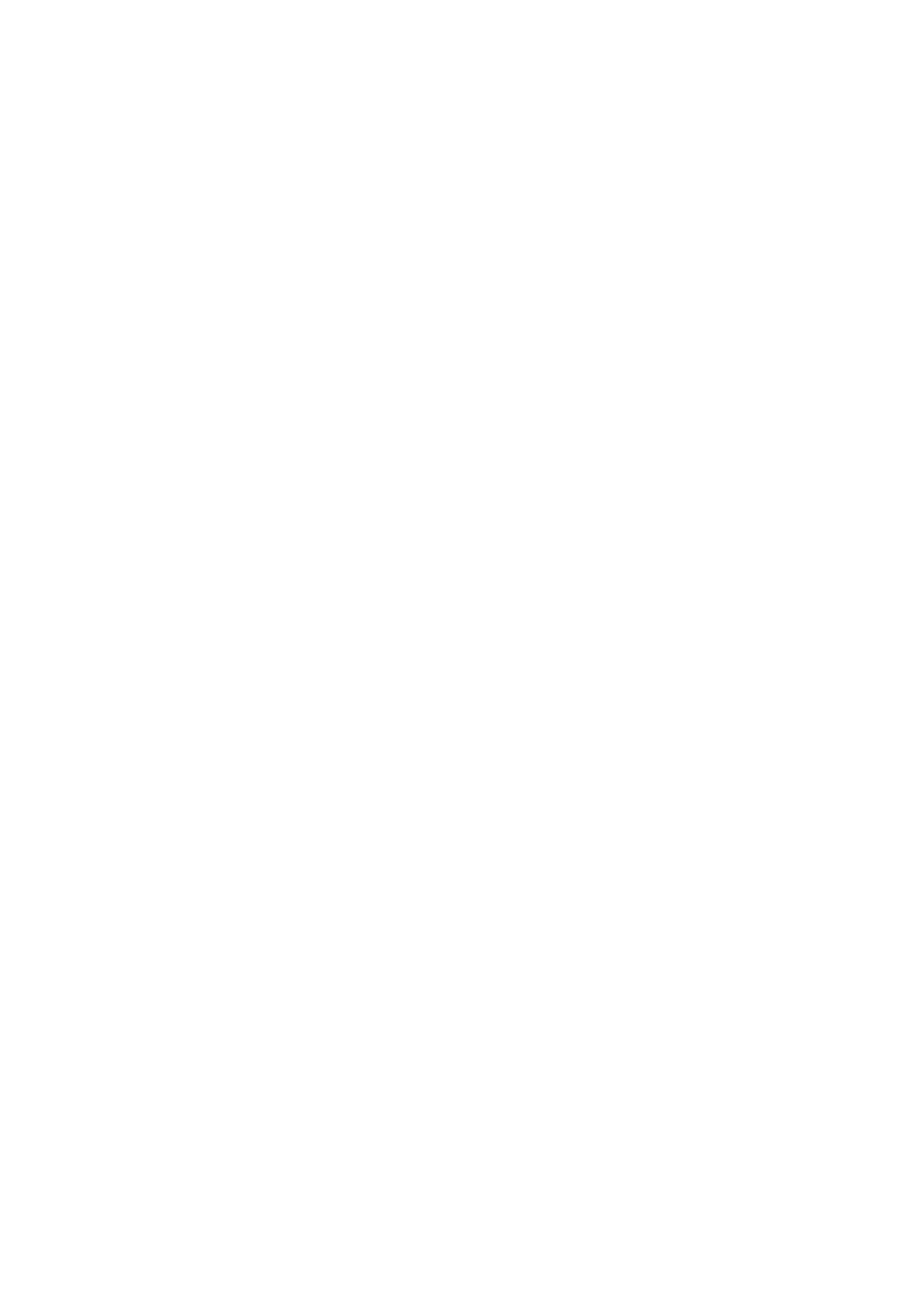## <span id="page-10-0"></span>**The Parliament of South Australia enacts as follows:**

## **Part 1—Preliminary**

## <span id="page-10-1"></span>**1—Short title**

This Act may be cited for all purposes as the *[Real Property Act](http://www.legislation.sa.gov.au/index.aspx?action=legref&type=act&legtitle=Real%20Property%20Act%201886) 1886*.

## <span id="page-10-2"></span>**3—Interpretation**

(1) In the construction and for the purposes of this Act, and in all instruments made or purporting to be made thereunder, the following terms shall, so far as not inconsistent with the context or subject, and except when such context or subject or the other provisions hereof require a different construction, have the respective meanings hereinafter assigned to them, that is to say—

#### *allotment* includes—

- (a) a community lot, a development lot and common property created by division under the *[Community Titles Act](http://www.legislation.sa.gov.au/index.aspx?action=legref&type=act&legtitle=Community%20Titles%20Act%201996) 1996*; and
- (b) a unit and common property created by division under the *[Strata Titles](http://www.legislation.sa.gov.au/index.aspx?action=legref&type=act&legtitle=Strata%20Titles%20Act%201988)  Act [1988](http://www.legislation.sa.gov.au/index.aspx?action=legref&type=act&legtitle=Strata%20Titles%20Act%201988)*;

*appropriate form* means a form approved by the Registrar-General;

*the Assurance Fund* means the Real Property Act Assurance Fund constituted under this Act;

*caveatee* shall mean any person against whose application for any purpose a caveat has been lodged, and shall include the registered proprietor of any land in respect of which a caveat has been lodged;

*caveator* shall mean any person lodging a caveat;

*certificate* shall mean a certificate of title issued under any of the Real Property Acts, or any grant from the Crown issued after the passing of the *[Real Property Act](http://www.legislation.sa.gov.au/index.aspx?action=legref&type=act&legtitle=Real%20Property%20Act)* No. 15 of 1857 and before the commencement of the *[Real Property \(Witnessing and Land](http://www.legislation.sa.gov.au/index.aspx?action=legref&type=act&legtitle=Real%20Property%20(Witnessing%20and%20Land%20Grants)%20Amendment%20Act%201995)  [Grants\) Amendment Act](http://www.legislation.sa.gov.au/index.aspx?action=legref&type=act&legtitle=Real%20Property%20(Witnessing%20and%20Land%20Grants)%20Amendment%20Act%201995) 1995*, and shall extend to and include all plans and entries thereon;

#### *Court* means—

- (a) the Supreme Court; and
- (b) in [sections](#page-28-4) 52, [64,](#page-31-3) [71,](#page-36-0) [80,](#page-39-2) [87,](#page-45-0) [105,](#page-54-1) [108,](#page-54-4) [110,](#page-55-1) [142A,](#page-67-1) [165,](#page-77-0) [166](#page-77-1) and [167](#page-77-2) of this Act includes any other court or tribunal constituted under the law of this State or the Commonwealth; and
- (c) in [section](#page-84-1) 191 and [Part 17](#page-88-0) includes the District Court;

*dealing* shall mean any instrument or matter, whereby any land or the title to any land can be affected, or dealt with;

*document of title* shall mean and include every document evidencing or relating to the title of any land not under the provisions of any of the Real Property Acts;

*dominant land* shall mean any land having a right-of-way or other easement appurtenant thereto or annexed to the ownership thereof;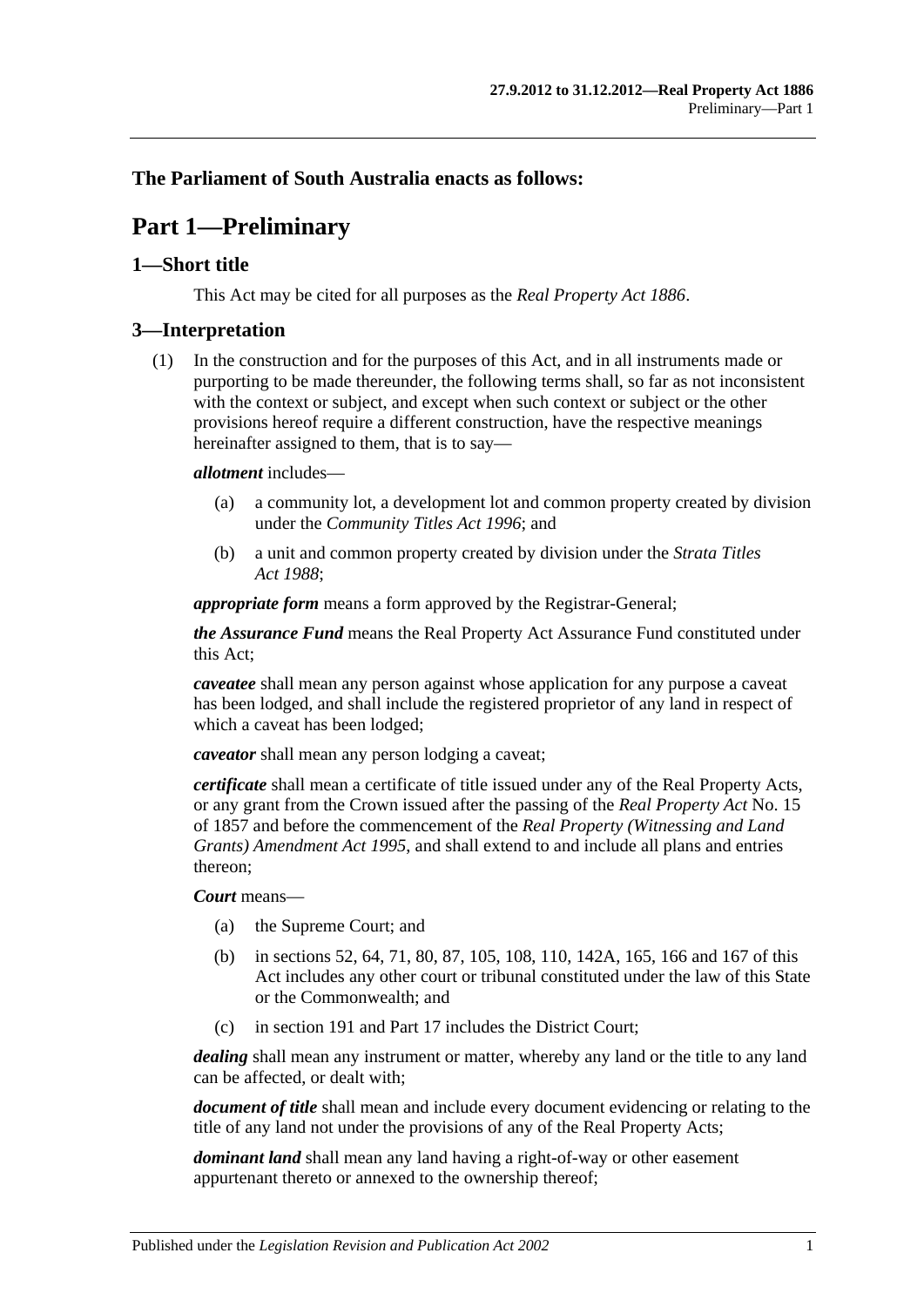*easement* includes a profit à prendre;

*encumbrancee* shall mean the registered proprietor of an encumbrance;

*encumbrancer* shall mean the registered proprietor of land subject to an encumbrance;

*instrument* shall mean and include every document capable of registration under the provisions of any of the Real Property Acts, or in respect of which any entry is by any of the Real Property Acts directed, required, or permitted to be made in the Register Book;

*instrument of title* shall mean and include every instrument evidencing or relating to the title to any land under the provisions of any of the Real Property Acts;

*land* shall extend to and include all tenements and hereditaments corporeal and incorporeal of every kind and description, and every estate and interest in land;

*lessee* shall mean the registered proprietor of a lease;

*lessor* shall mean the registered proprietor of land subject to a lease;

*mentally incapacitated person* has the same meaning as in the *[Guardianship and](http://www.legislation.sa.gov.au/index.aspx?action=legref&type=act&legtitle=Guardianship%20and%20Administration%20Act%201993)  [Administration Act](http://www.legislation.sa.gov.au/index.aspx?action=legref&type=act&legtitle=Guardianship%20and%20Administration%20Act%201993) 1993*;

*mortgagee* shall mean the registered proprietor of a mortgage;

*mortgagor* shall mean the registered proprietor of land subject to a mortgage;

*proprietor* shall mean any person seized or possessed of, or entitled to land;

*registered proprietor* shall mean any person appearing by the Register Book, or by any registered instrument of title to be the proprietor of any land;

*servient land* shall mean land subject to any easement;

*statutory assignment* shall mean any deed assigning a debtor's estate for the benefit of his creditors, executed under or in pursuance of Division 6 of *[The Insolvent Act](http://www.legislation.sa.gov.au/index.aspx?action=legref&type=act&legtitle=The%20Insolvent%20Act%201860) 1860*, or any other Act;

*the Real Property Acts* shall mean the *[Real Property Act](http://www.legislation.sa.gov.au/index.aspx?action=legref&type=act&legtitle=Real%20Property%20Act)* (No. 15 of 1857), *[The Real](http://www.legislation.sa.gov.au/index.aspx?action=legref&type=act&legtitle=The%20Real%20Property%20Law%20Amendment%20Act)  [Property Law Amendment Act](http://www.legislation.sa.gov.au/index.aspx?action=legref&type=act&legtitle=The%20Real%20Property%20Law%20Amendment%20Act)* (No. 16 of 1858), the *[Real Property Act of](http://www.legislation.sa.gov.au/index.aspx?action=legref&type=act&legtitle=Real%20Property%20Act%20of%201860) 1860* (No. 11 of 1860), the *[Real Property Act of](http://www.legislation.sa.gov.au/index.aspx?action=legref&type=act&legtitle=Real%20Property%20Act%20of%201861) 1861* (No. 22 of 1861), the *[Real Property](http://www.legislation.sa.gov.au/index.aspx?action=legref&type=act&legtitle=Real%20Property%20Act%20Amendment%20Act%20of%201878)  [Act Amendment Act of](http://www.legislation.sa.gov.au/index.aspx?action=legref&type=act&legtitle=Real%20Property%20Act%20Amendment%20Act%20of%201878) 1878* (No. 128 of 1878), the *[Rights-of-Way Act](http://www.legislation.sa.gov.au/index.aspx?action=legref&type=act&legtitle=Rights-of-Way%20Act%201881) 1881* (No. 223 of 1881), and this Act;

*transmission* shall mean the passing of title to land in any manner other than by transfer.

(2) The description of any person as proprietor, transferor, transferee, mortgagor, mortgagee, caveator, caveatee, encumbrancer, encumbrancee, lessor, lessee, or trustee, or as seized of, having, or taking any estate or interest in land shall be deemed to extend to and include the heirs, executors, administrators, and assigns of such person.

## <span id="page-11-0"></span>**4—Repeal**

The following Acts or parts of Acts are hereby repealed:

| <b>Number</b> | Title                                                | <b>Extent of Repeal</b> |
|---------------|------------------------------------------------------|-------------------------|
|               | 22 of 1861 Real Property Act of 1861.                | The whole.              |
|               | 128 of 1878 Real Property Act Amendment Act of 1878. | The whole.              |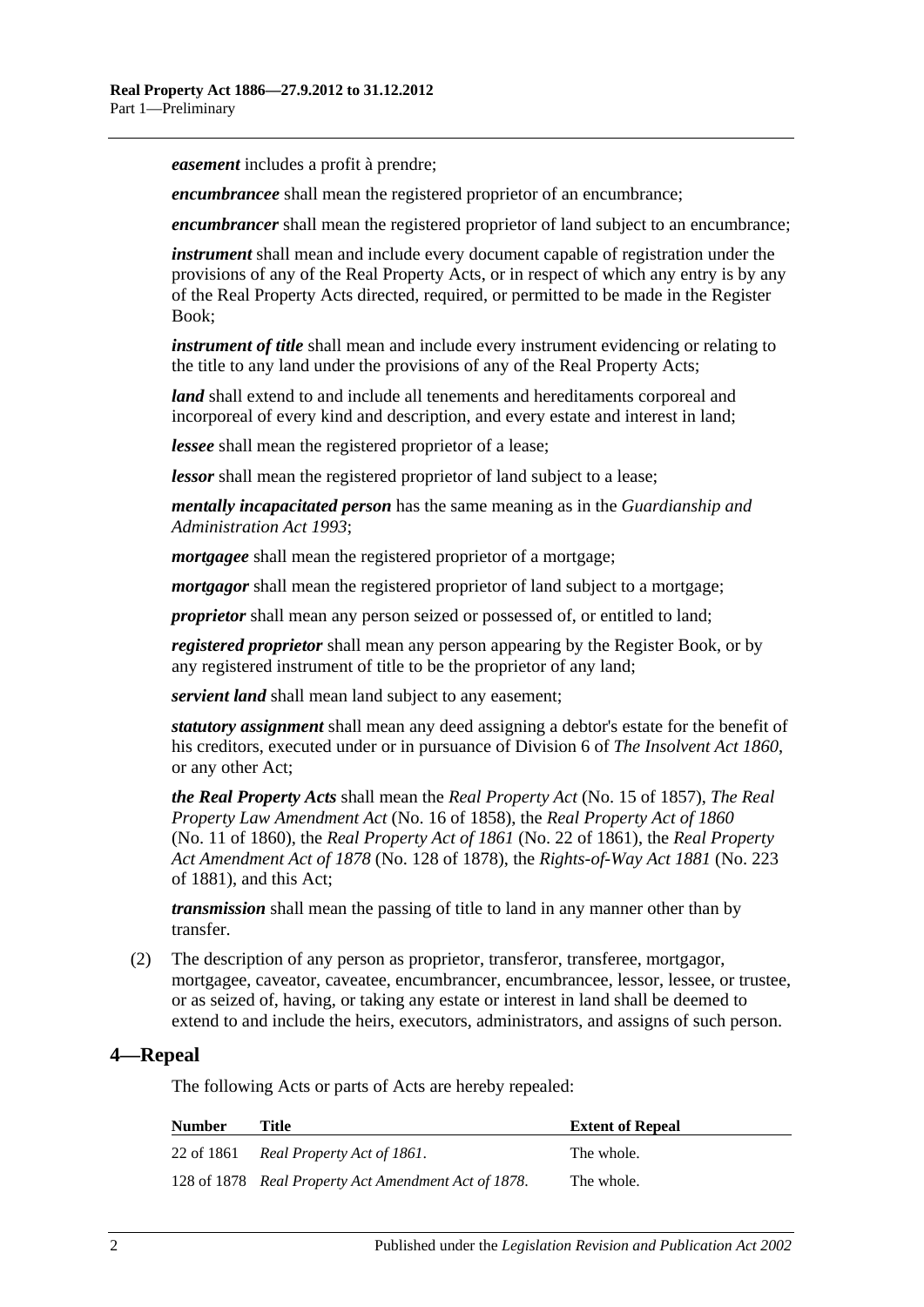| <b>Number</b> | Title                                                                 | <b>Extent of Repeal</b>                                                                                                          |
|---------------|-----------------------------------------------------------------------|----------------------------------------------------------------------------------------------------------------------------------|
|               | 223 of 1881 <i>Rights-of-Way Act 1881</i> .                           | The whole.                                                                                                                       |
|               | 225 of 1881 Act to amend The Probate and Succession Duty<br>Act 1876. | The following words at the end of<br>section 3, subsections 2 and 3:<br>"The estate being exempt under<br>clause 2 of this Act." |

## <span id="page-12-0"></span>**5—Savings**

Such repeal shall not affect any appointment, regulation, instrument, fund, act, matter, or thing lawfully made, done, executed, or in existence under the authority of the said Acts or any or either of them; nor prevent prosecution or punishment for any offence committed or act done in violation of the provisions of the said Acts or any or either of them; or interfere with the recovery of any penalty or of any forfeiture incurred under the said Acts or any or either of them; or with the enforcement, vindication, or recovery, of any estate, right, title, trust, covenant, contract, or interest preserved, acquired, accruing, existing or entered into under the provisions of the said Acts or any or either of them; nor shall such repeal affect or in any way interfere with any act or thing, prosecution or punishment, enforcement, vindication, or recovery saved or protection given by the said repealed Acts; and all applications, actions, suits, proceedings, instruments, registrations, and other acts, matters, and things made, commenced, pending, signed, entered, or done under the said repealed Acts or any or either of them before the passing of this Act, may be proceeded with, prosecuted, completed, and acted on in the same manner and shall be as valid and effectual as if this Act had not been passed.

## <span id="page-12-1"></span>**6—Laws inconsistent not to apply**

No law, so far as inconsistent with this Act, shall apply to land subject to the provisions of this Act, nor shall any future law, so far as inconsistent with this Act, so apply unless it shall be expressly enacted that it shall so apply "notwithstanding the provisions of the *[Real Property Act](http://www.legislation.sa.gov.au/index.aspx?action=legref&type=act&legtitle=Real%20Property%20Act%201886) 1886*".

## <span id="page-12-2"></span>**7—Lands under previous Acts to be under this Act**

All lands subject to the provisions of any of the Real Property Acts shall, on and from the day upon which this Act shall come into operation, and all land hereafter brought under the provisions of any of the Real Property Acts, pursuant to any application commenced at the time of this Act coming into operation, shall, from the time of the issuing of the certificate for such land, be held subject to the provisions of this Act.

#### <span id="page-12-3"></span>**8—Land not to be withdrawn**

No land once subject to the provisions of this Act shall ever be withdrawn therefrom.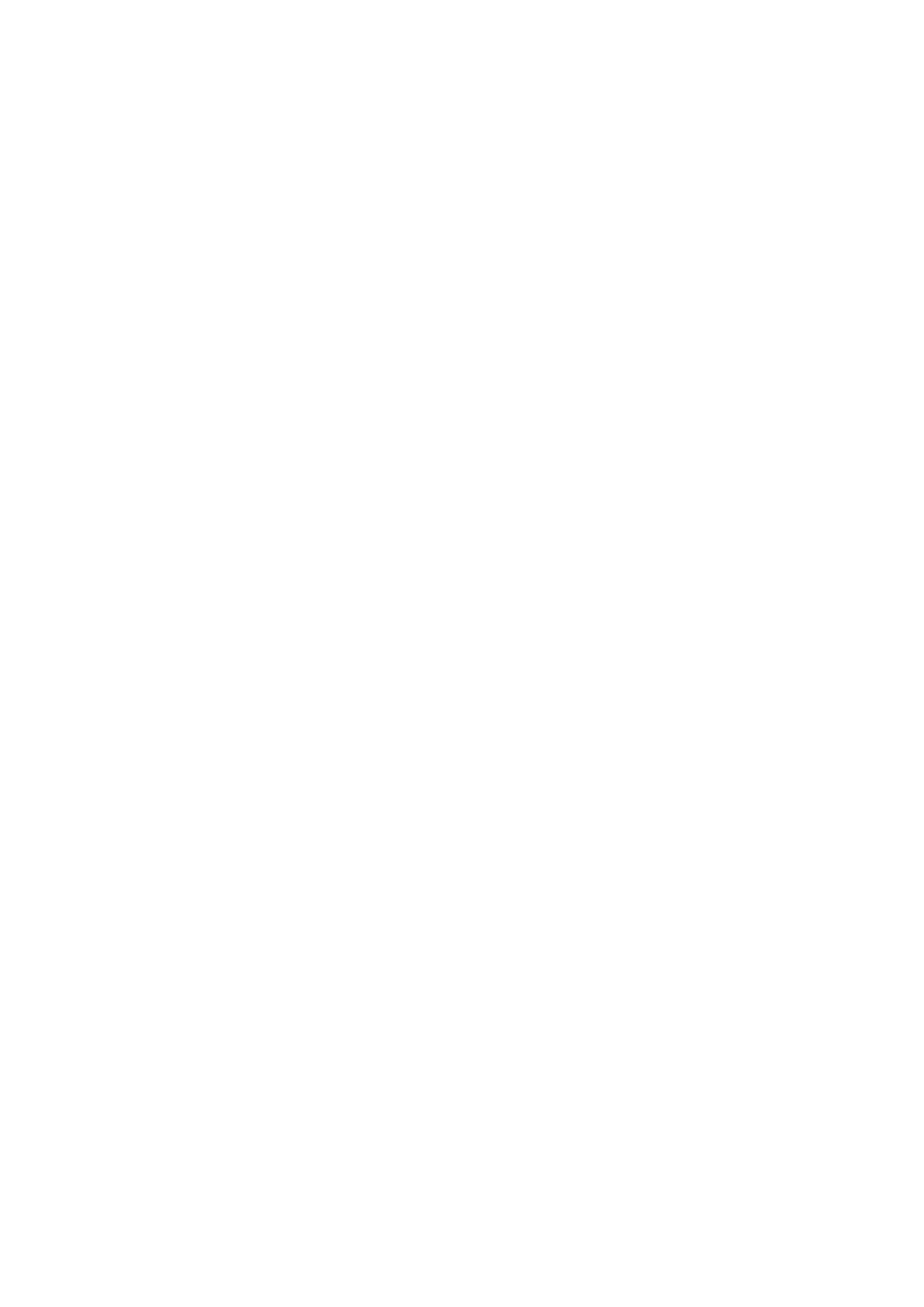## <span id="page-14-0"></span>**Part 2—Objects of this Act**

## <span id="page-14-1"></span>**10—Objects**

The objects of this Act are to simplify the title to land and to facilitate dealing therewith, and to secure indefeasibility of title to all registered proprietors, except in certain cases specified in this Act.

## <span id="page-14-2"></span>**11—Construction**

This Act shall always be construed in such manner as shall best give effect to the objects hereinbefore declared.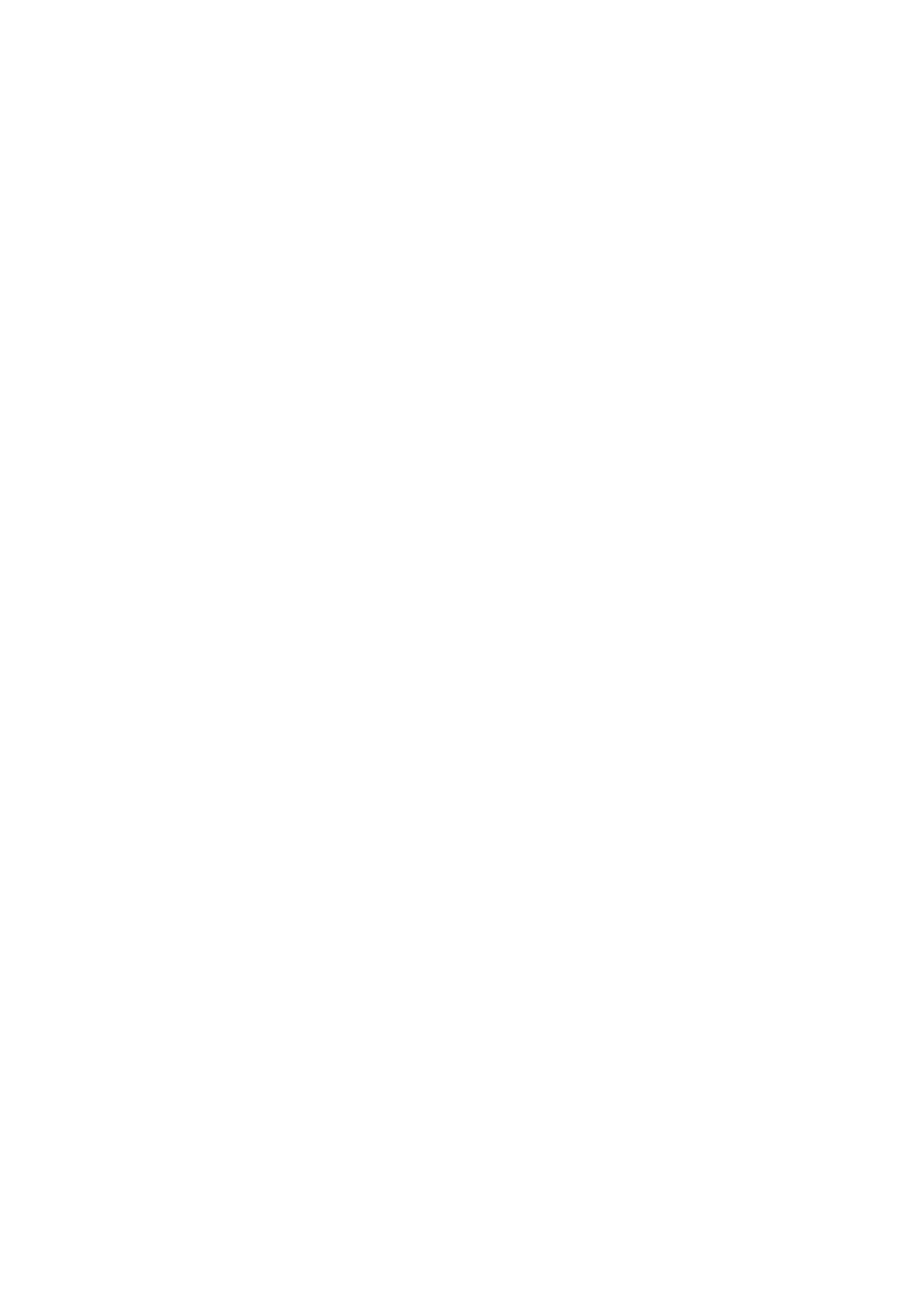## <span id="page-16-0"></span>**Part 3—The Lands Titles Registration Office**

## <span id="page-16-1"></span>**12—Lands Titles Registration Office to be at Adelaide**

The *Lands Titles Registration Office* shall be continued at Adelaide for the purposes of this Act.

## <span id="page-16-2"></span>**13—Officers for administration of this Act**

- (1) There shall be a Registrar-General.
- (2) The Registrar-General shall be responsible for the administration of this Act.
- (3) There shall be such deputies of the Registrar-General as may be necessary or expedient for the administration of this Act.
- (4) There shall be such other officers as may be necessary or expedient for the administration of this Act.
- (5) The Registrar-General, the deputies of the Registrar-General and the other officers are to be Public Service employees.

## <span id="page-16-3"></span>**14—Acting Registrar-General**

- (1) The Governor may appoint a Public Service employee to be the Acting Registrar-General.
- (2) The Acting Registrar-General shall act in the absence of the Registrar-General from the duties of his office.
- (3) The Acting Registrar-General shall have all the powers, authorities, duties and obligations of the Registrar-General.
- (4) The Acting Registrar-General shall cease to occupy his position as such upon resumption by the Registrar-General of the duties of his office.
- (5) If no person is appointed to be the Acting Registrar-General, the Senior Deputy Registrar-General shall be the Acting Registrar-General.

## <span id="page-16-4"></span>**15—Acting Deputy Registrar-General**

- (1) The Governor may appoint a Public Service employee to be an Acting Deputy Registrar-General.
- (2) An Acting Deputy Registrar-General shall have all the powers, authorities, duties and obligations of a Deputy Registrar-General.

## <span id="page-16-5"></span>**16—Exercise of powers of Registrar-General**

Any power or function conferred on, or assigned to, the Registrar-General by this or any other Act may be exercised or carried out—

- (a) by any Deputy Registrar-General; or
- (b) by any person to whom that power or function has been delegated by the Registrar-General.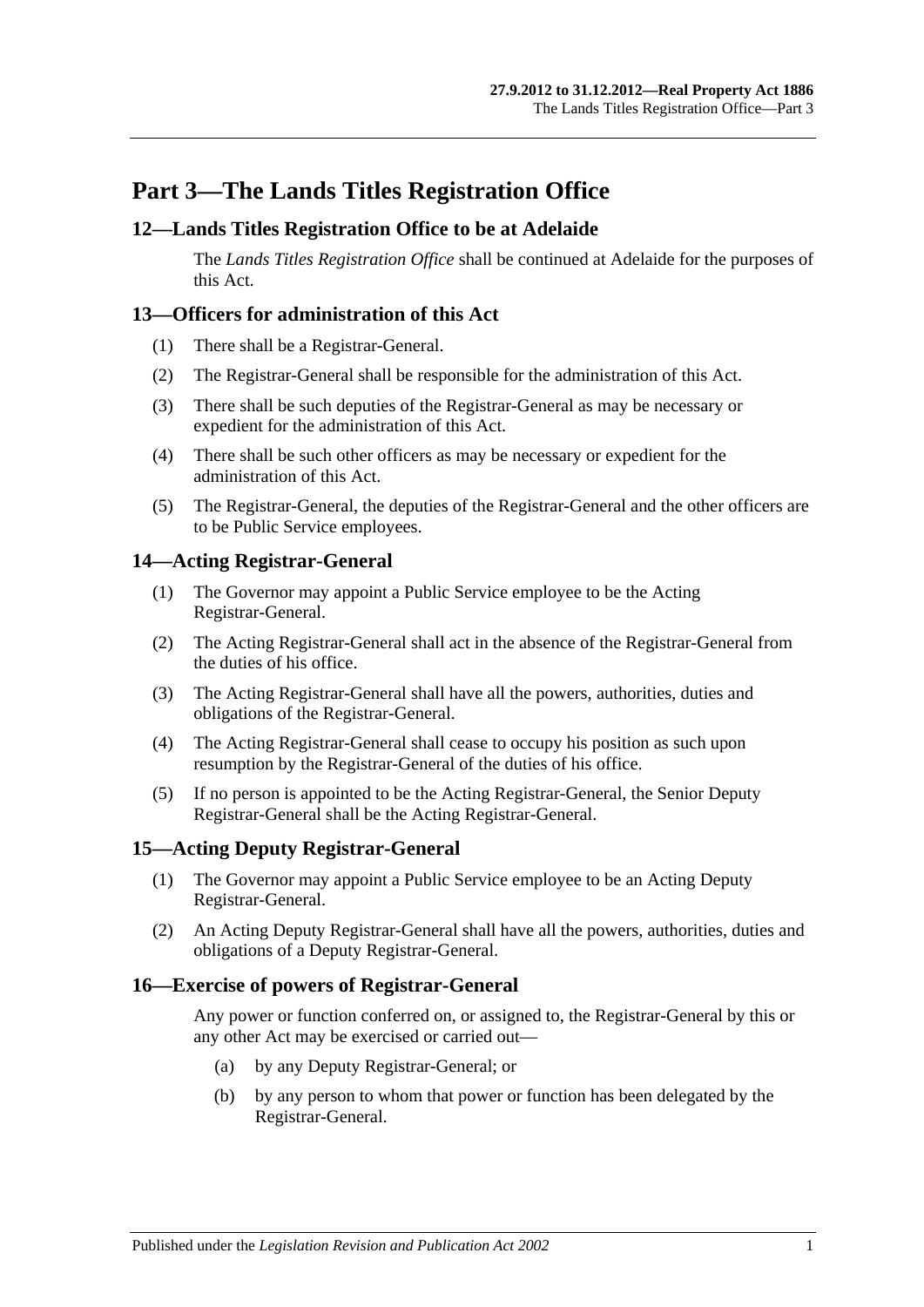## <span id="page-17-6"></span><span id="page-17-0"></span>**18A—Delegation by Registrar-General**

- (1) The Registrar-General may by writing under his hand delegate to any officer or clerk any of the powers or functions of the Registrar-General under this Act or any other Act (except this power of delegation) so that the delegated powers may be exercised by the delegate with respect to the matter or matters of a class specified or the place or locality defined in the instrument of delegation.
- (2) A delegation under [subsection](#page-17-6) (1) of this section shall be revocable in writing at will and no delegation shall prevent the exercise of any power or function of the Registrar-General.

## <span id="page-17-1"></span>**19—Solicitor not to engage in private practice**

It shall not be lawful for any person whilst holding the office of solicitor under this Act to engage in private practice as a barrister, attorney, solicitor or registered conveyancer, but this prohibition shall not apply to any acting solicitor.

## <span id="page-17-2"></span>**21—Seal of office to be received in evidence**

The Registrar-General shall have and use a seal of office bearing the impression of the Royal Arms of England, and having inscribed in the margin thereof the words "Registrar-General South Australia"; and every instrument bearing the imprint of such seal, and purporting to be issued by the Registrar-General, or by one of his deputies or by a delegate referred to in [section](#page-17-0) 18A of this Act or by the Acting Registrar-General, shall be received in evidence, and shall be deemed to be issued by or under the direction of the Registrar-General, or Acting Registrar-General, without further proof, unless the contrary be shown.

#### <span id="page-17-7"></span><span id="page-17-3"></span>**22—Fees etc**

- (1) The Registrar-General may demand and receive such fees, in respect of the several matters provided for in this Act, as are prescribed.
- (2) Until regulations under this Act are made prescribing fees in respect of the matters referred to in [subsection](#page-17-7) (1) of this section the Registrar-General may demand and receive such fees as were payable in respect of those matters immediately before the commencement of the *[Real Property Act Amendment Act](http://www.legislation.sa.gov.au/index.aspx?action=legref&type=act&legtitle=Real%20Property%20Act%20Amendment%20Act%201972) 1972*.

## <span id="page-17-4"></span>**23—Accounts of Registrar-General and payment of moneys**

- (1) The Registrar-General shall keep a correct account of all sums of money received by him in accordance with the provisions of this Act, and shall pay the same to the Treasurer.
- (2) All fines and fees received under the provisions of this Act shall (subject to the provisions of [Part 18](#page-90-0) of this Act) be carried into account by the Treasurer as General Revenue.

## <span id="page-17-8"></span><span id="page-17-5"></span>**23A—Payment of moneys received in trust**

(1) Where the Minister has received moneys in trust or otherwise on account of a mortgagee or other person, and the Minister is satisfied that the moneys may be properly paid to any person the Minister may upon the application of that person and upon provision by that person of such an indemnity or indemnities, if any, as the Minister thinks fit, make payment of the moneys to that person.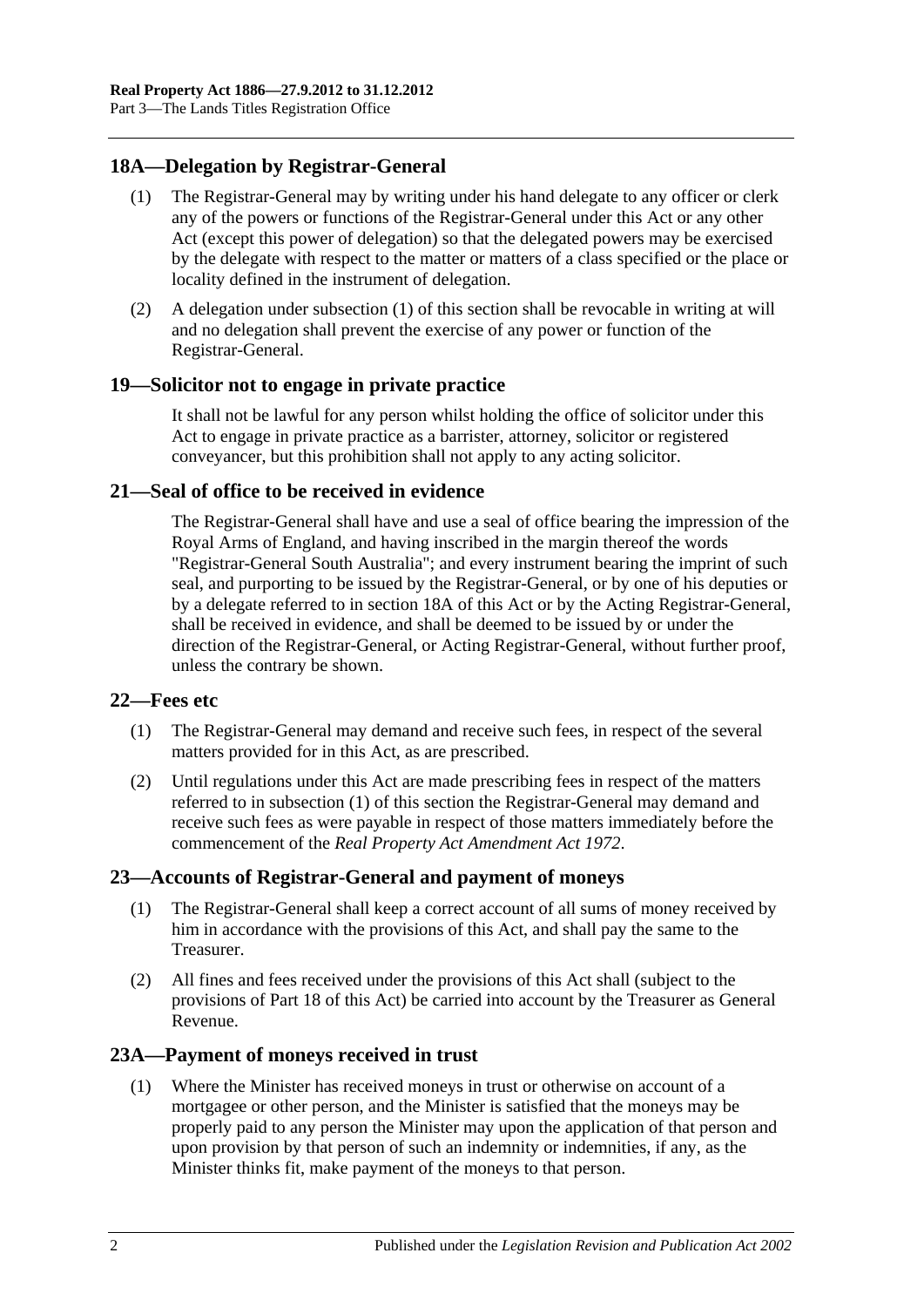- (1a) Before making payment to any person under [subsection](#page-17-8) (1) of this section the Minister may require the production of such evidence as he thinks fit to the effect that—
	- (a) succession duties that may be payable out of, or in respect of, the moneys have been paid; and
	- (b) any other claim to which the moneys may be liable has been satisfied.
- (2) Any payment made by the Treasurer before the commencement of the *[Real Property](http://www.legislation.sa.gov.au/index.aspx?action=legref&type=act&legtitle=Real%20Property%20Act%20Amendment%20Act%201975)  [Act Amendment Act](http://www.legislation.sa.gov.au/index.aspx?action=legref&type=act&legtitle=Real%20Property%20Act%20Amendment%20Act%201975) 1975* of moneys of a kind referred to in [subsection](#page-17-8) (1) of this section shall be for all purposes as lawful, valid and effectual as it would have been if—
	- (a) that subsection was enacted and in force at the time at which that payment was made; and
	- (b) the payment of those moneys complied in all respects with the provisions of that subsection.

#### <span id="page-18-0"></span>**24—Registrar-General not to be liable for acts done** *bona fide*

The Registrar-General shall not individually, nor shall any person acting under his authority, be liable to any action, or proceeding for or in respect of any act or matter *bona fide* done, or omitted to be done, in the exercise or supposed exercise of the powers of this Act.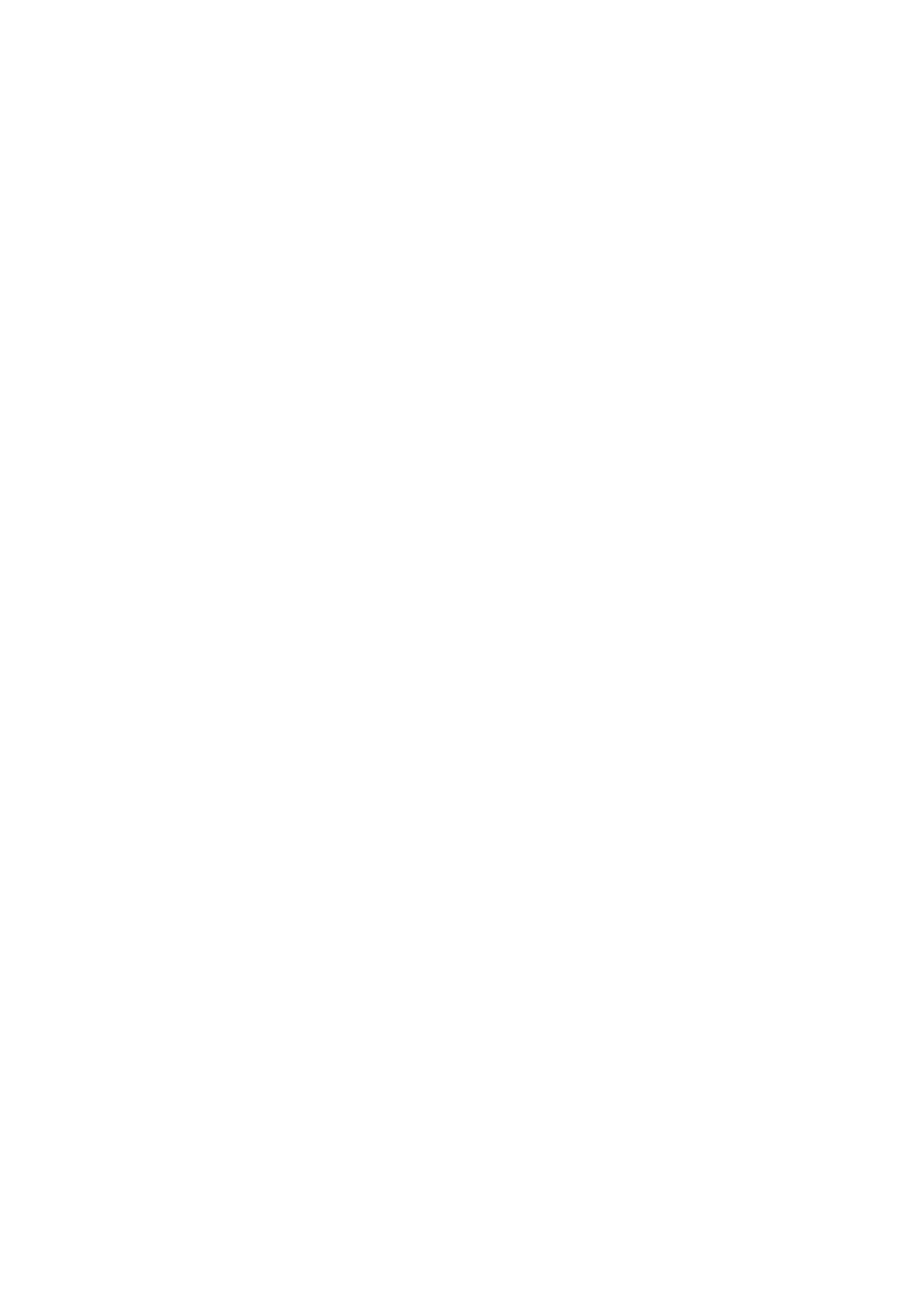## <span id="page-20-0"></span>**Part 4—The bringing of land under the Act**

## <span id="page-20-1"></span>**25—Land in two classes**

For the purpose of bringing land under the provisions of this Act, it shall be regarded as divided into two classes, as follows:

- (a) land hereafter alienated in fee from the Crown;
- (b) land heretofore alienated in fee from the Crown.

## <span id="page-20-2"></span>**26—Land on alienation from Crown to be under Act**

As to land hereafter alienated in fee from the Crown, the same shall, immediately on alienation, be subject to the provisions of this Act.

## <span id="page-20-3"></span>**27—Lands granted prior to the day on which this Act comes into operation may be brought into operation under this Act**

As to land heretofore alienated from the Crown in fee but not under the provisions of any of the Real Property Acts (whether such land shall constitute the entire or only part of the land included in any land grant), the same may be brought under the provisions of this Act in the following manner, that is to say—The Registrar-General shall receive applications in the form of [Schedule 2](#page-131-0) hereto, or in a form to the like effect, if made by any of the following persons, that is to say—

- (a) by any person claiming to be the person in whom the fee simple is vested either at law or in equity: Provided that wherever trustees, seized in fee simple, have no power to sell the land which they may seek to bring under the provisions of this Act, the persons claiming or appearing to be beneficially entitled to the said land shall consent to such application;
- (b) by any person having power to appoint or dispose of the fee simple, at law or in equity, in cases where the Registrar-General shall be satisfied that the application is made for the purpose of carrying such power into effect;
- (c) by any person claiming a life estate, not being a leasehold for a life or lives: Provided that all persons claiming or appearing to be beneficially entitled in reversion or remainder shall join in or consent to such application;
- (d) the father, or if the father be dead, the mother or other guardian of any infant, or the administrator or committee of the estate of a mentally incapacitated person or the guardian of such a person, may make or consent to an application in the name or on behalf of the infant or mentally incapacitated person; and any person holding a power of attorney authorising the sale of a freehold estate in any land may make the application in respect of such land in the name or on behalf of the proprietor, unless such power shall expressly prohibit his so doing.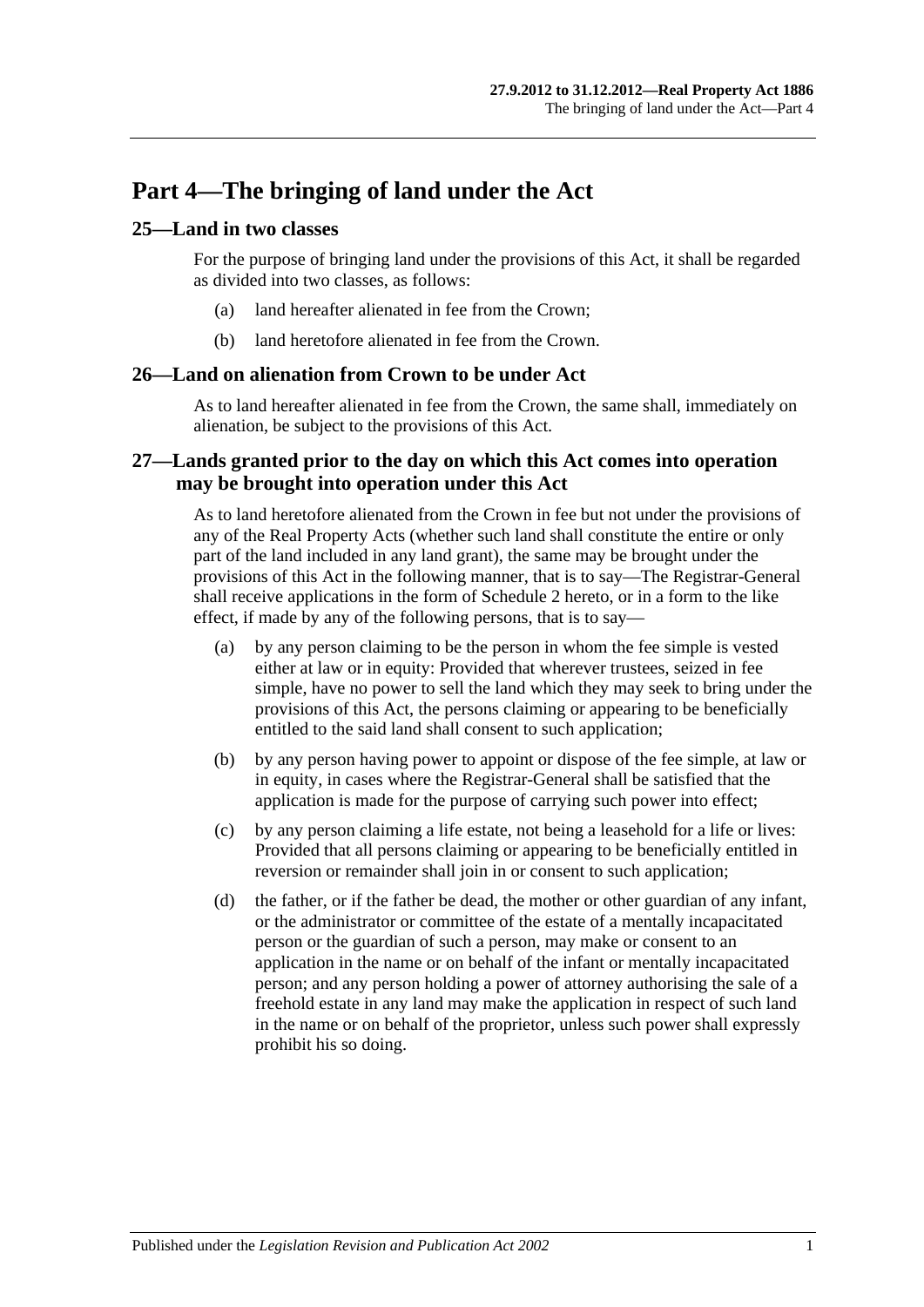## <span id="page-21-0"></span>**28—Undivided shares and mortgaged land may not be brought under Act except upon conditions**

No such application shall be received from any person claiming to be entitled to an undivided share of any land unless the persons who shall appear to be entitled to the other undivided shares shall join in the application with a view to bringing the entirety under the provisions of this Act; nor from the mortgagor of any land unless the mortgagee shall consent to such application; nor from the mortgagee of any land except in the exercise of or for the purpose of giving effect to a sale under a power of sale contained in the mortgage deed.

## <span id="page-21-1"></span>**29—Provisions as to surrender of documents etc**

Every applicant shall, when making his application, surrender to the Registrar-General all documents of title in his possession or under his control relating to or in any way affecting the land, and shall furnish a schedule of such documents, and also, if required, an abstract of his title, and shall, in his application, state the nature of his estate or interest in the land, and of every estate or interest therein held by any other person, whether at law or in equity, in possession, reversion, remainder, or expectancy, and give full particulars of every right-of-way or other easement affecting the land of which he is aware, or has had notice, or which he knows to be claimed by any other person, and shall state whether the land be occupied or unoccupied, and if occupied, the name and description of the occupant, and the nature of his occupancy, and whether such occupancy be adverse or otherwise; and shall, when practicable, state the names and addresses of the occupants and proprietors of all lands contiguous to the land in respect of which application is made so far as known to him, and that the schedule so furnished includes all documents of title relating to such land in his possession or under his control, and may, in his application, require the Registrar-General, at the expense of the applicant, to cause personal notice of the application to be served upon any person whose name and address shall for that purpose be therein stated, and shall give an address to which notices in respect of such application may be sent.

## <span id="page-21-2"></span>**30—Statements to be verified by declaration**

The statements made in the application shall be verified by the declaration of the applicant or the person acting in his name or on his behalf.

## <span id="page-21-3"></span>**31—Application, how to be dealt with**

Upon receipt of the application the Registrar-General shall cause the title of the applicant to be examined and reported on by a legal practitioner.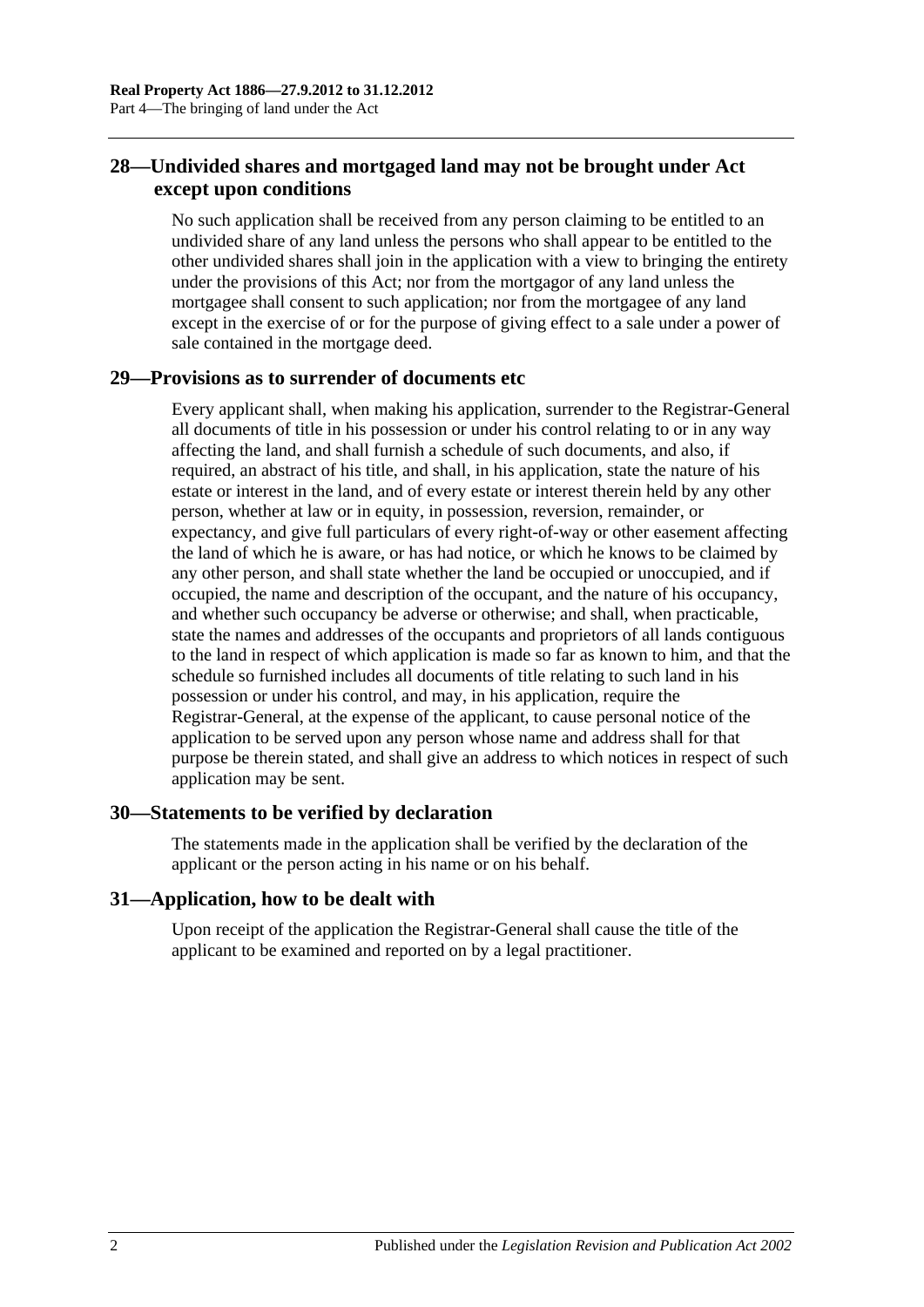#### <span id="page-22-0"></span>**32—Titles in three classes**

(1) For the purposes of all applications, the titles of applicants shall be divided into three classes as follows:

#### (a) **Class I—When applicant is original grantee, and no transactions have been registered**

when the applicant is the original grantee from the Crown, and the land has been granted on or subsequently to the first day of March, 1842, and no transaction affecting the title has at any time been registered, and the applicant has not required notice of his application to be served personally upon any person;

#### (b) **Class II—When applicant is not original grantee, or any transactions have been registered**

when, although the title does not belong to the first class, the land is held by the applicant for the estate or interest described in the application free from mortgage, encumbrance, or other beneficial interest affecting the title thereto, or if any such mortgage, encumbrance, or interest exists the parties interested therein join in or consent to the application, and the applicant has not required notice of his application to be served personally upon any person;

#### (c) **Class III—When evidence of title imperfect**

when any person beneficially interested in the land otherwise than as lessee, or any person interested in any mortgage or encumbrance affecting the title, is not a party joining in or consenting to the application, or the title or evidence of title set forth by the applicant is imperfect, or the applicant has required notice of his application to be served personally upon any person.

(2) If it shall appear to the Registrar-General that the title of the applicant belongs to the first class he shall bring such land under the provisions of this Act forthwith.

#### <span id="page-22-1"></span>**33—Procedure under second class**

If it shall appear to the satisfaction of the Registrar-General that the title of the applicant belongs to the second class, he shall cause notice of the application to be published in the Government Gazette; and shall further limit and appoint a time, not less than one month nor more than twelve months from the date of the publication in the Government Gazette, upon or after the expiration of which he shall, unless he shall in the interval have received a caveat forbidding him so to do, bring the land under the provisions of this Act.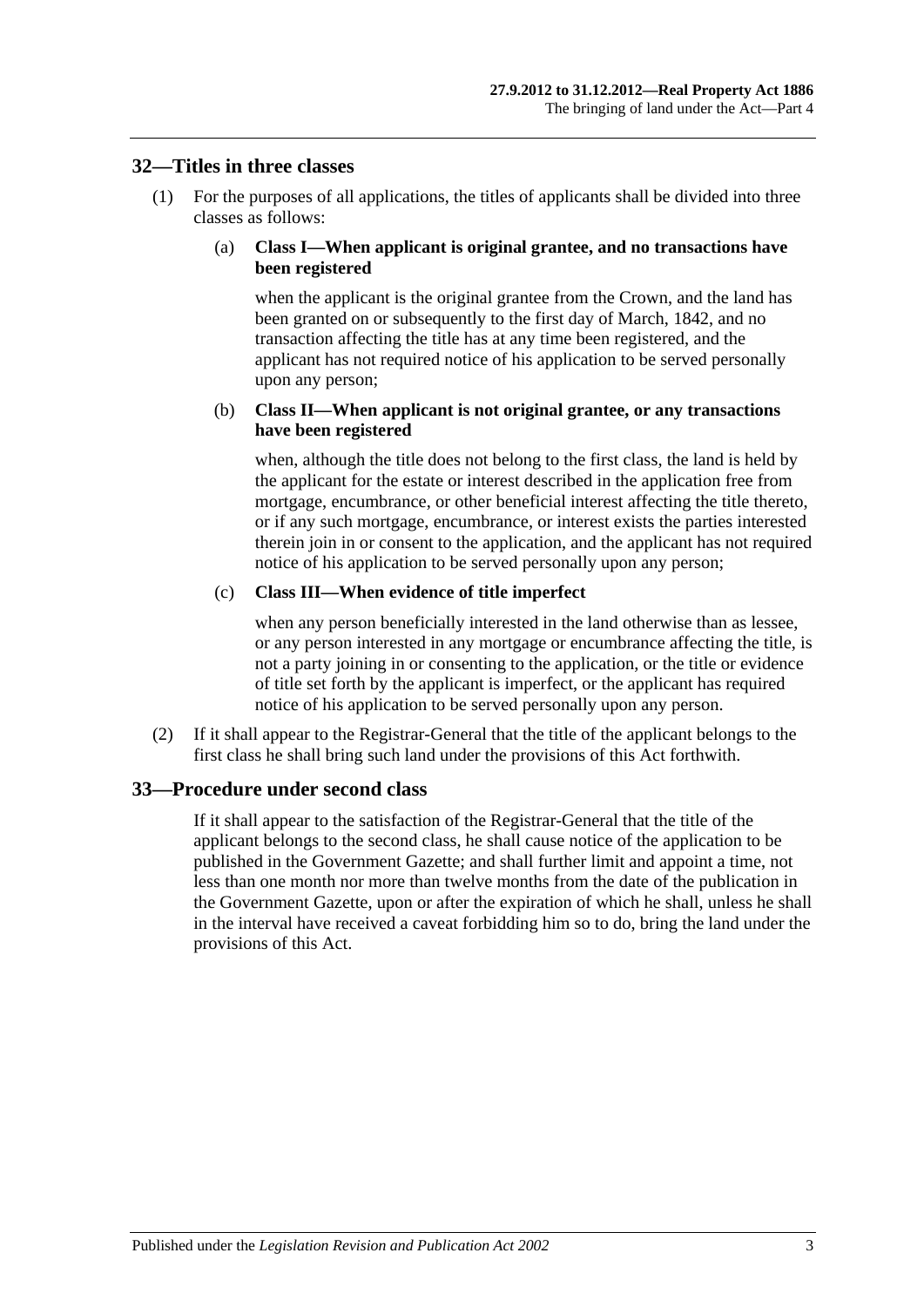## <span id="page-23-0"></span>**34—Procedure under third class**

If it shall appear to the satisfaction of the Registrar-General that the title of the applicant belongs to the third class, it shall be lawful for him to reject such application altogether, or in his discretion to cause notice of the application to be served upon all persons other than the applicant, who shall appear to have any interest in the land which is the subject of the application and to be published in the Government Gazette, and in such manner as he may direct; and to limit and appoint a time in his discretion, or as the Court may prescribe, not less than two months nor more than twelve months from the date of the first of such publications in the Government Gazette, upon or after the expiration of which it shall be lawful for the Registrar-General to bring the land under the provisions of this Act, unless he shall in the interval have received a caveat forbidding him so to do.

#### <span id="page-23-1"></span>**35—Notice of application to be published**

The Registrar-General shall cause notice to be published in such manner as aforesaid, or in such other manner as may be prescribed by any order of the Court, that application has been made for bringing the land therein referred to under the provisions of this Act, and shall also cause a copy of such notice to be posted in a conspicuous place in his office, and in such other places as he may deem necessary, and shall forward, by registered or certified post, a copy of such notice addressed to each of the persons, if any, stated in the application to be in occupation of the land, or to be occupiers or proprietors of land contiguous thereto, so far as his knowledge of the addresses of such persons shall enable him, and to such other persons as he may think fit, and in case the applicant shall have required any notice to be personally served upon any person named in his application, then and in such case the Registrar-General shall cause a copy of such notice to be so served upon such person.

#### <span id="page-23-2"></span>**36—Second and third classes brought under this Act**

If within the time limited and appointed as aforesaid by the Registrar-General, or under any order of the Court, any notice forwarded as aforesaid, shall not be returned to him by the Postmaster-General, and if within the time so limited he shall not have received a caveat, as hereinafter described, forbidding him so to do—and in any case in which personal notice may be required as aforesaid, if he shall have received proof to his satisfaction that such notice has been served, the Registrar-General shall bring the land described in the application under the provisions of this Act.

#### <span id="page-23-3"></span>**37—How land to be brought under Act**

The Registrar-General shall bring land under the provisions of this Act by issuing a certificate for the same to the applicant, or to such person as he or the person applying in his name or on his behalf may by any writing under his hand direct.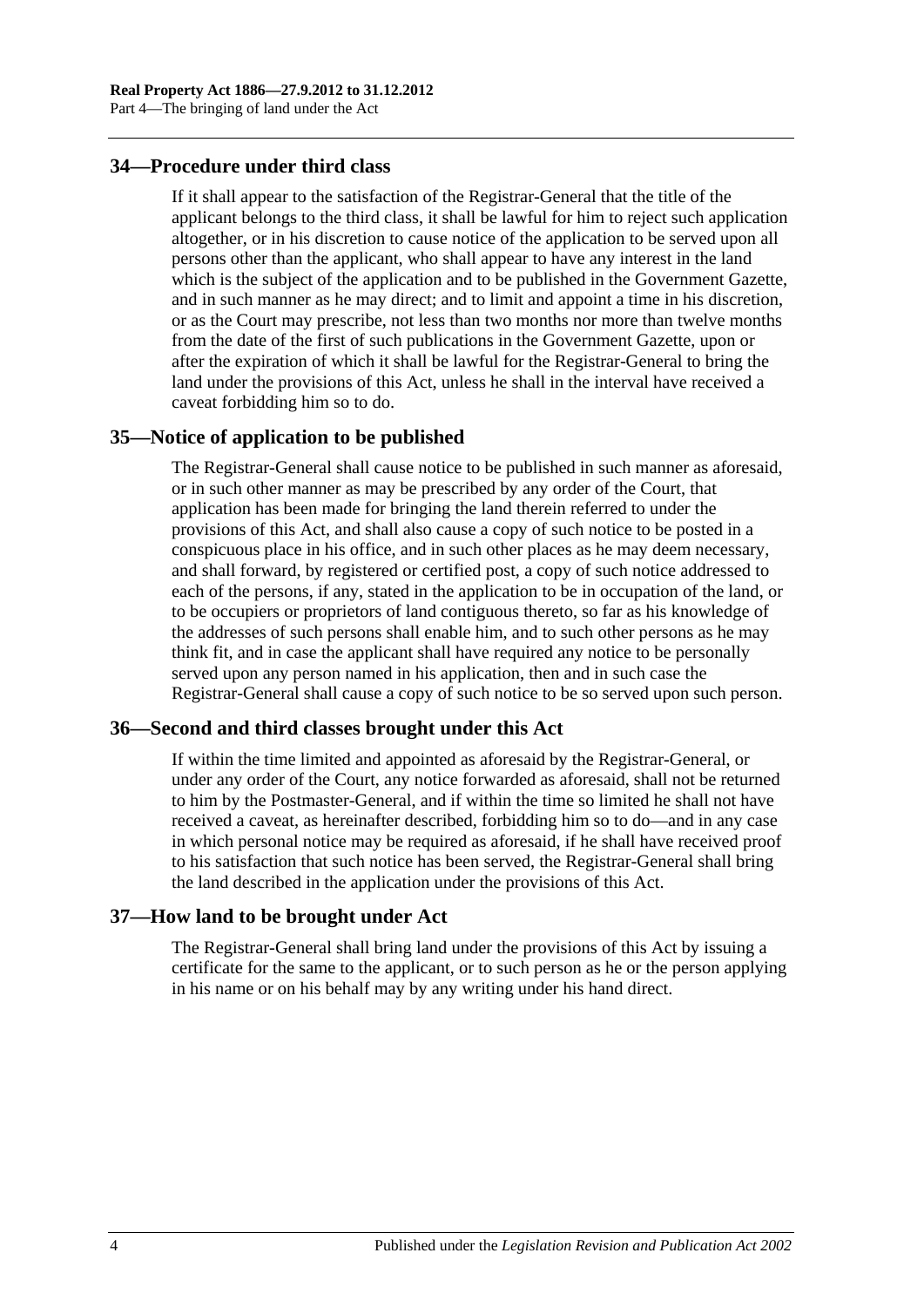#### <span id="page-24-0"></span>**38—Action to be taken on return of notices or failure of personal service**

The Registrar-General, whenever he shall be made aware that any notice required by any applicant to be served personally has failed to be, or cannot be, so served, shall notify the same to such applicant, who, if he think fit, may by writing under his hand, withdraw such requirement, and the Registrar-General thereupon or in case any notice shall be returned to him by the Postmaster-General, may reject the application altogether, or bring the land therein described under the provisions of this Act forthwith, or after such further interval, notification, or advertisement as he may think fit.

## <span id="page-24-1"></span>**39—Caveat against bringing land under Act**

Any person having or claiming an estate or interest in any land sought to be brought under the provisions of this Act, or the attorney or agent of any such person, may, within the time by the Registrar-General or under any order of the Court for that purpose limited, lodge a caveat with the Registrar-General, in the form of [Schedule 3](#page-132-0) hereto, forbidding the bringing of such land under the provisions of this Act. Every such caveat shall state the nature of the estate or interest claimed by the person lodging the same and the grounds on which such claim is founded, and no caveat shall be received unless some address within South Australia shall be given therein at which notices and proceedings relating to the caveat may be served.

## <span id="page-24-2"></span>**40—If caveat be received within time limited, proceedings stayed**

The Registrar-General shall, upon receipt of any such caveat, within the time limited as aforesaid give notice thereof to the applicant proprietor, and shall suspend further action in the matter, and the land in respect of which such caveat shall have been lodged shall not be brought under the provisions of this Act until such caveat shall have been withdrawn or shall have lapsed from any of the causes hereinafter provided, or until a decision therein shall have been obtained from the Court having jurisdiction in the matter.

## <span id="page-24-3"></span>**41—Applicant may withdraw his application**

Any applicant may withdraw his application at any time prior to the issuing of the certificate, and the Registrar-General shall in such case, upon request in writing signed by the applicant, return to him, or to the person, if any, notified in the application as having a lien thereon, all documents of title deposited in support of the application.

## <span id="page-24-4"></span>**42—Documents of title, if they include other property, to be returned to applicant**

Upon issuing a certificate bringing land under the provisions of this Act the Registrar-General shall endorse a memorandum on every document of title deposited by the applicant in support of his application, stating that the lands described in such certificate have been brought under the Real Property Act. If any such document of title shall relate to or include any property, whether personal or real, other than the land included in the certificate, the Registrar-General shall return such document to the applicant, but otherwise shall retain the same in his office; and no person shall be entitled to the production of any document so retained, except upon the written order of the applicant or of some person claiming through or under him, or upon the order of the Court.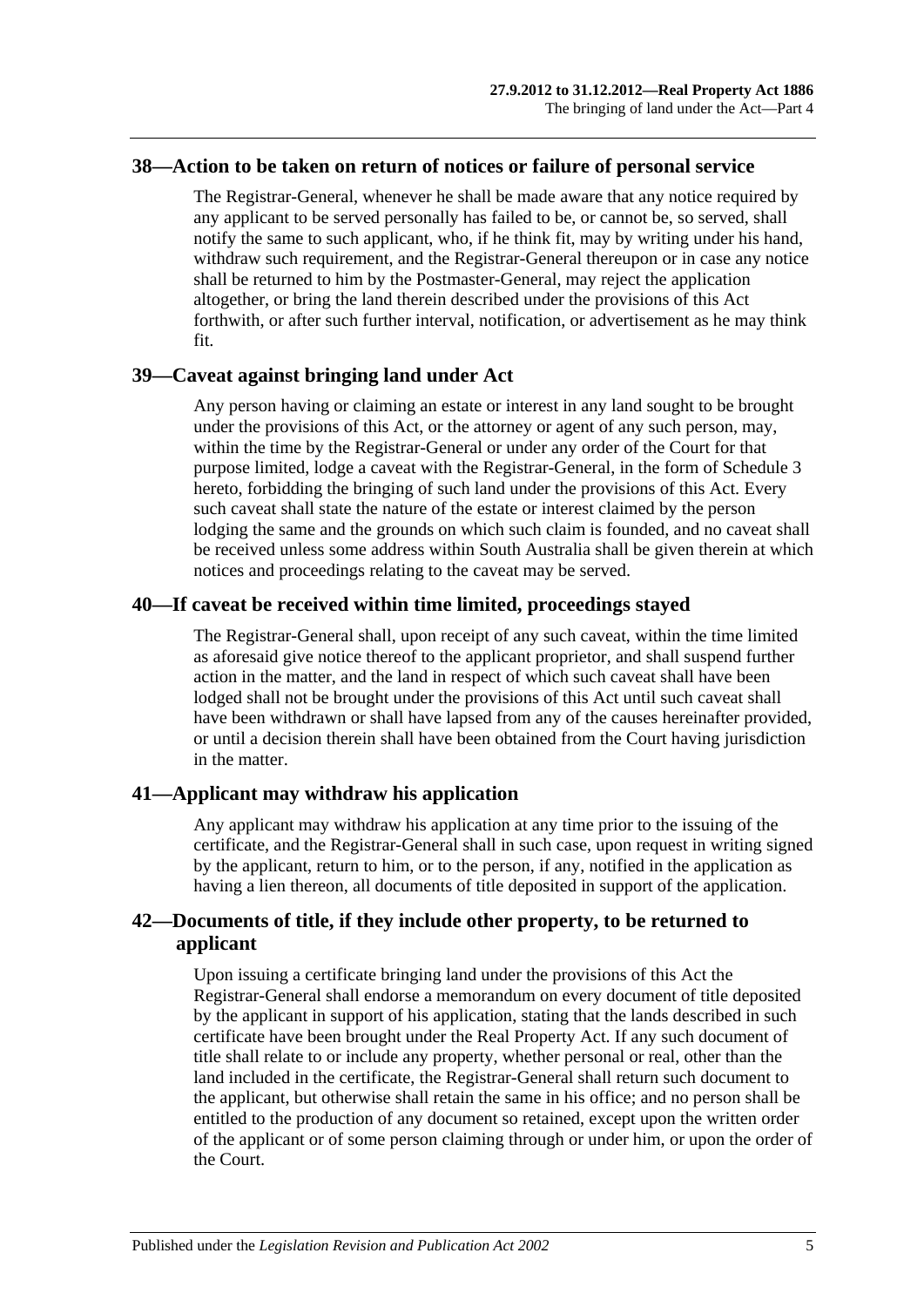## <span id="page-25-0"></span>**43—Certificate to issue in name of deceased applicant proprietor or his nominee**

In case an applicant, or the person to whom he or the person applying in his name or on his behalf, may have directed a certificate to be issued, shall die in the interval between the date of the application and the date on which the certificate shall be issued, the certificate shall be issued in the name of the applicant, or in the name of the person to whom it shall have been so directed to be issued as the case may require, and the land shall devolve in like manner as if the certificate had been issued prior to the death of the applicant or of such person.

## <span id="page-25-1"></span>**44—Proceedings under caveat**

Whenever a caveat shall have been lodged with the Registrar-General forbidding land to be brought under the provisions of this Act, the like proceedings as are hereinafter provided for the removal of caveats, in the case of land already under the provisions of this Act, shall be open to the caveatee for removal of the caveat, and for the recovery of costs and damages from the caveator, in case the caveat shall have been lodged by the caveator wrongfully and without reasonable cause.

## <span id="page-25-2"></span>**45—Lapse of caveat**

Every such caveat shall be deemed to have lapsed after the expiration of one month from the receipt thereof by the Registrar-General, unless the person by whom or on whose behalf the same was lodged shall, within that time, have taken proceedings in the Court to establish his title to the estate or interest claimed by him, and give written notice thereof to the Registrar-General, or shall have obtained from the Court an order or injunction restraining the Registrar-General from bringing the land under the provisions of this Act. No such lapsed caveat shall, except with the permission of the Court, be renewed by or on behalf of the same person in respect of the same estate or interest.

## <span id="page-25-3"></span>**46—Reversion expectant on lease not to be extinguished**

The reversion expectant upon a lease shall not be deemed to have been extinguished in consequence of the land comprised in such lease having been brought under the provisions of this Act, and the registered proprietor of any land which is subject to a lease granted prior to the first certificate being issued in respect of such land, shall be held in all Courts to be seized of the reversion expectant upon such lease, and to have all the powers, rights and remedies to which a reversioner is by law entitled and shall be subject to all covenants and conditions in such lease expressed or implied to be performed on the part of the lessor.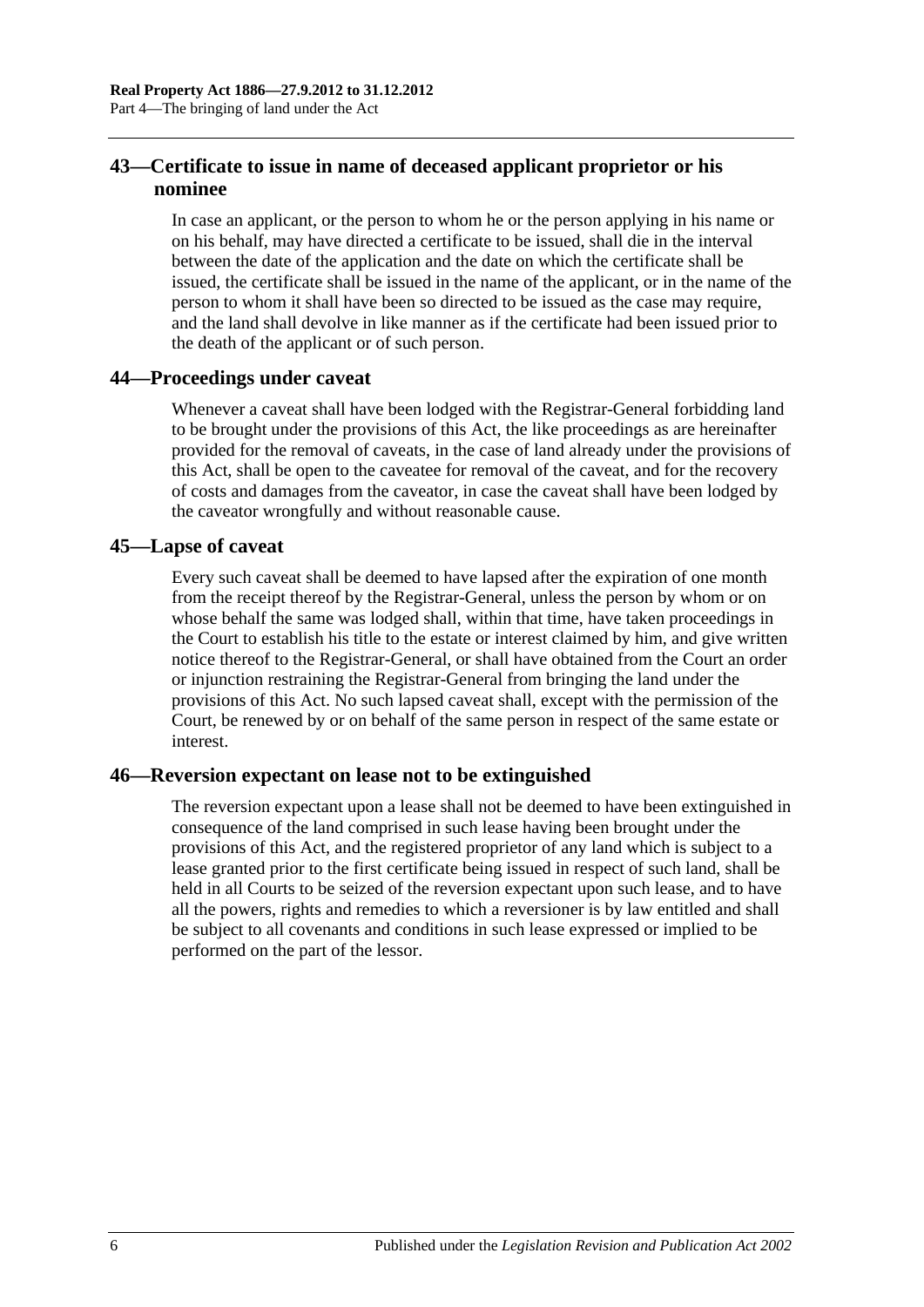## <span id="page-26-0"></span>**Part 5—Registration of title**

## <span id="page-26-1"></span>**Division 1—Registration of title in the Register Book**

## <span id="page-26-2"></span>**47—Registration of title in the Register Book**

This Division applies to, and in relation to, the registration of title to land in the Register Book.

## <span id="page-26-3"></span>**48—Certificates to be in duplicate**

Every certificate shall be in duplicate, and the Registrar-General shall file in the Register Book one part of every certificate, hereinafter called the original, and shall deliver the other, hereinafter called the duplicate, to the registered proprietor of the land.

## <span id="page-26-4"></span>**49—Folios in Register Book**

Each original certificate shall constitute a separate folium of the Register Book, and the Registrar-General shall record thereon distinctly and separately all memorials affecting the land included in each certificate.

## <span id="page-26-5"></span>**51—Requirements of memorial**

Every memorial entered in the Register Book shall be sealed with the seal of the Registrar-General, and shall state the nature of the instrument to which it relates and such other particulars as the Registrar-General directs, and shall refer by number or symbol to such instrument.

## <span id="page-26-6"></span>**51A—Evidentiary**

- (1) Subject to this Act, an original certificate of title must be accepted in legal proceedings as conclusive evidence of title to land and to any other estate or interest in land that it records and as evidence (which may be rebutted) of any other information that it records.
- (2) A document that purports to have been certified by the Registrar-General to be a correct copy of an original certificate of title may be accepted in legal proceedings as if it were the original certificate of title.

## <span id="page-26-7"></span>**Division 2—Registration of title by other methods**

## <span id="page-26-8"></span>**51B—Registration of title electronically etc**

Where the Registrar-General is required by this or any other Act or any other law to register title to land or record any other information relating to land, the Registrar-General may register the title or record the information by an electronic, electromagnetic, optical or photographic process and, in that case, the provisions of this Act (excluding [Division 1\)](#page-26-1) and any other relevant Act will be construed so as to apply to, and in relation to, the registration of title or recording of information by that process and in particular—

(a) the term *Register Book* will be taken to include the records maintained by the Registrar-General pursuant to this section relating to the land;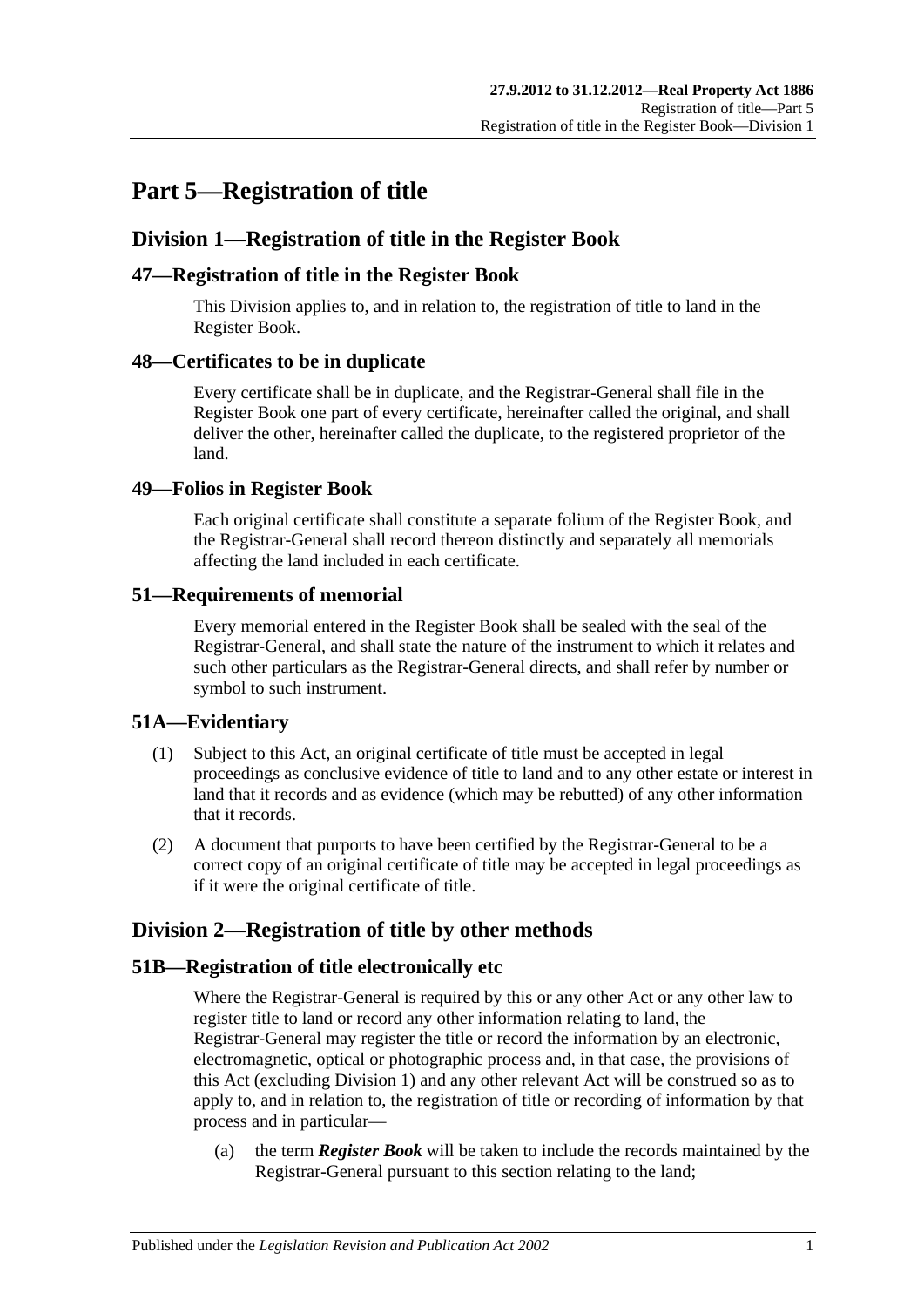- (b) the term *certificate* or *certificate of title* will be taken to mean—
	- (i) the records maintained by the Registrar-General pursuant to this section relating to the land; or
	- (ii) the certificate of title issued under the seal of the Registrar-General in respect of the land; or
	- (iii) both of those meanings,

as the context requires;

- (c) the term *original certificate* or *original certificate of title* will be taken to mean the records maintained by the Registrar-General pursuant to this section relating to the land;
- (d) the term *duplicate certificate* or *duplicate certificate of title* will be taken to mean the certificate of title issued under the seal of the Registrar-General in respect of the land;
- (e) a requirement that a record relating to the land be made—
	- (i) by entry or endorsement of a memorial or memorandum in the Register Book or on the certificate or other instrument of title for the land; or
	- (ii) by any other entry or endorsement or by notation in the Register Book or on the certificate or other instrument of title for the land,

will be satisfied if the Registrar-General makes the record by an electronic, electromagnetic, optical or photographic process;

- (f) a requirement that—
	- (i) a memorial or memorandum be entered or endorsed on the duplicate certificate of title; or
	- (ii) any other entry or endorsement or notation be made on the duplicate certificate of title,

will be taken to be a requirement that the Registrar-General must, if in the Registrar-General's opinion it is necessary or desirable, cancel the certificate of title currently issued in respect of the land and issue a new certificate of title including an appropriate endorsement.

#### <span id="page-27-1"></span><span id="page-27-0"></span>**51C—Issue of certificate of title**

- (1) Where title to land is registered under this Division, the Registrar-General must issue a certificate of title to the proprietor of the land setting out the proprietor's estate or interest in the land and the encumbrances, liens or other interests (if any) to which the estate or interest is subject.
- (2) The Registrar-General may cancel the certificate of title currently issued under [subsection](#page-27-1) (1) and issue a new certificate in its place—
	- (a) when registering any dealing with the registered proprietor's estate or interest in the land or when registering any other dealing that affects the registered proprietor's estate or interest in the land; or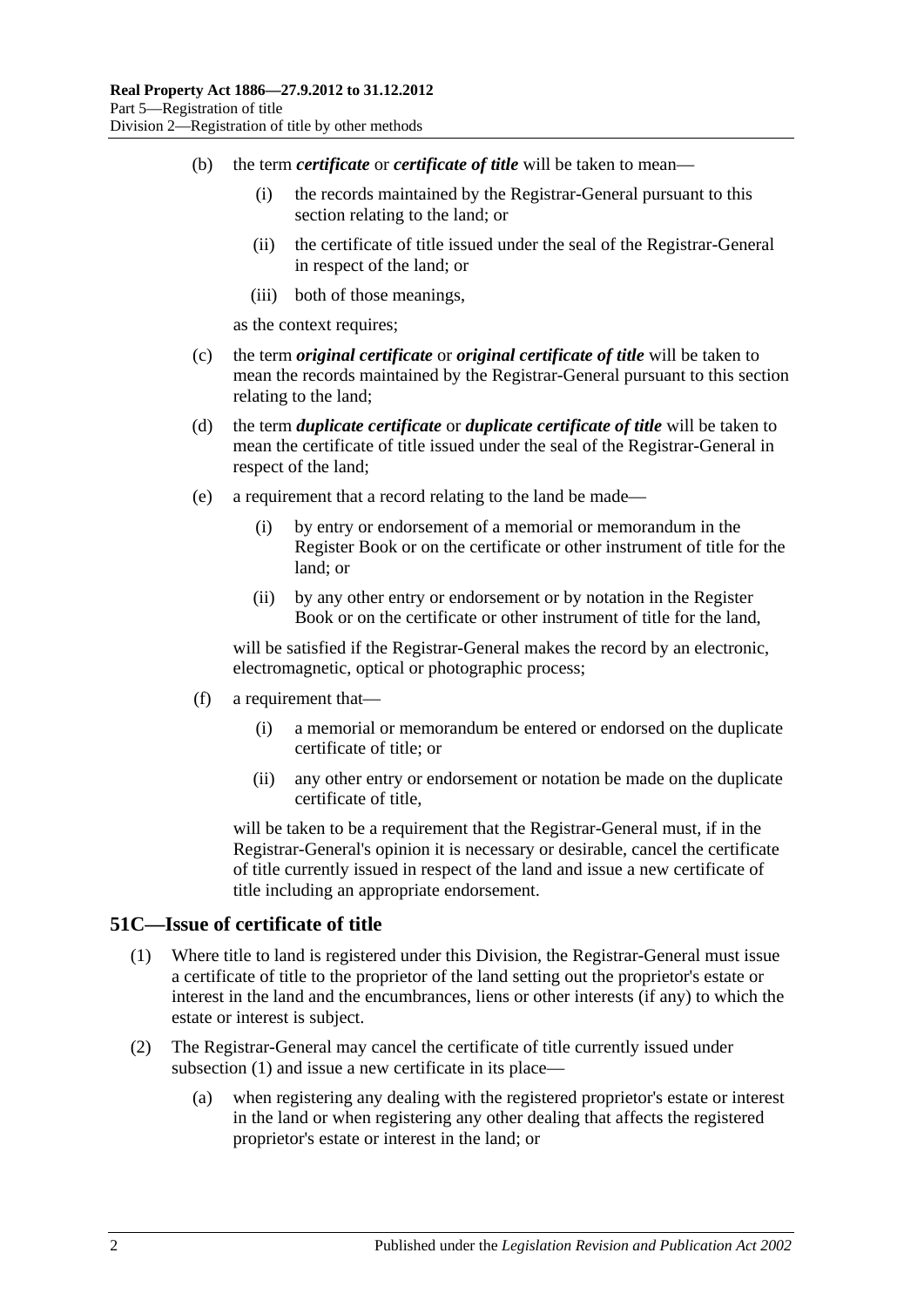- (b) if, in the Registrar-General's opinion, any entry, endorsement or notation, should be made on the title.
- (3) Notwithstanding [subsection](#page-27-1) (1) the Registrar-General may withhold the issue of a certificate of title if in his or her opinion proper reasons exist for doing so.

## <span id="page-28-5"></span><span id="page-28-0"></span>**51D—Evidentiary**

- (1) Subject to this Act a statement (that has been certified by the Registrar-General) of
	- title to land or to any estate or interest in land recorded by the Registrar-General under this Division must be accepted in legal proceedings as conclusive evidence of title to land or to any estate or interest in land; and
	- (b) any other information recorded by the Registrar-General under this Division must be accepted in legal proceedings as evidence (which may be rebutted) of that information.
- (2) A statement referred to in [subsection](#page-28-5) (1) that purports to have been certified by the Registrar-General must be taken in legal proceedings, in the absence of proof to the contrary, to have been so certified.

## <span id="page-28-1"></span>**Division 2A—Boundaries of registered land**

## <span id="page-28-6"></span><span id="page-28-2"></span>**51E—Coordinated cadastre**

- (1) Where the Surveyor-General had lodged a plan delineating the boundaries of allotments in a designated survey area with the Registrar-General under the *[Survey](http://www.legislation.sa.gov.au/index.aspx?action=legref&type=act&legtitle=Survey%20Act%201992)  Act [1992](http://www.legislation.sa.gov.au/index.aspx?action=legref&type=act&legtitle=Survey%20Act%201992)*, the Registrar-General must examine the plan and, if it is in order, accept it for filing in the Lands Titles Registration Office.
- (2) A plan accepted for filing under [subsection](#page-28-6) (1) must be accepted in legal proceedings as evidence (which may be rebutted) of the position and dimensions of the boundaries of allotments that it delineates.
- (3) A court, tribunal or other body or person conducting legal proceedings must not make a finding that the position or dimensions of the boundary of an allotment varies from the position or dimensions of the boundary shown on a plan accepted for filing under [subsection](#page-28-6) (1) unless the court, tribunal, body or person has first given the Surveyor-General, or a person acting on his or her behalf, the opportunity to present evidence and be heard on that question.
- <span id="page-28-7"></span>(4) If the Registrar-General finds an error in a plan accepted for filing under [subsection](#page-28-6) (1), he or she may, with the approval of the Surveyor-General, amend the plan in order to correct the error.
- (5) As soon as practicable after accepting a plan for filing under [subsection](#page-28-6) (1) or amending a plan under [subsection](#page-28-7) (4), the Registrar-General must correct any certificate of title that is inconsistent with a boundary delineated on the plan.

## <span id="page-28-3"></span>**Division 3—General**

## <span id="page-28-4"></span>**52—Endorsement of record of registration**

Upon registering an instrument the Registrar-General must endorse the date of registration on the instrument and the endorsement must be accepted in legal proceedings as conclusive evidence of the date of registration.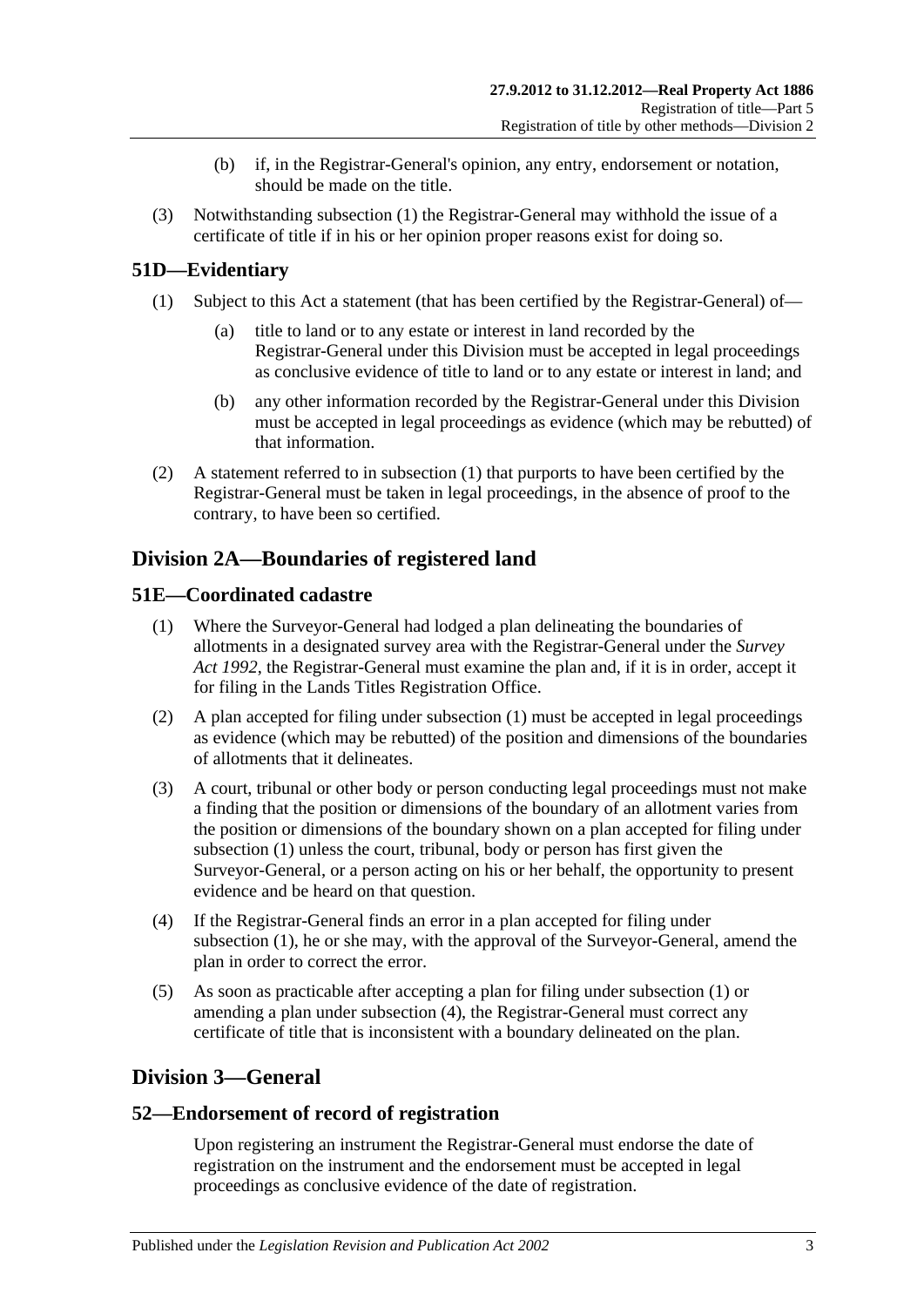## <span id="page-29-0"></span>**53—Retention of records**

Once information has been recorded by the Registrar-General under this Act the Registrar-General must retain it in the form in which it was originally registered or in some other form.

## <span id="page-29-4"></span><span id="page-29-1"></span>**54—Form of instruments**

- (1) Subject to this Act, the Registrar-General shall not register any instrument purporting to transfer or otherwise deal with or affect any estate or interest in land under the provisions of this Act unless the instrument complies with this Act and is in a form approved by the Registrar-General.
- (2) Notwithstanding anything in [subsection](#page-29-4) (1) of this section, the Registrar-General may, in his discretion, register any instrument notwithstanding any error in or omission from its memorandum or endorsement of prior encumbrances and, in such case, the error or omission shall not invalidate or otherwise affect the registration of the instrument.
- (3) Notwithstanding anything in [subsection](#page-29-4) (1) of this section, where an instrument contains a patent error, the Registrar-General may of his own motion correct the error by marginal notation on the instrument, and the instrument so corrected shall have the like validity and effect as if the error had not been made.

## <span id="page-29-2"></span>**55—Instruments**

Any instrument presented for registration may be single or in duplicate, or if a lease may be in duplicate or triplicate.

#### <span id="page-29-3"></span>**56—Priority of instruments**

- (1) Every instrument presented for registration shall be attested by a witness, and, subject to [subsection](#page-29-5) (1a), shall be registered in the order of time in which the same is produced for that purpose; and instruments registered in respect of or affecting the same estate or interest shall, notwithstanding any express, implied, or constructive notice, be entitled to priority, the one over the other, according to the date of registration, and not according to the date of the instrument itself; and the Registrar-General, upon registration thereof, shall file such instrument (if single) in his office, and if in duplicate or triplicate, shall file one original in his office, and shall deliver the other or others to the person or persons entitled thereto.
- <span id="page-29-5"></span>(1a) Where 2 or more instruments dealing with or affecting the same estate or interest in land have been produced for registration at the same time, the Registrar-General may register those instruments in the order that will give effect to the intentions of the parties as expressed in, or apparent to the Registrar-General from, the instruments.
- <span id="page-29-6"></span>(2) The Registrar-General may, on application in the appropriate form, vary the order of priority between two or more registered mortgages or encumbrances.
- (3) An application for the variation of an order of priority in accordance with [subsection](#page-29-6) (2)—
	- (a) must be made by every holder of a mortgage or encumbrance that is to have its order of priority varied; and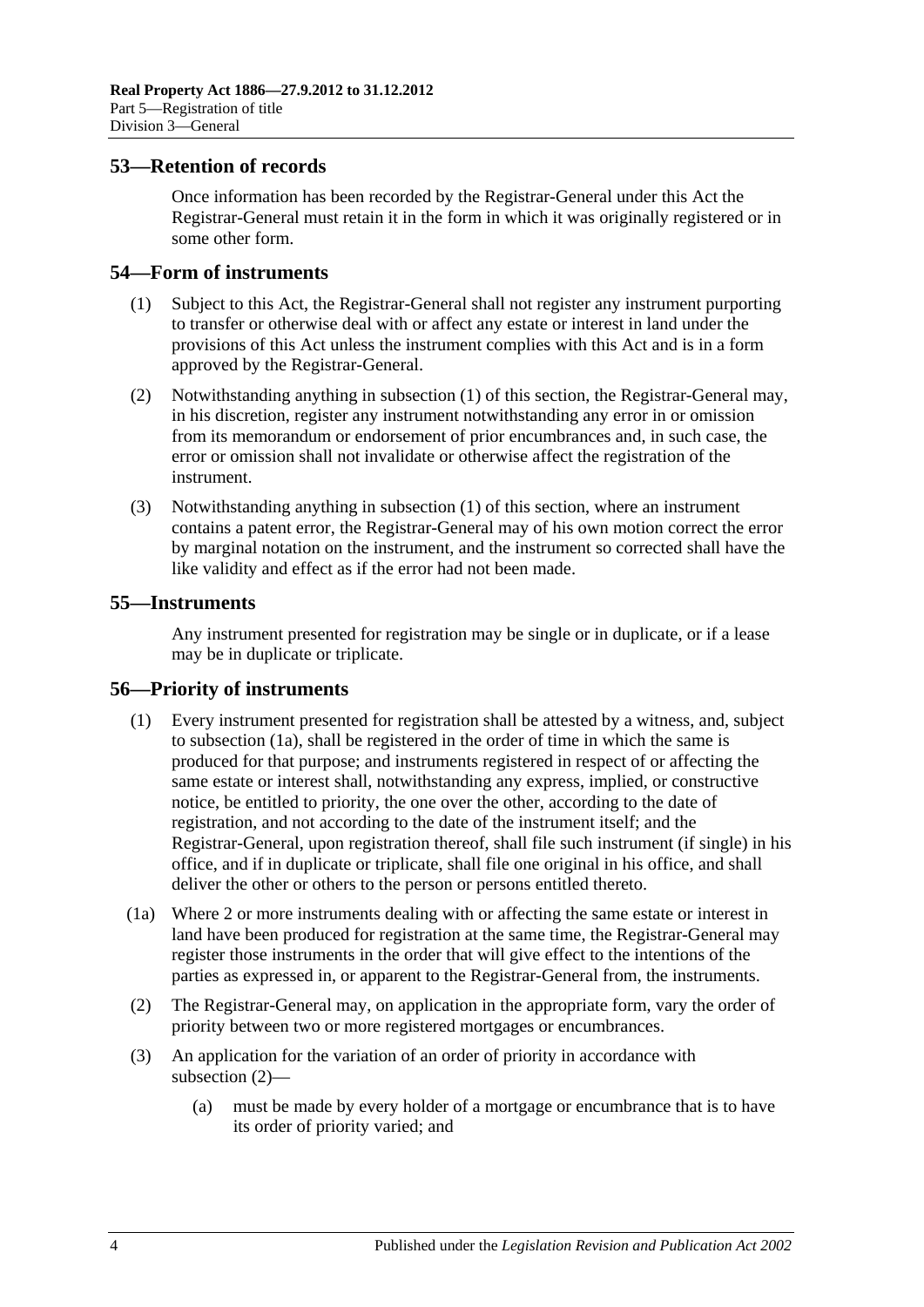- (b) where a registered mortgage or encumbrance is, by virtue of the proposed variation of order of priority, to be postponed to a mortgage or encumbrance over which it has had priority—must be made with the consent of the holder of the mortgage or encumbrance that is to be so postponed; and
- (c) must be made with the consent of the mortgagor.
- (4) A memorandum of the variation of an order of priority under [subsection](#page-29-6) (2)—
	- (b) shall be endorsed on the certificate of title affected by those mortgages or encumbrances.

#### <span id="page-30-0"></span>**56A—Registration**

A certificate of title will be taken to be registered upon the Registrar-General allotting a volume and folio number in respect of the certificate of title.

#### <span id="page-30-1"></span>**57—Effect of registration of instruments**

Every instrument shall, when registered, be deemed part of the Register Book, and shall have the effect of and be deemed and taken to be a deed duly executed by the parties who have signed the same.

#### <span id="page-30-2"></span>**58—Where 2 or more instruments presented at same time**

Should two or more instruments executed by the same proprietor, and purporting to affect the same estate or interest, be at the same time presented to the Registrar-General for registration, he shall register and endorse that instrument which shall be presented by the person producing to him the duplicate certificate.

#### <span id="page-30-3"></span>**59—Provision for registration in case of death of party executing instrument**

In case any person, who either before or after his death shall be registered as proprietor of any land shall die after signing any instrument affecting such land, and before registration thereof, the registration of such instrument may nevertheless be proceeded with in accordance with this Act, and shall be valid notwithstanding such death.

## <span id="page-30-4"></span>**60—Person to whom certificate or other instrument of title has been issued in error, or who wrongfully retains such instrument, may be summoned**

In case it shall appear to the satisfaction of the Registrar-General that any certificate or other instrument has been issued in error or contains any misdescription of land or of boundaries, or that any entry or endorsement has been made in error on any certificate or other instrument, or that any certificate, instrument, entry, or endorsement has been fraudulently or wrongfully obtained, or that any certificate or instrument is fraudulently or wrongfully retained, he may summon the person to whom such certificate or instrument has been so issued, or by whom it has been so obtained or is retained, to deliver up the same for the purpose of being cancelled or corrected, as the case may require.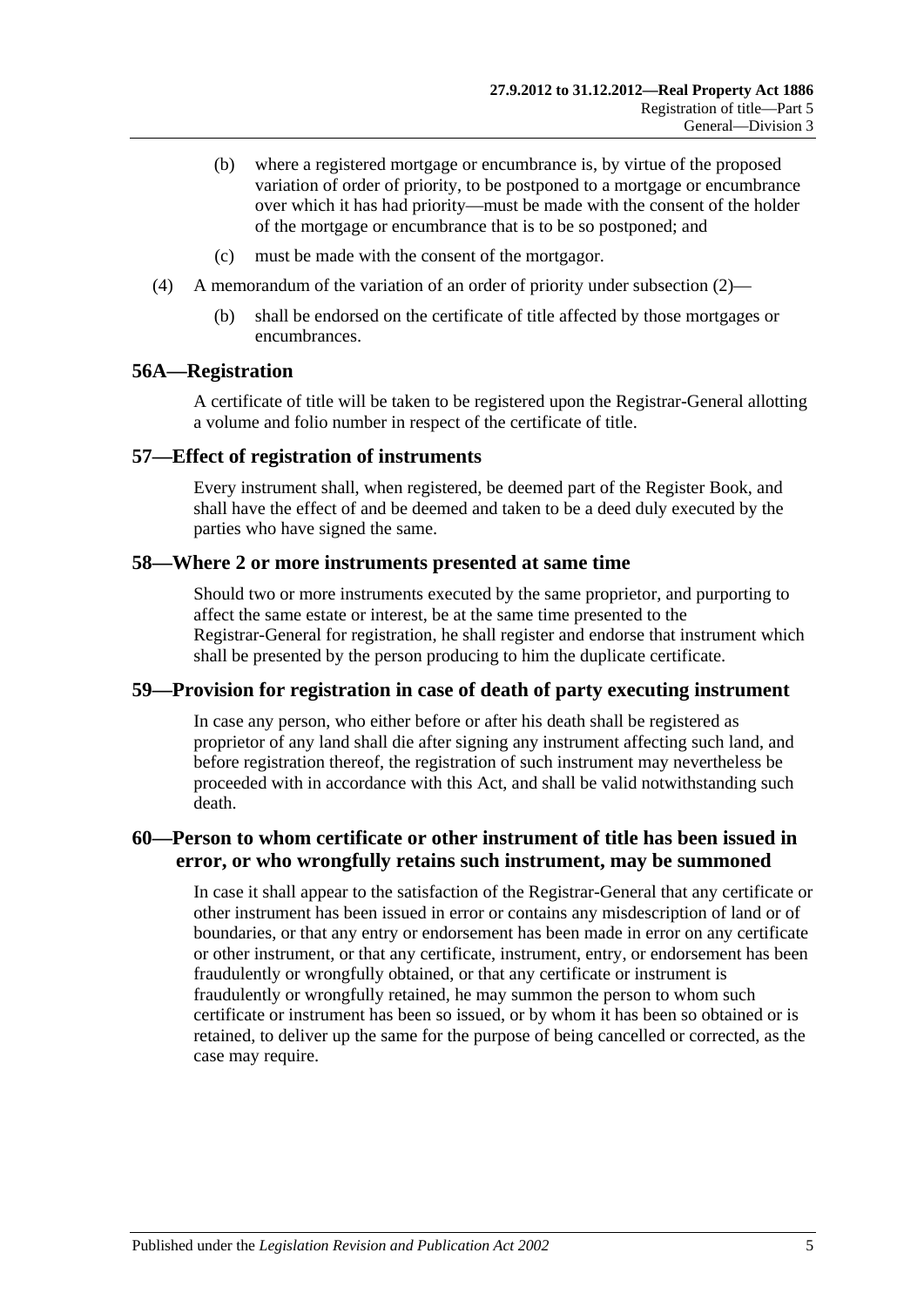## <span id="page-31-0"></span>**61—Arrest of person refusing to deliver up instrument for cancellation or correction**

In case such person shall refuse or neglect to comply with such summons, the Registrar-General may apply to the Court to issue a summons for such person to appear before the Court and show cause why such certificate or other instrument should not be delivered up to be cancelled or corrected; and if such person, when served with such summons, shall neglect or refuse to attend before such Court at the time therein appointed, it shall be lawful for such Court to issue a warrant authorising and directing the person so summoned to be apprehended and brought before the Court for examination.

## <span id="page-31-1"></span>**62—Order for delivery of instrument**

Upon the appearance before the Court of any person summoned or brought up by virtue of a warrant as aforesaid, it shall be lawful for the Court to examine such person upon oath, and to order him to deliver up such certificate or other instrument, and, upon refusal or neglect by such person to deliver up the same pursuant to such order, to commit him to gaol for any period not exceeding six months, unless such certificate or instrument shall be sooner delivered up.

## <span id="page-31-2"></span>**63—Orders for cancellation of instrument and alteration of Register Book**

In such case, or in case a summons by the Registrar-General or a Judge cannot be served upon such person as hereinbefore directed, the Court may direct the Registrar-General to cancel or correct any certificate or other instrument, or any entry or memorial in the Register Book relating to such land, and to substitute and issue such certificate or other instrument, or make such entry as the circumstances of the case may require, and the Registrar-General shall give effect to such order.

## <span id="page-31-3"></span>**64—Powers of court to direct cancellation of certificate or entry**

In any proceeding in the Court respecting any land, or any transaction, contract, or application relating thereto, or any instrument, caveat, memorial, or other entry affecting any such land, it shall be lawful for the Court to direct the Registrar-General to cancel, correct, record, substitute, issue, or make any certificate, or any memorial or entry in the Register Book, notwithstanding that the relevant duplicate certificate has not been produced to him, or otherwise to do such acts and make such entries as may be necessary to give effect to any judgment, decree, or order of such Court given or made in such proceeding, and the Registrar-General shall obey every such direction.

## <span id="page-31-4"></span>**65—Search allowed**

- (1) Subject to this section, any person may have access to the Register Book, and to all instruments lodged or deposited in the Lands Titles Registration Office, for the purpose of inspection during the hours, and on the days, appointed for search.
- <span id="page-31-5"></span>(2) If, on the application of a person whose particulars are, or are to be, contained in the Register Book or in any instruments lodged or deposited in the Lands Titles Registration Office, the Registrar-General is satisfied that access under this section to any such particulars would be likely to place at risk the personal safety of the person, a member of the person's family or any other person, the Registrar-General may take such measures as he or she thinks fit to prevent or to restrict access to those particulars.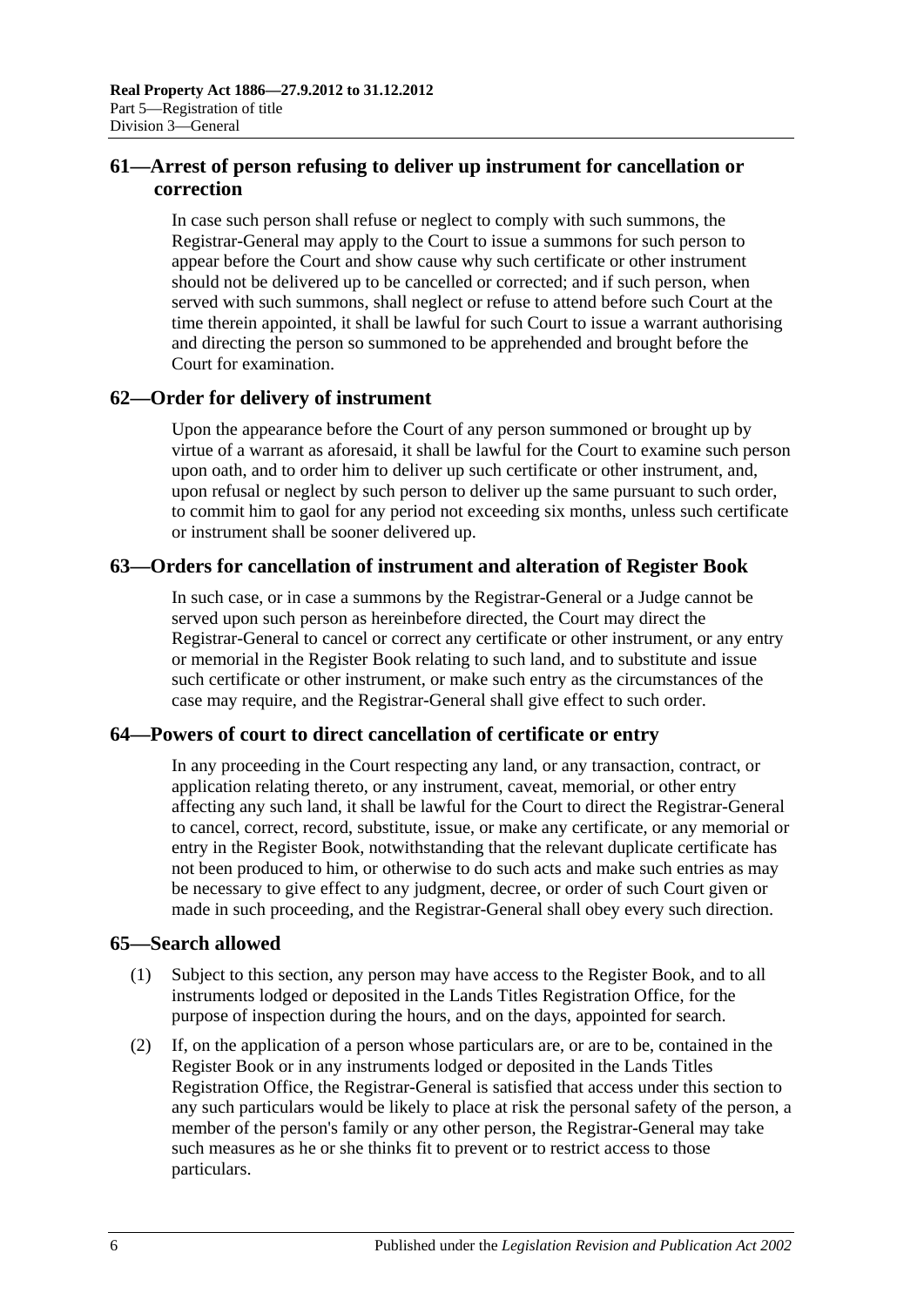- (3) An application under [subsection](#page-31-5) (2) must be in the appropriate form and must contain such particulars, and be supported by such evidence, as the Registrar-General may require.
- <span id="page-32-2"></span>(4) The Registrar-General may take such measures as he or she thinks fit to prevent or restrict access to any particulars the subject of an application under [subsection](#page-31-5) (2) while the application is being determined.
- (5) Nothing prevents the Registrar-General varying or revoking any measures taken under [subsection](#page-31-5) (2) or [\(4\)](#page-32-2) if he or she thinks fit.

## <span id="page-32-0"></span>**66—Conflict between original and duplicate certificate**

If there is a difference between an original certificate and the duplicate certificate, the original prevails.

## <span id="page-32-1"></span>**66A—Lodgement of land grant**

If a grant of Crown land is lodged in the Lands Titles Registration Office, the Registrar-General must register title to the land.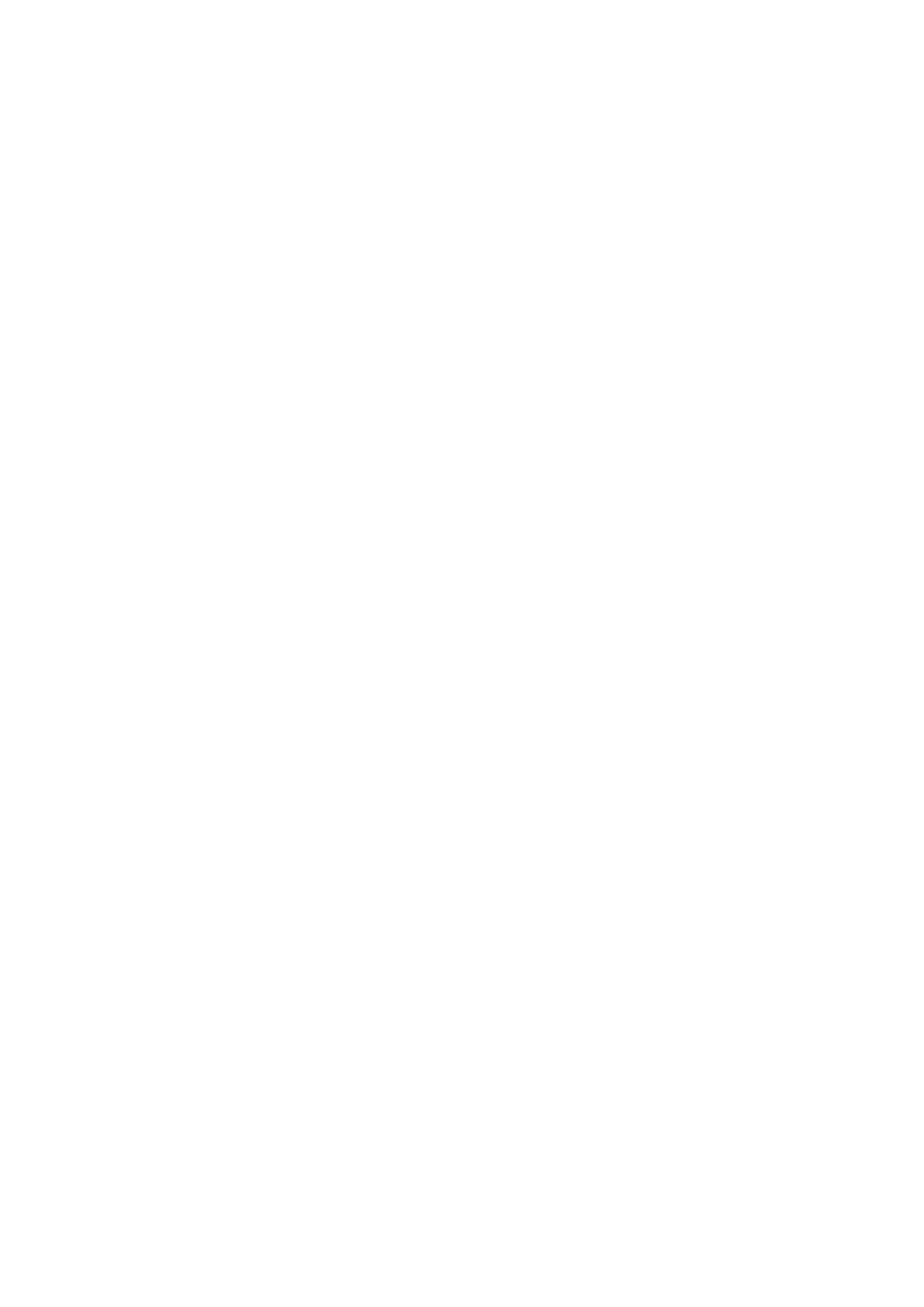## <span id="page-34-0"></span>**Part 6—The title of registered proprietors**

## <span id="page-34-1"></span>**67—Instruments not effectual until registration**

No instrument shall be effectual to pass any land or to render any land liable as security for the payment of money, but upon the registration of any instrument in manner herein prescribed, the estate or interest specified in such instrument shall pass, or, as the case may be, the land shall become liable as security in manner and subject to the covenants, conditions, and contingencies set forth and specified in such instrument or by this Act declared to be implied in instruments of a like nature.

## <span id="page-34-2"></span>**68—Person named in certificate to be the registered proprietor**

The person named in or appearing by any certificate or other registered instrument as seized of or taking any estate or interest in land shall be the registered proprietor thereof.

## <span id="page-34-3"></span>**69—Title of registered proprietor indefeasible, except in cases of—**

The title of every registered proprietor of land shall, subject to such encumbrances, liens, estates, or interests as may be notified on the original certificate of such land, be absolute and indefeasible, subject only to the following qualifications:

#### (a) **Fraud**

in the case of fraud, in which case any person defrauded shall have all rights and remedies that he would have had if the land were not under the provisions of this Act: Provided that nothing included in this subsection shall affect the title of a registered proprietor who has taken *bona fide* for valuable consideration, or any person *bona fide* claiming through or under him;

#### (b) **Forgery or disability**

in the case of a certificate or other instrument of title obtained by forgery or by means of an insufficient power of attorney or from a person under some legal disability, in which case the certificate or other instrument of title shall be void: Provided that the title a registered proprietor who has taken *bona fide* for valuable consideration shall not be affected by reason that a certificate other instrument of title was obtained by any person through whom he claims title from a person under disability, or by any of the means aforesaid;

#### (c) **Erroneous inclusion of land**

where any portion of land has been erroneously included, by wrong description of parcels or boundaries, in the certificate or other instrument evidencing the title of the registered proprietor: In which case the rights of the person who but for such error would be entitled to such land shall prevail, except as against a registered proprietor taking such land *bona fide* for valuable consideration, or any person *bona fide* claiming through or under him;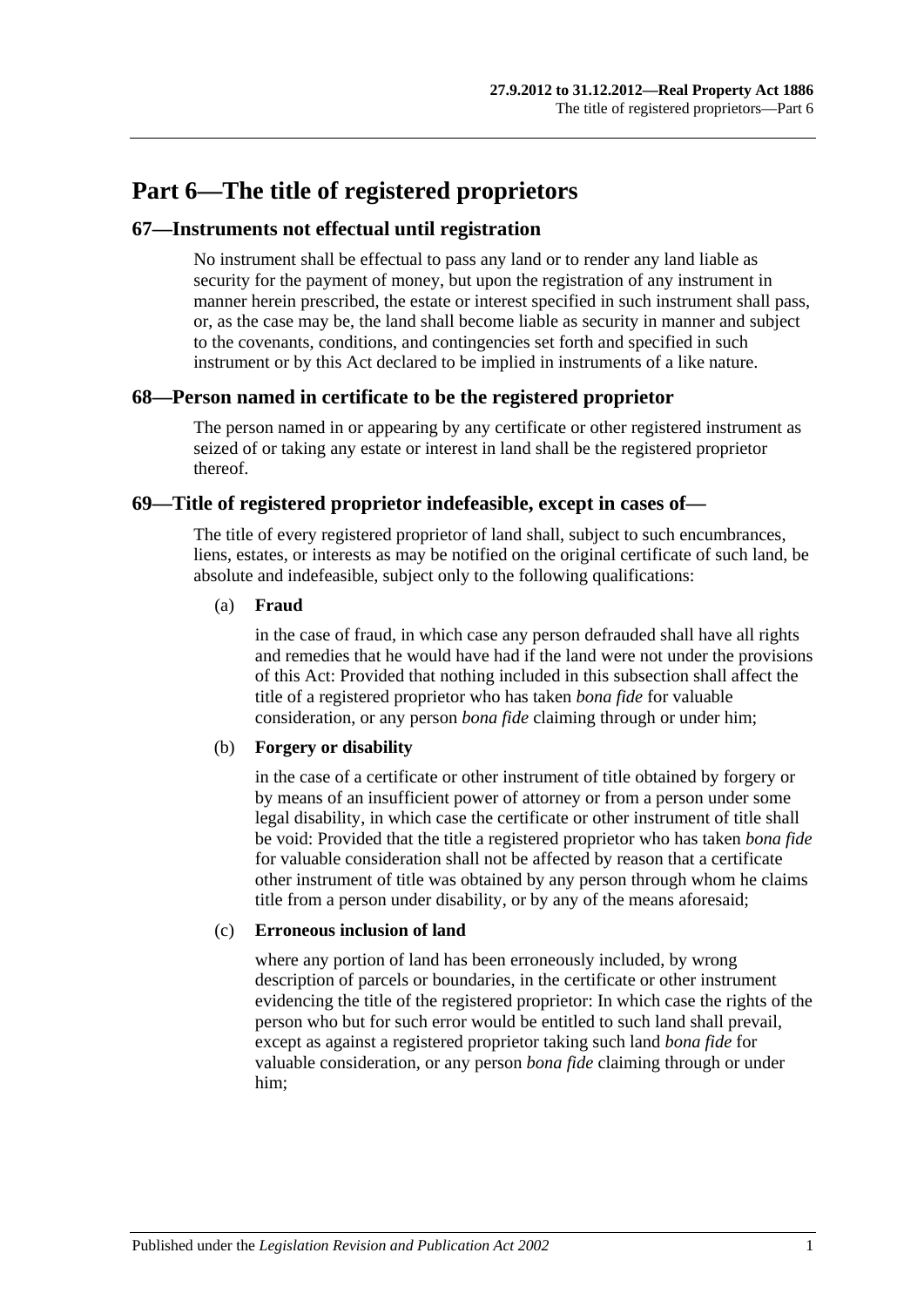#### (d) **Omission of easement**

where a right-of-way or other easement not barred or avoided by the provisions of the *[Rights-of-Way Act](http://www.legislation.sa.gov.au/index.aspx?action=legref&type=act&legtitle=Rights-of-Way%20Act%201881) 1881*, or of this Act, has been omitted or mis-described in any certificate, or other instrument of title: In which case such right-of-way or other easement shall prevail, but subject to the provisions of the said *[Rights-of-Way Act](http://www.legislation.sa.gov.au/index.aspx?action=legref&type=act&legtitle=Rights-of-Way%20Act%201881) 1881* and of this Act;

#### (e) **Several certificates for the same land**

where two or more certificates shall be registered under any of the Real Property Acts in respect of the same land: In which case the title originally first in date of registration shall prevail but without prejudice to the effect of anything done under [Part 19A](#page-100-0) of this Act;

#### (f) **Certificate to be void if any person is in possession and rightfully entitled adversely to the first registered proprietor**

any certificate issued upon the first bringing of land under the provisions of any of the Real Property Acts, and every certificate issued in respect of the said land, or any part thereof, to any person claiming or deriving title under or through the first registered proprietor, shall be void, as against the title of any person adversely in actual occupation of, and rightfully entitled to, such land, or any part thereof at the time when such land was so brought under the provisions of the said Acts, and continuing in such occupation at the time of any subsequent certificate being issued in respect of the said land;

#### (g) **Wife's title to prevail**

where a husband shall have been wrongly registered as co-proprietor of land belonging to his wife for her separate use or as her separate property, in which case the title of the wife shall prevail except as against a registered proprietor taking such land *bona fide* for valuable consideration, or any person *bona fide* claiming through or under him;

#### (h) **A lease or letting for not more than a year**

where at the time when the proprietor becomes registered a tenant shall be in actual possession of the land under an unregistered lease or an agreement for a lease or for letting for a term not exceeding one year: In which case the title of the tenant under such lease or agreement shall prevail;

#### (i) **Non-payment of succession duty**

where the succession duty payable in respect of the land has not been paid, and the certificate required by section 63 of the *[Succession Duties Act](http://www.legislation.sa.gov.au/index.aspx?action=legref&type=act&legtitle=Succession%20Duties%20Act%201929) 1929* has not been obtained: In which case any charge by law imposed on the land in respect of such duty shall remain in force.

## <span id="page-35-0"></span>**70—In other cases title of registered proprietor shall prevail**

In all other cases the title of the registered proprietor of land shall prevail, notwithstanding the existence in Her Majesty, Her heirs, or successors, or in any person of any estate or interest whatever whether derived by grant from the Crown or otherwise, which but for this Act might be held paramount or to have priority; and notwithstanding any want of notice, or insufficient notice of any application, or any error, omission or informality in any application or proceedings.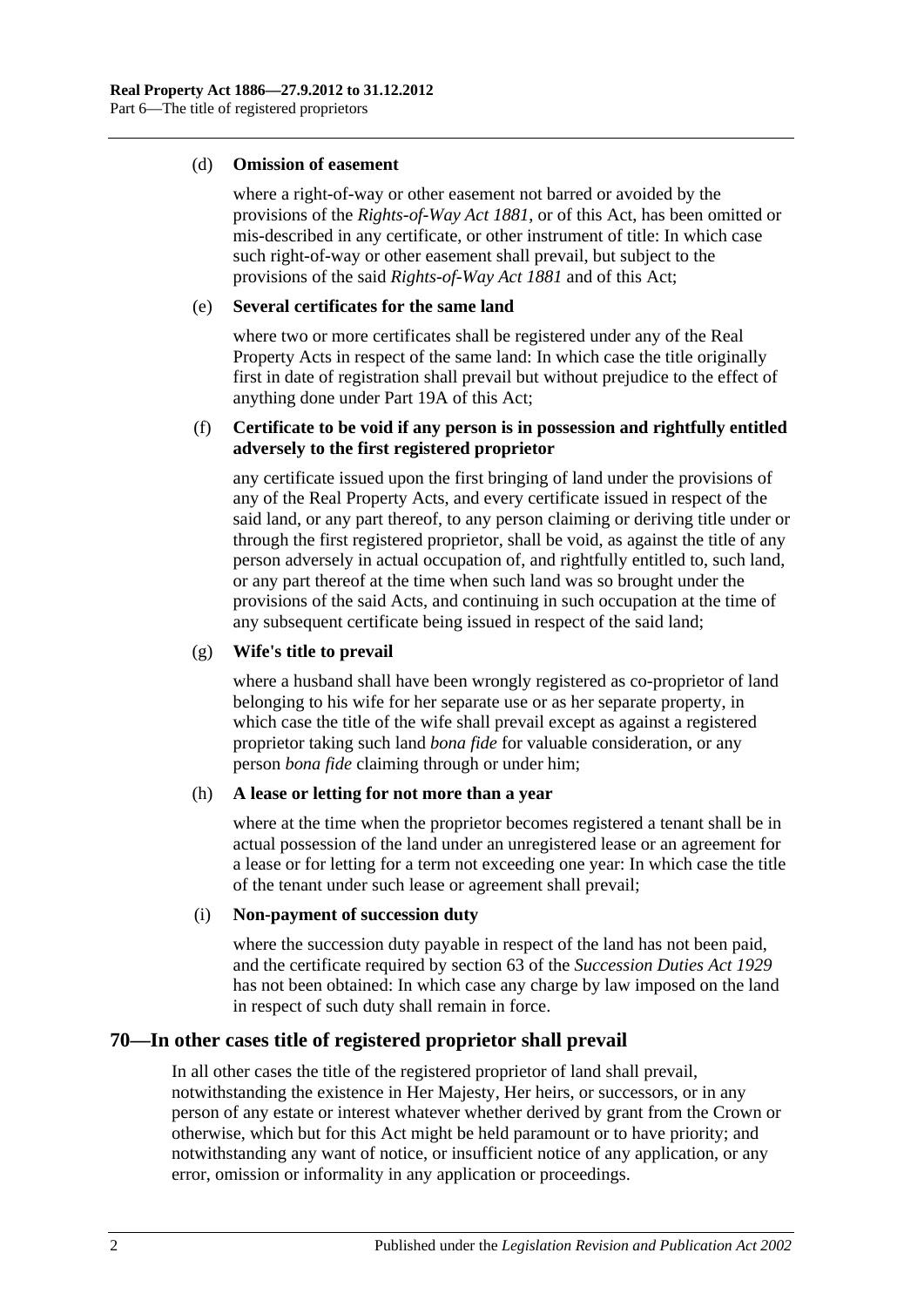## **71—Saving of certain rights and powers viz**

Nothing in the two preceding sections contained shall be construed so as to affect any of the following rights or powers, that is to say—

#### (a) **Sales by Sheriff**

the power of the Sheriff to sell the land of a judgment debtor under a writ of execution;

#### (b) **Sales under order of the Court**

the power of the Court to order the sale of land;

#### (c) **Transmissions on bankruptcy or assignment**

the right of the Official Receiver or of any trustee to land transmitted on the bankruptcy or statutory assignment of the registered proprietor;

#### (d) **Contracts**

the rights of a person with whom the registered proprietor shall have made a contract for the sale of land or for any other dealing therewith;

#### (e) **Trusts**

the rights of a *cestui que trust* where the registered proprietor is a trustee, whether the trust shall be express, implied, or constructive;

#### (f) **Deed-poll by promoters of an undertaking**

the right of promoters of an undertaking to vest land in themselves by deed-poll pursuant to the *[Compulsory Acquisition of Land Act](http://www.legislation.sa.gov.au/index.aspx?action=legref&type=act&legtitle=Compulsory%20Acquisition%20of%20Land%20Act%201925) 1925* or any Act amending the same,

provided that no unregistered estate, interest, power, right, contract, or trust shall prevail against the title of a registered proprietor taking *bona fide* for valuable consideration, or of any person *bona fide* claiming through or under him.

## **72—Knowledge of trust not evidence of want of bona fides**

Knowledge of the existence of any unregistered estate, interest, contract, or trust shall not of itself be evidence of want of *bona fides* so as to affect the title of any registered proprietor.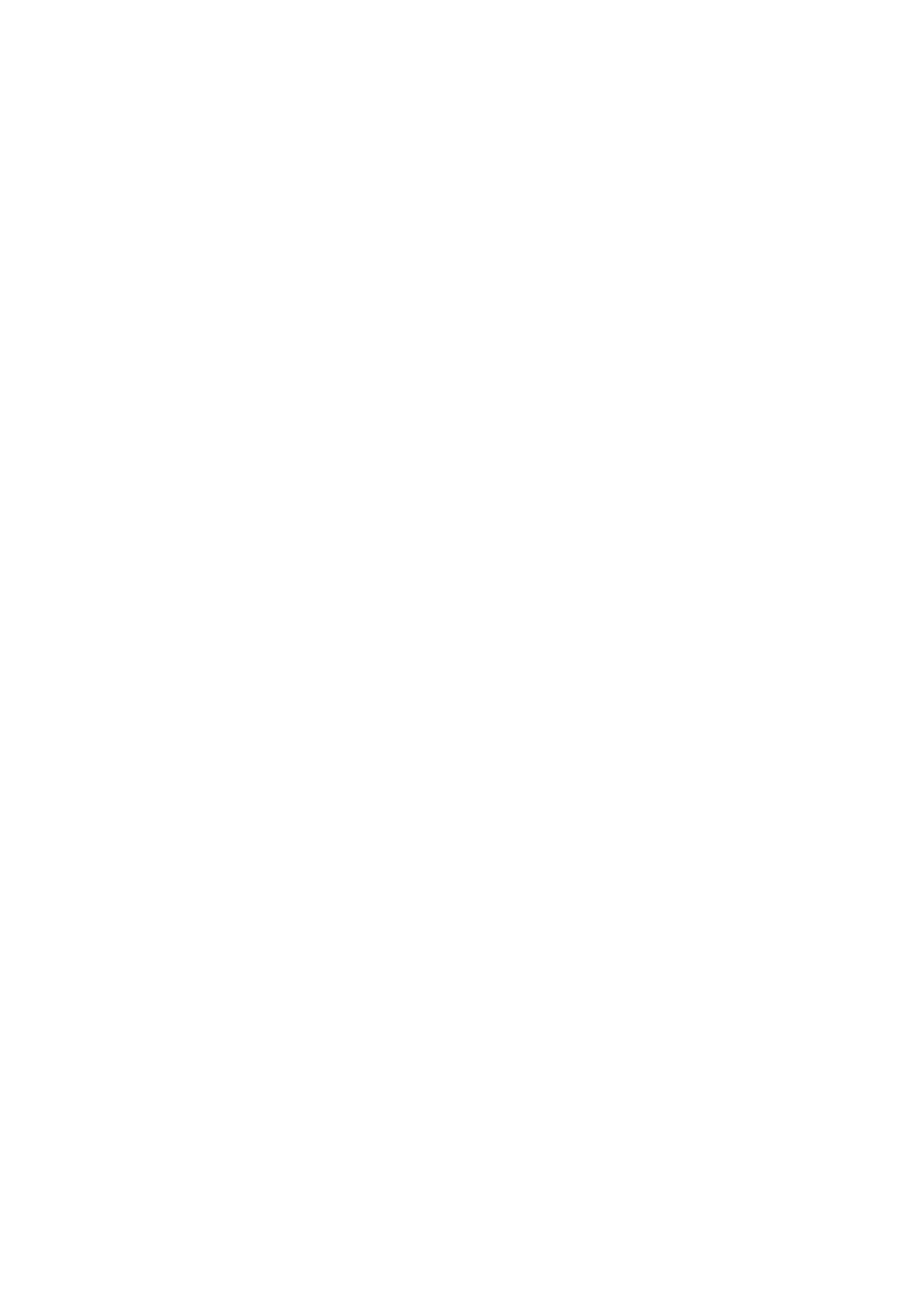# **Part 7—Certificates of title**

## **73—Certificate of title**

The registered proprietor of an estate of freehold in land, other than a leasehold for a life or lives, shall be entitled to receive a certificate for that estate in the appropriate form.

## **74—Joint tenants and tenants in common**

Two or more persons registered as joint proprietors of an estate or interest in land shall be deemed to be entitled to the same as joint tenants; and in all cases where two or more persons are entitled as tenants in common to an estate of freehold in any land, such persons may receive one certificate for the entirety, or each may receive a separate certificate for his undivided share and in each case the certificate must state the shares in which they hold the land.

## **75—Certificates for remainder and reversions**

The proprietor of an estate of freehold in remainder or reversion in land, for a life estate in which a certificate has already been issued, may have his estate registered on the certificate issued for the life estate, or may receive a separate certificate for his estate, which shall refer to the certificate of the particular estate.

## **76—Mode of inheritance or succession shall be implied**

Every certificate, or other instrument of title issued to or made in favour of a corporation, aggregate or sole, shall be deemed to extend to and include the successors of such corporation, and every such certificate or instrument of title issued to or made in favour of any person shall be deemed to extend to and include the legal representatives of such person.

## **77—Memorials on certificates**

The Registrar-General shall record on every certificate issued by him, and in such manner as to preserve their respective priorities, memorials of all subsisting mortgages, leases, and encumbrances, and of any dower or rent-charge to which the land may be subject; and if such certificate be issued to a minor or to a person otherwise under disability, he shall record thereon the age of such minor or the nature of the disability so far as known to him.

## **78—Certificates in lieu of surrendered certificates**

Upon the application of any registered proprietor holding land under one or more certificates, and the delivering up of such instruments of title, it shall be lawful for the Registrar-General to issue to such proprietor one certificate for the whole of such land, or several certificates each comprising portion of such land, in accordance with such application; and upon issuing any such new certificate the Registrar-General shall cancel the duplicates delivered up, and the originals, and shall endorse thereon a memorandum, setting forth the occasion of such cancellation, and referring to the new certificate issued in lieu thereof.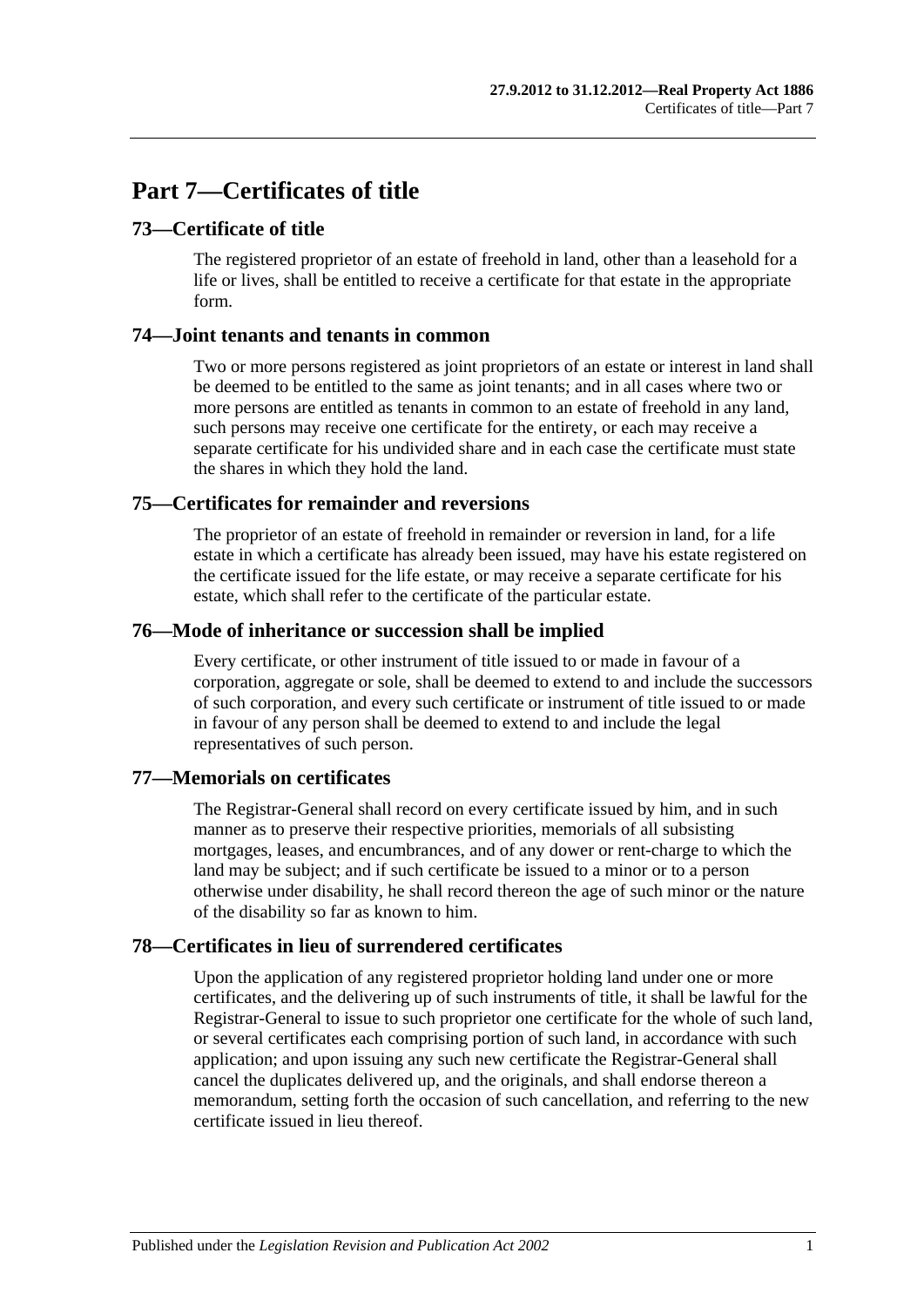## **78A—Issue of new certificate on alteration etc**

#### Where—

- (a) this Act or another Act or any other law requires the Registrar-General to enter or endorse a memorial or memorandum or make any other entry, endorsement or notation on a certificate; or
- (b) in the opinion of the Registrar-General he or she should enter or endorse a memorial or memorandum or make any other entry, endorsement or notation on a certificate or correct an error in or make any other alteration to a certificate,

the Registrar-General may issue a new certificate that includes the memorial, memorandum, entry, endorsement, notation, correction or other alteration in place of the existing certificate.

## <span id="page-39-0"></span>**79—Substituted certificate etc**

- (1) The Registrar-General, on application in that behalf and on proof to his satisfaction that any duplicate certificate or any tenant's copy of a Crown lease has been lost, mislaid or destroyed, may issue a substituted certificate or tenant's copy of Crown lease (as the case may be).
- (4) Upon issuing a substituted certificate or tenant's copy of Crown lease the Registrar-General shall make an endorsement thereon stating the reason for the issue thereof and shall at the same time enter in the Register Book or the Register of Crown Leases (as the case may be) notice of the issue of such substituted certificate or tenant's copy of Crown lease, and the date thereof, and the reason for the issue thereof.
- (5) Every such substituted certificate or tenant's copy of Crown lease shall be available for all purposes and uses for which the certificate or tenant's copy of Crown lease so lost, mislaid or destroyed would have been available, and shall supersede the duplicate certificate or tenant's copy of Crown lease for which it is substituted.
- (6) Instead of issuing a substituted certificate the Registrar-General may cancel the relevant folio of the Register Book, recording thereon that the folio was cancelled pursuant to this section, and may issue a new certificate in lieu thereof.
- (7) For the purposes of this section every lease or agreement for sale of Crown lands granted or made by or on behalf of the Crown, shall be deemed a Crown lease.
- (8) Before issuing a substituted certificate or a new certificate or a tenant's copy of a Crown lease the Registrar-General may, where in his opinion it is necessary or desirable, give notice of his intention to do so in the Gazette or in any newspaper circulating in the State.

#### **80—Issue of certificates of title**

Certificates of title must be issued under the seal of the Registrar-General.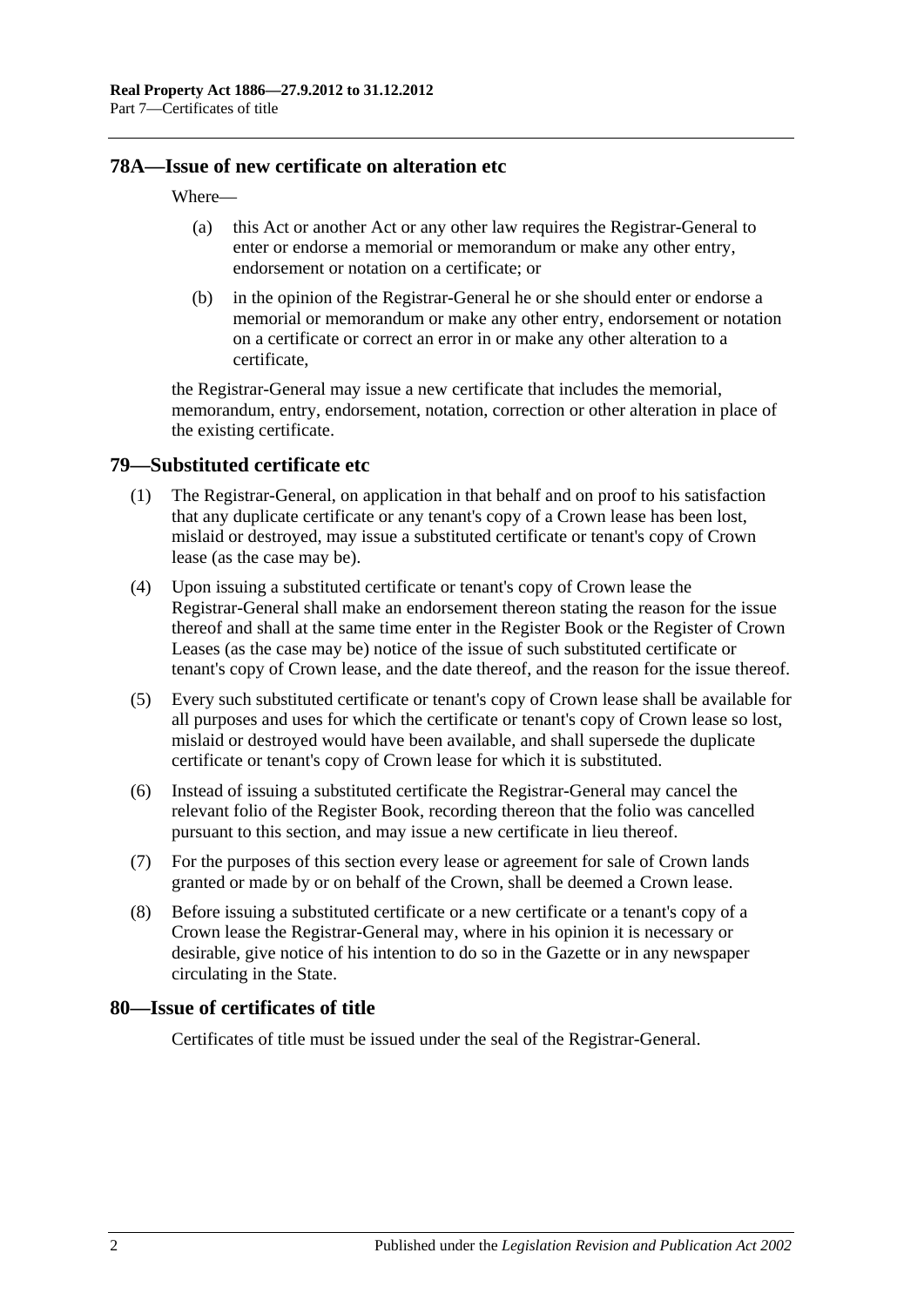# **Part 7A—Title by possession to land under this Act**

## **80A—Application for certificate based on possession**

A person who would have obtained a title by possession to any land which is subject to this Act, if that land had not been subject to this Act, may apply to the Registrar-General for the issue to him of a certificate of title to that land.

# **80B—Signature attestation and operation of application**

- (1) Every such application shall—
	- (a) be in writing in a form fixed by the Registrar-General;
	- (b) be signed by the applicant;
	- (c) contain a declaration by the person signing it, declaring that all the statements in it are true.
- (2) The applicant shall, if required by the Registrar-General, furnish him with a plan of survey of the land.

# **80C—Application how dealt with**

- (1) The Registrar-General shall refer each application to a legal practitioner, who shall examine it and report upon it to the Registrar-General.
- (2) The Registrar-General may thereupon in his discretion reject the application as regards the whole or any part of the land to which it relates, or proceed as hereinafter provided.

# **80D—Requisitions**

The Registrar-General may—

- (a) require an applicant to furnish him with any information or documents relating to his application;
- (b) notwithstanding any direction previously given by him as to the application, reject it altogether or in part if the applicant fails to comply within a reasonable time with any requisition made under this section.

# <span id="page-40-1"></span><span id="page-40-0"></span>**80E—Notice of application**

- (1) If an application is not wholly rejected by the Registrar-General he shall cause a notice of the application in a form fixed by him—
	- (a) to be published once at least in a newspaper circulating in the neighbourhood of the land, and, if he thinks necessary, in any other newspaper; and
	- (b) to be given to any person who in the Registrar-General's opinion has or may have any estate or interest in the land; and
	- (c) to be published in any other way or given to any other persons.
- (2) The notice shall fix a time, not less than twenty-one days nor more than twelve months from the first publication of the notice in a newspaper under [subsection](#page-40-0) (1) of this section, at or after the expiration of which the Registrar-General may, unless a caveat is lodged, grant the application altogether or in part.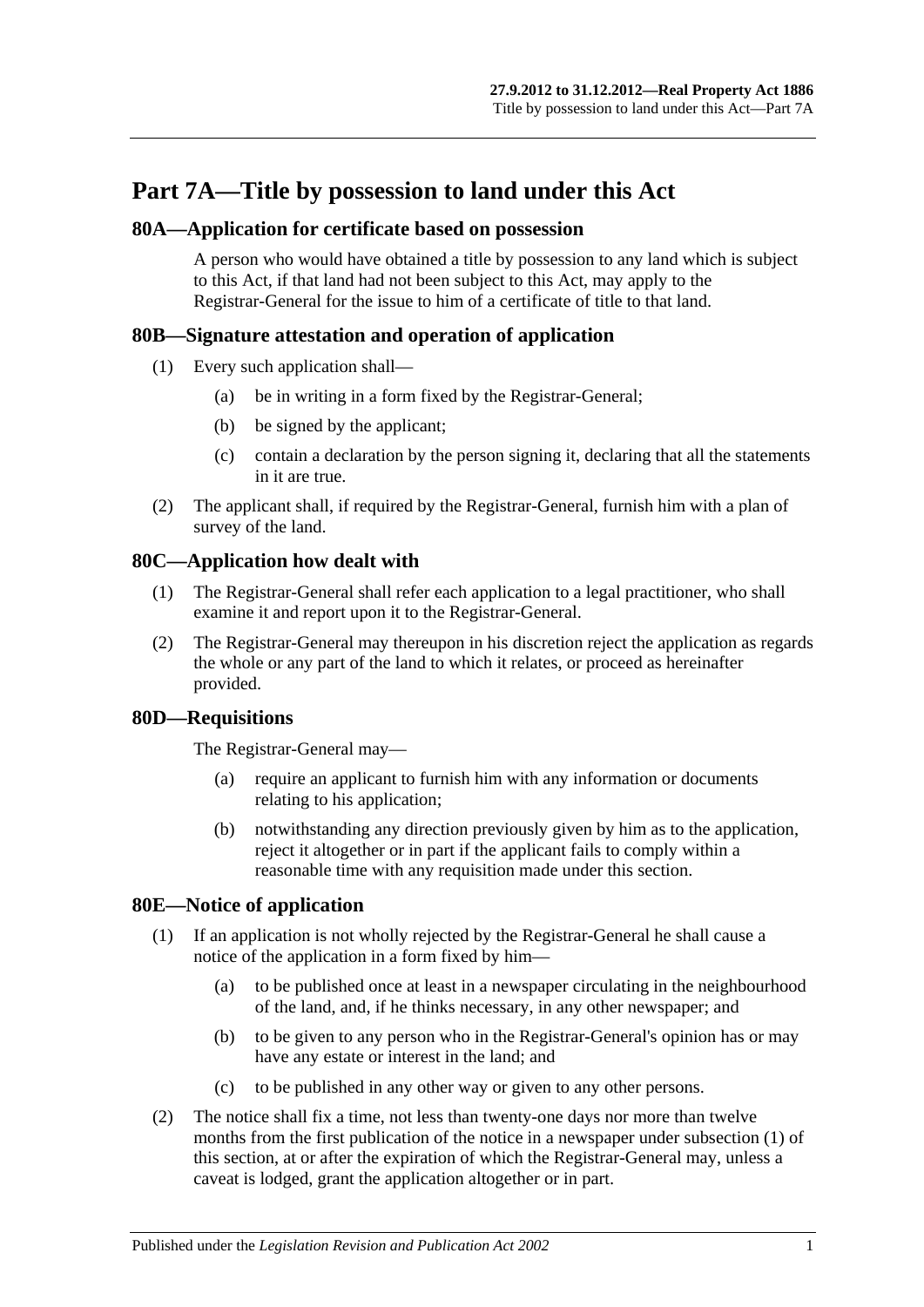## **80F—Caveats**

- (1) A person claiming an estate or interest in the land to which an application under this Part relates, may at any time before the application is granted, lodge a caveat with the Registrar-General forbidding the granting of the application.
- (2) A caveat under this section—
	- (a) shall state the nature of the estate or interest claimed by the person lodging it and shall give an address at which notices and proceedings relating to the caveat may be served;
	- (b) need not be in any particular form but shall be accepted by the Registrar-General if it gives reasonable notice of the claim of the caveator.
- (3) If the Registrar-General is satisfied that the caveator is the registered proprietor of the land to which the application relates, or has an estate or interest in that land derived under or through the registered proprietor, he shall refuse the application:

Provided that the Registrar-General shall not refuse an application solely on the ground that a person is entitled to an easement in or over the said land, but if a person is so entitled the Registrar-General may include in any certificate of title issued to the applicant a statement that the land is subject to the easement.

- (4) If the Registrar-General is not satisfied that the caveator is the registered proprietor of the land or has an estate or interest therein derived under or through the registered proprietor, he shall give notice to the caveator that the caveator is required to take proceedings in the Court to establish his title to the estate or interest claimed by him, within a time specified in the notice being not less than six months after the giving thereof.
- (5) If a caveator who has received such notice from the Registrar-General does not within the time mentioned in the notice bring an action in the Court to obtain a declaration that he is entitled to the estate or interest claimed by him and give written notice thereof to the Registrar-General, or obtain from the Court an order or injunction restraining the Registrar-General from issuing a certificate to the applicant under this Part, the caveat shall lapse.
- (6) A lapsed caveat shall not except with the permission of the Court be renewed by or on behalf of the same person in respect of the same estate or interest.
- (7) In any proceedings to establish the title of the caveator the issue for the Court to decide shall be whether the caveator is the registered proprietor of the land or is entitled to an estate or interest derived under or through the registered proprietor.

#### **80G—Power to issue certificates**

Upon or after the expiration of the time fixed by the notice under [section](#page-40-1) 80E of this Act, if the Registrar-General is satisfied that the possession on which the applicant relies would, if the land had not been subject to this Act, have conferred on the applicant a title by possession, he may issue to the applicant a certificate for an estate in fee simple or for any other estate acquired by the applicant, free from all encumbrances appearing by the Register Book to affect the existing title: Provided that where a caveat has been lodged against the granting of an application the Registrar-General shall not grant that application unless—

(a) the caveat has lapsed; or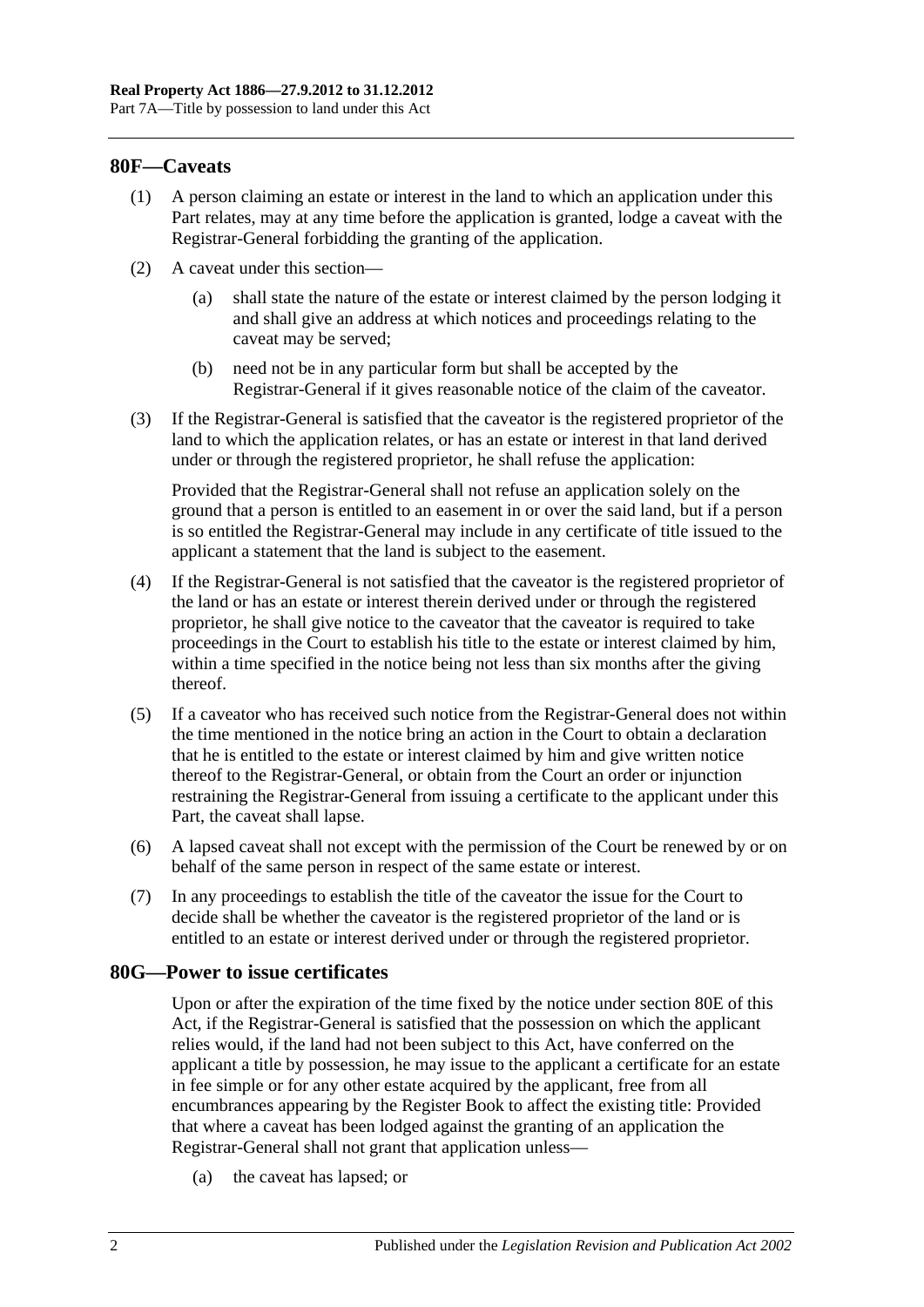(b) proceedings taken by the caveator to establish his title have been finally disposed of, and in those proceedings the caveator has failed to establish his title, or to obtain from the Court an injunction restraining the Registrar-General from issuing a certificate to the applicant.

## **80H—Cancellation of instruments**

- (1) Where a certificate for any land is issued under this Part the Registrar-General—
	- (a) shall cancel the existing certificate for that land and any instrument, entry or memorial in the Register Book altogether or to such extent as is necessary to give effect to the certificate issued;
	- (b) shall endorse on every certificate so cancelled a memorandum stating the circumstances and authority under which the cancellation is made.
- (2) Upon the cancellation of a certificate, instrument, entry or memorial pursuant to this section, the estate and interest evidenced thereby shall cease and determine.

## **80I—Fees**

The fees payable upon an application under this Part and in respect of the issue of a certificate under this Part shall be the same as if the application were an application to bring land under the provisions of this Act.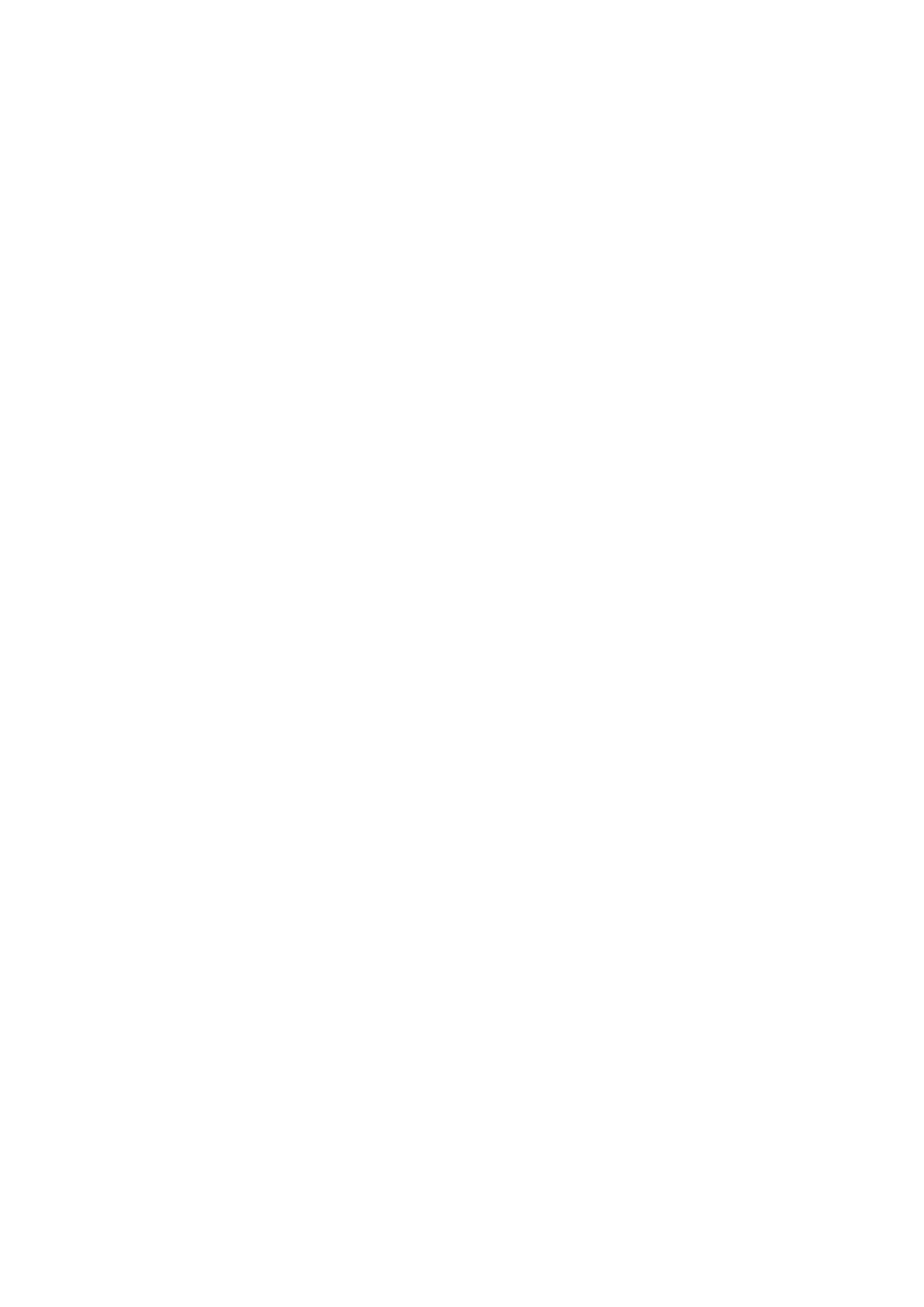# **Part 8—Easements**

## **81—Certificates may contain statement of right-of-way or other easement**

Any certificate hereafter issued may contain a statement therein or entry thereon to the effect that the land therein described has appurtenant thereto any easement, or that the person therein named is entitled to any easement in gross, or that the land therein described is subject to any right or rights-of-way or other easement.

## **82—Description of easement**

Every such statement or entry shall fully set forth a true and accurate description of the easement, or, if the instrument creating the same be enrolled or deposited in the General Registry Office, or deposited in the Lands Titles Registration Office, shall refer to such instrument.

# **83—Registered proprietor not to be subject to rights-of-way not mentioned in certificate**

The registered proprietor of land brought under the provisions of the *[Real Property](http://www.legislation.sa.gov.au/index.aspx?action=legref&type=act&legtitle=Real%20Property%20Act%20of%201861)  [Act of](http://www.legislation.sa.gov.au/index.aspx?action=legref&type=act&legtitle=Real%20Property%20Act%20of%201861) 1861* after the passing of the *[Rights-of-Way Act](http://www.legislation.sa.gov.au/index.aspx?action=legref&type=act&legtitle=Rights-of-Way%20Act%201881) 1881* or of land hereafter brought under the provisions of this Act shall be deemed to hold the land comprised in the certificate of such land subject to such rights-of-way only as are mentioned and set forth in such certificate.

## **84—Easement not binding on registered proprietor subsequently acquiring land bona fide for value unless entered on certificate of title**

No easement hereafter created by express grant or transfer over or in respect of any servient land under the provisions of this Act shall be binding on any registered proprietor subsequently taking the land *bona fide* for valuable consideration, unless such easement shall be entered on the original certificate of such land, and also upon the duplicate certificate.

## **85—Land to be held free of rights-of-way**

The registered proprietor of any land shall, as from the eighteenth day of November, 1886, hold the same freed and discharged from all rights-of-way existing on or before that date and not entered upon the original certificate of such land in pursuance of an application made on or before such date under the *[Rights-of-Way Act](http://www.legislation.sa.gov.au/index.aspx?action=legref&type=act&legtitle=Rights-of-Way%20Act%201881) 1881*.

## **86—Public rights-of-way etc not within this Act**

Rights-of-way or other easements now or hereafter acquired or enjoyed by the public in, over, along, or across any servient land shall not be deemed to be rights-of-way or easements within the meaning of this Part of this Act, or in respect of which applications may be made or caveats entered, and nothing herein contained shall derogate from any such rights or easements, or be deemed to confer on the registered proprietor of any such servient land a right to interfere with or obstruct the public use of any way or other easement so acquired or enjoyed as aforesaid.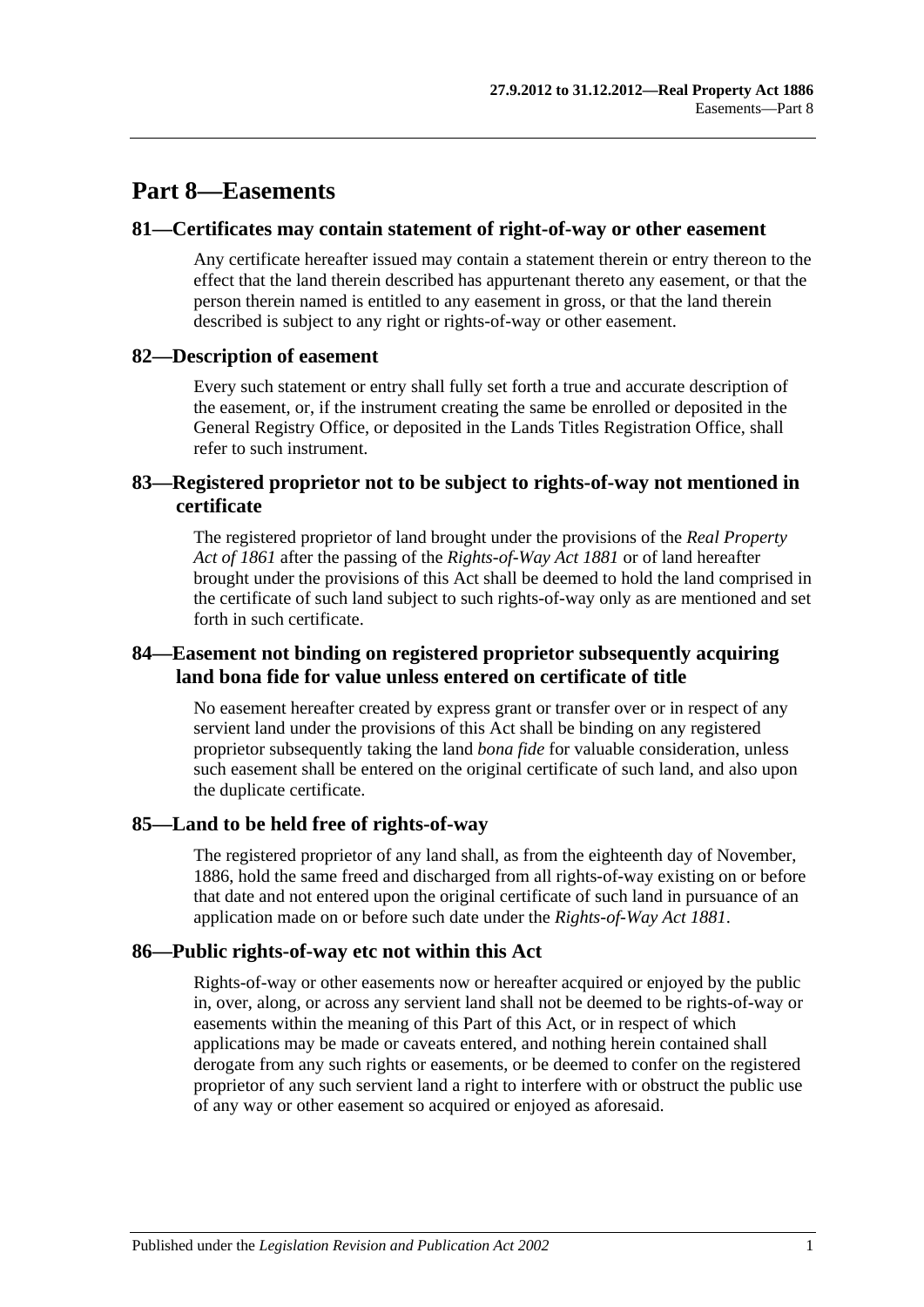# **87—Certificates heretofore issued conclusive evidence of right-of-way therein described**

Every certificate issued before the eighteenth day of November, 1881, containing therein a statement to the effect that the registered proprietor is seized of the land therein described, subject to or together with any right-of-way therein described or delineated, or together with any easement therein described, shall be deemed to operate as a grant or reservation, as the case may be, of such right-of-way or other easement, and such certificate shall, except in the case of fraud, be received in all Courts as conclusive evidence of the existence of such right-of-way or other easement:

Provided that this section shall not apply to any right-of-way or other easement, the title to which is now the subject of pending litigation in any Court of Law, or to any right-of-way or other easement, the right to which has been concluded in any Court adversely to such right-of-way or easement.

# **88—Entry as to easement to be made on original and duplicate certificates of title**

Whenever any right-of-way or other easement appurtenant to land under the provisions of this Act over land also under its provisions shall hereafter be granted or created, the Registrar-General shall make such entry on the original and duplicate certificates for the dominant and servient lands as he thinks fit.

## **89—Short form of describing right-of-way**

The words "a free and unrestricted right-of-way" in any instrument shall be deemed to imply the words set forth in [Schedule 5](#page-132-0) hereto so far as they shall be applicable as fully and effectually as if set out at length in such instrument.

## **89A—Incorporation of long forms of easements in instruments**

Where, in an instrument, a short form set out in [Schedule 6](#page-132-1) is used to grant or create an easement the instrument shall, unless the contrary intention appears, be deemed to incorporate the corresponding long form of that easement set out in the Schedule.

## <span id="page-45-0"></span>**90—Deposit of plan showing rights-of-way**

- (1) Any registered proprietor of any land may deposit with the Registrar-General a plan of subdivision of the said land, showing the rights-of-way intended to be created by such proprietor over such land, and every subsequent registered proprietor of the said land, or any part thereof, shall be entitled to a right-of-way over all the rights-of-way shown in such plan, unless otherwise declared in his certificate.
- (2) [Subsection](#page-45-0) (1) shall not apply to a plan of subdivision deposited with the Registrar-General after the commencement of the *[Real Property Act Amendment Act](http://www.legislation.sa.gov.au/index.aspx?action=legref&type=act&legtitle=Real%20Property%20Act%20Amendment%20Act%20(No.%202)%201985)  (No. 2) [1985](http://www.legislation.sa.gov.au/index.aspx?action=legref&type=act&legtitle=Real%20Property%20Act%20Amendment%20Act%20(No.%202)%201985)*.

## **90A—Application of [sections](#page-46-0) 90B, [90C,](#page-48-0) [90D,](#page-49-0) [90E](#page-49-1) and [90F](#page-49-2)**

(1) [Sections](#page-46-0) 90B, [90C,](#page-48-0) [90D](#page-49-0) and [90E](#page-49-1) apply to, and in relation to, an easement whether the dominant and servient land are under the provisions of this Act and the easement has been entered on a certificate under this Part or not and whether the easement is created by instrument or by operation of a provision of this Act or some other Act or by operation of some other law.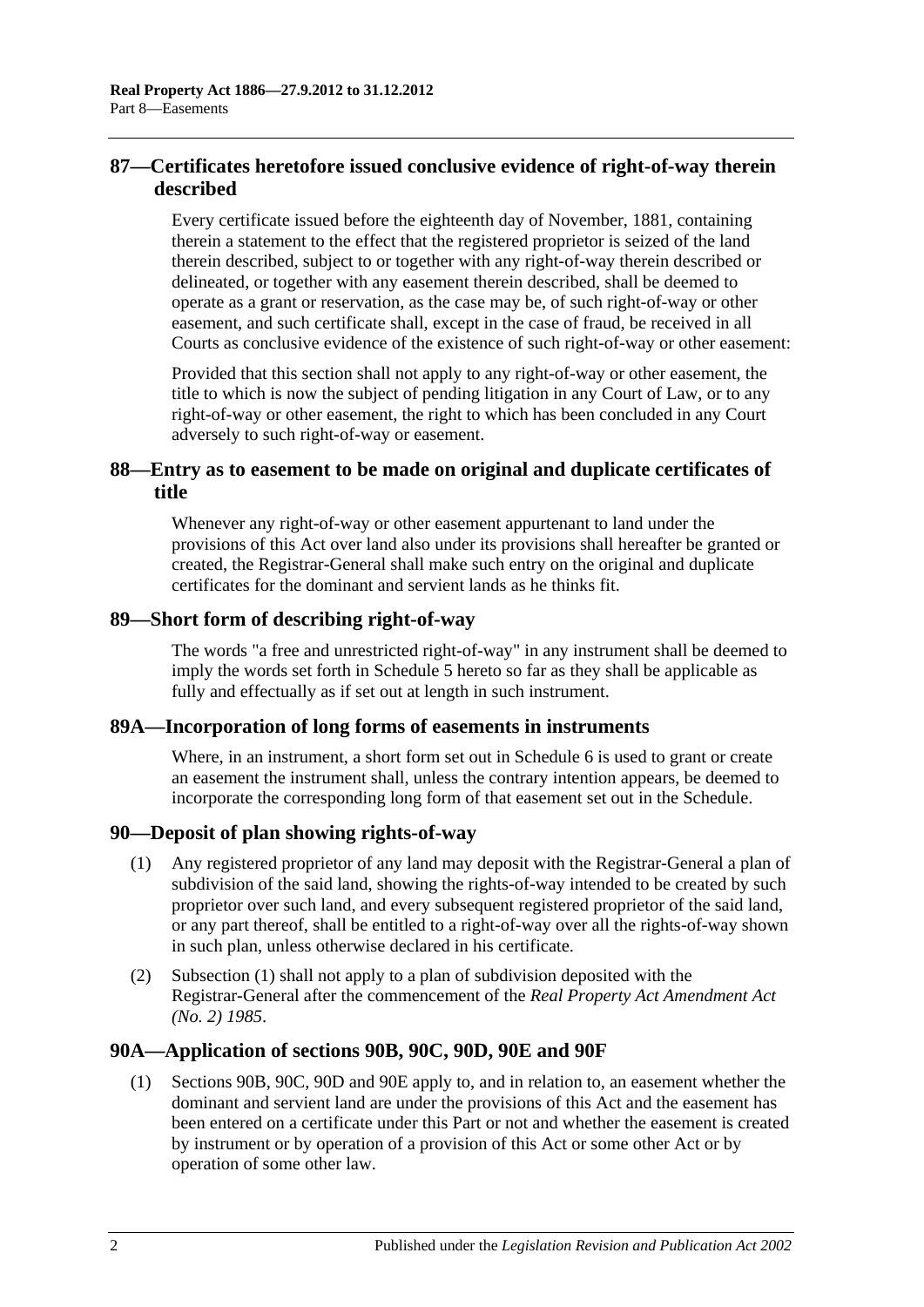(2) [Section](#page-49-2) 90F only applies to, and in relation to, an easement if the dominant and servient land are under the provisions of this Act.

### <span id="page-46-1"></span><span id="page-46-0"></span>**90B—Variation and extinguishment of easements**

- (1) Subject to this section, the Registrar-General may on application (in a form approved by the Registrar-General) by the proprietor of the dominant or servient land or on the Registrar-General's own initiative—
	- (a) vary the position of, or extend or reduce the extent of, an easement over servient land; or
	- (b) vary an easement by extending the appurtenance of the easement to other land owned by the proprietor of the dominant land; or
	- (c) extinguish an easement.
- <span id="page-46-2"></span>(2) Subject to this section, the Registrar-General must not act under [subsection](#page-46-1) (1) except on the application, or with the written consent, of the proprietor of the dominant land and the servient land and with the written consent of all other persons who—
	- (a) in the case of land under the provisions of this Act—appear from the Register Book to have, or to claim, an estate or interest in the dominant or servient land;
	- (b) in the case of land that is not under the provisions of this Act—are known to the Registrar-General (or who become known to the Registrar-General after making reasonable enquiry) to have, or to claim, an estate or interest in the dominant or servient land.
- <span id="page-46-3"></span>(3) The Registrar-General may dispense with the consent of the proprietor of the dominant or servient land required by [subsection](#page-46-2) (2) if the Registrar-General is satisfied that—
	- (a) notice complying with [subsection](#page-47-0) (3e) has been given to the proprietor; and
	- (b) 28 days has passed since the notice was given; and
	- (c) the proprietor's estate or interest in the dominant or servient land will not be detrimentally affected by the proposed variation or extinguishment of the easement.
- <span id="page-46-4"></span>(3a) The Registrar-General may dispense with the consent of a person required by [subsection](#page-46-2) (2) (other than the proprietor of the dominant or servient land) if he or she is satisfied that the person's estate or interest in the dominant or servient land will not be detrimentally affected by the proposed variation or extinguishment of the easement.
- <span id="page-46-5"></span>(3b) Without limiting the generality of [subsection](#page-46-3) (3) or [\(3a\),](#page-46-4) where—
	- (a) the original purpose of a right-of-way was to provide access to the dominant land to which it is appurtenant; and
	- (b) the right-of-way can no longer be exercised by the proprietor of that land for that purpose because the land has subsequently been separated from the right-of-way by the creation of intervening allotments,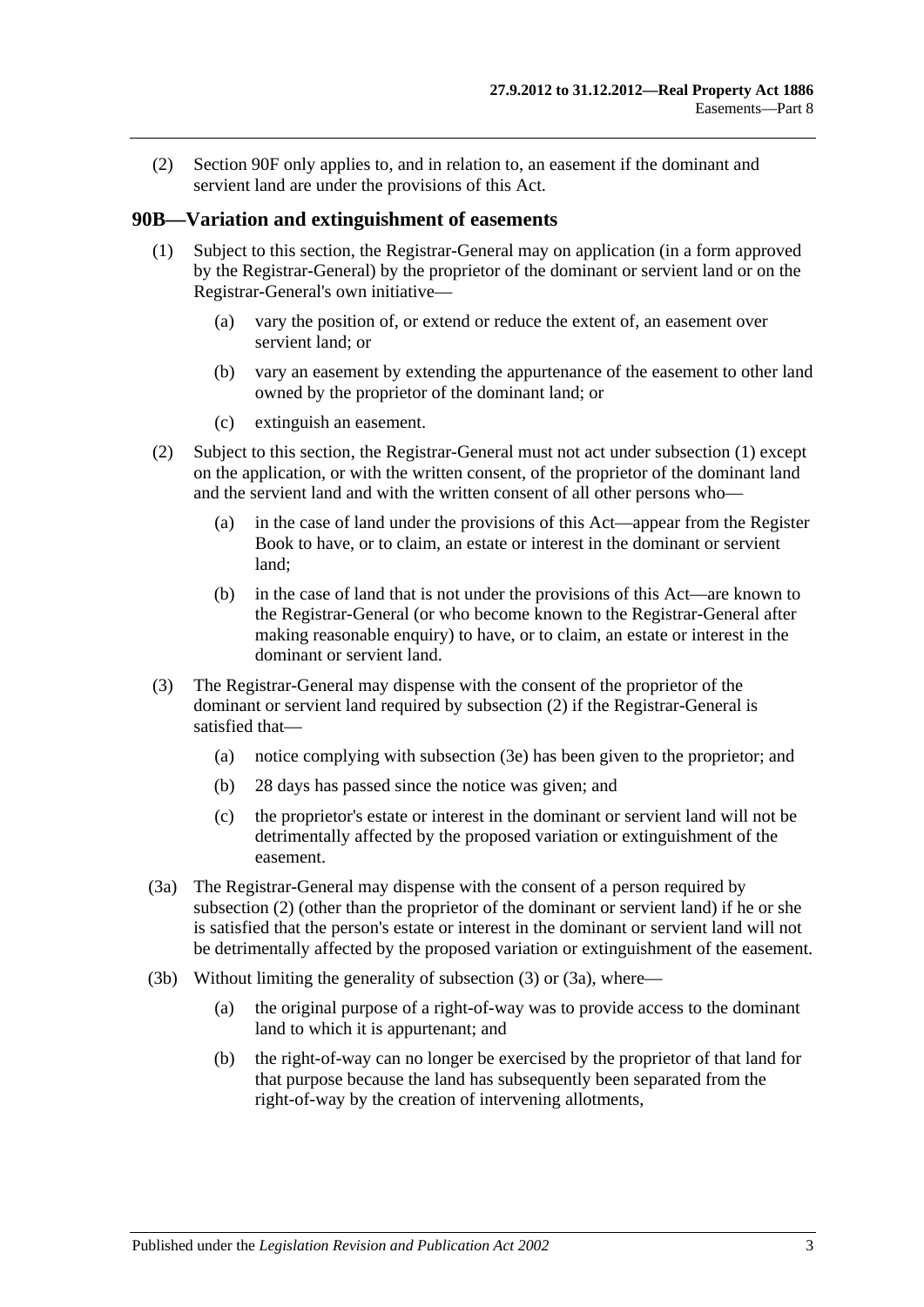the Registrar-General may extinguish the right-of-way without the consent of a person required by [subsection](#page-46-2) (2) if he or she is satisfied that there is no reason to believe or suspect that the proprietor of that land, or a successor in title of the proprietor, has any reasonable prospect of using the right-of-way for access to that land in the future.

- <span id="page-47-1"></span>(3c) Without limiting the generality of [subsection](#page-46-3) (3) or [\(3a\),](#page-46-4) where dominant land is separated from a right-of-way appurtenant to the land by intervening land and the Registrar-General is satisfied that the continued existence of the right-of-way would not enhance the use or enjoyment of the dominant land, he or she may extinguish the right-of-way without the consent of a person required by [subsection](#page-46-2) (2).
- <span id="page-47-2"></span>(3d) Before taking action under [subsection](#page-46-5) (3b) or [\(3c\)](#page-47-1) the Registrar-General must be satisfied that—
	- (a) notice complying with [subsection](#page-47-0) (3e) has been given to the proprietor of the dominant land; and
	- (b) 28 days has passed since the notice was given.
- <span id="page-47-0"></span>(3e) The notice referred to in [subsections](#page-46-3) (3) and [\(3d\)](#page-47-2) must—
	- (a) be approved by the Registrar-General; and
	- (b) include details of the proposed variation or extinguishment of the easement; and
	- (c) invite the person to whom it is given to make representations to the Registrar-General in relation to the proposal within 28 days.
- <span id="page-47-3"></span>(4) The Registrar-General may extinguish an easement under [subsection](#page-46-1) (1) without the consent of a person required by [subsection](#page-46-2) (2) if—
	- $(a)$ 
		- (i) in the opinion of the Registrar-General it is not reasonably practicable to ascertain the identity or whereabouts of that person; and
		- (ii) the Registrar-General is satisfied that the proprietor of the dominant land has ceased to exercise the rights conferred by the easement; and
	- (b) the Registrar-General has published notice of his or her intention to act under [subsection](#page-46-1) (1) in the Gazette and in a newspaper circulating generally throughout the State; and
	- (c) where the person's identity is known—the Registrar-General has sent notice of his or her intention to act under [subsection](#page-46-1) (1) by post addressed to the person at his or her last address known to the Registrar-General; and
	- (d) at least 21 days has elapsed since—
		- (i) notice was published under [paragraph](#page-47-3) (b); and
		- (ii) where [paragraph](#page-47-4) (c) applies, notice was posted under that paragraph.
- <span id="page-47-4"></span>(6) Subject to [subsection](#page-47-5) (7), the proprietor of dominant land cannot transfer or convey the land without the easement that is appurtenant to it.
- <span id="page-47-5"></span>(7) The proprietor of dominant land or of some part of it may transfer or convey part of the land without the appurtenant easement if rights under the easement continue in existence in respect of some other part of the dominant land.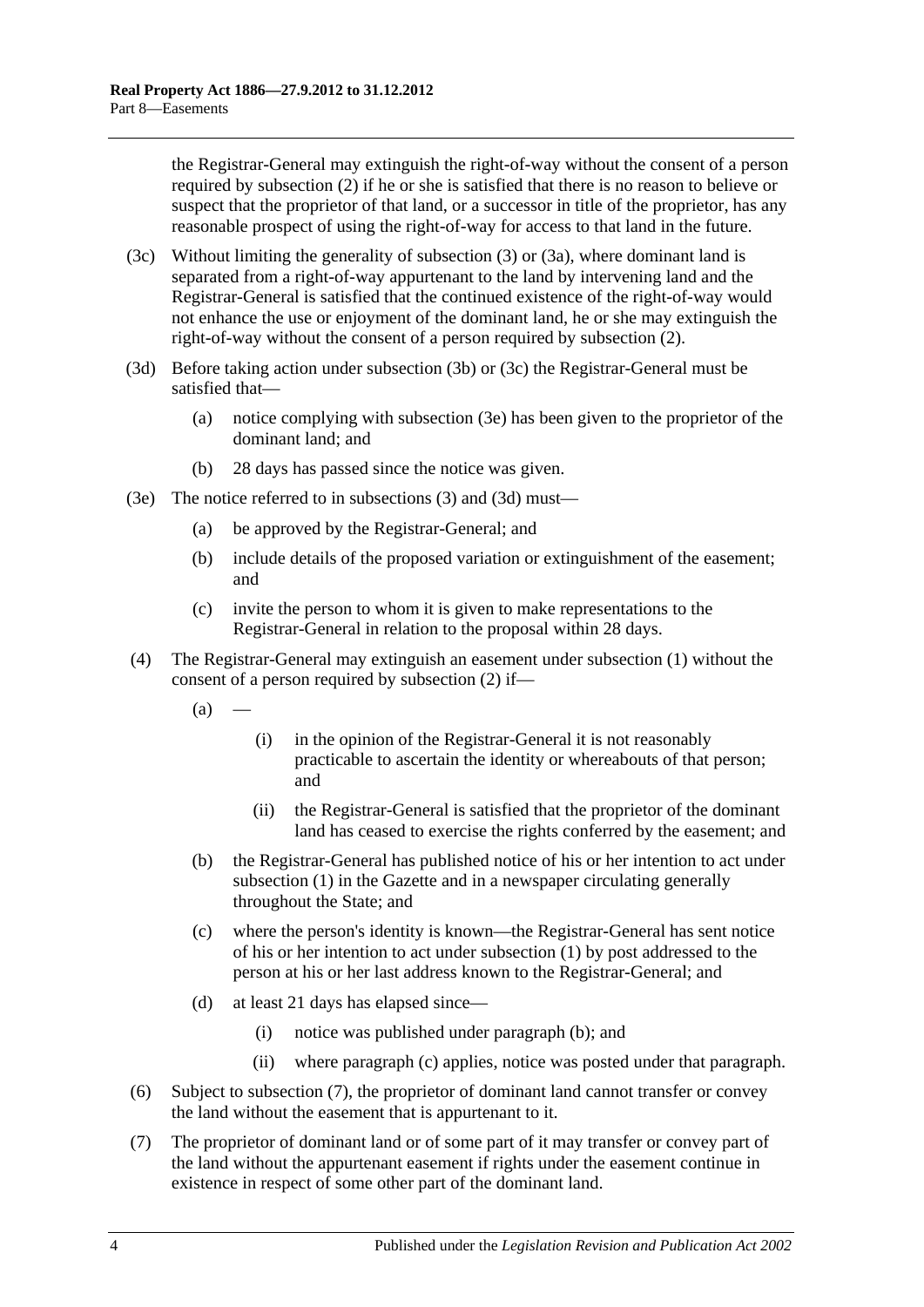- (8) The easement is extinguished in respect of land transferred or conveyed under [subsection](#page-47-5) (7).
- (9) Where, in the opinion of the Registrar-General, the creation or continuance of an easement was, or was likely to have been, a requirement on which—
	- (a) the issue of a certificate by the Development Assessment Commission under section 51 of the *[Development Act](http://www.legislation.sa.gov.au/index.aspx?action=legref&type=act&legtitle=Development%20Act%201993) 1993*; or
	- (b) the issue of a certificate by a council or the South Australian Planning Commission under [Part 19AB;](#page-104-0) or
	- (c) the approval of an application for the deposit of a strata plan by the South Australian Planning Commission or a council; or
	- (d) the consent or approval of an authority under a corresponding previous enactment,

was based—

- (e) the easement cannot be varied or extinguished under this section; and
- (f) the appurtenance of the easement cannot be extended to other land under this section; and
- (g) the easement cannot be merged with the servient land by transfer or conveyance of the easement to the proprietor of the servient land or the transfer or conveyance of the servient land to the proprietor of the easement; and
- (h) part of the dominant land cannot be transferred or conveyed separately from the easement thereby extinguishing the easement in respect of that land,

without the consent of the Development Assessment Commission.

- (10) Upon the variation or extinguishment of an easement under this section the Registrar-General must make such consequential entries in the Register Book or such entries in the records of the General Registry Office as he or she considers necessary.
- (11) A reference in this section to dominant land includes a reference to an easement that is not appurtenant to any land.
- (12) This section is subject to and does not derogate from any other Act relating to the variation or extinguishment of easements of a particular class.

#### <span id="page-48-0"></span>**90C—Easement and servient land may be vested in same person**

- (1) Subject to this section, a person may be the proprietor of an easement and the servient land that is subject to the easement and accordingly a person may grant an easement to himself or herself.
- (2) Subject to this section, if an easement and the servient land are vested in the same person by transfer or conveyance the easement will not merge with the servient land unless the transfer or conveyance expresses the intention that it should do so.
- (3) An easement is extinguished by the amalgamation of the dominant and servient land under [Part 19AB](#page-104-0) [Division 3.](#page-114-0)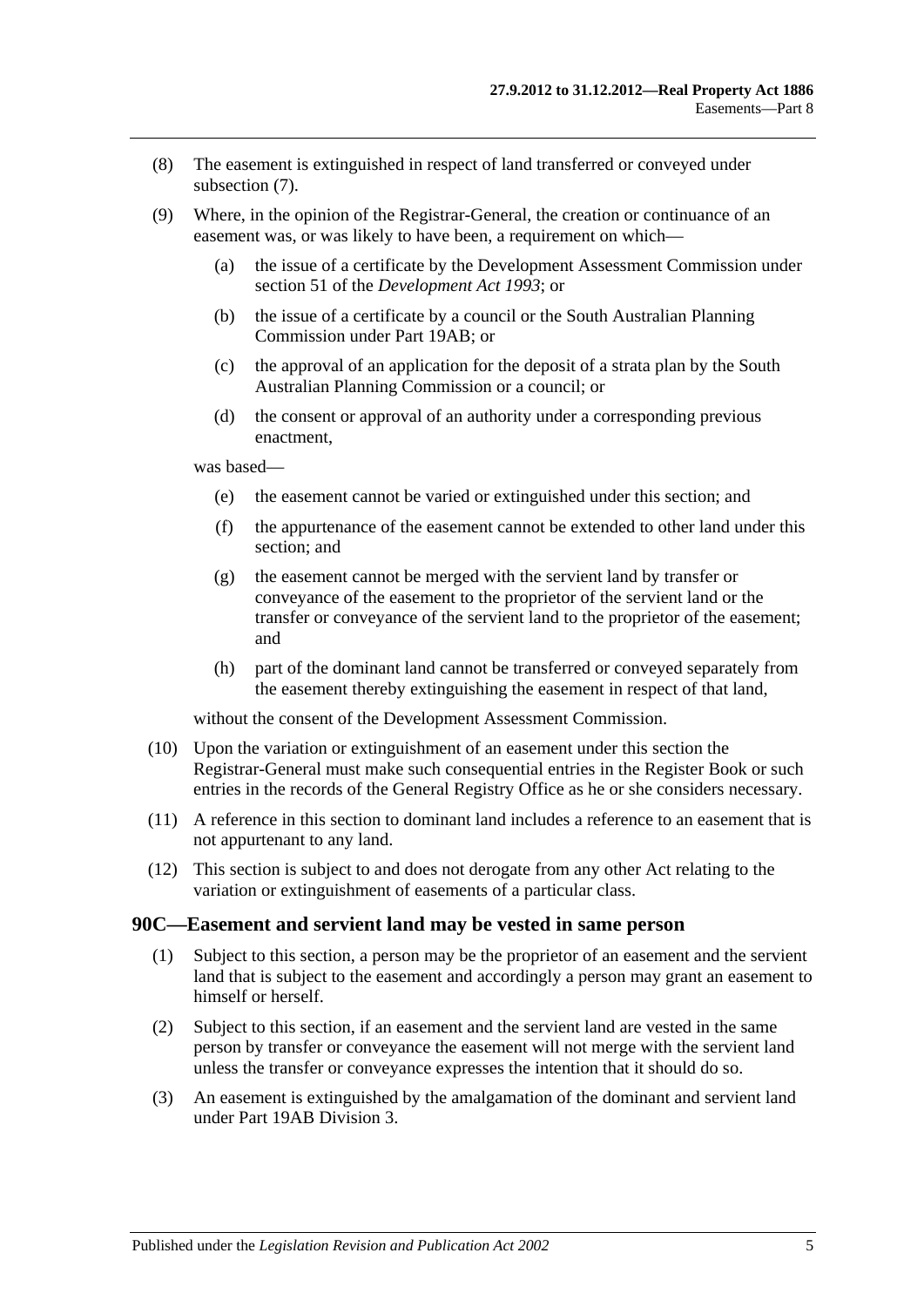(4) Where the whole or part of the land within the boundaries of an easement is amalgamated with the whole or part of the dominant land by the reconstitution of allotment boundaries upon deposit of a plan of division in the Lands Titles Registration Office, the easement is extinguished insofar as it extended over the amalgamated land.

#### <span id="page-49-0"></span>**90D—Survey of easement**

Before registering an instrument creating or varying an easement, the Registrar-General or the Registrar-General of Deeds may require the parties to the instrument to lodge a survey prepared by a licensed surveyor that delineates the boundaries of the easement.

#### <span id="page-49-3"></span><span id="page-49-1"></span>**90E—No private right-of-way over public street or road**

- (1) A private right-of-way cannot subsist over a public street or road and accordingly—
	- (a) a private right-of-way cannot be granted, reserved or otherwise created over a public street or road; and
	- (b) upon land becoming a public street or road all private rights-of-way over the land are extinguished; and
	- (c) all private rights-of-way existing over public streets or roads immediately before the commencement of the *[Real Property \(Miscellaneous\) Amendment](http://www.legislation.sa.gov.au/index.aspx?action=legref&type=act&legtitle=Real%20Property%20(Miscellaneous)%20Amendment%20Act%201994)  Act [1994](http://www.legislation.sa.gov.au/index.aspx?action=legref&type=act&legtitle=Real%20Property%20(Miscellaneous)%20Amendment%20Act%201994)* are extinguished.
- (2) [Subsection](#page-49-3) (1) extinguishes a right-of-way only in respect of land that is a public street or road and the right-of-way remains in force in respect of other land (if any) that is subject to it.
- (3) In this section—

*a public street or road* means—

- (a) a public street or road within the meaning of Part 17 of the *[Local Government](http://www.legislation.sa.gov.au/index.aspx?action=legref&type=act&legtitle=Local%20Government%20Act%201934)  Act [1934](http://www.legislation.sa.gov.au/index.aspx?action=legref&type=act&legtitle=Local%20Government%20Act%201934)*;
- (b) a thoroughfare vested in a council, an authority or the Crown by [section](#page-111-0) 223LF or by a corresponding previous enactment;
- (c) a public road referred to in section 27CA of the *[Highways Act](http://www.legislation.sa.gov.au/index.aspx?action=legref&type=act&legtitle=Highways%20Act%201927) 1927*,

that the public is entitled to use as a street, road or thoroughfare.

#### <span id="page-49-2"></span>**90F—Easement subject to existing mortgage etc**

If, when an easement is created over servient land, the dominant land, or any part of it, is subject to a mortgage or an encumbrance, the easement is also subject to the mortgage or encumbrance if—

- (a) the instrument granting the easement provides that it is subject to the mortgage or encumbrance; and
- (b) the mortgagee or encumbrancee has endorsed his or her consent to that on the instrument.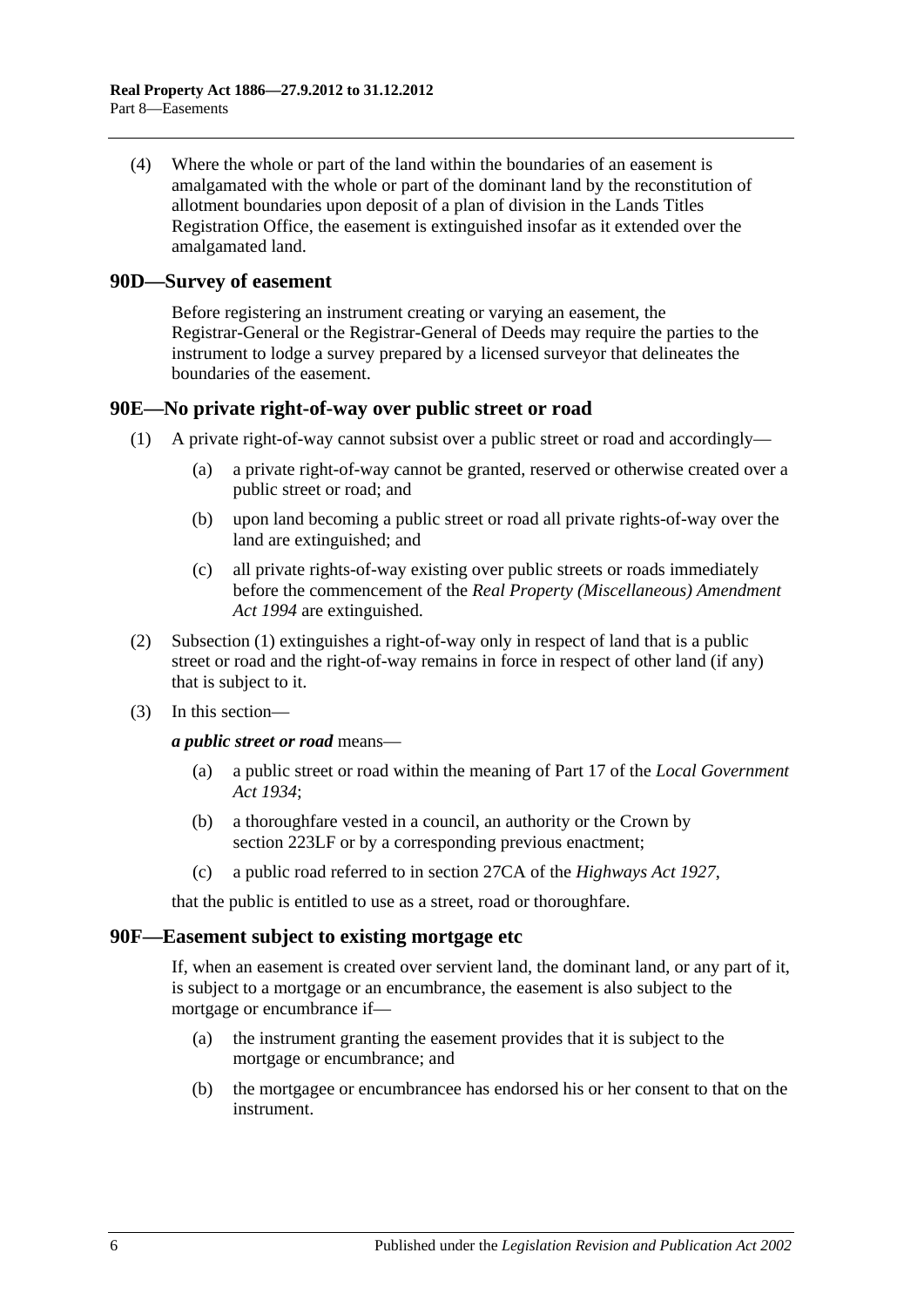# **Part 9—Crown leases**

## **91—Interpretation of Crown lease**

For the purpose of this Part of this Act, every lease or agreement for sale of Crown lands hereafter granted, or made by or on behalf of the Crown, shall be deemed a Crown lease.

## **92—Person now holding under lease or agreement may surrender**

Every person now holding any Crown lands under any lease or agreement for sale granted or made by or on behalf of the Crown may, subject to the approval of the Minister of Lands, surrender his lease or agreement for a Crown lease of the land remaining subject to such lease or agreement, upon all the same terms as shall have been applicable to such land prior to the surrender, but so that every person having any estate or interest in the surrendered land shall concur in the surrender.

# **93—Execution and Registration of Crown Lease**

- (1) The parties to a Crown Lease must execute two copies of the lease one of which must be lodged with the Registrar-General for inclusion or recording in the Register of Crown Leases and the other of which must be delivered to the lessee.
- (2) The Register of Crown Leases may take the form of the individual copies of the leases bound into a book or kept separately or of records made by an electronic, electromagnetic, optical or photographic process or both of those forms.
- (3) A Crown Lease will be taken to be registered upon the Registrar-General allotting a volume and folio number in respect of the lease.
- (4) Subject to this section, any person may have access to the Register of Crown Leases, and to all instruments affecting registered Crown Leases lodged in the Lands Titles Registration Office, for the purpose of inspection during the hours, and on the days, appointed for search.
- <span id="page-50-0"></span>(5) If, on the application of a person whose particulars are, or are to be, contained in the Register of Crown Leases, the Registrar-General is satisfied that access under this section to any such particulars would be likely to place at risk the personal safety of the person, a member of the person's family or any other person, the Registrar-General may take such measures as he or she thinks fit to prevent or to restrict access to those particulars.
- (6) An application under [subsection](#page-50-0) (5) must be in the appropriate form and must contain such particulars, and be supported by such evidence, as the Registrar-General may require.
- <span id="page-50-1"></span>(7) The Registrar-General may take such measures as he or she thinks fit to prevent or restrict access to any particulars the subject of an application under [subsection](#page-50-0) (5) while the application is being determined.
- (8) Nothing prevents the Registrar-General varying or revoking any measures taken under [subsection](#page-50-0) (5) or [\(7\)](#page-50-1) if he or she thinks fit.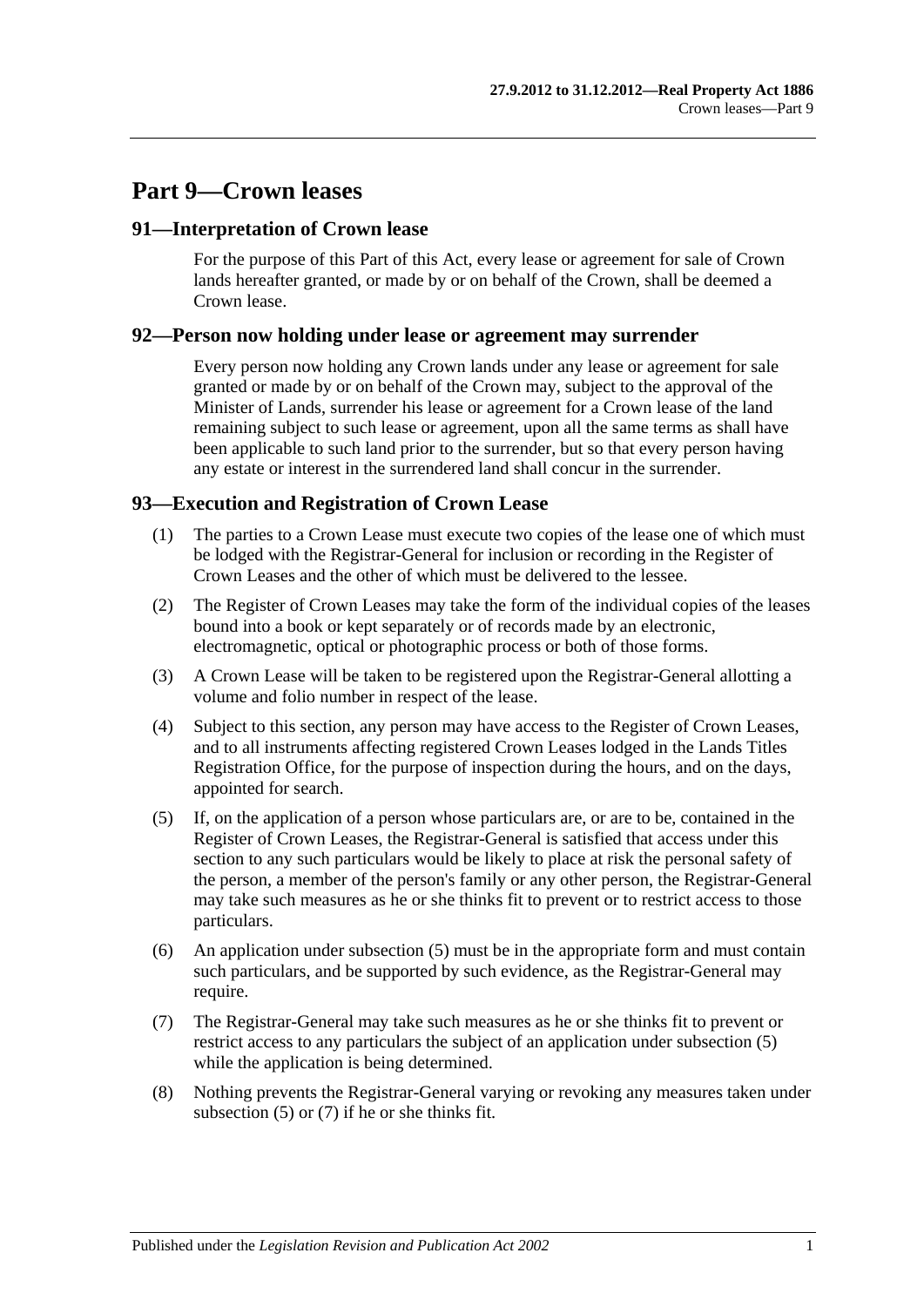## **94—Forfeiture etc of Crown Lease**

The forfeiture or determination of a Crown Lease will not take effect until the forfeiture or determination has been entered in the Register of Crown Leases by the Registrar-General.

## **95—Not to give any greater effect than if this Act had not been passed. The Minister of Lands may make regulations**

Nothing herein contained or hereby implied shall be construed to give any greater effect or different construction to any Crown lease registered pursuant to this Part of this Act than would have been given to it if this Act had not been passed, nor shall any right or remedy, which the Crown would otherwise have possessed, be in any way prejudiced or altered. The Minister of Lands may, from time to time make any regulations which may be considered expedient for giving effect to this Part of this Act, and all such regulations, when published in the Government Gazette, shall have the force of law.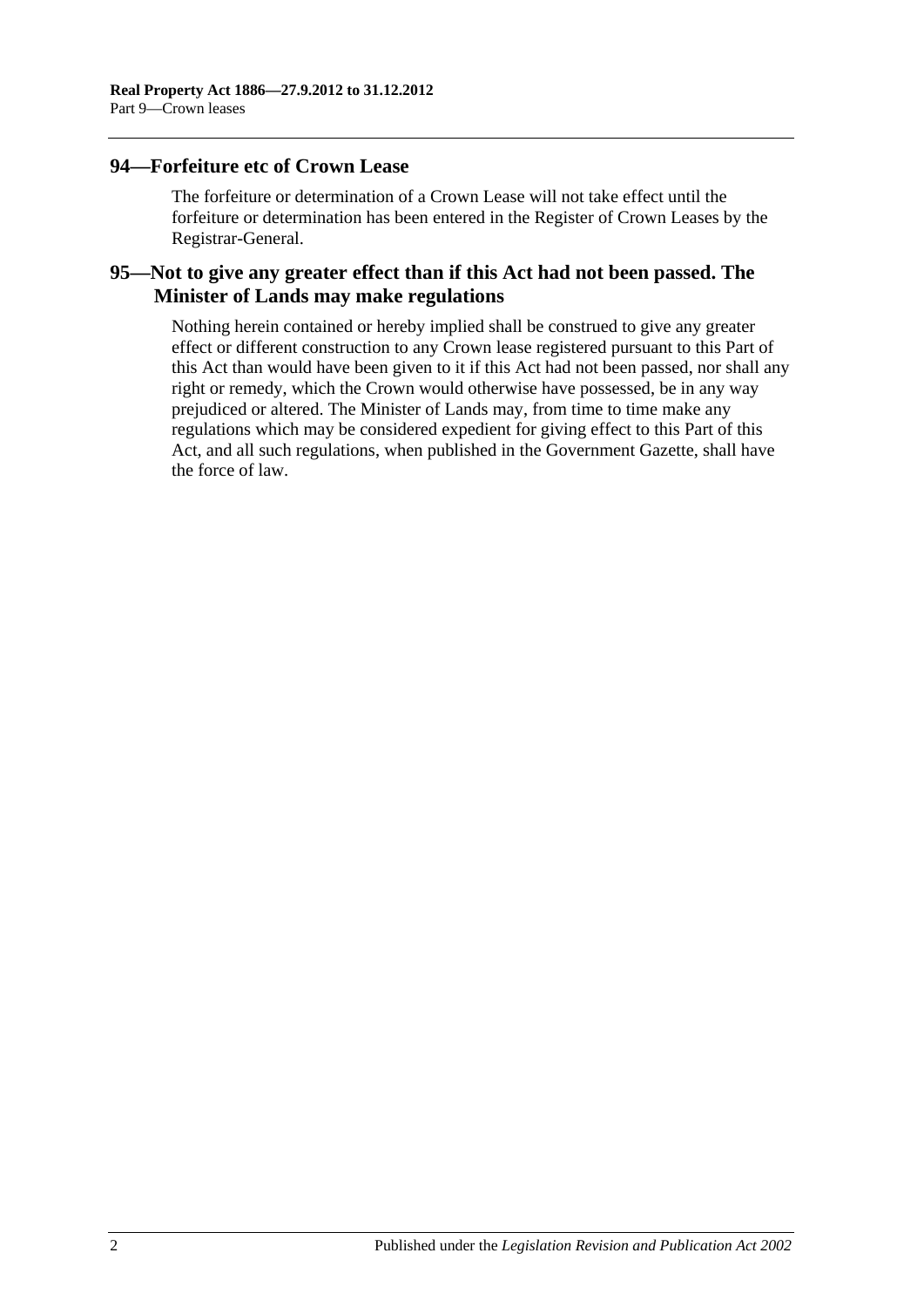# **Part 10—Transfers**

## **96—Transfers**

When any land is intended to be transferred, or any right-of-way or other easement is intended to be created or transferred, the registered proprietor shall execute a transfer in the appropriate form, which transfer shall, for the description of the land intended to be dealt with, refer to the certificate of such land, or shall give such description as may be sufficient to identify the same, and shall contain or have endorsed thereon a memorandum of all leases, mortgages, and encumbrances to which the land shall be subject, and an accurate statement of the estate or interest intended to be transferred or created.

## **96AA—Creation of easements by reservation**

An easement may be created on the transfer under this Act of an estate of freehold or the granting of an estate of leasehold under this Act by reservation of the easement to the transferor or lessor in the instrument of transfer or the lease.

## **96A—Acceptance of transfer**

Every transfer shall contain a statement signed by the transferee indicating that he accepts the transfer or grant of the land, right-of-way or easement: Provided that—

- (a) the Registrar-General may accept and register a transfer without such a statement if he is satisfied that it is difficult or impossible to procure the signature of the transferee;
- (b) where the transferee is an infant or mentally incapacitated person, the transfer may be signed by his or her guardian or the administrator or committee of his or her estate; and the acceptance under this section of a transfer on behalf of an infant shall not affect any right of that infant or of any person on his behalf to avoid or disclaim the transfer.

# **97—Transferee of land subject to mortgage or encumbrance to indemnify transferor**

In every instrument purporting to transfer land mortgaged or encumbered there shall be implied the following covenant by the transferee with the transferor, and so long as such transferee shall remain the registered proprietor, with the mortgagee or encumbrancee, that is to say—That the transferee will pay the principal, interest, and other moneys secured by such mortgage or encumbrance, after the rate and at the time or times specified therein, and will indemnify and keep harmless the transferor from and against such principal, interest, and other moneys and from and against all liability in respect of any of the covenants contained in such mortgage or encumbrance or by this Act implied on the part of the transferor.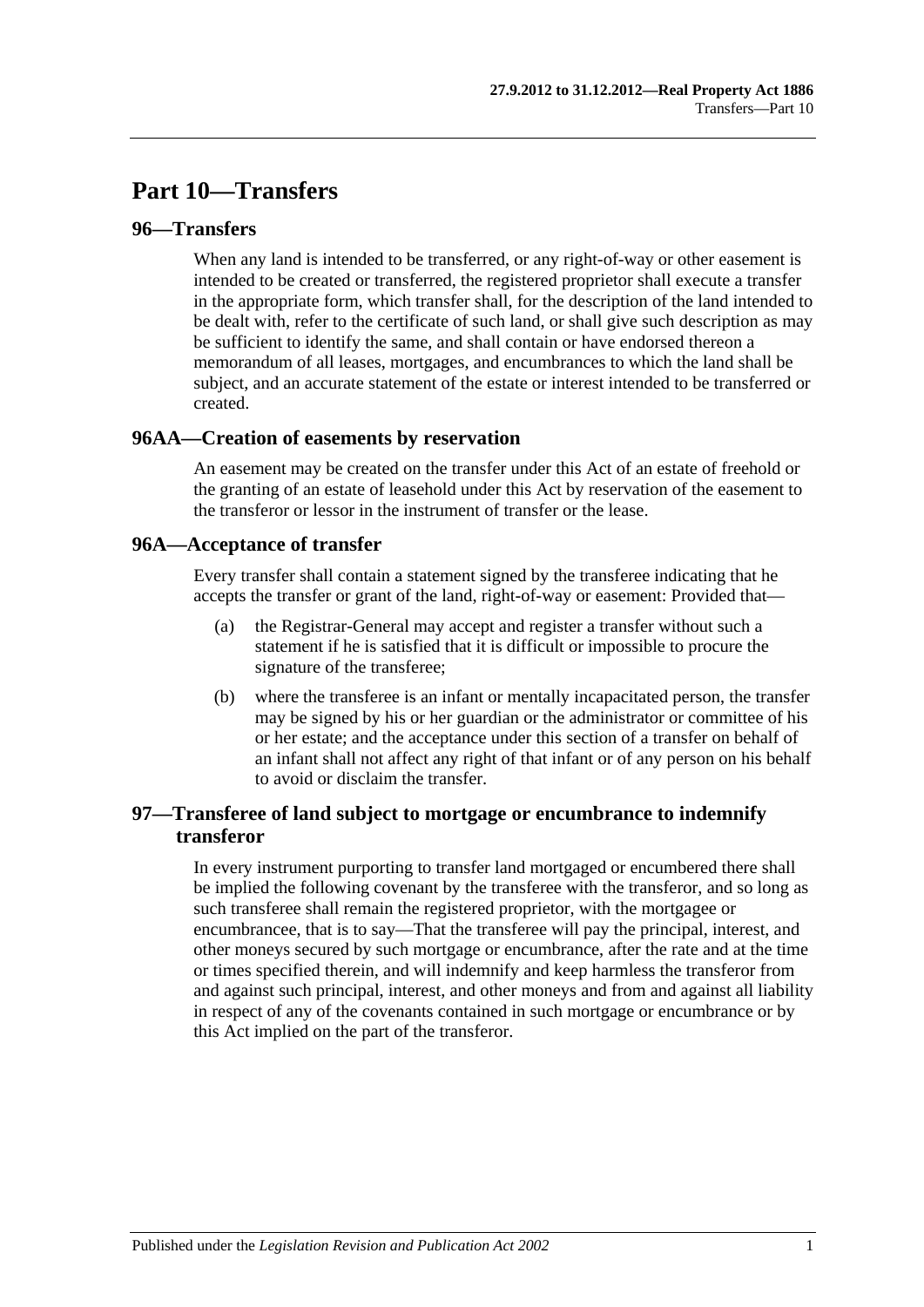## **98—On registration of transfer, grant or certificate to be cancelled**

When a transfer purporting to transfer any estate of freehold is presented for registration, the duplicate certificate shall (except as herein otherwise provided) be delivered to the Registrar-General; and the Registrar-General shall, upon registering the transfer, enter on the original certificate and also on the duplicate certificate (if delivered to him) a memorandum cancelling the same, either wholly or partially, according as the transfer purports to transfer the whole or part only of the land comprised in such certificate.

## **99—Unless whole of land transferred**

In case the whole of the land comprised in any certificate is transferred, such certificate need not be cancelled, but upon the transfer being registered and a memorial thereof entered on the duplicate certificate, the Registrar-General may deliver such duplicate to the transferee or other person entitled thereto.

## **100—New certificate to purchaser and balance certificate to registered proprietor**

The Registrar-General shall, upon cancelling any certificate, either wholly or partially, pursuant to any transfer, issue to the transferee a certificate of the land mentioned in the transfer, and every such certificate shall refer to the transfer; and the Registrar-General shall, whenever required by the proprietor of any portion or balance of land included in a partially cancelled certificate, issue to such proprietor a certificate for the portion or balance of which he is proprietor: Provided that the Registrar-General may in his discretion at any time without being so required by the said proprietor, issue to the said proprietor a certificate or certificates for the said portion or balance or any part or parts thereof.

## **102—Memorial of order for sale of land for non-payment of rates**

Whenever the Court or a Judge under the powers conferred by the *[Local Government](http://www.legislation.sa.gov.au/index.aspx?action=legref&type=act&legtitle=Local%20Government%20Act%201934)  Act [1934](http://www.legislation.sa.gov.au/index.aspx?action=legref&type=act&legtitle=Local%20Government%20Act%201934)* or any Act or Acts amending the same, or any other Act, shall have made an order for the sale of any land under the provisions of this Act, the Registrar-General shall, upon being served with a copy of the order, mark thereon the time of such service, and shall enter a memorial thereof in the Register Book, which shall operate as a caveat against alienation other than in pursuance of such order while the same remains in force.

#### **103—Registration of transfer hereunder**

Upon the production to him of a transfer of the land duly executed in pursuance of any such order, the Registrar-General shall (without requiring the production of the duplicate certificate) register such transfer, and enter on the original certificate a memorandum cancelling the same either wholly or partially, as the case may require, and shall issue to the transferee a certificate of the land comprised in such transfer, free from all encumbrances, charges, exceptions, qualifications, and conditions whatsoever other than those mentioned in the transfer.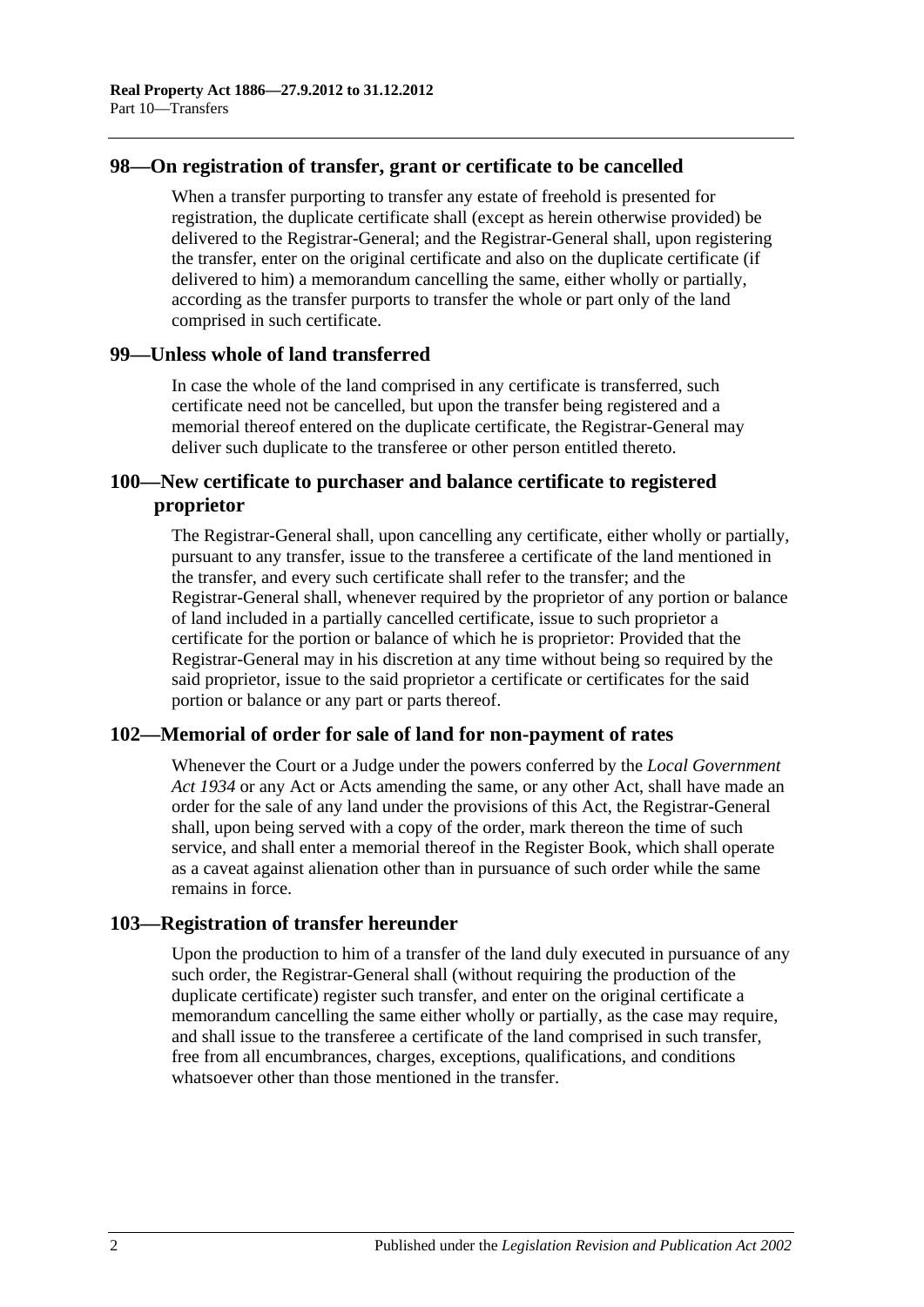## **104—Discharge of memorial**

In any such case, if only a portion of the land comprised in any certificate has been sold, and the whole of the arrears of rates, interest, and costs appear to be satisfied by the sale of the land transferred, a statement to that effect shall be appended to the transfer, signed by the Master or other officer of the Court acting in that behalf; and thereupon the Registrar-General shall make an entry on the partially cancelled certificate in the Register Book, discharging the memorial of the order entered thereon.

#### **105—Sale under writ of fieri facias or decree, warrant or order of court**

No execution issued prior to or after the passing of this Act shall bind, charge, or affect any land, but the Registrar-General shall, on being served with a copy of any writ or warrant of execution against land, or of any decree or order (other than an order for sale for non-payment of rates) affecting land issued out of or made by the Court, or any Court of insolvency or other Court of competent jurisdiction, accompanied by a statement signed by any party interested, or by his attorney, solicitor, or agent, specifying the land sought to be affected thereby, mark upon such copy the time of such service, and shall enter a memorial of such writ, warrant, decree, or order on the original certificate, which shall operate as a caveat against alienation other than in pursuance of such writ, warrant, decree, or order, while the same remains in force.

## **106—Transfer not to be valid against purchaser until entry of writ**

Until such service and entry no sale or transfer under any such decree, order, writ, or warrant shall be valid as against a purchaser for valuable consideration, notwithstanding the purchaser had actual or constructive notice of such decree, order, writ or warrant.

#### **107—Transfer on sale under writ, warrant, decree or order**

After any land so specified as aforesaid shall have been sold under any writ, warrant, decree, or order, the Registrar-General, on receiving a transfer thereof in the appropriate form, shall, subject to the provisions hereinafter contained, register such transfer by making an entry thereof in the Register Book, and on such entry being made the purchaser shall be deemed the transferee and registered proprietor of the land so sold; and every sale under any such writ, warrant, decree, or order shall take priority over and be effectual as against any other dealing affecting such land, entered into or transacted after the service of the writ, warrant, decree, or order, and the entry thereof on the original certificate.

## **108—Production of duplicate instrument not required on transfer under decree or order, writ, or warrant**

The Registrar-General may register a transfer under any decree or order, or under any writ or warrant of execution of a Court, as hereinbefore mentioned, without requiring the production of the duplicate certificate, or other instrument of title.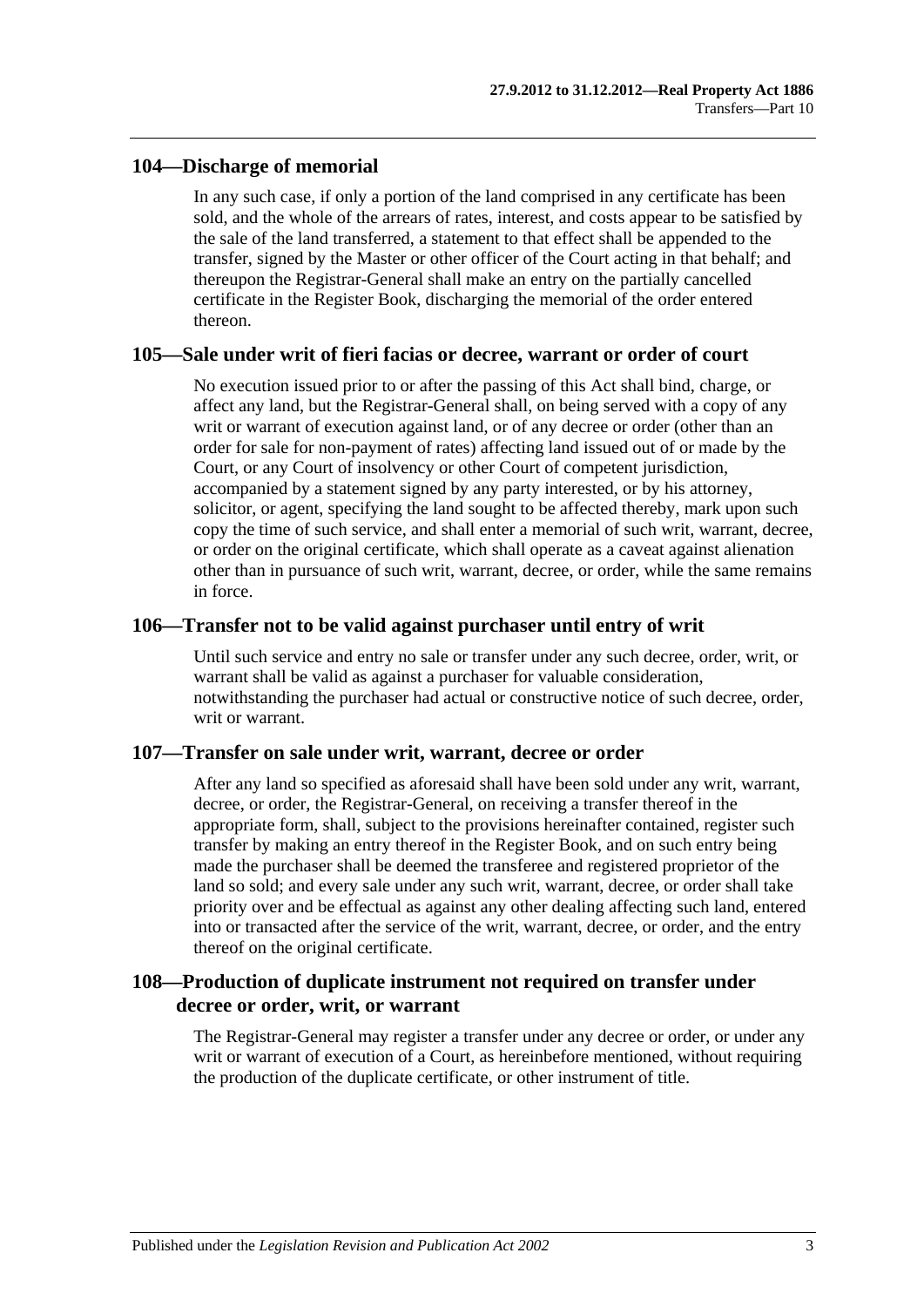### **109—Satisfaction of writ, warrant, decree, or order**

The Registrar-General shall, upon production to him of sufficient evidence of the satisfaction of any such decree, order, writ, or warrant as aforesaid, cause an entry of such satisfaction to be made in the Register Book, and on such entry such writ, warrant, decree, or order shall be deemed to be satisfied.

### **110—Lapse of writ, decree, warrant, or order**

Every decree, order, writ, or warrant of execution shall cease to bind, charge, or affect any land, unless a transfer upon a sale under such writ, warrant, decree, or order shall be presented for registration within six months from the day on which the copy was served, or within such extended time as the Court shall order.

## **111—Transfer by registered proprietor to spouse etc**

The registered proprietor of any estate or interest in land may transfer such estate or interest, or any part thereof, to the wife or husband of such registered proprietor, or to such registered proprietor, and any other person or persons as joint tenants or tenants in common, and may limit any estates by remainder or otherwise, without limiting any use, or executing any re-assignment; and upon the registration of any such transfer the estate or interest thereby dealt with or transferred shall vest in the transferee or transferees, according to the intent and meaning appearing in and expressed by such instrument.

## **112—Dealings before issue of certificate**

Upon the production of the receipt of the Treasurer in full satisfaction of the purchase-money of any land alienated in fee from the Crown, together with a transfer, mortgage, lease, or other instrument, duly executed by the purchaser from the Crown of such land, the Registrar-General shall endorse upon such receipt such memorial as he is required to enter in the Register Book upon the registration of any dealing of a like nature with land in respect of which a certificate has been registered, and so on from time to time with respect to any other dealing before the registration of the certificate for the said land, and every such instrument shall thereupon be held to be duly registered, and the Registrar-General shall file such receipt and such instrument in his office; and, upon the registration of the certificate for such land, the Registrar-General shall enter thereon a memorial of such dealing, and shall endorse such instrument with the memorandum of registration as prescribed on the registration of instruments generally.

## **113—Deed-poll by promoters of undertakings under Lands Clauses Acts**

Every deed-poll by virtue of which any land under the provisions of this Act or of any of the Real Property Acts, shall have been, or shall hereafter be, vested in the promoters of an undertaking as provided by the Lands Clauses Consolidation Act, or any amendment thereof, or the *[Compulsory Acquisition of Land Act](http://www.legislation.sa.gov.au/index.aspx?action=legref&type=act&legtitle=Compulsory%20Acquisition%20of%20Land%20Act%201925) 1925*, or any Act substituted for or amending that Act, shall have the same effect as a transfer executed by the registered proprietor of the land comprised in such deed-poll.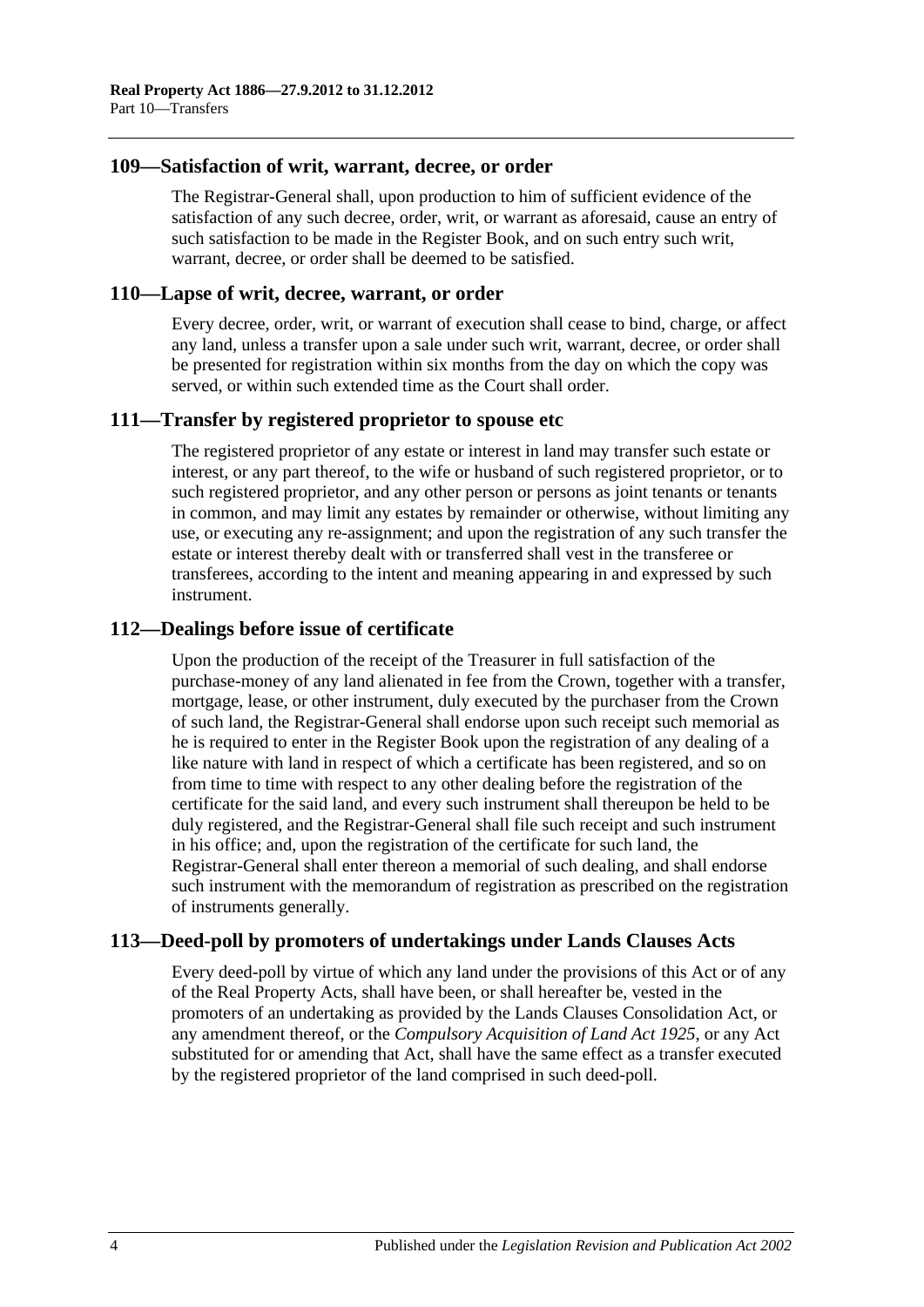## **114—Mode of registration of such deed-poll**

The Registrar-General shall, upon any such deed-poll being lodged with him by the promoters of the undertaking, register the same upon the original certificate in like manner as transfers are registered, and shall require the registered proprietor, or any depositee, mortgagee, encumbrancee, or other person having the custody or control of the same, to deliver up the duplicate certificate for the purpose of having an entry of the deed-poll made thereon; and the Registrar-General shall, after such registration, cancel the original certificate, and when produced to him, the duplicate thereof, and shall issue a certificate of the land comprised in the deed-poll to the promoters of the undertaking, and a new certificate for the balance of the land comprised in the certificate to the proprietor thereof: Provided that all expenses of and incidental to obtaining such certificates shall be borne by the promoters of the undertaking.

## **115—This Act not to lessen effect of deed-poll heretofore or hereafter executed**

Nothing herein contained shall lessen, or, except as expressly hereinbefore provided, alter the effect of any deed-poll heretofore or hereafter executed, and no transferee from a registered proprietor under a transfer subsequent in date to such deed-poll shall be entitled to any estate or interest in the lands mentioned in such deed-poll, nor to any priority over the promoters executing the same.

## **115A—Issue of certificate where land is vested by operation of law**

Despite anything in this Act or any other Act or law, if the Registrar-General is satisfied that an estate or interest in land has become vested in a person by operation of an Act, the Registrar-General may (whether or not an appropriate application has been made by that person)—

- (a) in the case of land under the provisions of this Act—without the execution or production of any instrument or document whatsoever, register the person as the proprietor of that estate or interest in the land and enter on the certificate of title a memorial of the vesting of the estate or interest; or
- (b) in the case of land not under the provisions of this Act—without the execution or production of any instrument or document whatsoever, bring the land under the provisions of this Act, register the person as the proprietor of that estate or interest in the land and issue a certificate of title on which has been entered a memorial of the vesting of the estate or interest.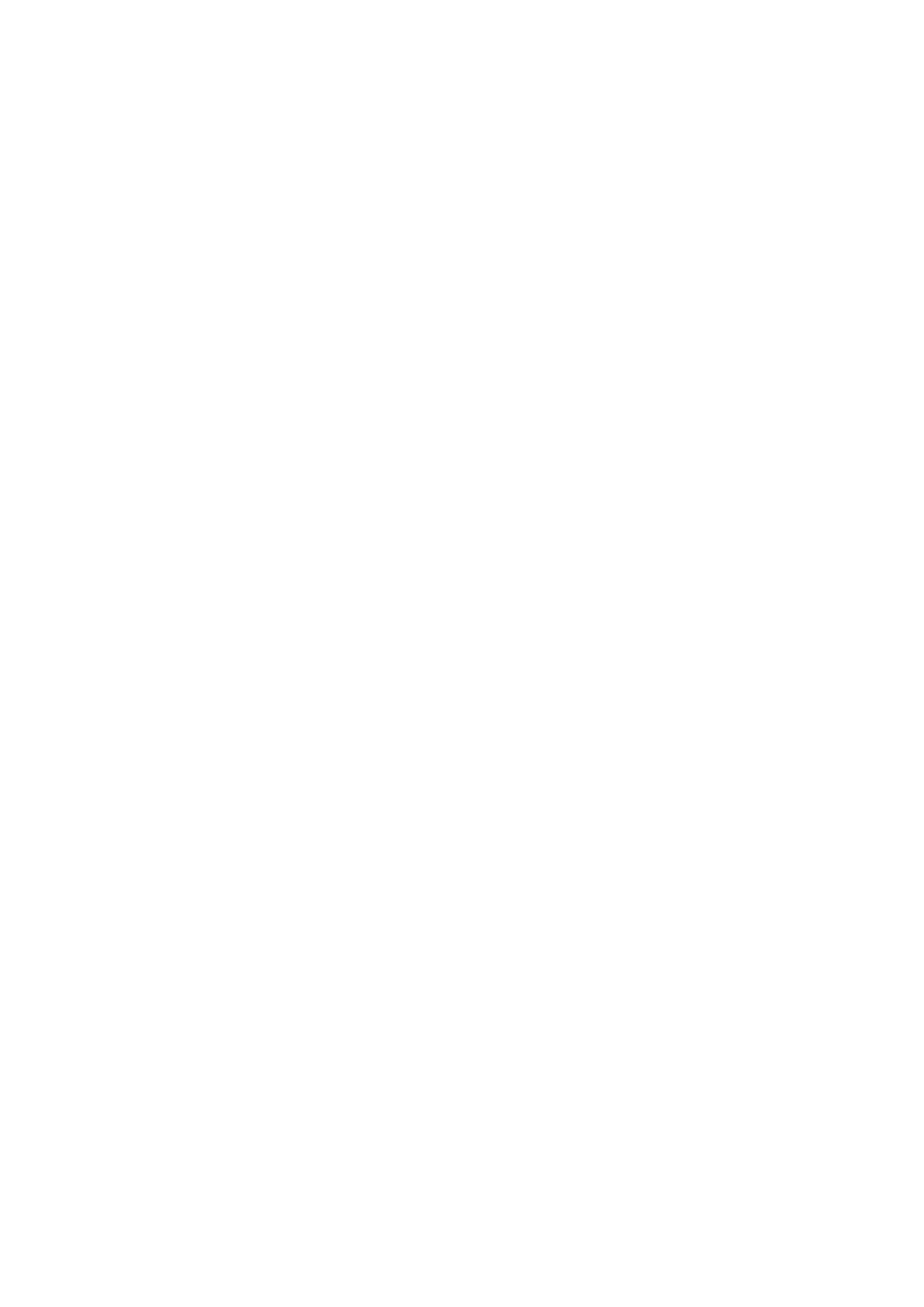# **Part 11—Leases and surrenders**

## **116—Lands, how leased**

When any land is intended to be leased for a life or lives, or for any term of years exceeding one year, the registered proprietor shall, or for any less term may, execute a lease in the appropriate form.

## **117—Contents of lease**

Every such lease shall, for description of the land intended to be dealt with, refer to the certificate of the land, or shall give such other description as may be necessary to identify the land, and a right for or covenant by the lessee to purchase the land therein described may be stipulated in such lease, and shall be binding.

#### **118—Leases not to bind non-consenting mortgagees or encumbrancees**

No lease of mortgaged or encumbered land shall be valid and binding against any mortgagee or encumbrancee of the land unless such mortgagee or encumbrancee shall have consented in writing to such lease prior to the same being registered.

## **119—Lease for one year need not be registered**

Every registered dealing with land shall be subject to any prior unregistered lease or any agreement for lease or for letting for a term not exceeding one year to a tenant in actual possession thereunder: Provided that no right or covenant to purchase the freehold contained in any such unregistered lease or agreement, nor any right or covenant for renewal of such lease or agreement shall be valid as against any subsequent purchaser of the reversion, lessee, mortgagee, or encumbrancee, unless such lease or agreement be registered or protected by caveat.

#### <span id="page-58-0"></span>**119A—Standard terms and conditions of lease**

- (1) A person may deposit with the Registrar-General for filing in the Lands Titles Registration Office a document containing terms and conditions for incorporation as standard terms and conditions in leases under this section.
- (2) A lease may provide that standard terms and conditions, as contained in a document deposited with the Registrar-General under [subsection](#page-58-0) (1)—
	- (a) are incorporated in the lease; or
	- (b) are incorporated in the lease subject to exclusions or amendments specified in the lease,

and, in that event, the lease has effect as if those terms and conditions were (subject to any exclusions or amendment specified in the lease) contained in the lease.

<span id="page-58-1"></span>(3) Where a lease makes provision for incorporation of standard terms and conditions (either with or without exclusions or amendments), the lessor must, before execution of the lease by the lessee, provide the lessee with a copy of the standard terms and conditions.

Maximum penalty: \$500.

(4) Non-compliance with [subsection](#page-58-1) (3) does not affect the validity or effect of a lease.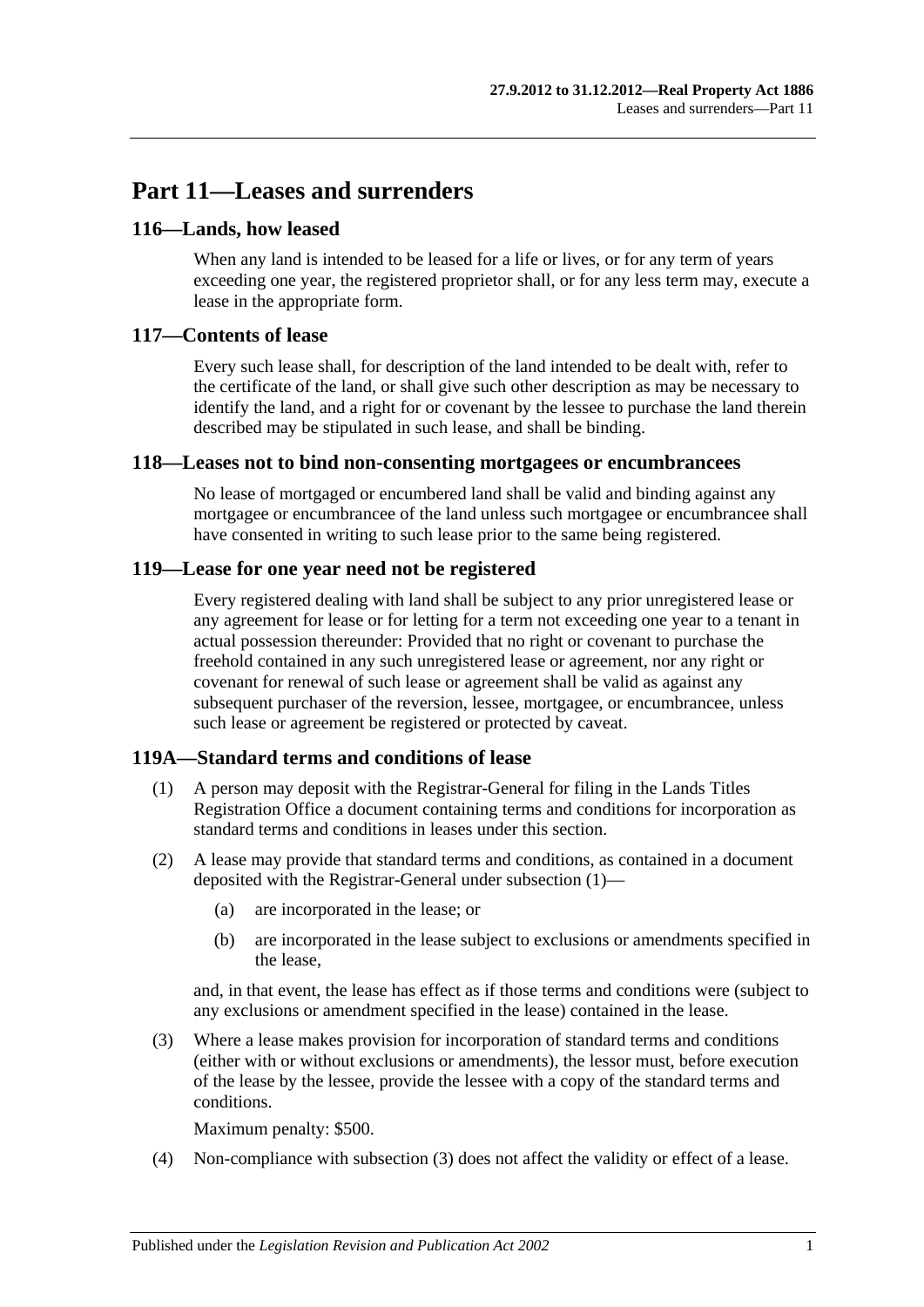## <span id="page-59-0"></span>**120—Lease may be surrendered by separate instrument**

- (1) A registered lease may be surrendered by instrument in the appropriate form, signed by the lessee and lessor.
- (2) On registering an instrument under [subsection](#page-59-0) (1), the Registrar-General must enter a memorial of the surrender in the Register Book and may, if in the Registrar-General's opinion it is necessary or desirable to do so, endorse the surrender on the duplicate certificate.

## **121—Registrar-General may enter surrender**

Where a lessee shall have delivered to the lessor, or his agent, the duplicate of the lease, accompanied by some writing signed by the lessee evidencing his intention to give up possession of the land comprised in such lease, the Registrar-General may, upon application by the lessor, and production of such evidence as he may require that the lessee has abandoned the occupation of the land comprised in the lease, make an entry in the Register Book of the surrender of such lease.

## **122—Effect of entry of surrender**

Upon every entry made in the Register Book, in pursuance of either of the two preceding sections, the estate or interest of the lessee in the land shall revest in the lessor.

#### **123—Surrender where lease subject to mortgage or under-lease**

No lease mortgaged or encumbered, or of land mortgaged or encumbered, prior or subsequently to the registration of such lease, shall be so surrendered without the consent thereto in writing of the mortgagee or encumbrancee, and every surrender of a lease, whether by operation of law, by act of parties, or pursuant to the provisions hereinafter contained on bankruptcy or statutory assignment, shall be subject to any registered under-lease, or to any unregistered under-lease, or agreement for under-lease or under-letting for a term not exceeding one year to a tenant in actual possession thereunder.

#### **124—Covenants to be implied in every lease against the lessee**

In every lease there shall be implied the following covenants by the lessee with the lessor, that is to say:

- (a) that he will pay the rent thereby reserved at the times therein mentioned, and all rates and taxes which may be payable in respect of the demised property, during the continuance of the lease;
- (b) that he will keep and yield up the demised property in good and tenantable repair, reasonable wear and tear excepted.

#### **125—Powers to be implied in lessor**

In every lease there shall also be implied the following powers in the lessor, that is to say:

(a) power to distrain according to law;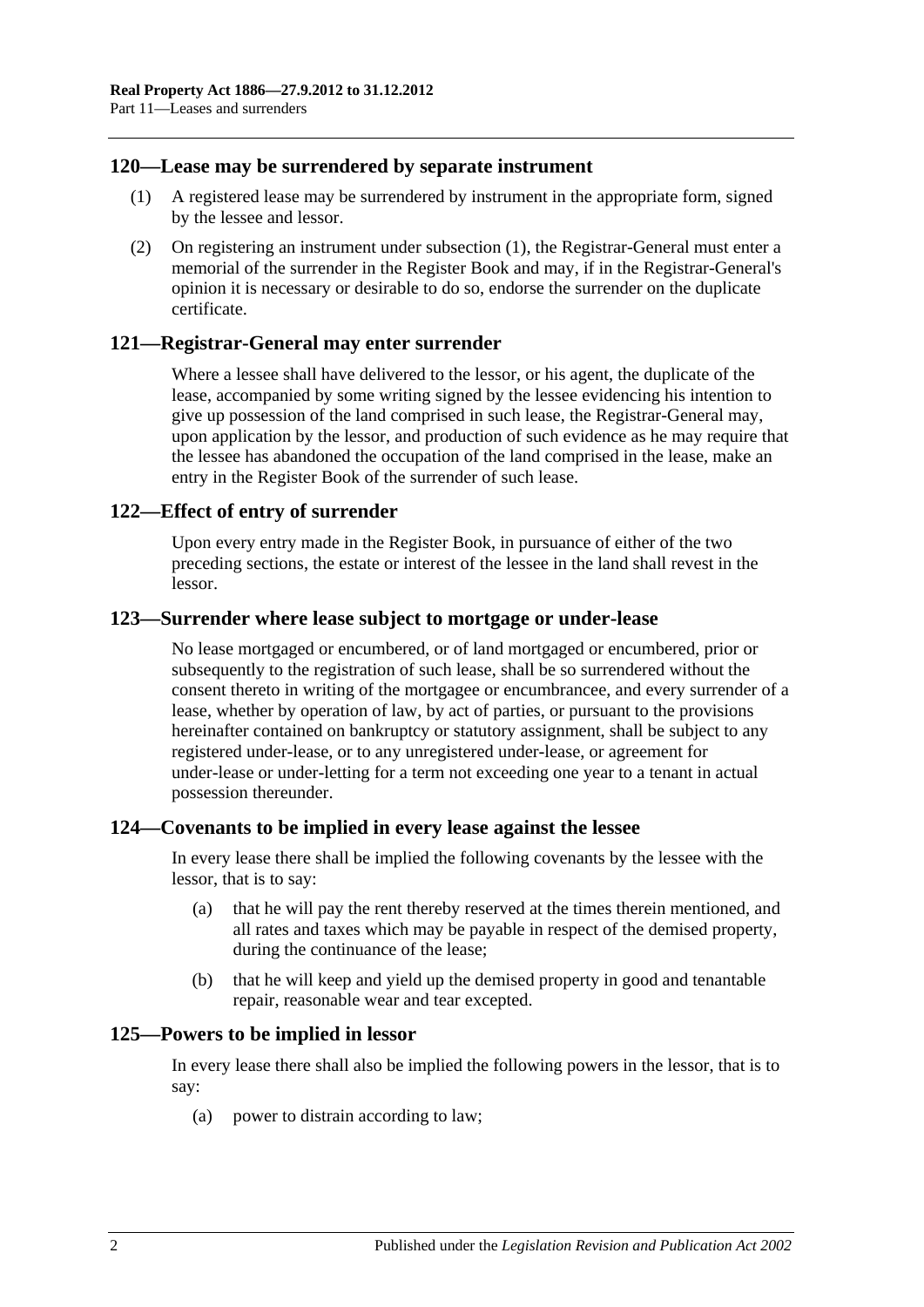- (b) that he may, by himself or his agents, at all reasonable times, enter upon the demised property, and view the state of repair thereof, and may serve upon the lessee, or leave at his last or usual place of abode in the State, or upon the demised property, a notice in writing of any defect, requiring him within a reasonable time, to be therein prescribed, to repair the same;
- (c) that in case the rent, or any part thereof, shall be in arrear for the space of three months, although no demand shall have been made thereof, or in case default shall be made in the fulfilment of any covenant, whether expressed or implied in such lease, on the part of the lessee, and shall be continued for the space of three months, or in case the repairs required by such notice as aforesaid shall not have been completed within the time therein specified, it shall be lawful for the lessor to re-enter upon and take possession of the leased premises.

# **126—Registrar-General to note particulars of re-entry in Register Book**

The Registrar-General, upon proof to his satisfaction of re-entry by the lessor, in manner prescribed by the lease, or under the power in the third subsection of the last preceding section provided for, or of recovery of possession by a lessor, by any proceeding in law, shall note the same by entry in the Register Book, and the estate of the lessee in such land shall thereupon determine, but without releasing him from his liability in respect of the breach of any covenant in such lease expressed or implied.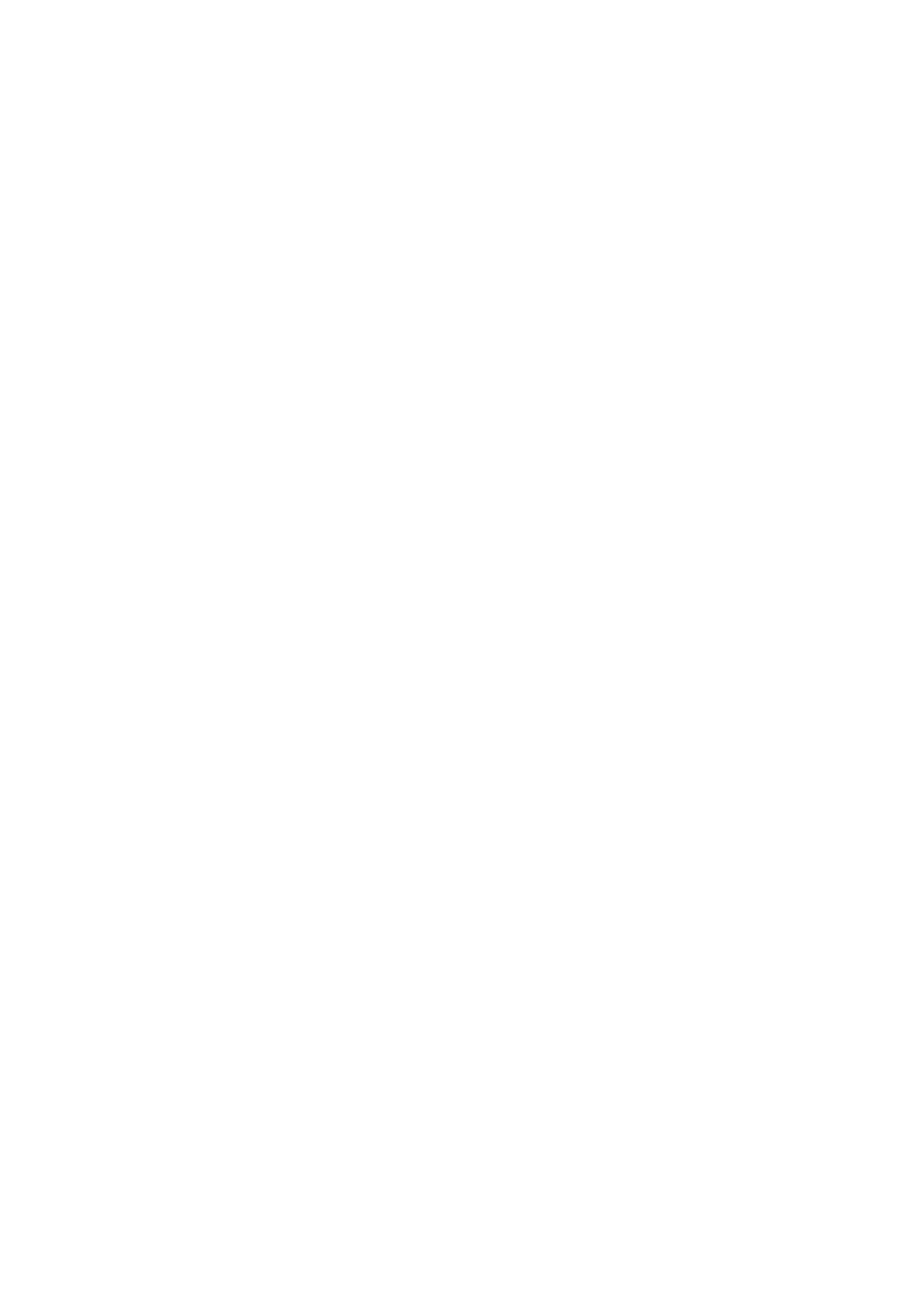# **Part 12—Mortgages, encumbrances, and discharges**

## **128—Lands, how mortgaged or encumbered**

Whenever any land is intended to be charged or made security in favour of any person the registered proprietor shall execute a mortgage in the appropriate form; and whenever any land is intended to be charged with, or made security for, the payment of an annuity, rent-charge, or sum of money, in favour of any person, the registered proprietor shall execute an encumbrance in the appropriate form.

## **129—Contents of mortgage or encumbrance**

- (1) Every such instrument shall, for description of the land intended to be dealt with, refer to the certificate of the land, or shall give such other description as may be necessary to identify the same, and shall contain an accurate statement of the estate or interest intended to be mortgaged or encumbered, and shall also contain or have endorsed thereon a memorandum of all leases, mortgages, and encumbrances (if any) affecting such land.
- (2) Where, in any such mortgage or encumbrance—
	- (a) the rate of interest, the manner of repayment of the principal sum and interest or any other term that, in the opinion of the Registrar-General, relates to the substance of the transaction is determined by reference to some other document; or
	- (b) the mortgagor or encumbrancer is required to—
		- (i) build in accordance with any plans and specifications which are in existence at the date of the mortgage or encumbrance; or
		- (ii) do or refrain from doing any other act or thing by reference to some other document and the requirement is not, in the opinion of the Registrar-General, adequately set forth in the instrument lodged for registration,

the Registrar-General may require that a copy of the plans and specifications or the document concerned be attached to the mortgage or encumbrance or be deposited in the General Registry Office or in any other public registry in the State.

## <span id="page-62-0"></span>**129A—Standard terms and conditions of mortgage or encumbrance**

- (1) A person may deposit with the Registrar-General for filing in his office a document containing terms and conditions for incorporation as standard terms and conditions in mortgages or encumbrances under this section.
- (2) A mortgage or encumbrance may provide that standard terms and conditions, as contained in a document deposited with the Registrar-General under [subsection](#page-62-0) (1)—
	- (a) are incorporated in the mortgage or encumbrance; or
	- (b) are incorporated in the mortgage or encumbrance subject to exclusions or amendments specified in the mortgage or encumbrance,

and, in that event, the mortgage or encumbrance has effect as if those terms and conditions were (subject to any exclusions or amendment specified in the mortgage or encumbrance) contained in the mortgage.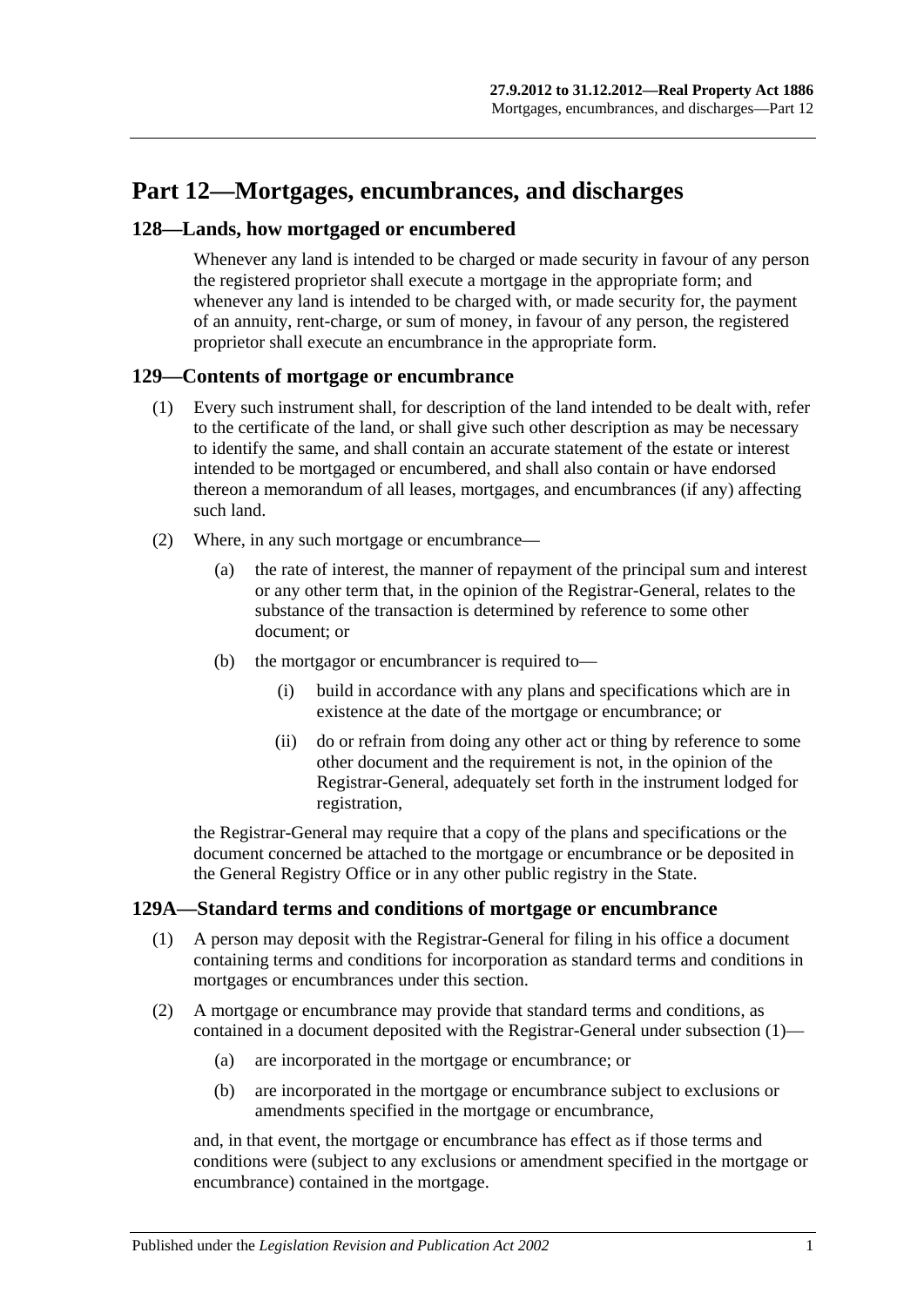- (3) Where a mortgage or encumbrance makes provision for incorporation of standard terms and conditions (either with or without exclusions or amendments), the mortgagee or encumbrancee must, before execution of the mortgage or encumbrance by the mortgagor or encumbrancer, provide him or her with a copy of the standard terms and conditions.
- (4) Non-compliance with subsection (3) does not affect the validity or effect of a mortgage or encumbrance.

## **130—Covenant to be implied in every mortgage**

In every mortgage and encumbrance there shall be implied a covenant by the mortgagor or encumbrancer with the mortgagee or encumbrancee that he will repair and keep in repair all buildings and other improvements erected and made upon the mortgaged or encumbered land, and that the mortgagee or encumbrancee may, at all convenient times, until the mortgage or encumbrance be redeemed, be at liberty, with or without surveyors or others to enter into and upon such land to view and inspect the state of repair of such buildings and improvements.

## **130A—Implied covenant in encumbrance**

In every encumbrance executed after the twenty-third of December, 1893, unless it is therein otherwise provided, there shall be implied a covenant by the encumbrancer with the encumbrancee that he will pay the annuity, rent-charge or other sum of money thereby secured at the times and in the manner therein mentioned.

## **131—Subsequent mortgagees or encumbrancees, may redeem prior mortgages etc**

In case the money secured by any mortgage or encumbrance shall be due, and the mortgagee or encumbrancee shall require payment of the same, it shall be lawful for any other mortgagee or encumbrancee of the same land to tender and pay to the mortgagee or encumbrancee requiring such payment, the money due upon his security, and the mortgagee or encumbrancee making such payment shall be entitled to a transfer of the estate and interest of the mortgagee or encumbrancee requiring such payment.

## **132—Nature of mortgage and encumbrance, and procedure in case of default**

Every mortgage and encumbrance under this Act shall have effect as a security, but shall not operate as a transfer of the land thereby charged and in case default be made in the payment of the principal sum, interest, annuity, or rent-charge, or any part thereof thereby secured, or in the observance of any covenant therein expressed or implied, and such default be continued for the space of one month, or for such other period of time as may therein for that purpose be expressly limited the mortgagee or encumbrancee may give to the mortgagor or encumbrancer notice in writing to pay the money then due or owing on such mortgage or encumbrance, or to observe the covenants therein expressed or implied, as the case may be, and that sale will be effected if such default be continued, or may leave such notice on the mortgaged or encumbered land, or at the usual or last known place of abode in South Australia of the mortgagor or encumbrancer.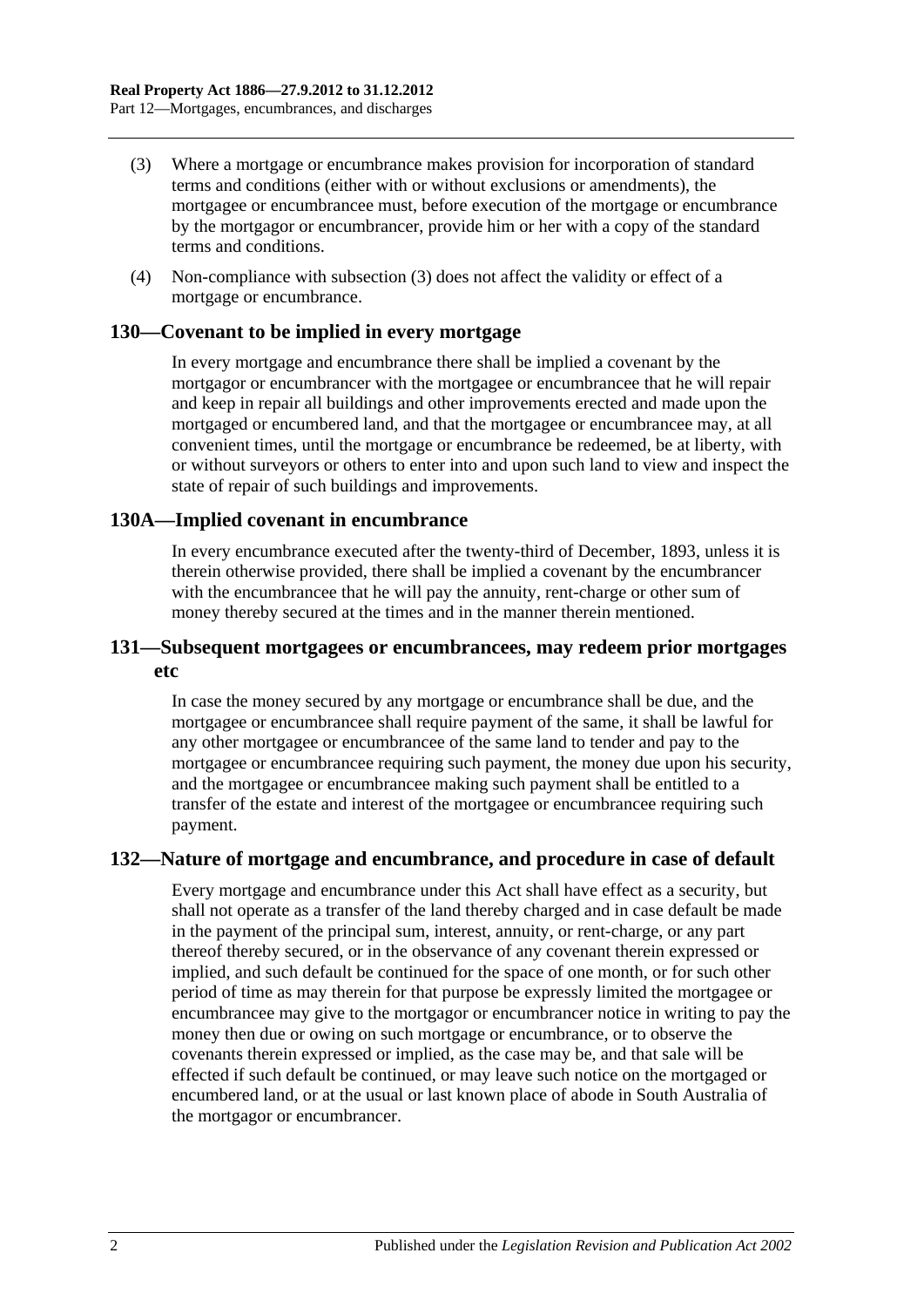# **133—Power of sale**

If such default be continued for the further space of one month from the date of such notice, or for such other period as may in such instrument be for that purpose limited, the mortgagee or encumbrancee is hereby authorised and empowered to sell the land so mortgaged or encumbered, or any part thereof, and all the estate and interest therein of the mortgagor or encumbrancer, and either altogether or in lots, by public auction or by private contract, or by both such modes of sale, and subject to such conditions as he may think fit, and to buy in and resell the same without being liable for any loss occasioned hereby, and to make and execute all such instruments as shall be necessary for carrying the sale thereof into effect.

# **134—Mortgagee's receipt to discharge purchaser**

All sales contracts, matters, and things authorised by the last preceding section shall be as valid and effectual as if the mortgagor or encumbrancer had made, done, or executed the same, and the receipt or receipts in writing of the mortgagee or encumbrancee shall be a sufficient discharge to the purchaser of the land, or any portion thereof, for so much of his purchase-money as may be thereby expressed to be received; and no such purchaser shall be answerable for the loss, misapplication, or non-application, or be obliged to see to the application of the purchase-money by him paid, nor shall he be concerned to inquire as to the fact of any default, or notice having been made or given, as aforesaid.

# **135—Appropriation of proceeds**

The purchase-money to arise from the sale of any such land shall be applied: First—In payment of the expenses occasioned by such sale: Secondly—In payment of the moneys which may then be due or owing to the mortgagee or encumbrancee: Thirdly—In payment of subsequent mortgages or encumbrances, if any, in the order of priority; and the surplus, if any, shall be paid to the mortgagor or encumbrancer, as the case may be.

# **135A—Mode of payment of encumbrance**

- (1) All moneys which by reason of any sale by an encumbrancee or otherwise shall become applicable to the payment of an encumbrance shall be applied firstly in payment of the moneys then actually due to the encumbrancee, and if the encumbrance shall not then be satisfied the surplus shall be paid to the Public Trustee who shall invest the same upon Government securities or upon loan to the Treasurer and shall hold such surplus and the investments and income thereof upon trust to satisfy the accruing payments of the annuity, rent-charge, or other sum of money secured by the encumbrance and subject thereto for the person entitled to such moneys after payment of the encumbrance.
- (2) This section shall take effect as though inserted in this Act on the passing thereof.

## **136—Transfer upon sale by mortgagee or encumbrancee**

- (1) Upon the registration of a transfer by a mortgagee or encumbrancee exercising the power of sale conferred by this Act the estate or interest of the mortgagor or encumbrancer passes to the transferee—
	- (a) freed and discharged from the mortgage or encumbrance and from all estates, interests and rights to which the mortgage or encumbrance has priority,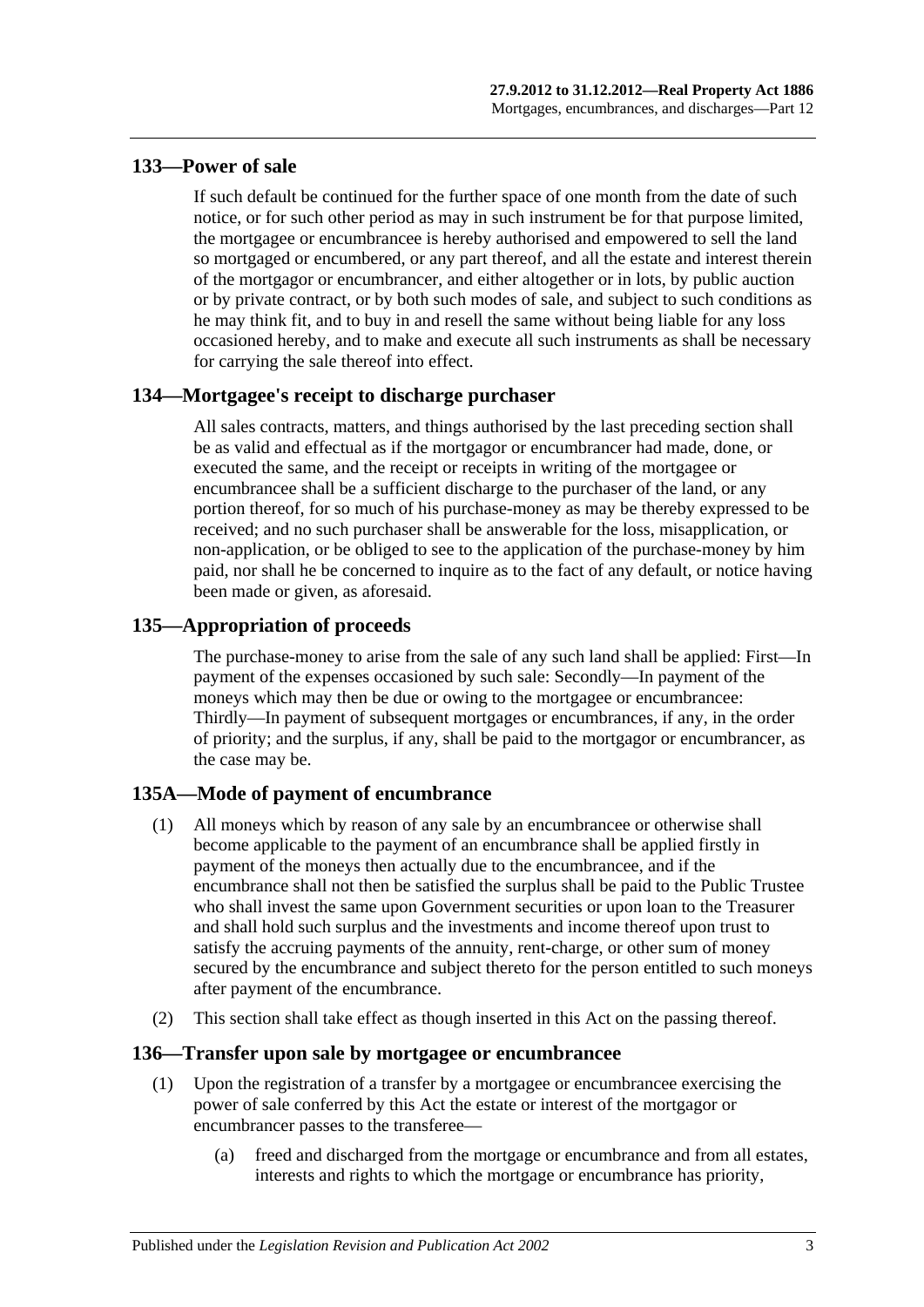but—

- (b) subject to all estates, interests and rights that have priority to the mortgage or encumbrance.
- (2) The registration of a transfer by a mortgagee or encumbrancee exercising the power of sale conferred by this Act is not prevented by a caveat or an instrument that has effect as a caveat where the caveat or the instrument relates to an estate, interest or right to which the mortgage or encumbrance has priority and, upon registration of the transfer—
	- (a) any such caveat; and
	- (b) the registration of any such instrument that has effect as a caveat,

shall be deemed to have been cancelled.

(3) This section shall be deemed to have had effect from the commencement of this Act.

## **137—Power of mortgagee to enter, take possession, distrain, let, or bring action for recovery of land**

The mortgagee or encumbrancee, upon default in payment of the principal sum, interest, annuity, or rent-charge, secured by any mortgage or encumbrance, or any part thereof, may enter into possession of the mortgaged or encumbered land and receive the rents and profits thereof, or may distrain upon the occupier or tenant of the land under the power hereinafter contained, or may from time to time let the said land for any term not exceeding one year, or may bring an action for recovery of the land either before or after entering into the receipt of the rents and profits, or making any distress as aforesaid, and either before or after any sale of the land shall be effected under the power of sale given or implied in his mortgage or encumbrance.

## **138—Power of mortgagee to distrain on tenant or occupier for arrears not exceeding the amount of rent due**

Besides his remedy against the mortgagor or encumbrancer, every mortgagee or encumbrancee shall be entitled after the principal sum, interest, annuity, or rent-charge shall have been in arrear for twenty-one days, and after seven days shall have elapsed from the date of application for the payment thereof to the occupier or tenant, to enter upon the mortgaged or encumbered land, and distrain upon the goods and chattels of such occupier or tenant for such arrears to an amount not exceeding the rent then due from such occupier or tenant to the mortgagor or encumbrancer, and to dispose of the goods and chattels so distrained upon in like manner as landlords may do in ordinary distresses for rent, and out of the proceeds to retain the moneys distrained for, and all costs and expenses occasioned by such distress and sale; and any amount paid by the occupier or tenant to the mortgagee or encumbrancee, or realised by distress as aforesaid, shall be deemed *pro tanto* a satisfaction of the said rent.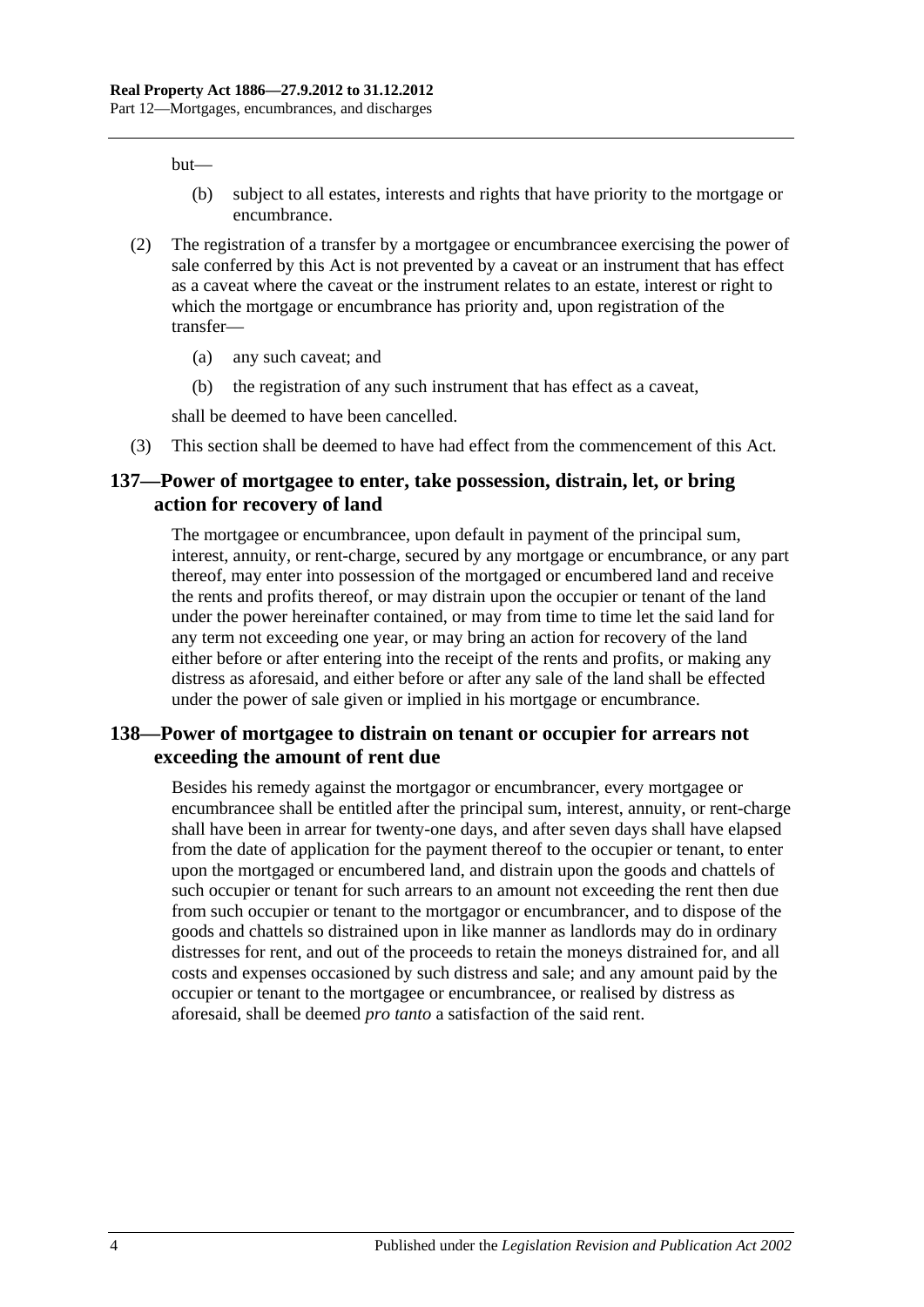# **139—Duty of mortgagee of leasehold entering into possession of rent and profits to account**

Any mortgagee or encumbrancee of leasehold land, or any person claiming any such land as a purchaser or otherwise, from or under such mortgagee or encumbrancee, shall, after entering into possession of the land, or receiving the rents and profits thereof, during such possession, or receipt, and to the extent of any rents and profits which may be received by him, become and be subject and liable to the lessor of the land, or the person for the time being entitled to the lessor's estate or interest therein, or entitled to receive the rent reserved to such lessor to the same extent as the lessee was subject and liable prior to such mortgagee, encumbrancee, or other person entering into the possession of the land, or the rents or profits thereof.

## **140—Application by mortgagee to Registrar-General for foreclosure**

- (1) When default has been made for six months in the payment of the principal or interest secured by any mortgage, the mortgagee may make application, in writing, to the Registrar-General for an order for foreclosure.
- (2) Such application shall state that such default has been made as aforesaid, and that the land mortgaged has been offered for sale at public auction by a licensed auctioneer, after notice given to the mortgagor, as in this Act or by the mortgage provided; that the amount of the highest bid at such sale was not sufficient to satisfy the money secured by such mortgage, together with the expenses occasioned by the attempted sale; and that notice in writing of the intention of the mortgagee to make such application has been served on the mortgagor, by being given to him or by being left on the mortgaged land, or by the same being sent through the post office by a registered letter directed to him at his address appearing in the Register Book; and also that a like notice of such intention has been served on every person appearing by the Register Book to have any estate or interest in the mortgaged land, subsequently to such mortgage, by being given to him or sent through the post office by a registered letter directed to him at his address appearing in the Register Book; and such application shall be accompanied by a certificate of the licensed auctioneer by whom such land was put up for sale, and such other proof of the matters stated by the applicant as the Registrar-General may require; and the statements made in such application shall be verified by declaration.

## **141—Procedure on foreclosure application**

The Registrar-General shall cause notice to be published in the Government Gazette, offering the land for sale; and shall in such case limit and appoint a time, not less than one month from the date of the publication in such Gazette, upon or after which the Registrar-General may issue to the applicant an order for foreclosure, unless in the interval a sufficient amount has been realised by the sale of the land to satisfy the principal and interest moneys due, and all expenses occasioned by the attempted sale and by the proceedings for foreclosure.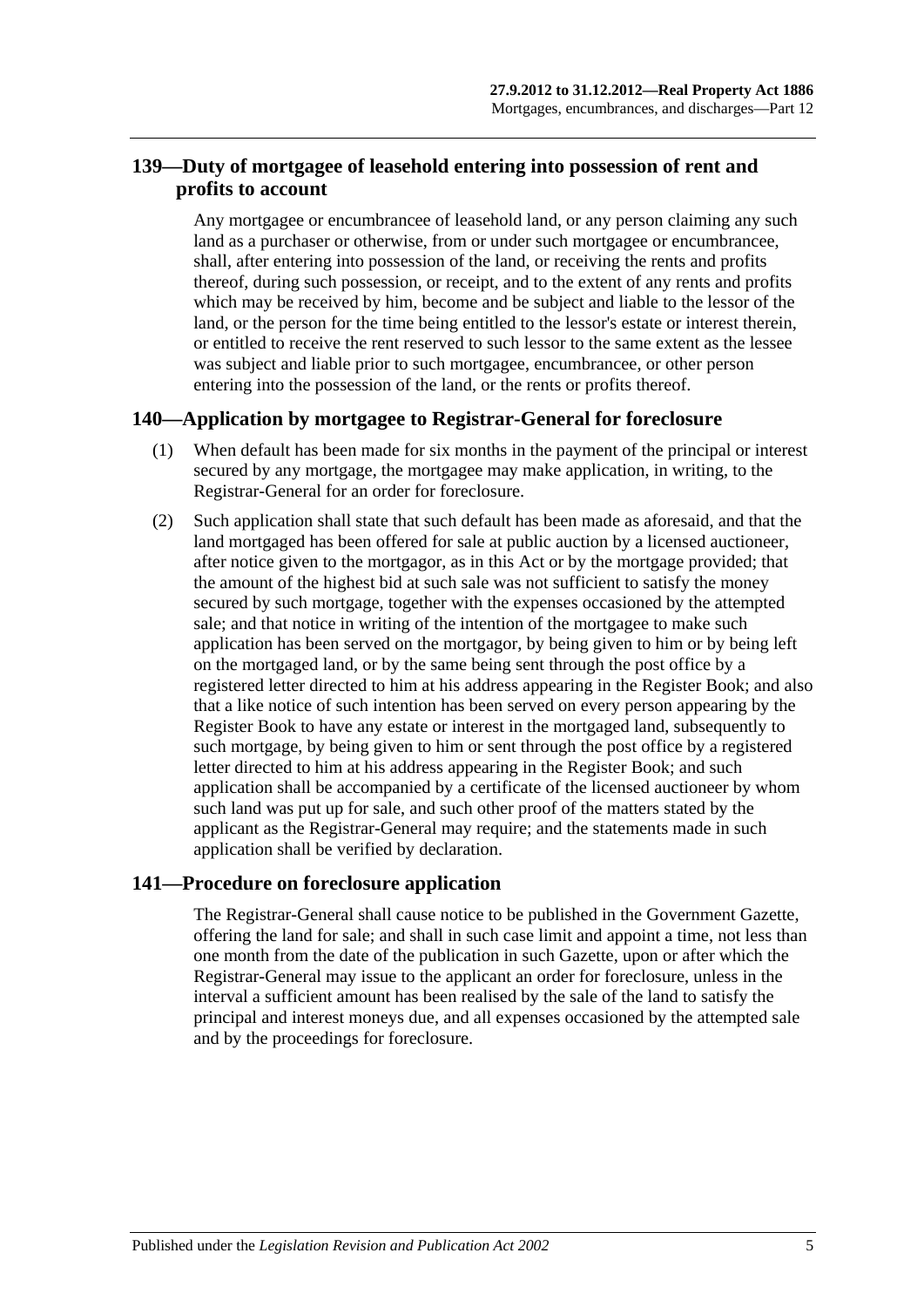## **142—Effect of order for foreclosure**

Every such order for foreclosure shall be under the hand of the Registrar-General, and be entered in the Register Book, and shall when so entered have the effect of vesting in the mortgagee all the estate and interest of the mortgagor in the land mentioned in such order, free from all right and equity of redemption on the part of the mortgagor, or of any person claiming through or under him subsequently to the mortgage so foreclosed, and upon such entry the mortgagee shall be deemed the registered proprietor of the said estate and interest.

# **142A—Provision for case where mortgagee or encumbrancee refuses to join in proceedings on default**

- (1) Where two or more persons are registered as mortgagees or encumbrancees under the same mortgage or encumbrance, and such default has been made in payment of any money due under the mortgage or encumbrance or in the performance of any covenant in the said mortgage or encumbrance expressed or implied as entitles the mortgagees or encumbrancees to exercise any of their rights or remedies under this Act or under the mortgage or encumbrance, and any such mortgagee or encumbrancee fails or refuses to join in giving any notice, making any application or doing any other act or thing for the purpose of enforcing any of the said rights or remedies, the Court may, on the application by originating summons of any other mortgagee or encumbrancee and on any terms and conditions which it thinks just—
	- (a) appoint any one of such mortgagees or encumbrancees or any other person to exercise on behalf of the mortgagees or encumbrancees such of the said rights or remedies as the Court thinks proper;
	- (b) give any directions as to the mode of exercising the said rights or remedies and as to any other matters incidental thereto.
- (2) Any document executed by any person so appointed shall, for the purposes of this Act, but subject to the terms of the order, have the like effect as if executed by the mortgagees or encumbrancees.

## **143—Discharge of mortgages and encumbrances**

- (1) A mortgage or encumbrance may be wholly or partially discharged by instrument in a form approved by the Registrar-General and signed by the mortgagee or encumbrancee.
- (2) Where two or more mortgagees or encumbrancees are entitled jointly, the discharge may be signed by one on behalf of all of them.
- (3) Production of the duplicate mortgage or encumbrance is not required on registration of the discharge of the mortgage or encumbrance unless the Registrar-General requires production of the duplicate.

## **144—Partial discharge of mortgage or encumbrance on grant of easement**

Where—

- (a) an easement is granted over land that is subject to a mortgage or an encumbrance; and
- (b) the mortgagee or encumbrancee has endorsed his or her consent to the easement on the instrument granting the easement,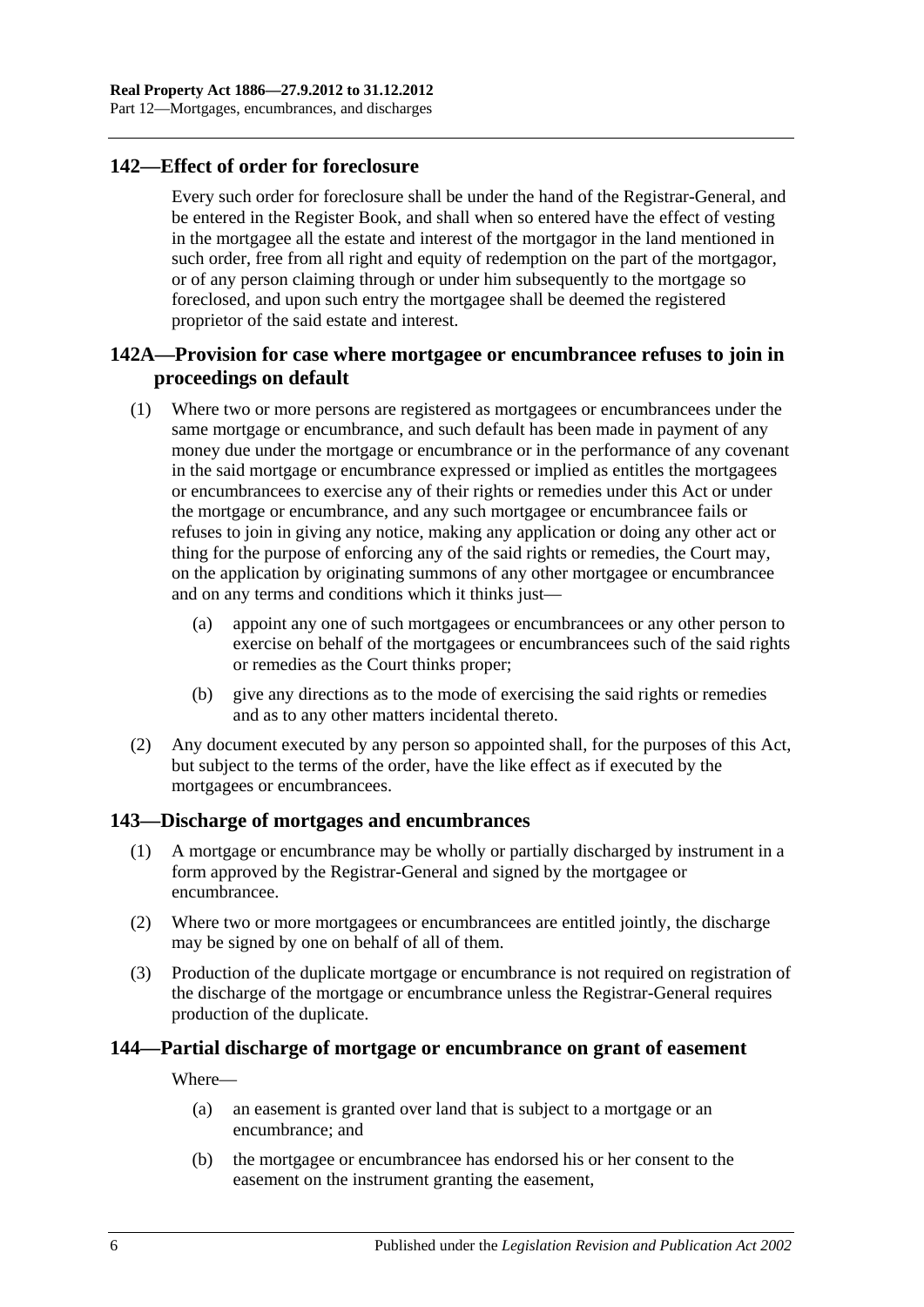the mortgage or encumbrance is partially discharged so that it is subject to the easement.

## **145—Entry of satisfaction of annuity**

Upon the proof of the death of the annuitant, or of the occurrence of the event or circumstance upon which, in accordance with the provisions of any encumbrance, the annuity or sum of money thereby secured shall cease to be payable, and that all arrears of the said annuity or money have been paid, satisfied, or discharged, the Registrar-General shall make an entry in the Register Book noting that such annuity or sum of money is satisfied and discharged, and shall cancel the encumbrance; and upon such entry being made in the Register Book, the land comprised in the encumbrance shall cease to be subject to or liable for such annuity or sum of money; and the Registrar-General shall make a similar entry on the duplicate certificate of the encumbered land when produced to him or her for that purpose.

## **146—Discharge of mortgage by Minister in certain cases**

- (1) Where all moneys secured by a mortgage have been paid by the mortgagor and the mortgagee—
	- (a) is dead; or
	- (b) cannot be found; or
	- (c) is incapable of executing a discharge of the mortgage; or
	- (d) has, in the opinion of the Minister, refused to execute a discharge of the mortgage without sufficient reason,

<span id="page-68-0"></span>the Minister may execute a discharge of the mortgage.

- (1a) The Minister must not execute a discharge of mortgage pursuant to [subsection](#page-68-0) (1)(d) unless—
	- (a) the Registrar-General has sent by certified mail to the mortgagee at his or her last known address a notice stating that the Minister proposes to discharge the mortgage pursuant to [subsection](#page-68-0) (1)(d) at the expiration of the prescribed period unless the mortgagee establishes to the satisfaction of the Minister that he or she is justified in refusing to execute a discharge of the mortgage; and
	- (b) the prescribed period has elapsed since the notice was sent.
- (1b) The prescribed period is—
	- (a) in a case where the notice is addressed to the mortgagee within Australia—one month;
	- (b) in any other case—two months.
- <span id="page-68-1"></span>(2) The Minister may receive moneys on behalf of a mortgagee, or the estate of a mortgagee, who—
	- (a) is dead; or
	- (b) cannot be found; or
	- (c) is incapable of executing a discharge of the mortgage; or
	- (d) has, in the opinion of the Minister, refused to accept payment under the mortgage without sufficient reason,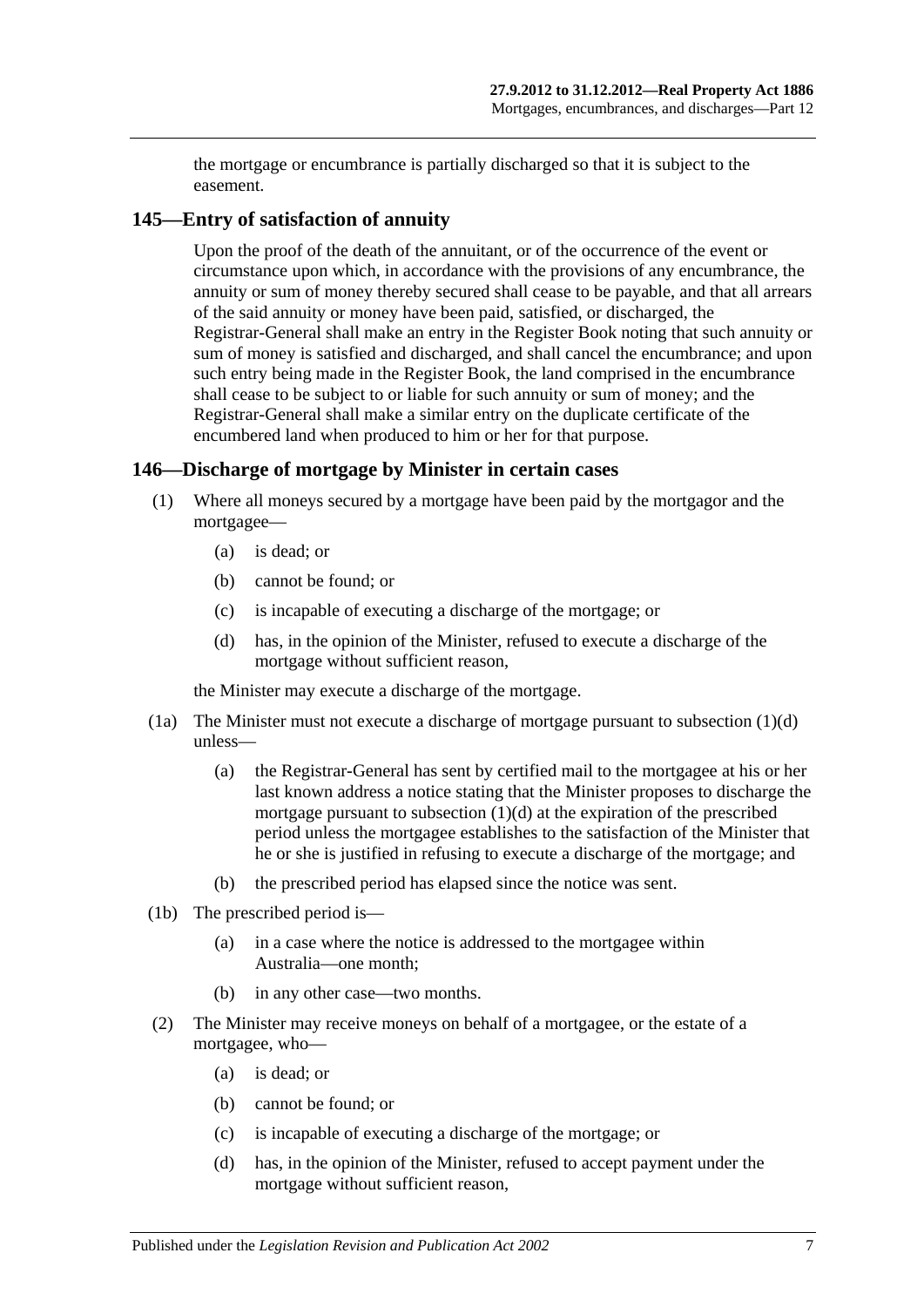and any moneys so received shall, for the purposes of this section, and the mortgage, be deemed to have been paid to the mortgagee.

- (3) Any moneys received by the Minister under [subsection](#page-68-1) (2) of this section shall be held by him upon trust for the mortgagee or other person entitled thereto.
- (4) Subject to [subsection](#page-69-0) (5) of this section, a discharge of mortgage executed under this section shall have the same effect as a discharge executed by the mortgagee.
- <span id="page-69-0"></span>(5) A discharge of mortgage executed under this section shall not operate as a discharge of the personal covenants of the mortgage.

## **148A—Entry in Register Book where rights of mortgagee barred by Statute**

- (1) If the Registrar-General is satisfied that the mortgagor of any land is in possession thereof and that the rights of the mortgagee to bring an action for the money secured by the mortgage are barred by the *[Limitation of Actions Act](http://www.legislation.sa.gov.au/index.aspx?action=legref&type=act&legtitle=Limitation%20of%20Actions%20Act%201936) 1936*, the Registrar-General, with the concurrence of a legal practitioner, may make an entry in the Register Book noting that the rights of the mortgagee are barred by Statute, and shall make a similar entry on the duplicate certificate.
- (2) Upon the making of an entry in the Register Book pursuant to this section the mortgage shall be deemed to be discharged.
- (3) If the duplicate certificate of title is not produced to the Registrar-General at or before the time when he makes an entry pursuant to this section, that certificate shall be deemed to be lost within the meaning of [section](#page-39-0) 79 of this Act.

## **149—Equitable mortgage may be created**

An equitable mortgage of land may be created by deposit of the certificate or other instrument of title, and such deposit shall have the same effect as a deposit by way of equitable mortgage of the title deeds of land not under the provisions of this Act.

#### **150—Transfer of mortgage, lease and encumbrance**

A registered mortgage, lease or encumbrance may be transferred by execution of a transfer in the appropriate form.

## **151—Effect of such transfer**

Upon such transfer or other instrument being registered, the estate or interest of the transferor, as set forth in the instrument transferred, with all rights, powers, and privileges thereto belonging or appertaining, including the right to sue upon and recover in his own name any debt, sum of money, annuity, or damages, under such transferred instrument, shall pass to the transferee, and such transferee shall, while he remains the registered proprietor of such estate or interest, be subject to and liable for all and every the same requirements and liabilities to which he would have been subject and liable if named in the transferred instrument originally as mortgagee, lessee, or encumbrancee.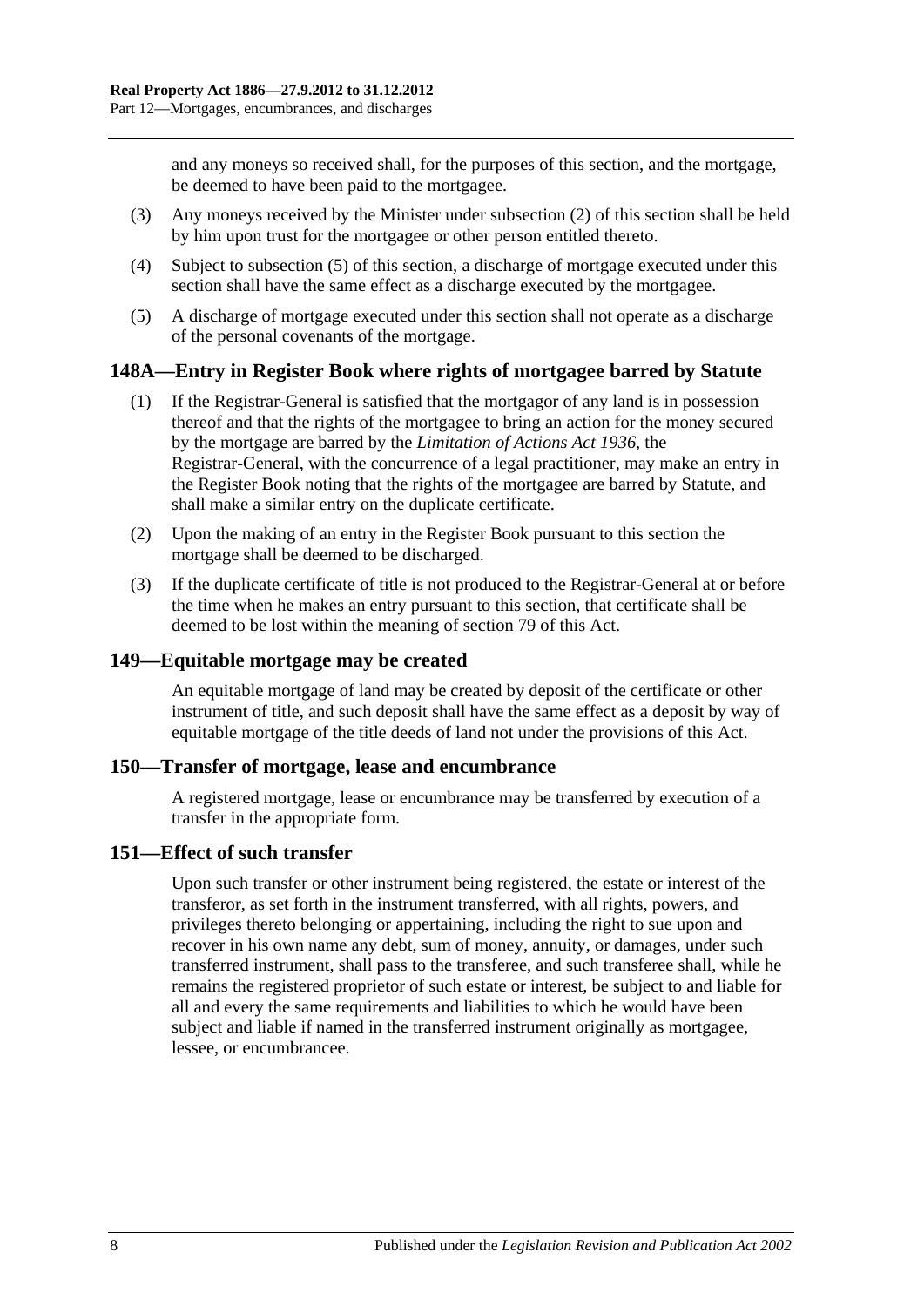## **152—Covenants implied in transfer of lease**

In every transfer of a lease there shall be implied a covenant by the transferee with the transferor, thenceforth to pay the rent by the lease reserved, and to perform and observe all the covenants in the lease contained or by this Act declared to be implied therein on the part of the lessee to be performed and observed, and to indemnify and keep harmless the transferor against all actions, claims, and expenses in respect of the non-payment of such rent, or the breach or non-observance of such covenants or any of them.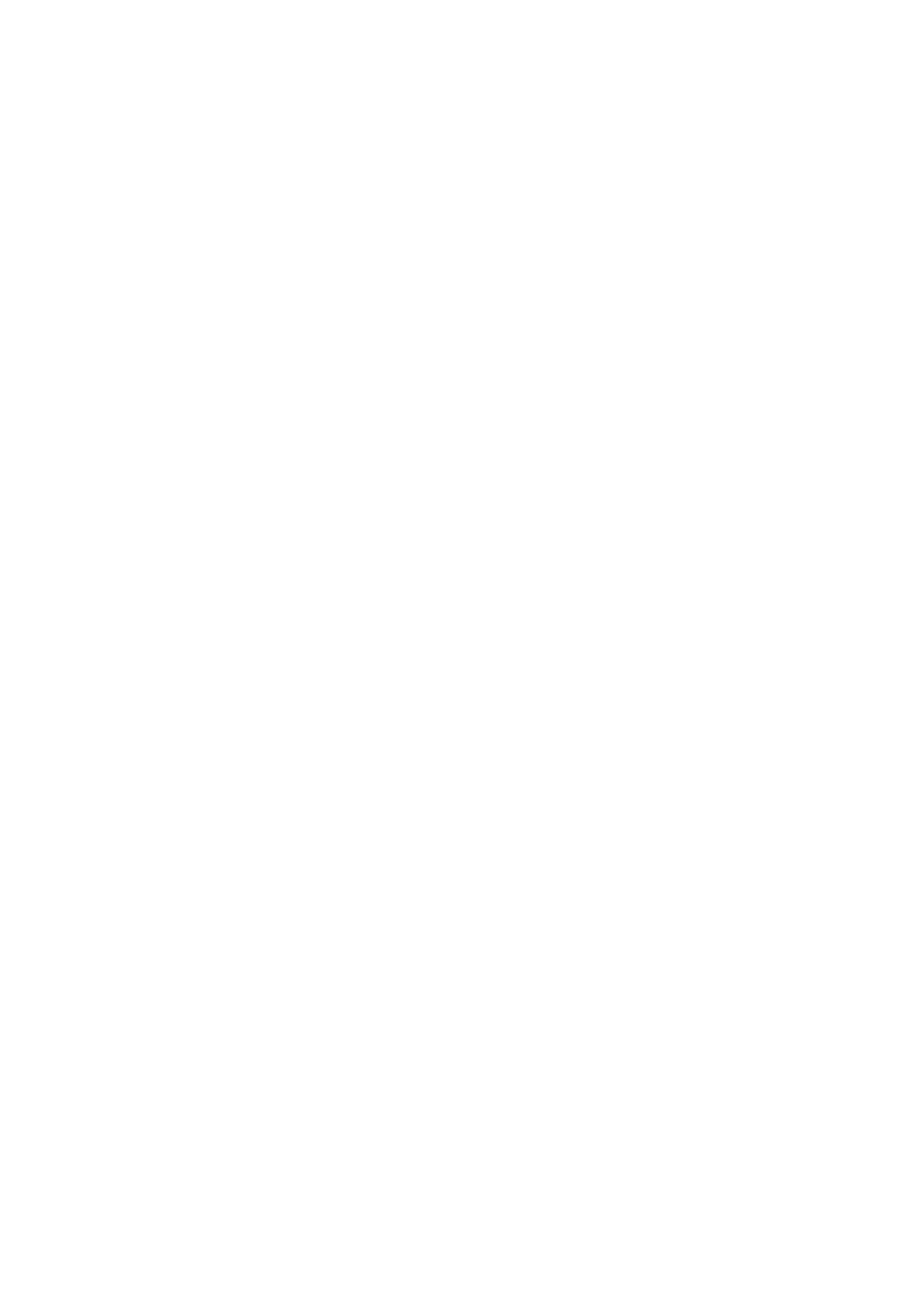# **Part 13—Extensions**

# **153—Renewal or extension of mortgage etc**

- (1) A mortgage, encumbrance or lease may be renewed or extended by registration of an instrument in the appropriate form.
- (2) An instrument renewing or extending a lease must be lodged with the Registrar-General not later than two months after the day on which the lease would, but for the renewal or extension, expire.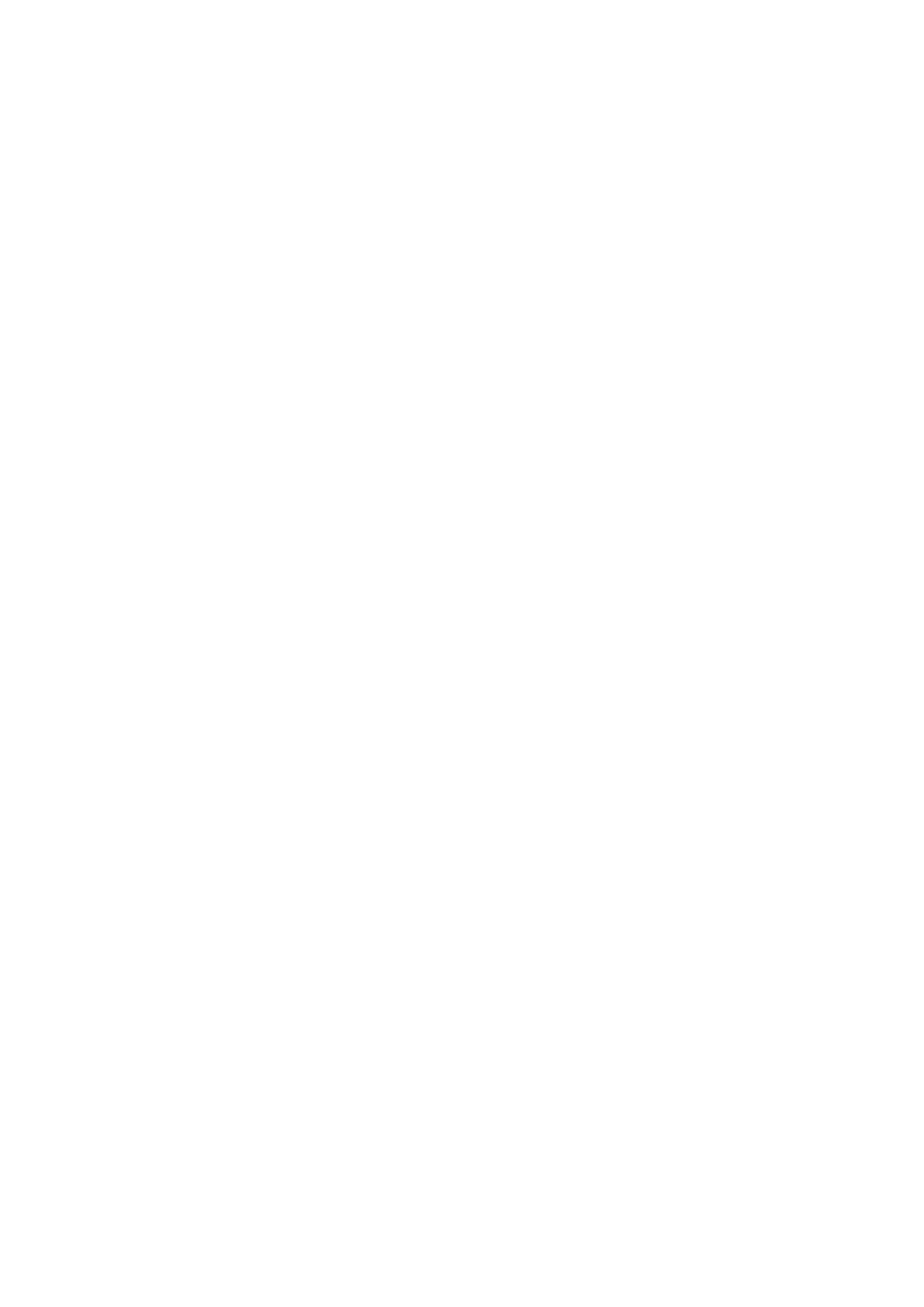# **Part 14—Powers of attorney**

### **155—Power of attorney**

Any person may before, as well as after, becoming the registered proprietor of any land under the provisions of this Act, by power of attorney, authorise any person to act for him, in making applications to bring any land under the provisions of this Act, and to execute all or any instruments that may be necessary for giving effect to any dealing with any land.

#### **156—Deposit of duplicate or attested copy**

A duplicate or an attested copy of such power of attorney shall be deposited with the Registrar-General, who shall compare the same with original, and shall file such duplicate or attested copy in his office, and note thereon the date and hour of its deposit with him.

### **157—Revocation of power of attorney**

The grantor of any such power of attorney may revoke the same by executing an instrument in the appropriate form; and the Registrar-General shall enter a note of such revocation, when produced to him, and the day and hour of its production, on the duplicate or copy of the power of attorney filed in his office; and from and after the date of such entry the Registrar-General shall not give effect to any application or other instrument executed pursuant to such power of attorney.

## **158—Power of attorney heretofore given**

All powers of attorney heretofore given containing powers to make and execute any of the applications and instruments above enumerated, shall be as valid and may be acted upon and revoked in the same manner as if given under this Act.

#### **159—Entry of death of grantor**

The Registrar-General shall, upon proof to his satisfaction of the death of any grantor of a power of attorney, make an entry of such death upon the duplicate or copy of the power of attorney filed in his office.

#### **160—Instruments executed before entry of revocation or death to be valid**

All instruments executed under any power of attorney before the entry of the revocation thereof, or of the death of the grantor as hereinbefore provided, shall be valid notwithstanding such revocation or death.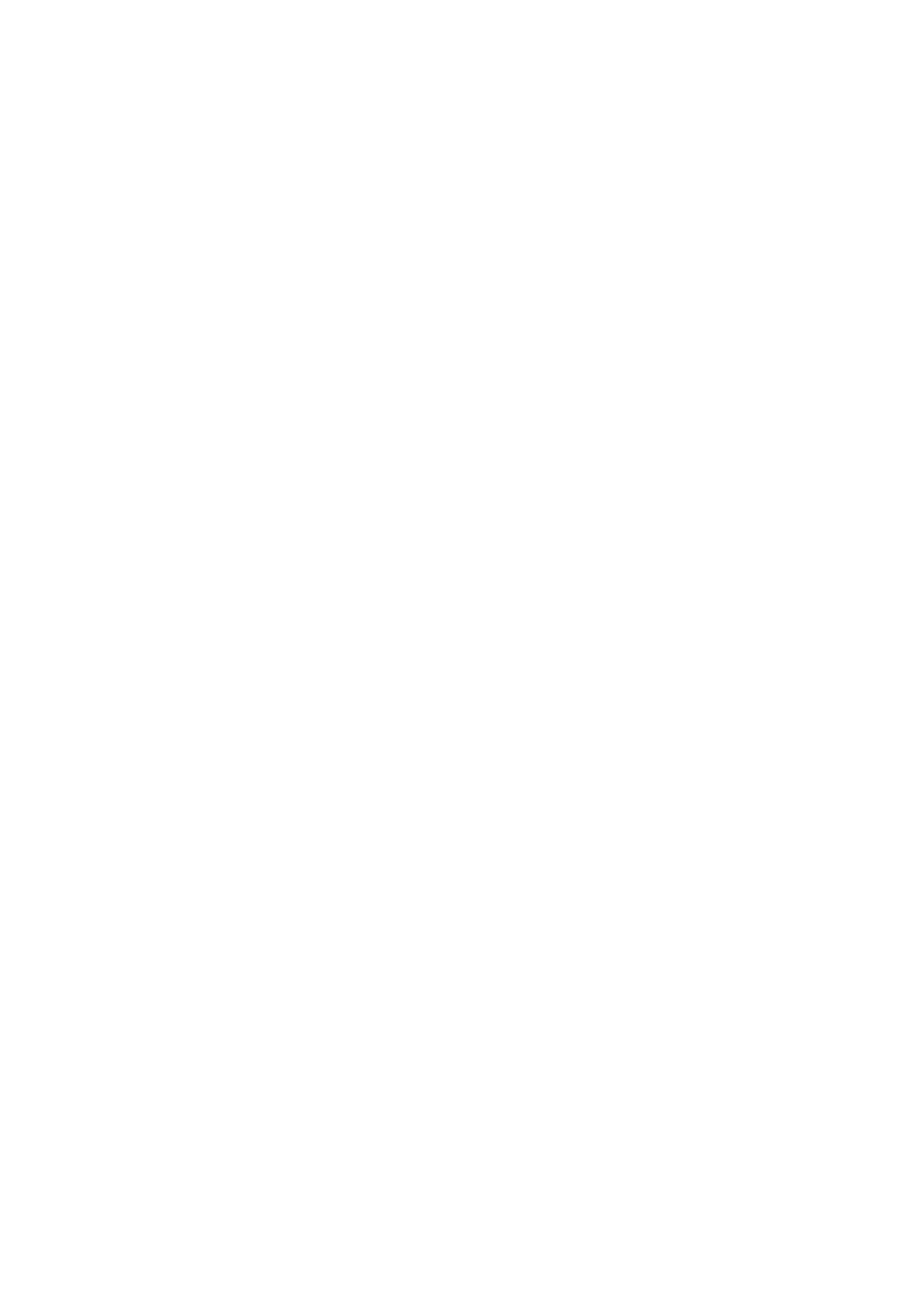# **Part 15—Trusts and transmissions**

## **161—Trusts contained in grant from the Crown to be inserted in certificate as in original grant**

Whenever any grant from the Crown shall contain the particulars of any trust for public purposes, every certificate issued in respect of the same land, or any part thereof, while such trusts subsist and affect such land, shall contain the like particulars of trust as were contained in the original grant.

### **162—No particulars of trust to be entered in Register Book but trust instrument may be deposited**

The Registrar-General shall not, except as aforesaid, make any entry in the Register Book of the particulars of any trust, nor shall any instrument be registered under this Act, which declares or contains trusts relating to land under the provisions of this Act, but any such instrument, or a duplicate or attested copy thereof, may be deposited with the Registrar-General for safe custody and reference, and such instrument may be deposited in the General Registry Office pursuant to the *[Registration of Deeds](http://www.legislation.sa.gov.au/index.aspx?action=legref&type=act&legtitle=Registration%20of%20Deeds%20Act%201935)  Act [1935](http://www.legislation.sa.gov.au/index.aspx?action=legref&type=act&legtitle=Registration%20of%20Deeds%20Act%201935)*, or any other Act relating to the deposits of deeds in the Registry Office, and may include as well land under the provisions of this Act, as land which is not under the provisions hereof: Provided that nothing herein contained shall prevent the registration of any instrument which would otherwise be valid in which a reference may be made to the instrument so deposited as aforesaid; nor shall such reference operate as notice of the particulars of the trusts declared or contained in the deposited instrument, but in the absence of caveat the registered proprietor shall, for the purpose of sale, mortgage, or contract for valuable consideration be deemed to be the absolute proprietor of such land freed from the said trusts.

#### **163—Insertion of the words "with no survivorship" in instruments**

Where an instrument grants or transfers an estate or interest in land, to two or more persons, as joint proprietors, intended to be held by them as trustees, it shall be lawful for a party to the instrument to insert in it the words "with no survivorship"; and the Registrar-General shall in such case include such words in the memorial of such instrument to be entered by him in the Register Book; and shall also enter the same words in some conspicuous place upon any certificate issued to such joint proprietors, pursuant to such instrument.

#### **164—Trustees may authorise insertion of those words**

Any two or more persons registered as joint proprietors of any estate or interest in land held by them as trustees, may, by writing under their hands, authorise the Registrar-General to enter the words "with no survivorship" upon the original certificate evidencing their title to such estate or interest, in the Register Book.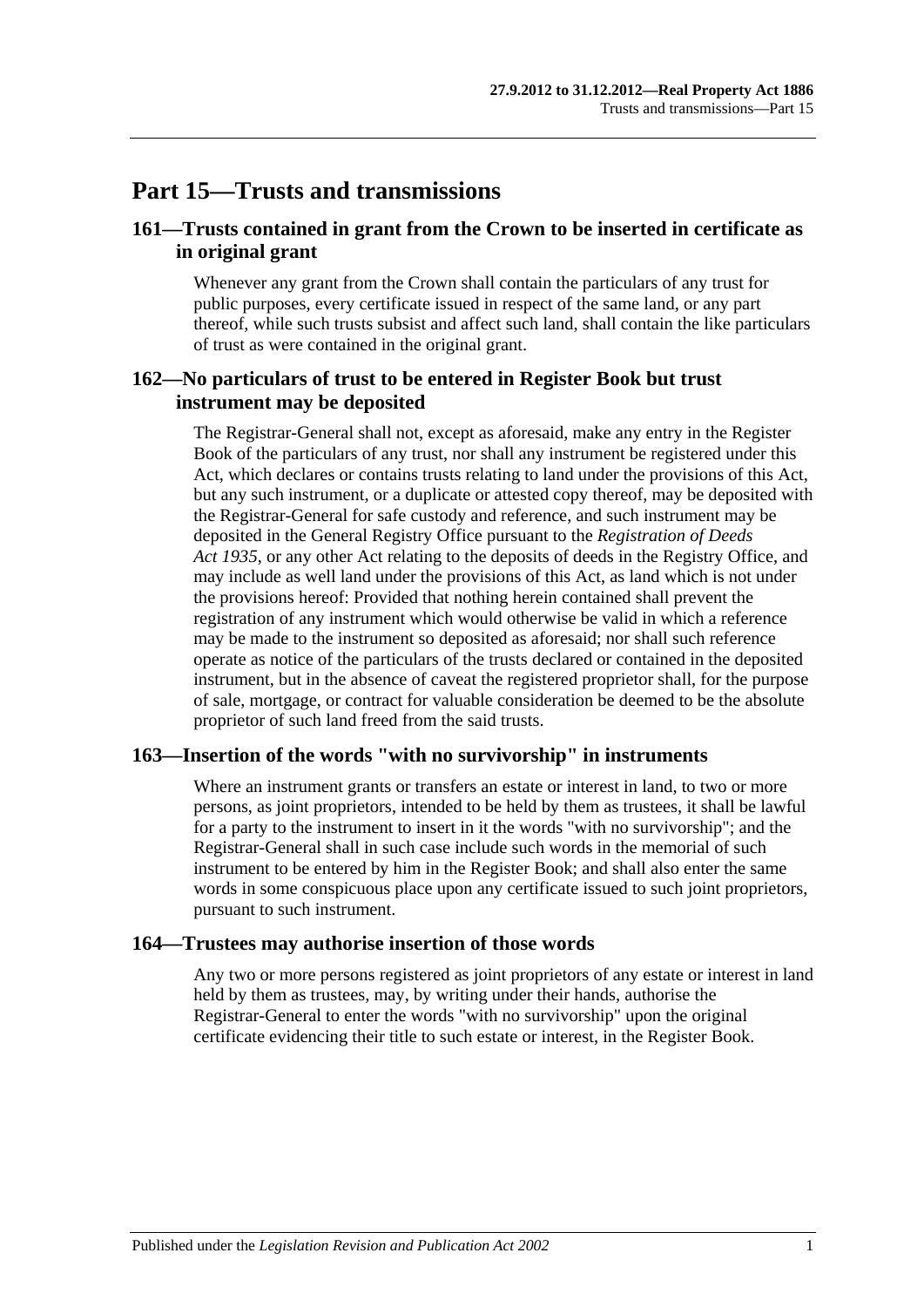### **165—Effect of entry**

After any such entry as in the last two sections mentioned has been made by the Registrar-General in the Register Book, it shall not be lawful for any less number of joint proprietors than the number then registered to transfer or otherwise deal with the said estate, or interest, without obtaining an order of the Court: Provided that, if it be intended not to apply the said restriction until the trustees registered as such proprietors be reduced below a certain specified number, words indicative of such intention may be entered in like manner, and in that case the power of disposition by survivors shall continue until the number be so reduced.

#### **166—Court may direct notice to be published before order is made**

The Court may, before making any such order as aforesaid, direct notice of the intention to apply for such order to be given, either by public advertisement or otherwise, and may appoint a period within which any person interested may show cause why such order should not be made.

## **167—Court may protect persons interested**

The Court may in such order give directions for the transfer of such estate, or interest, to any new proprietor or proprietors, solely or jointly, with, or in the place of, any existing proprietor or proprietors, or may make such order in the premises as may be just for the protection of the persons beneficially interested in such estate, or interest, or in the proceeds thereof; and upon any such order being deposited with the Registrar-General, he shall make such entries and perform such acts as in accordance with the provisions of this Act may be necessary for the purpose of giving effect to such order.

#### **168—Survivors may nevertheless perform duties or transfer to new trustees**

Nothing hereinbefore contained shall prevent the surviving or remaining trustee or trustees from exercising all the powers and duties of the trust other than in regard to transfers and dealings under this Act, nor from so transferring the land as to give effect to any valid appointment of a new trustee or new trustees. And so far as shall be necessary to ascertain the sufficiency of any such appointment, it shall be lawful for the Registrar-General to refer to the provisions of any instrument relating to the trust, notwithstanding the same be not registered.

#### **169—Disclaimers**

- (1) Any person (in this section called the *disclaimant*), whether a trustee or not, who claims that he has been registered, without his consent, as proprietor of any estate or interest in land, may execute and lodge with the Registrar-General a deed or other instrument of disclaimer of that estate or interest.
- (2) If the disclaimant has been registered as proprietor of any estate or interest, the Registrar-General shall give notice by post of the lodging of the instrument of disclaimer, to all other persons whose names appear on the Register Book, and who, in the Registrar-General's opinion, may be affected by the disclaimer.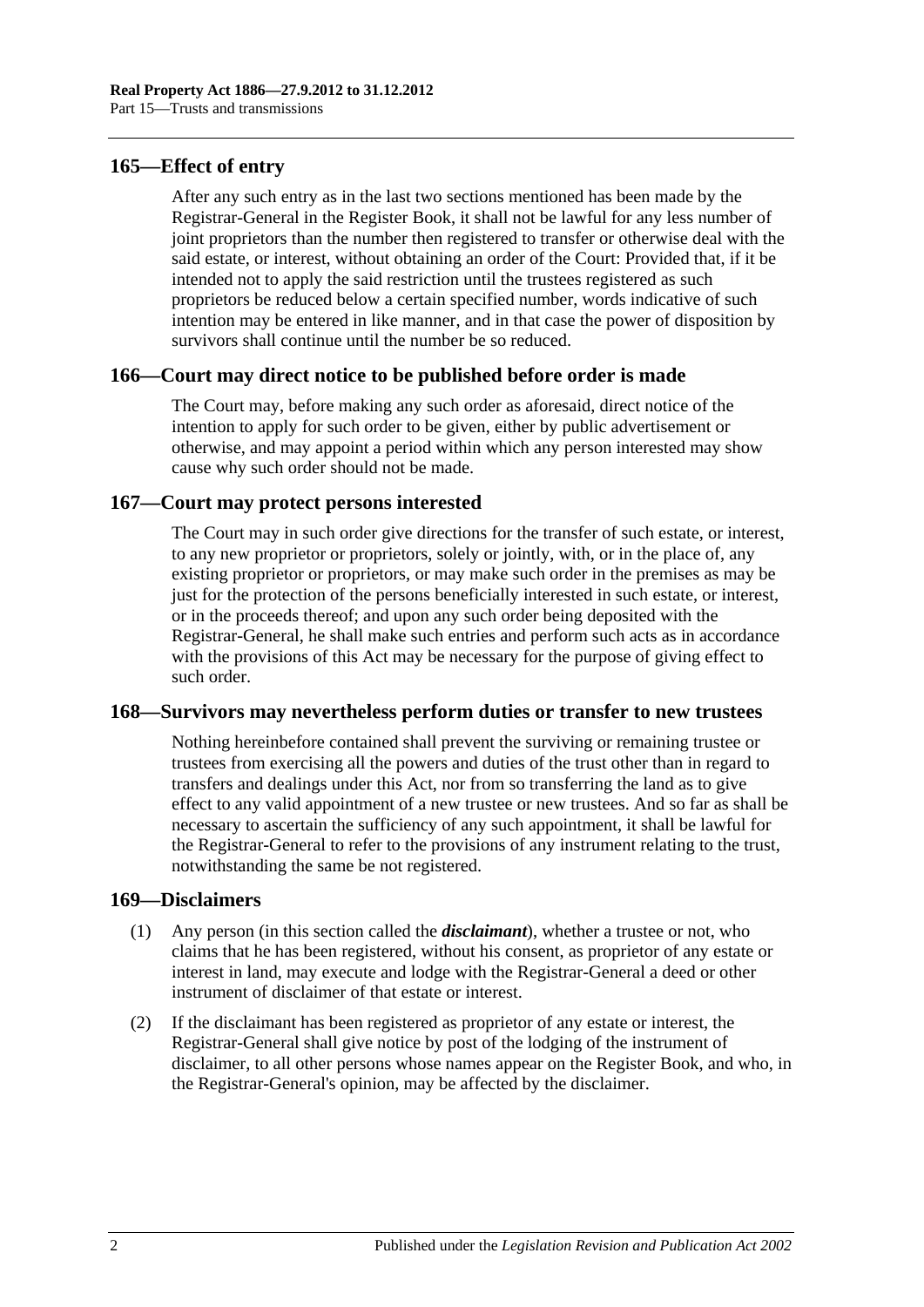- (2a) In the notice the Registrar-General shall specify a day, not earlier than twenty-one days after the day on which the notice would be delivered to the addressee in the ordinary course of post, on or before which the person to whom it is given may lodge with the Registrar-General a notice of objection to the registration of the instrument of disclaimer.
- (3) If no notice of objection is so lodged and the Registrar-General is satisfied that the disclaimant was registered without his consent, the Registrar-General shall give effect to the disclaimer by making such entries, alterations and corrections in the Register Book and on any certificate as are necessary for that purpose, and by cancelling any certificate or other instrument of title which it is necessary to cancel.
- <span id="page-78-1"></span>(4) If no notice of objection is lodged but the Registrar-General is not satisfied that the disclaimant was registered without his consent—
	- (a) the Registrar-General shall not take any steps to give effect to the instrument of disclaimer except pursuant to an order of the Supreme Court obtained as hereinafter provided;
	- (b) the Registrar-General shall give notice by post to the disclaimant of the fact that he does not intend to give effect to the instrument of disclaimer except pursuant to such an order.
- <span id="page-78-2"></span><span id="page-78-0"></span>(5) If any notice of objection is lodged on or before the day specified by the Registrar-General—
	- (a) the Registrar-General shall not take any steps to give effect to the instrument of disclaimer except pursuant to an order of the Supreme Court obtained as hereinafter provided;
	- (b) the Registrar-General shall give notice by post to the disclaimant of the fact that an objection to the disclaimer has been lodged.
- (6) A disclaimant who has received a notice under [paragraph](#page-78-0) (b) of [subsection](#page-78-1) (4) of this section, or a notice of objection under [subsection](#page-78-2) (5) of this section, may apply to the Supreme Court by originating summons for an order that the Registrar-General take such action as is necessary to give effect to the instrument of disclaimer and upon such an application the Court may make any order which it deems just.
- (7) Nothing done under this section shall release any person from any trust or other liability, if he has acted in the trust or by his own act incurred the liability.

#### **170—Transmission by bankruptcy or statutory assignment**

Upon the registered proprietor of any estate or interest in land becoming bankrupt or making a statutory assignment, the Official Receiver (if no trustee has been appointed) or the trustee of such bankrupt or assignor shall be entitled to be registered as proprietor of such estate or interest.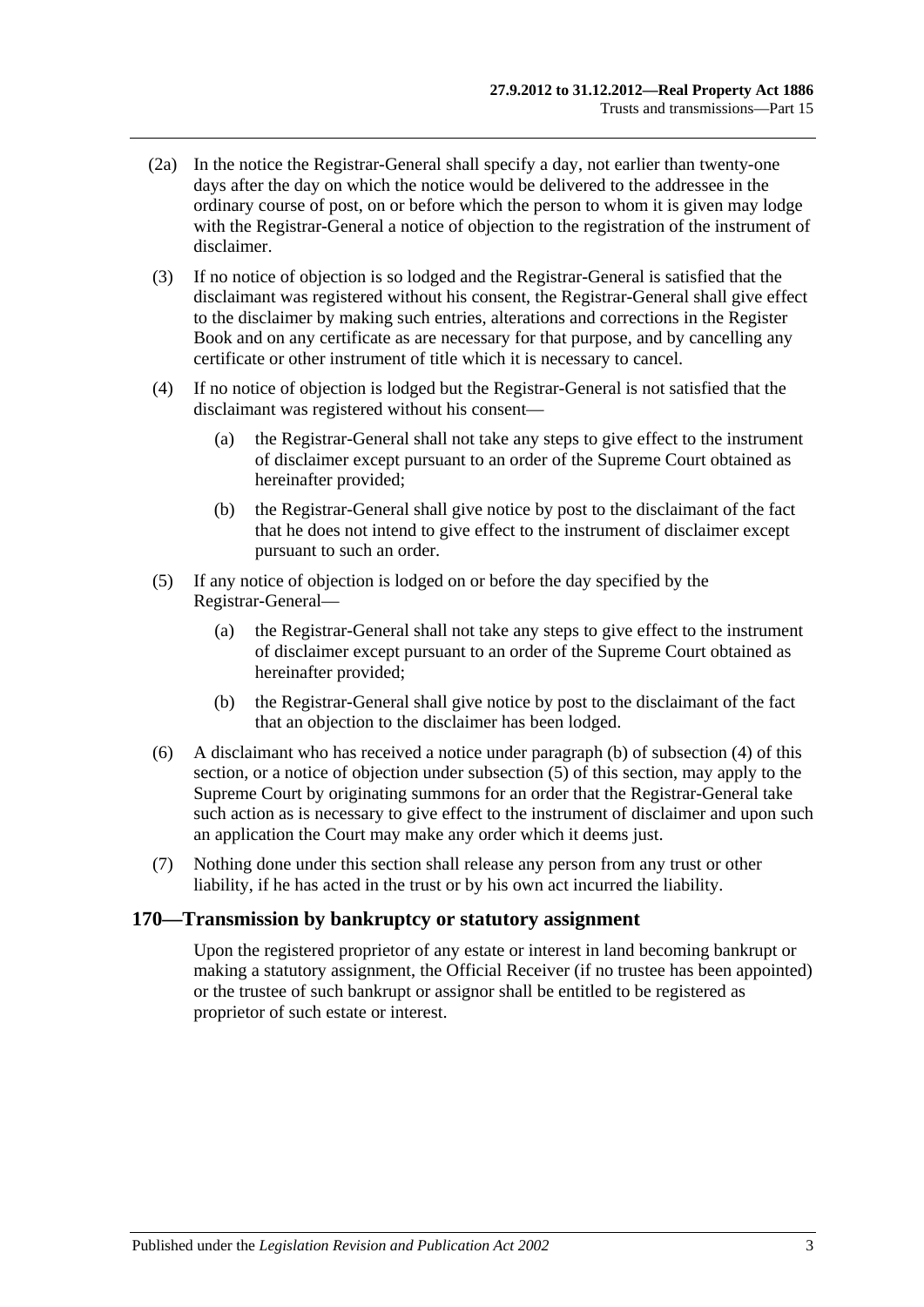## **171—Transmission to be entered in Register Book**

The Registrar-General shall in any such case, upon being furnished with evidence of the bankruptcy and the non-appointment of a trustee, or of the appointment of or assignment to the trustee, accompanied by an application in writing, under the hand of the Official Receiver or trustee, to be registered as proprietor of the estate or interest to be therein specified and described, shall enter in the Register Book a memorandum notifying the bankruptcy or the appointment of or assignment to the trustee, as the case may require, and upon such entry being made the Official Receiver or trustee shall be the registered proprietor of the estate or interest of the bankrupt or assignor in such land.

# **172—Proceedings in case assignment declared void**

If any such statutory assignment shall afterwards be declared fraudulent and void by any Court having jurisdiction in bankruptcy, and the assignor shall thereupon become bankrupt, the Registrar-General shall, upon being furnished with evidence thereof, and of the appointment or non-appointment of a trustee under such bankruptcy, enter in the Register Book a memorandum notifying the same, and thereupon the Official Receiver, or the trustee under such bankruptcy, as the case may be, shall be the registered proprietor of the estate and interest of the bankrupt and of the trustee under such assignment in the land.

# **173—Bankruptcy or assignment of lessee**

In any case where the registered proprietor of a lease has heretofore, or shall hereafter, become bankrupt, or has heretofore made or shall hereafter make, a statutory assignment—

#### (a) **If lease not subject to mortgage or encumbrance**

if such lease be not mortgaged or encumbered under the provisions of this Act, the Registrar-General shall, upon the application in writing of the lessor accompanied by a statement in writing, signed by the Official Receiver or the trustee under such bankruptcy or assignment, certifying his refusal to accept such lease, enter in the Register Book a note of such refusal, and such entry shall operate as a surrender of such lease;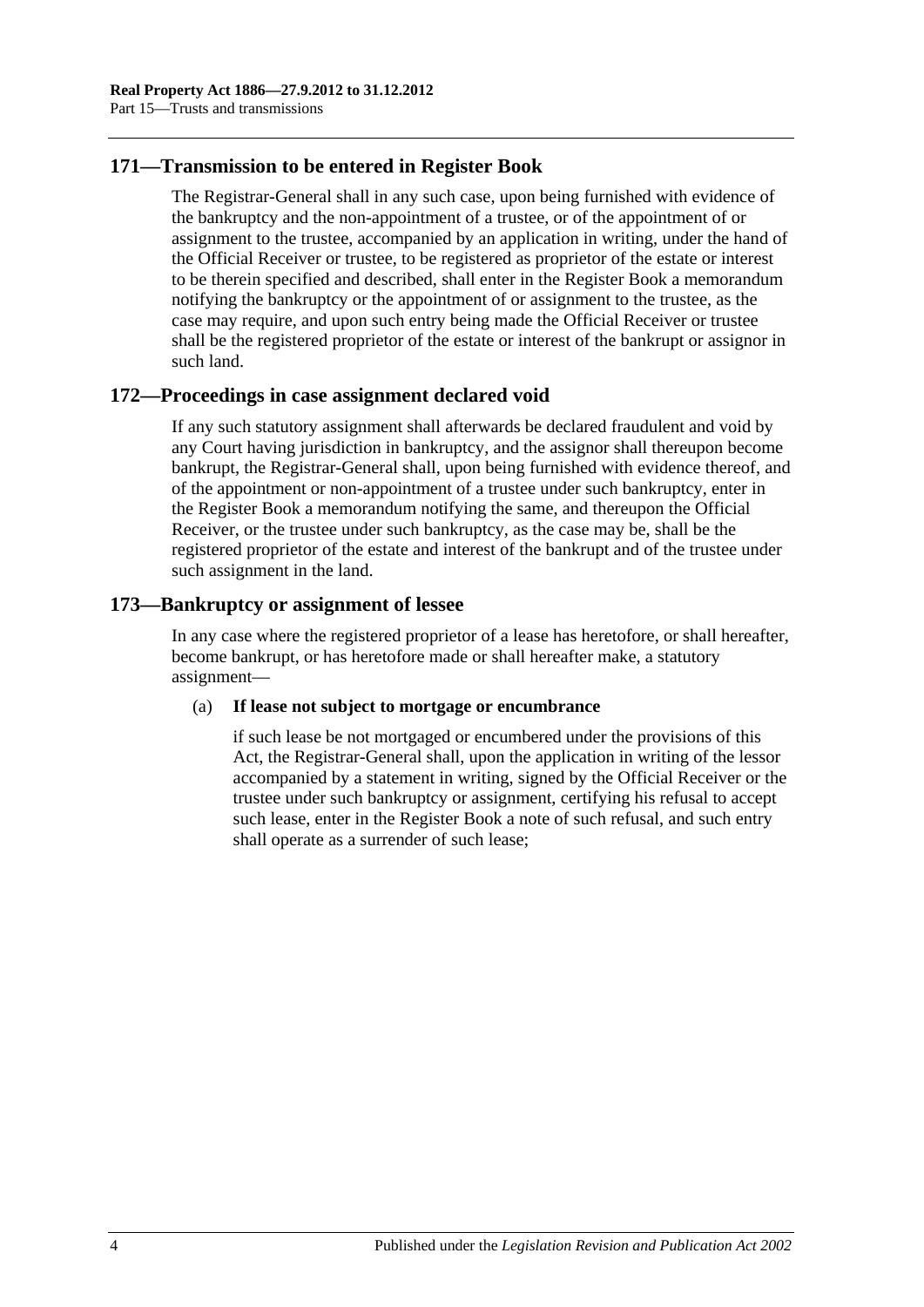#### (b) **Mortgagee or encumbrancee of the leasehold interest of a bankrupt or assignor may be entered as transferee of a lease**

if such lease be mortgaged or encumbered, the Registrar-General shall, upon the application in writing of any mortgagee or encumbrancee, accompanied by a statement in writing signed by the Official Receiver, or the trustee under such bankruptcy or assignment, certifying his refusal to accept such lease, or by proof that the Official Receiver or trustee has neglected or refused to certify such refusal or to become registered as proprietor of such lease within one month after being thereunto required by notice in writing given to him by the mortgagee or encumbrancee, enter in the Register Book a note of such refusal or neglect, and such entry shall operate as a foreclosure, and the estate or interest of the bankrupt or assignor in such lease shall thereupon vest in such mortgagee or encumbrancee, free from all other charges subsequent to his mortgage or encumbrance, and such mortgagee or encumbrancee shall thereupon be deemed to be the registered proprietor of such estate or interest, and shall, while he remains such registered proprietor, be subject to and liable for the same requirements and liabilities to which he would have been subject and liable if named in the lease originally as lessee;

#### (c) **Protection to subsequent mortgagees and encumbrancees**

no such entry shall be made unless it be proved to the satisfaction of the Registrar-General that the applicant mortgagee, or encumbrancee, has given fourteen days' notice in writing of his intended application to every subsequent mortgagee or encumbrancee of the lease, or has obtained his written consent; and any such subsequent mortgagee or encumbrancee shall be entitled to pay to the applicant mortgagee or encumbrancee the amount due to him under his mortgage or encumbrance, with costs, at any time before foreclosure, and shall thereupon be entitled to a transfer from him of such mortgage or encumbrance;

#### (d) **Where Official Receiver, trustee, and mortgagee neglect to become proprietors**

if the Official Receiver or the trustee under the bankruptcy or assignment shall certify his refusal to accept the lease, or shall neglect or refuse to become registered as proprietor of the lease, within, one month after having been thereunto required by notice in writing given to him by the lessor, and the mortgagees or encumbrancees (if any) of the lease shall neglect or refuse to have an entry operating as a foreclosure made in the Register Book under the provision in that behalf hereinbefore contained within the period of two months after having been thereunto required by notice in writing given to them by the lessor, the Registrar-General shall, upon the application in writing of the lessor, and, upon proof of such certificate or such neglect or refusal as aforesaid, enter in the Register Book a note of such neglect or refusal, and every such entry shall operate as a surrender of such lease.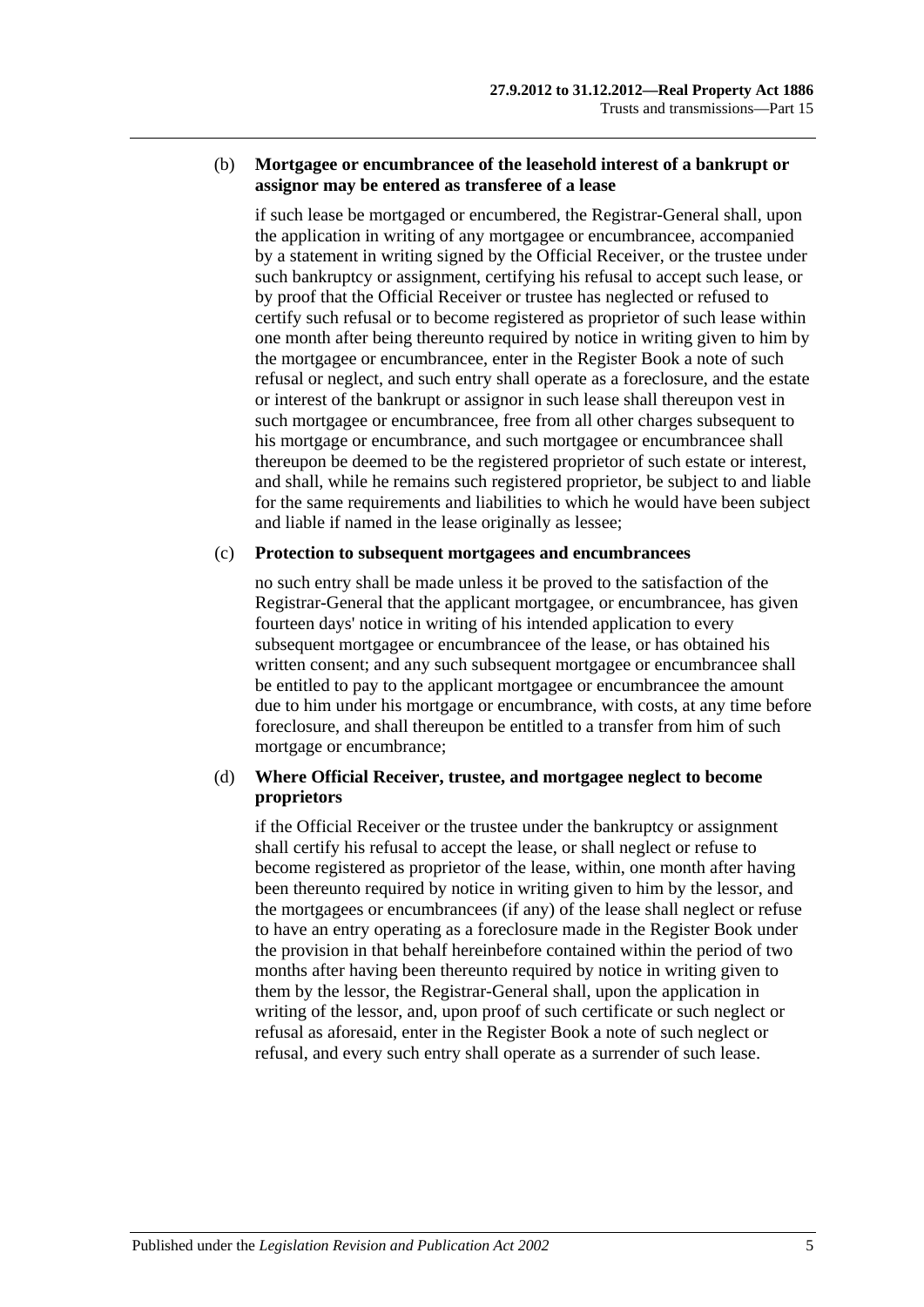### **174—Entry of surrender or foreclosure not to prejudice cause of action**

Under the preceding provisions as regards a lessee becoming bankrupt or making a statutory assignment, no entry of surrender or foreclosure respectively shall prejudice any cause of action in respect of any breach or non-observance of any covenants in such lease, encumbrance, or mortgage respectively contained or implied which shall have accrued previously to such lessee becoming bankrupt or making a statutory assignment.

#### **175—Transmission of estate of deceased persons**

On the death of the registered proprietor of any estate or interest in land, his estate or interest shall be transmitted to his executor or administrator, or to the Public Trustee in any case where the Court shall make an order authorising the Public Trustee to administer the estate of the deceased registered proprietor.

#### **176—Application to be made in such case**

The executor, administrator or Public Trustee shall, before dealing with such estate or interest, make application in writing to the Registrar-General to be registered as proprietor, and shall produce to the Registrar-General the duplicate certificate and the probate or letters of administration, or the order of the Court authorising the Public Trustee to administer the estate of the deceased registered proprietor, or a copy of the probate, letters of administration, or order, as the case may be.

## **177—Particulars of application to be recorded**

The Registrar-General must record details relating to the application in the Register Book and on the duplicate certificate of title for the land.

#### **178—Effect of such entry**

Upon such entry being made in the Register Book, the executor, administrator, or Public Trustee, as the case may be, shall be the registered proprietor of such estate or interest, and his title shall relate back to and take effect from the date of the death of the deceased registered proprietor.

#### **179—Where 2 or more executors or administrators, all must concur**

Where probate or letters of administration shall be granted to more persons than one, all of them for the time being shall concur in every instrument relating to the land of the deceased registered proprietor.

# **180—Person registered in place of deceased, bankrupt, or assigning proprietor, to be proprietor of land for purpose of dealing**

Any person registered in place of a deceased registered proprietor, or as Official Receiver or as trustee of a registered proprietor becoming bankrupt or making a statutory assignment, shall hold the land in respect of which he is so registered upon the trusts, and for the purposes for which the same is applicable by law; but shall, for the purpose of any dealing with such land, be deemed to be the absolute proprietor thereof.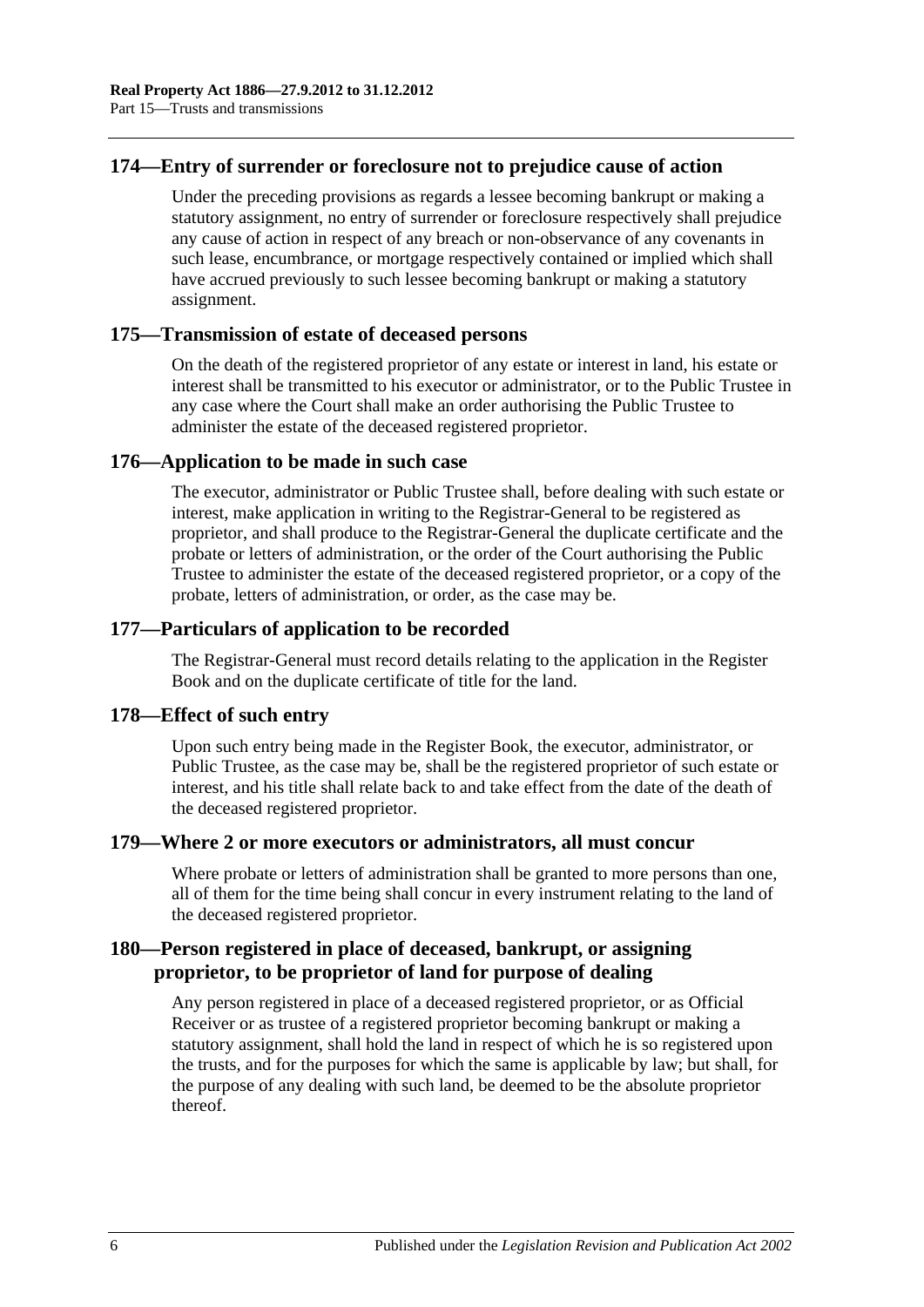#### **181—Proceedings when executor etc refuse to transfer**

Whenever an executor, or administrator, or the Public Trustee, is registered as proprietor of any land, and shall refuse, or, after tender of a transfer, unnecessarily delay to transfer such land to the devisee, next of kin, heir-at-law, or other person entitled thereto, the person claiming to be entitled to the land may apply to the Court for an order that the executor, administrator, or Public Trustee shall transfer the said land to him.

#### **182—Court may order transfer to person entitled**

The Court may either refuse such application, with or without costs, to be paid by the applicant, or may make an order for the transfer, and may direct the transferor personally to pay all the costs of such application and any damages the person aggrieved may have sustained, or may order such costs to be paid out of the estate of the deceased registered proprietor, or in such other manner as the Court may think proper.

#### **183—Court may decide question of title etc**

The Court may, on any such application, decide on questions relating to the title of any person party to the application or proceeding, and generally may decide any question that it may be necessary or expedient to decide for the purpose of ordering the land to be transferred, or may direct an action to be brought or an issue to be tried in which the rights of the parties may be decided, or any question of law settled.

#### **184—Order of Court vesting land**

Where the registered proprietor of land holds the land on trust and the Court, by order, vests the land in another person, the Registrar-General must, on being served with a copy of the order, enter details relating to the order in the Register Book and on the duplicate certificate of title for the land and upon such entry the land will vest in the new proprietor.

# **185—Action may be brought by person claiming beneficial interest in name of trustee**

Every trustee who shall be registered as proprietor of any land, shall, on being indemnified, be bound to allow his name to be used by any beneficiary, or person claiming an estate or interest in the land, as plaintiff or defendant in any action for recovery of possession of the land or any part thereof. And, in case there shall be any dispute as to the sufficiency of any indemnity, the same shall be decided by the Master of the Court.

## **186—Purchases from registered proprietor not to be affected by notice**

No person contracting or dealing with, or taking or proposing to take a transfer or other instrument from the registered proprietor of any estate or interest in land shall be required, or in any manner concerned, to inquire into or ascertain the circumstances under, or the consideration for, which such registered proprietor or any previous registered proprietor of such estate or interest is or was registered, or to see to the application of the purchase-money, nor be affected by notice direct or constructive of any trust or unregistered interest, any law or equity to the contrary notwithstanding.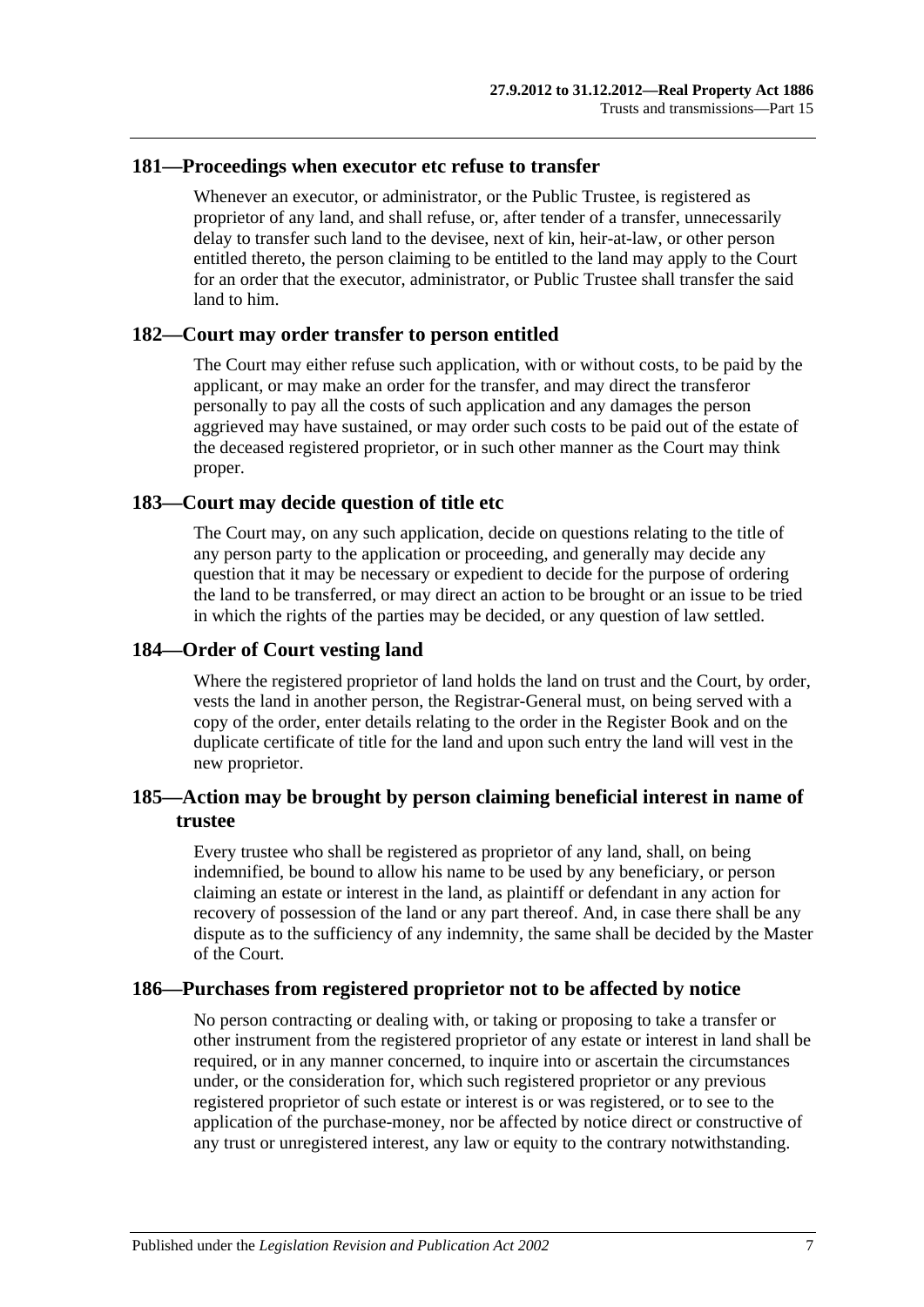#### **187—Except in case of fraud**

The last preceding section shall not protect any person who has acted fraudulently or been a party to fraud, but the contracting, or dealing, or taking, or proposing to take a transfer or other instrument as aforesaid, with actual knowledge of any trust, charge, or unregistered instrument, shall not of itself be imputed as fraud.

## **188—Registration of survivor of joint proprietors, and of remainder-man entitled to estate in possession**

Upon the death of any person registered together with any other person as joint proprietor of any estate or interest in land, or when the life estate in respect of which any certificate has been issued has determined, and the registered estate next in remainder or reversion has become vested in possession, or the person to whom such certificate for a life estate has been issued has become entitled to the land for an estate in fee-simple in possession, the Registrar-General shall, upon the application of the person entitled, and upon proof to his satisfaction of any such occurrence as aforesaid, make an entry thereof in the Register Book, and thereupon such person shall be the registered proprietor of the estate or interest to which he is entitled, as if the same had been transferred to him.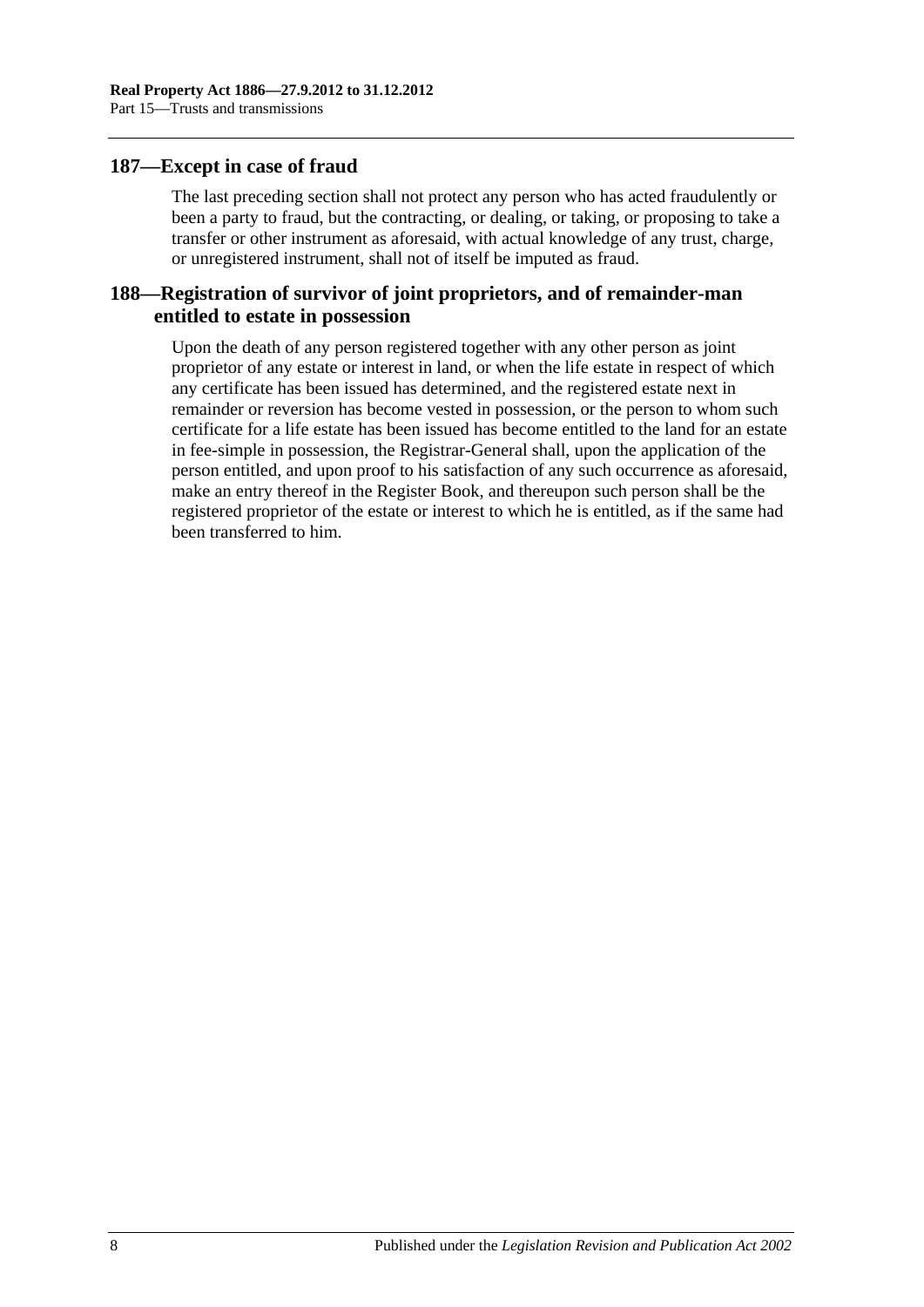# **Part 16—Caveats**

### **191—Caveats**

Any settlor of land or beneficiary claiming under a will or settlement, or any person claiming to be interested at law or in equity, whether under an agreement, or under an unregistered instrument, or otherwise howsoever in any land, may lodge a caveat with the Registrar-General forbidding the registration of any dealing with such land, either absolutely or unless such dealing shall be expressed to be subject to the claim of the caveator, or to any conditions conformable to law expressed therein:

#### (a) **Form of caveat**

a caveat shall be in the appropriate form, and shall be under the hand and verified by the declaration of the caveator or his agent, and shall contain an address within South Australia to which notices may be sent or at which proceedings may be served;

#### (b) **Registrar-General to make memorandum of receipt**

upon the receipt of a caveat the Registrar-General shall make a memorandum thereon of the date and hour of the receipt thereof, and shall enter a memorandum thereof in the Register Book, and shall forthwith send a notice of such caveat through the post office to the person against whose title such caveat shall have been lodged, directed to his address appearing in the Register Book;

#### (c) **Not to register dealings contrary to caveat**

so long as any caveat shall remain in force the Registrar-General shall not, contrary to the requirements thereof, register any dealing with the land in respect of which such caveat shall have been lodged: Provided that notwithstanding the receipt of a caveat the Registrar-General shall, subject to the other provisions of this Act, proceed with and complete the registration of any instrument affecting the said land, which instrument is produced for registration before the receipt of the caveat by the said Registrar-General;

#### (d) **Persons interested may summon caveator**

the registered proprietor or any other person claiming estate or interest in the land may, by summons, call on any caveator, including the Registrar-General, to attend before the Court to show cause why the caveat should not be removed; and the Court may, after allowing the parties a reasonable opportunity to be heard, make such order as appears just in the circumstances; (if the caveator does not appear in response to the summons, the Court may, if satisfied that the summons was duly served, proceed to hear and determine the application in the caveator's absence);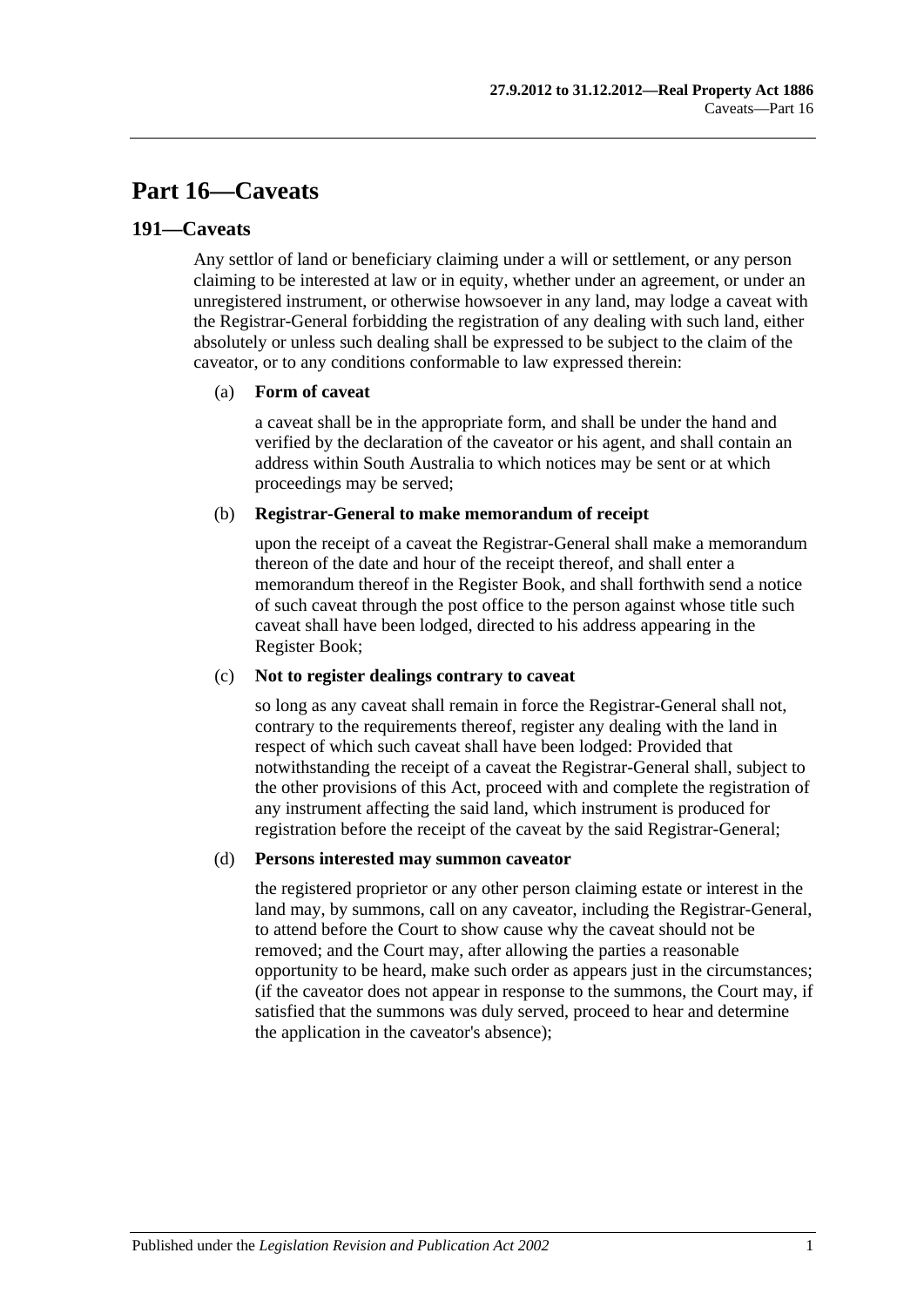#### (e) **Caveatee may apply to have caveat removed**

the caveatee may, except when the caveat is lodged by a settlor, or by a beneficiary under a will or settlement, or by the Registrar-General under [Part](#page-96-0) 19 of this Act, make application in writing to the Registrar-General to remove the caveat, and shall in such application give an address in South Australia to which notices or proceedings relating to the caveat may be sent, and the Registrar-General shall thereupon give twenty-one days' notice in writing to the caveator, requiring that the caveat be withdrawn;

#### (f) **Mode of removing or discharging caveat**

the Registrar-General shall, after the lapse of twenty-one days from the posting of such notice to the address mentioned in the caveat, or of such extended time as may be ordered by the Court, remove the caveat from the Register Book by entering therein a memorandum that the same is discharged;

#### <span id="page-85-0"></span>(fa) **Action to establish validity of claim**

a caveator may bring an action in the Court to establish the validity of the claim on which the caveat is based;

#### (g) **Caveator may apply to Court for order to extend time**

the Court may, on the caveator's application, extend the period of 21 days until an action under [paragraph](#page-85-0) (fa) is determined or for any other period;

#### (h) **May withdraw caveat: But Court may order payment of costs**

any caveator may, by notice in writing to the Registrar-General, withdraw his caveat at any time; but the Court may, notwithstanding such withdrawal, order payment by the caveator to the caveatee or other person interested of any costs incurred by the caveatee prior to the receipt by him of notice in writing of the withdrawal of the caveat;

#### (i) **Entry to be made**

an entry shall be made by the Registrar-General in the Register Book of any order made by the Court relating to any caveat, or of the withdrawal, lapse, or removal of any caveat;

#### (j) **Caveator, except Registrar-General, liable to make compensation**

any caveator other than the Registrar-General who shall have lodged or refused or neglected to withdraw any caveat wrongfully and without reasonable cause, shall be liable to make compensation to any person who may have sustained damage thereby, and such compensation may be recovered by action: Provided that, if proceedings shall have been taken in the Court by the caveatee or other person interested, the amount of such compensation may be assessed by the Court acting in the same proceedings; or the Court may direct an action to be brought to ascertain and recover such amount;

#### (k) **Not to lodge further caveat without permission**

it shall not be lawful for any caveator other than the Registrar-General, or for anyone acting on behalf of such caveator, to lodge a further caveat relating to the same matter without the permission of the Court;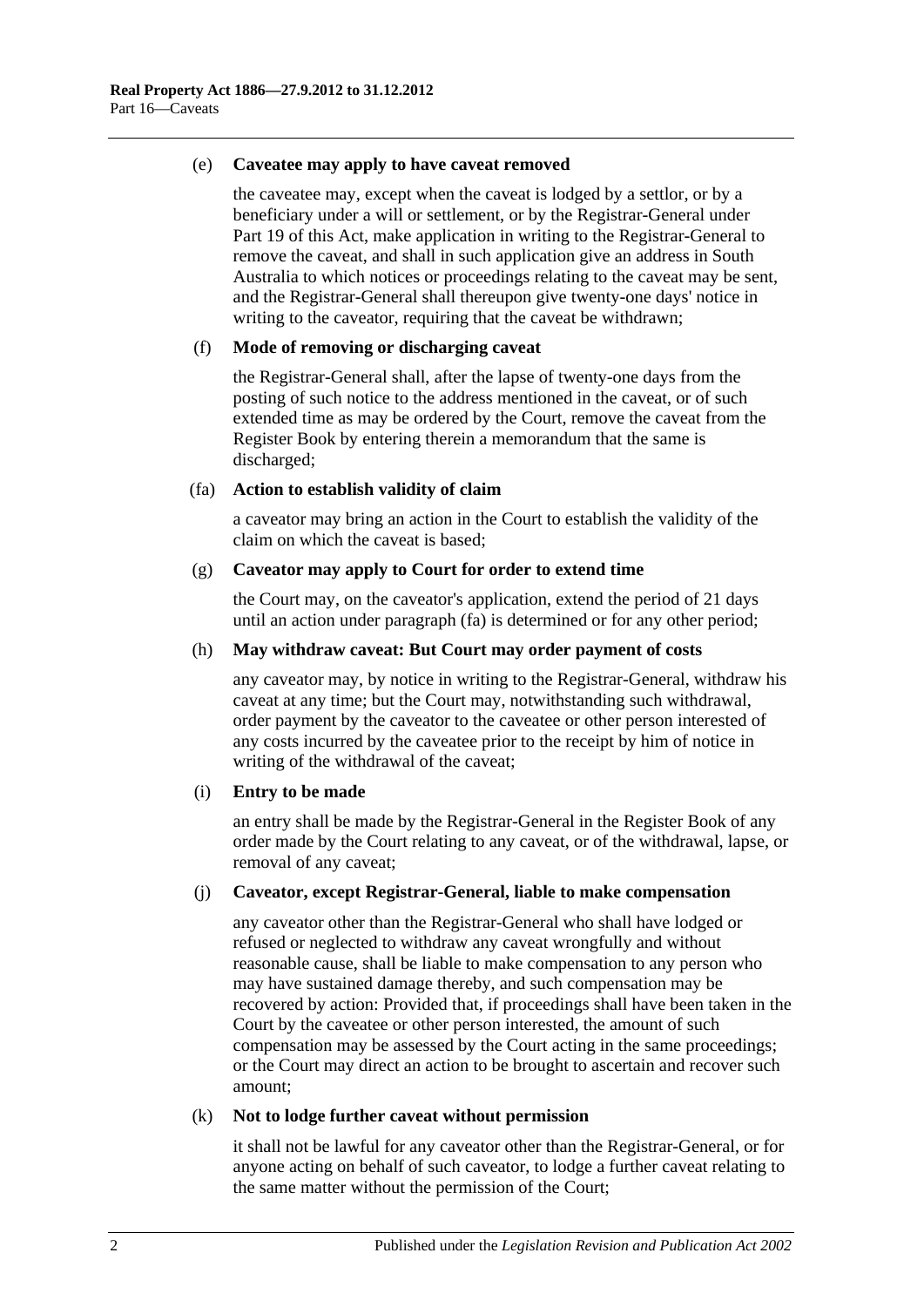## (l) **Court may order costs if caveat by Registrar-General is removed by Court**

where any caveat lodged by the Registrar-General shall be removed by the Court, such Court may order the costs sustained by the person at whose instance such caveat was removed to be paid out of the estate on behalf of which such caveat was entered.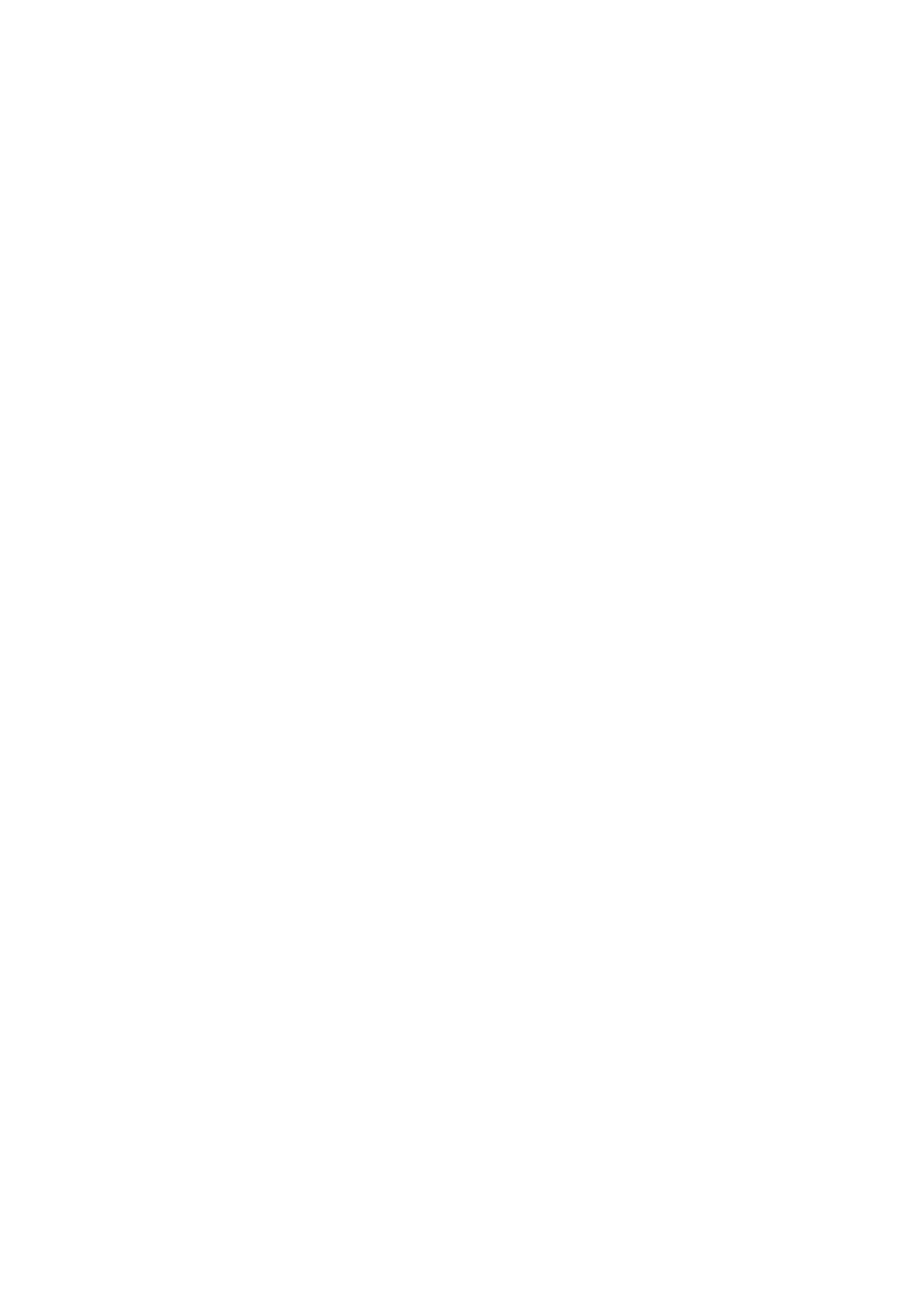# **Part 17—Ejectment**

#### **192—Summons to give up possession**

Any of the following persons (in the following sections called the *claimant*) may cause any person in possession of land under the provisions of this Act to be summoned to appear before the Court to show cause why the person summoned should not give up possession to the claimant—

- (a) the registered proprietor of a freehold estate in possession;
- (b) any registered mortgagee or encumbrancee where the person in possession is a mortgagor or encumbrancer in default, or a person claiming under such mortgagor or encumbrancer;
- (c) any lessor with power to re-enter where the rent is in arrear for three months, whether there be or be not sufficient distress found on the premises to countervail such rent, and whether or not any previous demand shall have been made for the rent;
- (d) any lessor where a legal notice to quit has been given, or the lease become forfeited, or the term of the lease has expired.

#### **193—Summons to contain description of land**

The summons shall contain a description of the land, and shall require the person summoned to appear before the Court on a day not earlier than sixteen days after the service of the summons. The summons shall be served in the same manner as a writ of summons in an action for the recovery of possession of land in the Supreme Court.

#### **194—Orders on non-appearance to summons**

If, on the hearing of the summons, the person summoned do not appear, then upon proof of the service of the summons and of the claimant's title, or on the production of a consent to an order by the person summoned, the Court may order immediate possession to be given to the claimant.

#### **195—Orders on appearance to summons**

If the person summoned shall appear, the Court shall hear the summons, and may make such order thereon and impose such terms as it may think fit: Provided that in the case of a lessor against a lessee, if the lessee before or at the hearing pay or tender all rent due, and all costs incurred by the lessor, the Court may dismiss the summons.

#### **196—Dismissal of summons not to prejudice other rights**

The dismissal of any such summons shall not prejudice the right of the claimant to take any other proceedings against the person summoned to which he may be entitled.

#### **197—Effect of order for possession**

Every order for possession under this Part of this Act shall have the effect of, and may be enforced in the same manner as, a judgment in the Court for the recovery of possession of land.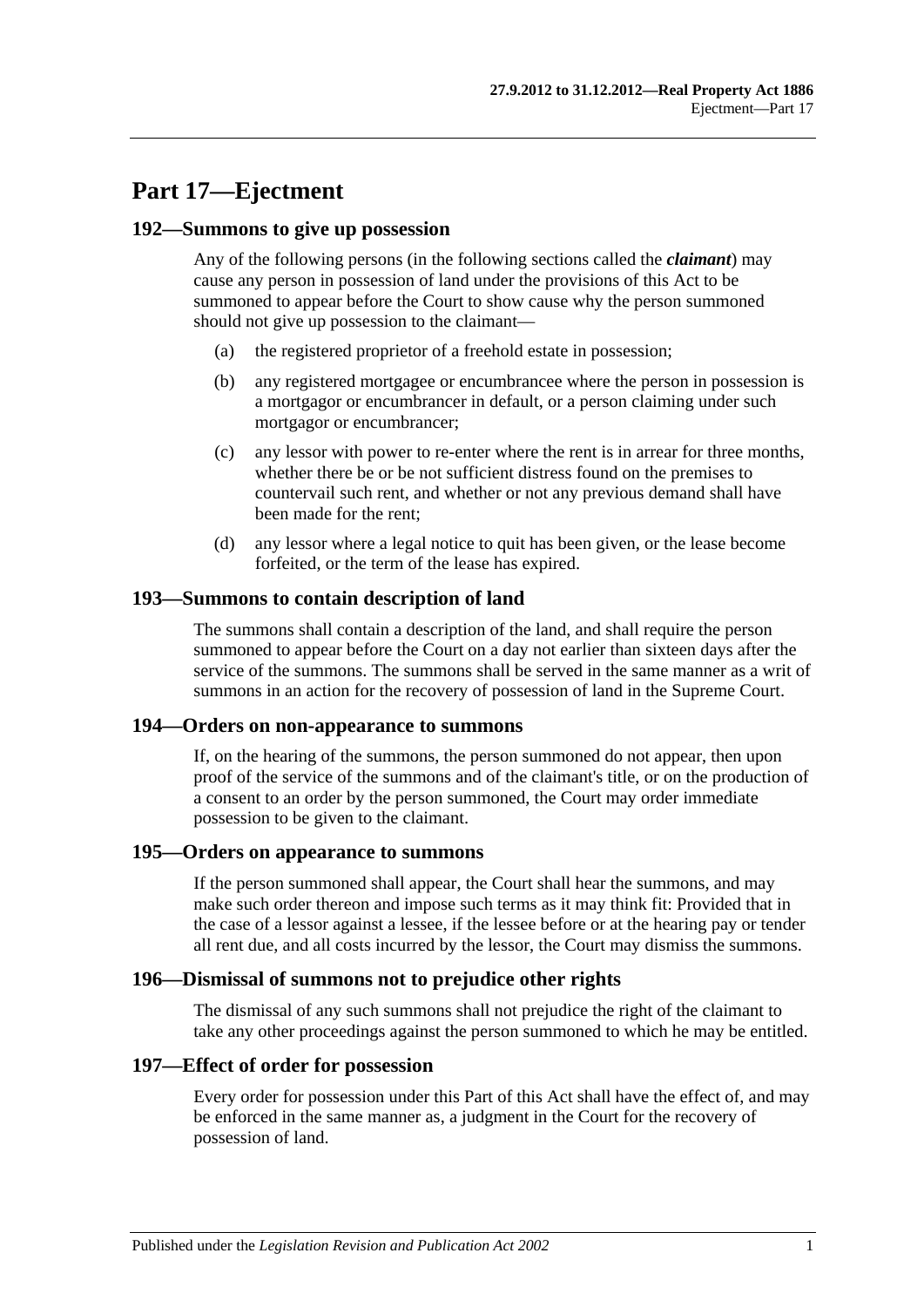# **198—Writ of** *habere facias* **unnecessary where no one is in possession, or the land is surrendered voluntarily**

Any claimant having obtained an order for possession under the provisions hereof, shall be entitled to enter and take possession of the land mentioned in the order, without issuing a writ of *habere facias* if there shall be no person in actual possession of the land, or if the person in possession shall voluntarily give up possession to the claimant.

# **199—Existing rights preserved**

Nothing hereinbefore contained shall repeal, affect, or abridge, any remedies to which a claimant is otherwise entitled.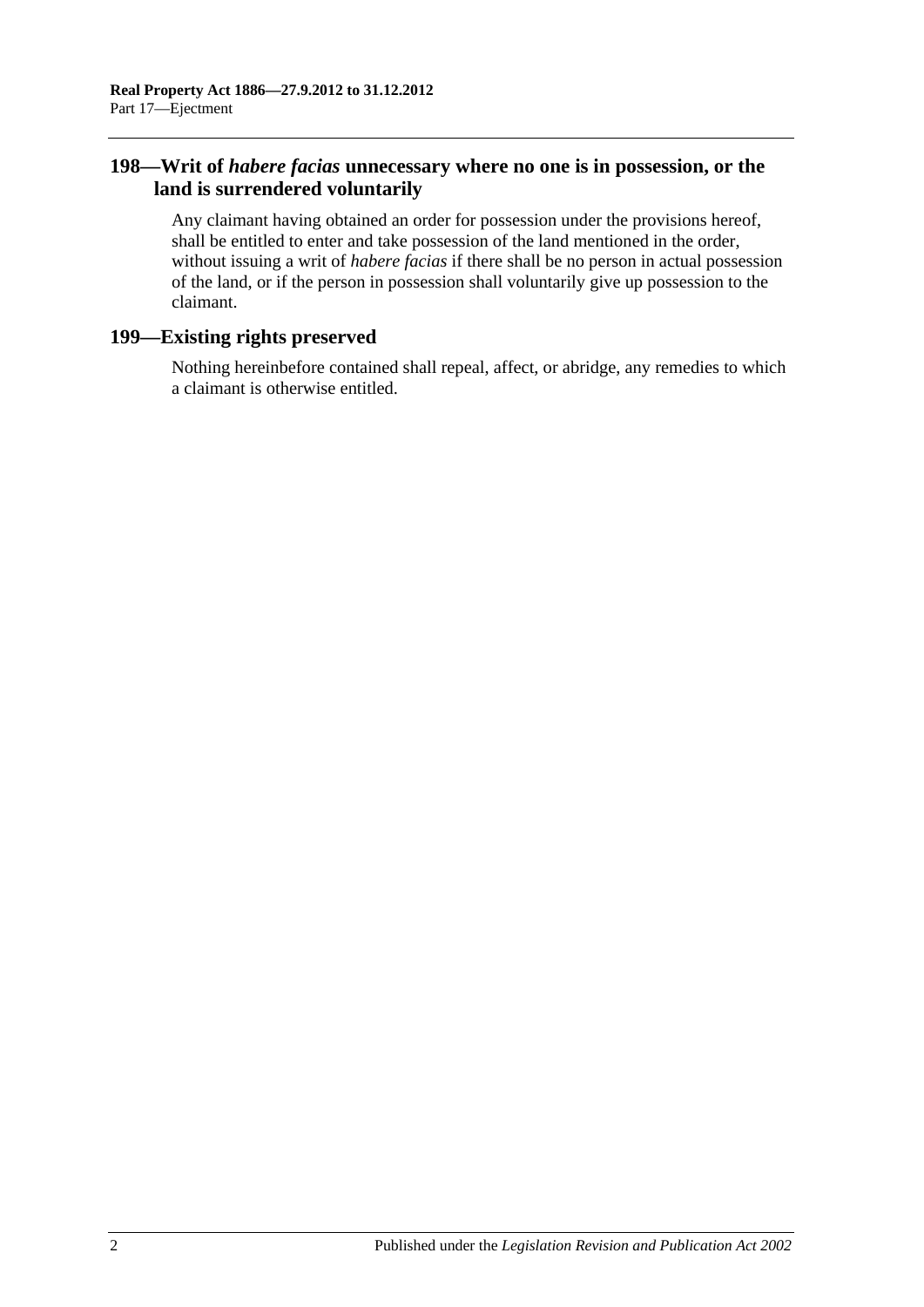# **Part 18—The Assurance Fund**

## **201—The Assurance Fund**

- (1) There shall be a fund kept at the Treasury entitled *Real Property Act Assurance Fund*.
- (2) The Assurance Fund shall have credited to it—
	- (a) any moneys advanced by the Treasurer under [subsection](#page-90-0) (3) (not being moneys that have been repaid to the Treasurer in accordance with the terms of the advance); and
	- (b) the moneys paid by way of assurance levy by virtue of the regulations; and
	- (c) any interest that may from time to time accrue to the Fund.
- <span id="page-90-0"></span>(3) The Treasurer may advance moneys to the Assurance Fund by way of grant, or on a temporary basis.
- (4) Moneys standing to the credit of the Assurance Fund shall be applied for the purposes of this Part, but if those moneys are not immediately required for the purposes of this Part, the Treasurer may advance the whole or part of those moneys to the Consolidated Account and, in that event—
	- (a) if any payment is to be made from the Fund and the Balance of the Fund is insufficient to meet that payment, the advance shall be repaid to such extent as is necessary to supply the deficiency; and
	- (b) any amount advanced to the Consolidated Account shall bear interest at the rate of 10 per centum per annum, or such other rate as may be prescribed.
- (5) The regulations may—
	- (a) prescribe an assurance levy not exceeding the amount of Two dollars per instrument to be paid in addition to the fees, or particular classes of fees, payable in relation to the registration of any, or all, of the following instruments:
		- (i) transfers on the sale of land under [Part 10;](#page-52-0)
		- (ii) leases and surrenders of leases under [Part 11;](#page-58-0)
		- (iii) mortgages and discharges of mortgage under [Part 12;](#page-62-0) and
	- (b) exempt prescribed persons, or persons of a prescribed class, from payment of the assurance levy.
- (6) The Registrar-General shall keep a separate account of all moneys received by him by way of assurance levy.
- (7) The regulations prescribing an assurance levy under this section shall expire on the thirty-first day of December, 1988, and thereafter an assurance levy shall not be payable by virtue of this Part.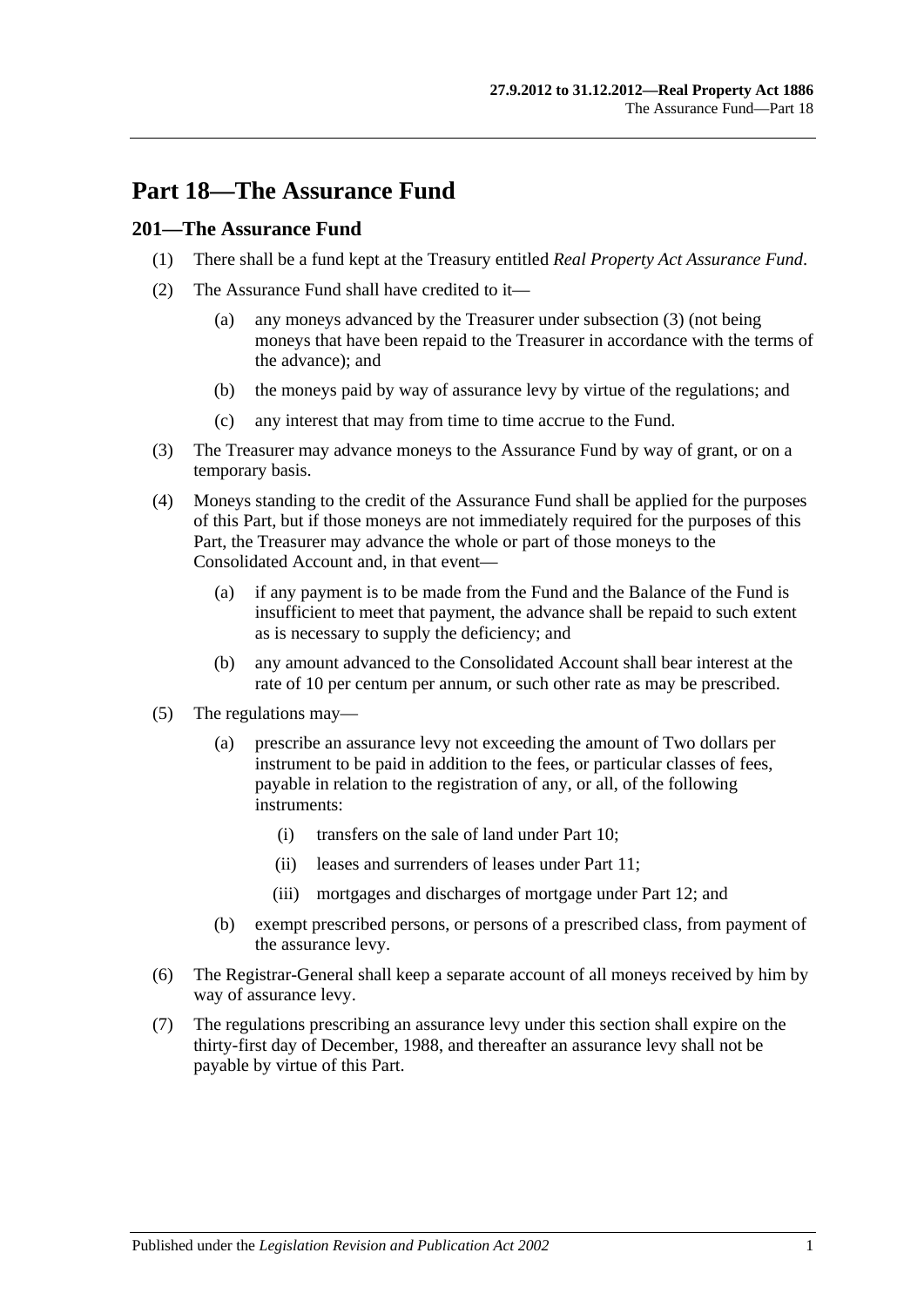## **203—Party deprived of land may sue for compensation**

Any person deprived of land in consequence of fraud, or through the bringing of such land under the provisions of this Act, or of any Act hereby repealed, or by the registration of any other person as proprietor of such land, or in consequence of any error, omission, or misdescription in any certificate, or in any entry or memorial in the Register Book, may bring and prosecute an action at law for the recovery of compensation against the person upon whose application such land was brought under the provisions of this Act, or of any Act hereby repealed, or such erroneous registration was made, or who acquired title to the land through such fraud, error, omission, or misdescription.

#### **204—Exoneration of proprietor after transfer for value, except in certain cases**

Except in the case of fraud, or of error occasioned by any omission, misrepresentation, or misdescription in the application of such person to bring the land under the provisions of this Act, or of any of the Acts hereby repealed, or to be registered as proprietor of such land, or in any instrument executed by him, such person shall, upon a transfer of such land, *bona fide* for value, cease to be liable for the payment of any compensation which but for such transfer might have been recovered from him under the provisions herein contained.

## **205—Proceedings against the Registrar-General, as nominal defendant**

In any such case of cesser of liability, and also in any case where the person against whom such action for compensation is permitted to be brought as aforesaid shall be dead, or shall have become bankrupt or made a statutory assignment, or cannot be found within the jurisdiction of the Court or there is any other reason why compensation cannot be fully recovered from that person, it shall be lawful to take proceedings against the Registrar-General, as nominal defendant, as hereinafter provided, for the purpose of recovering the amount of the compensation or costs, or so much of that amount as cannot be recovered from the person referred to above, from the Assurance Fund.

#### **207—Purchasers etc protected**

Nothing in this Act contained shall leave subject to action for recovery of compensation as aforesaid, or to action for recovery of possession of land, or to deprivation of the estate or interest in respect of which he is registered as proprietor, any transferee, mortgagee, encumbrancee, or lessee, *bona fide* for valuable consideration of land on the ground that the proprietor, through or under whom he claims, or any previous proprietor has been registered as proprietor through fraud or error, whether such fraud or error shall consist in wrong description of boundaries, or parcels, or otherwise howsoever.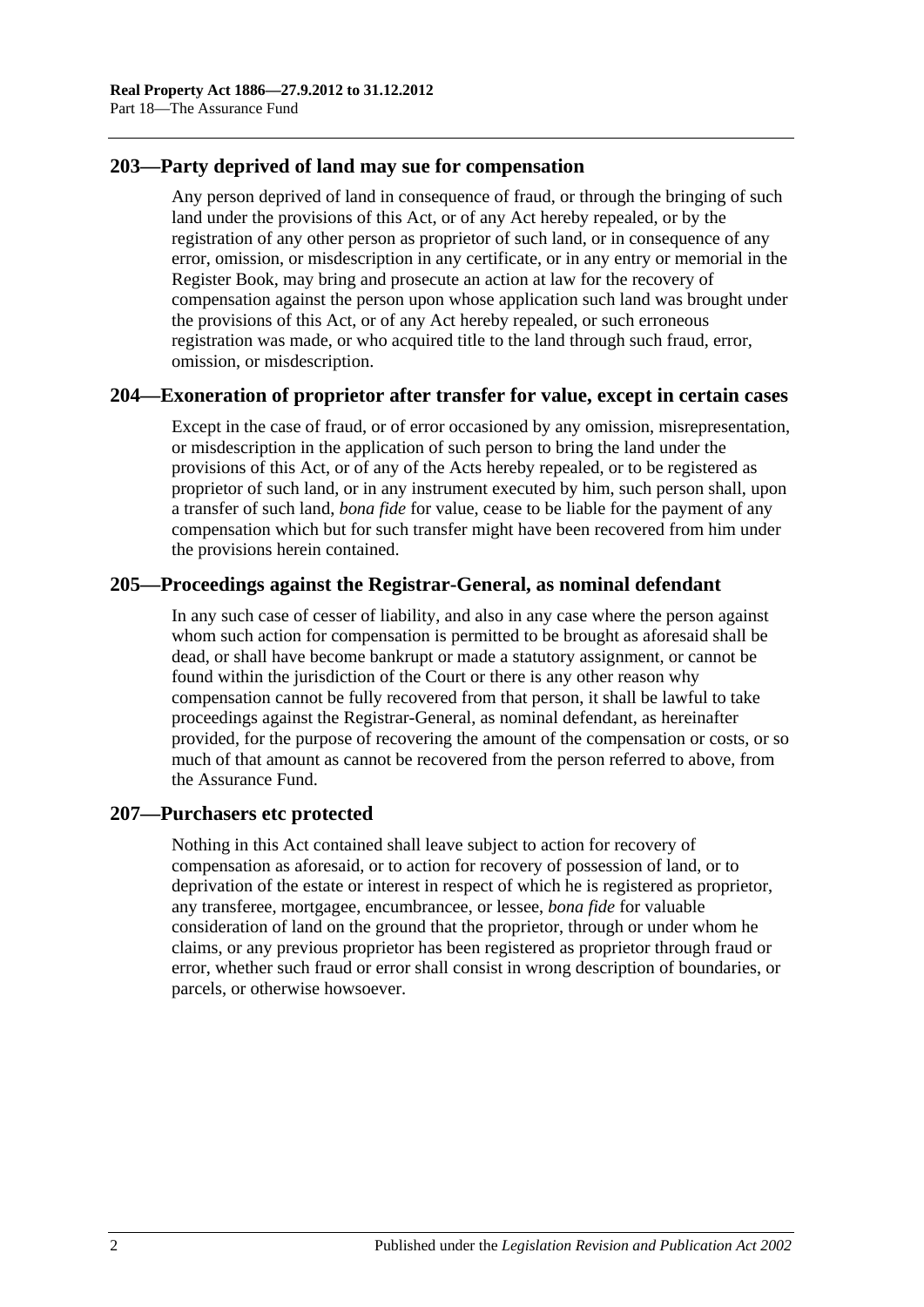#### **208—Proceedings against the Registrar-General as nominal defendant**

Any person sustaining loss or damage through any omission, mistake, or misfeasance of the Registrar-General, or any of his officers or clerks in the execution of their respective duties under the provisions of this Act, or of any Act hereby repealed, and any person deprived of any land through the bringing of the same under the provisions of this Act, or of any Act hereby repealed, or by the registration of any other person as proprietor of such land, or by any error, omission, or misdescription in any certificate, or in any entry or memorial in the Register Book, and who by the provisions of this Act is barred from bringing an action for the recovery of such land, may, in any case in which the remedy by action for recovery of compensation as hereinbefore provided is barred, or inapplicable, institute proceedings against the Registrar-General, as nominal defendant, for recovery of compensation as hereinafter provided.

#### **209—Value of buildings to be excluded**

In estimating the compensation for any deprivation or loss under this Part of this Act, the value of all buildings and other improvements erected or made subsequently to such deprivation or loss, and with notice thereof, shall be excluded.

### **210—Persons claiming may, before taking proceedings, apply to the Registrar-General for compensation**

Any person sustaining loss or damage in any case in which he shall be entitled to institute proceedings to recover compensation against the Registrar-General as nominal defendant, may, before commencing such proceedings, make application in writing to the Registrar-General, for compensation, and such application shall be supported by affidavit or declaration. If the Registrar-General admits the claim, or any part thereof, and certifies accordingly, the Treasurer may—

- (a) where the amount that the Registrar-General admits does not exceed twenty thousand dollars—on receipt of written authority under the hand of the Crown Solicitor; or
- (b) where the amount that the Registrar-General admits exceeds twenty thousand dollars—on receipt of a warrant under the hand of the Governor and countersigned by the Attorney-General,

pay the amount out of the Assurance Fund.

## **211—Assurance Fund not liable for breach of trust or improper exercise of power of sale**

The Assurance Fund shall not under any circumstances be liable for compensation for loss, damage, or deprivation occasioned by any breach by a registered proprietor of any trust, whether express, implied, or constructive, or by the improper exercise of any power of sale expressed or implied in any mortgage or encumbrance.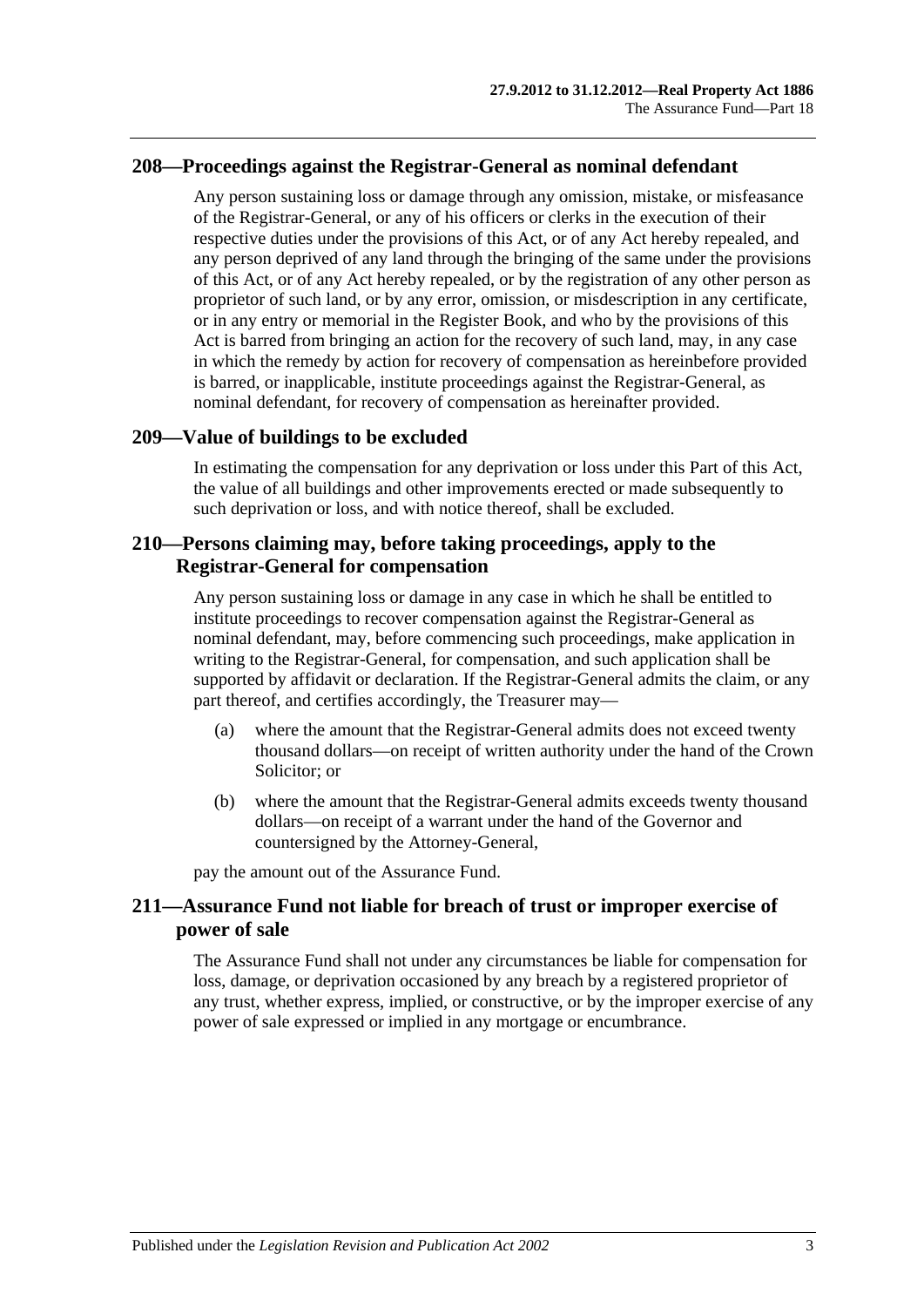### **212—Nor for misdescription of boundaries or parcels except in certain cases**

The Assurance Fund shall not be liable for compensation for loss, damage, or deprivation occasioned by any land being included in the same certificate with other land, through misdescription of boundaries or parcels, unless it shall appear that no person is liable or that the person liable for compensation is dead, or cannot be found within the jurisdiction of the Court or has become bankrupt, or has made a statutory assignment, or the Sheriff or bailiff shall certify that such person is unable to pay the full amount and costs awarded in any action for recovery of such compensation; and in the last-mentioned case the said fund shall be liable for such amount only as the Sheriff or bailiff shall fail to recover from such person.

#### **213—Procedure upon, and enforcement of claims against the Assurance Fund**

All proceedings against the Registrar-General as nominal defendant, for the purpose of obtaining compensation from the Assurance Fund, shall be instituted and carried on in the following manner:

#### (a) **Mode of application by claimant**

the claimant shall apply to the Court upon affidavit for a rule or summons calling upon the Registrar-General, as nominal defendant, to show cause why compensation should not be paid out of the Assurance Fund to the claimant; and the Court may grant a rule or summons accordingly and such rule or summons shall be returnable not less than seven days after service thereof on the Registrar-General;

#### (b) **Registrar-General may show cause**

the Registrar-General may show cause against such rule or summons, and the Court may thereupon, or if no cause be shown, upon proof of service of the rule or summons, make absolute or discharge the same, or make such order as the circumstances shall require, with or without costs; or may, if satisfied that other persons should be represented on the rule or summons, require such persons to be served with notice thereof, and for that purpose adjourn the consideration of the rule or summons;

#### (c) **Court may direct question of fact to be tried**

the Court may direct any question of fact to be decided before the said Court, and for that purpose may direct an issue to be tried wherein the claimant shall be plaintiff, and the Registrar-General and such person or persons (if any) as the Court shall direct, shall be defendant or defendants, and the Court shall direct when and where the trial of such issue shall take place; and may adjourn the further consideration of the rule or summons until after the trial of the issue;

#### (d) **Court may order production of papers**

the Court may also direct the parties to the proceedings or issue to produce on oath all deeds, books, papers, and writings in their custody or power, before the Court or the Master, on a day to be named by the Court, and each party shall have liberty to inspect the same, and take copies thereof, at his own expense; and such of them as either party shall give notice to have produced at the trial shall be produced accordingly;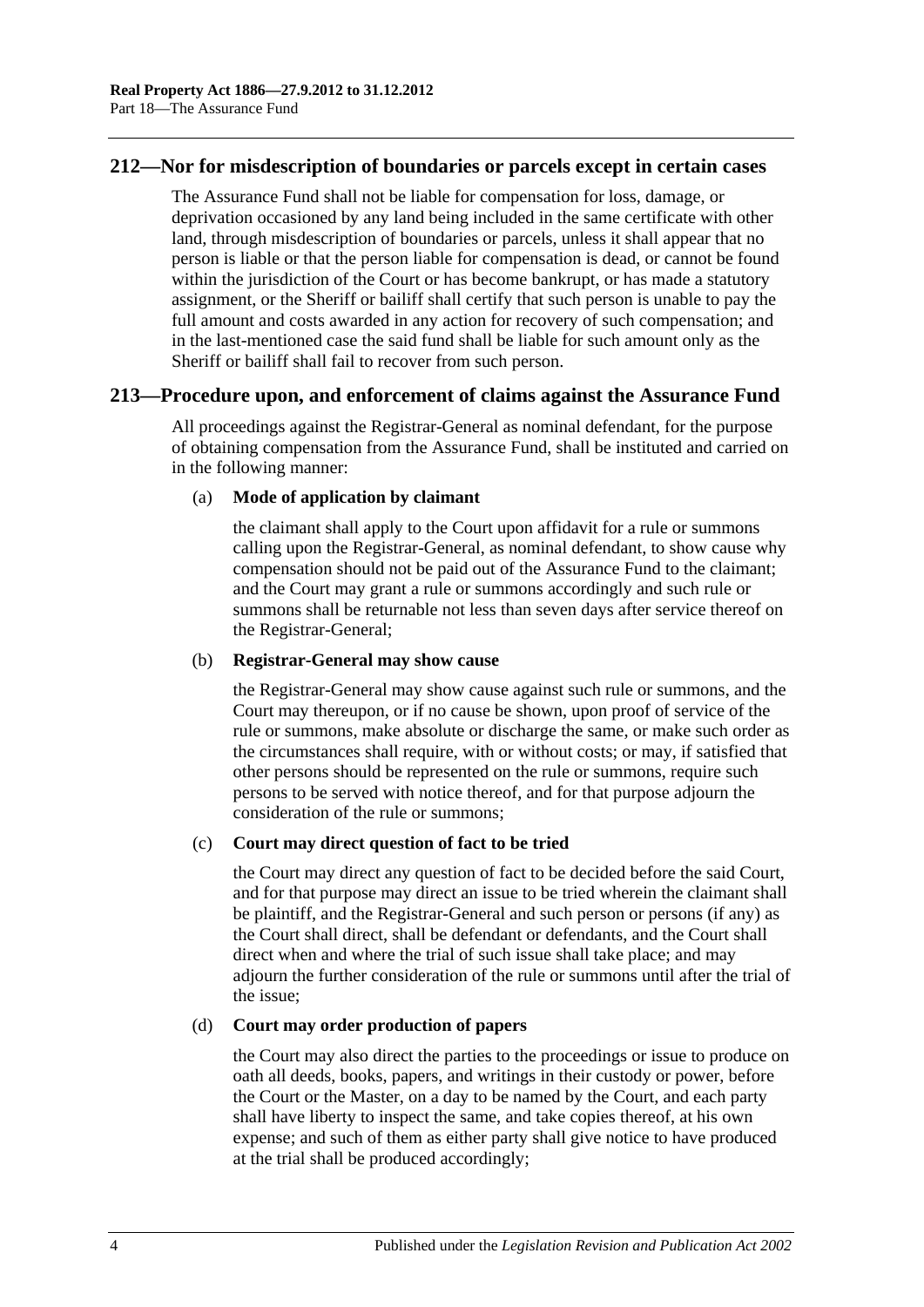#### (e) **Form of issue**

the issue (if any) may be in the following form, or in such other form as the Court shall approve:

*In the Supreme Court*

The day of in the year of Our Lord, 20

South Australia *to wit*

Whereas A.B. affirms, and C.D. denies [*here state the questions of fact to be tried* and it has been ordered by His Honour Mr. Justice according to the *[Real Property Act](http://www.legislation.sa.gov.au/index.aspx?action=legref&type=act&legtitle=Real%20Property%20Act%201886) 1886* that the said questions shall be tried; Therefore let the same be tried accordingly.

And in the case the parties differ upon the questions of fact to be tried, the Court may either settle the same or refer them to the Master;

#### (f) **Court may make order after trial of issue**

after the trial of the issue the Court may, upon further consideration of the rule or summons, make such order either with or without costs, as the circumstances shall require;

#### (g) **Effect of order**

every order of the Court on such rule or summons shall have the effect of a judgment of the Court in an action;

#### (h) **Treasurer to pay compensation**

the Treasurer shall, on the production of any such order directing payment of compensation with or without costs out of the Assurance Fund, pay the same accordingly.

# **214—Proceedings where same land is included in two or more grants from the Crown. Assurance Fund not liable in such case**

Any person deprived of any land in consequence of any such land having been included in two or more grants from the Crown, may commence and prosecute proceedings for the recovery of damages against such person as the Governor may appoint as nominal defendant, in manner provided for by the *[Supreme Court Act](http://www.legislation.sa.gov.au/index.aspx?action=legref&type=act&legtitle=Supreme%20Court%20Act%201935) 1935*, or by any other Act for enforcing pecuniary claims against Her Majesty, Her heirs and successors, and in every such case the Assurance Fund shall not be liable for compensation.

## **215—Limitation of actions**

No application to the Registrar-General nor action or proceeding for compensation for or by reason of any deprivation, loss, or damage occasioned or sustained as aforesaid, shall be made, brought, or taken, except within the period of twenty years from the time when the right to make such application or bring or take such action or proceedings first accrued.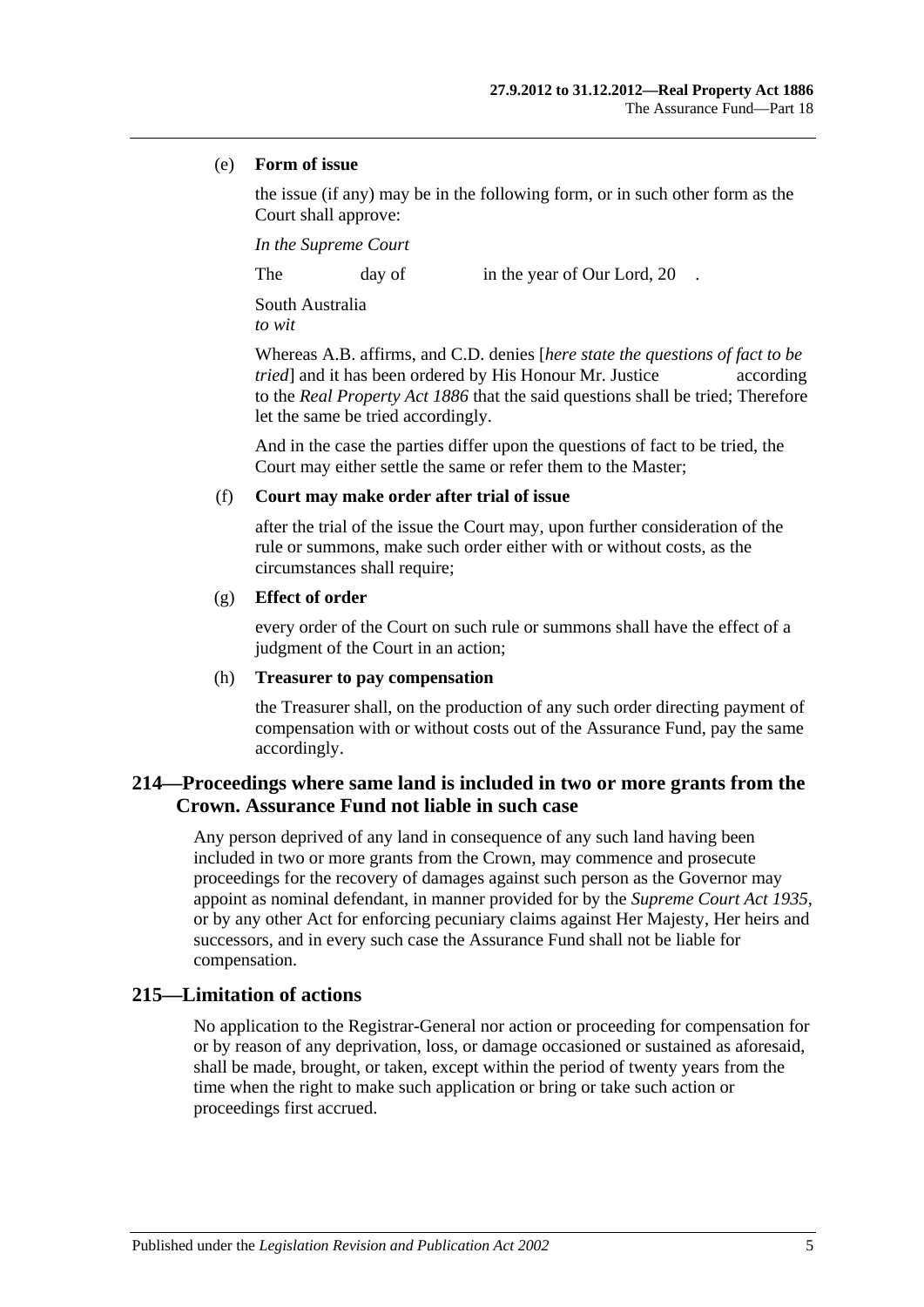## **216—Court to have regard to contributory negligence**

Where, in an action for compensation under this Part, it appears that the plaintiff's deprivation, loss, or damage is attributable in whole or in part to his own negligence or the negligence of a person through or under whom he claims, the Court shall give judgment against the plaintiff or reduce the amount of the compensation that would, in the absence of negligence, have been awarded, by such amount as is just in view of that negligence.

# **217—Payments out of Assurance Fund to be deemed made on account of certain persons**

Any amount paid out of the Assurance Fund in consequence of any person being dead, or having become bankrupt, or having made a statutory assignment, or in consequence of its not being possible to find any person within the jurisdiction of the Court, shall be deemed to have been paid on account of such person.

## **218—Moneys paid out of the Assurance Fund may be recovered**

Whenever any amount has been paid out of the Assurance Fund on account of any person who shall be dead, such amount may be recovered from the estate of such person by action against his personal representatives, in the name of the Registrar-General. Whenever any such amount has been so paid on account of a person who shall have become bankrupt, or made a statutory assignment, such amount shall be considered to be a debt provable upon the estate of such bankrupt or assignor; and a certificate, signed by the Treasurer, certifying the fact of such payment out of the Assurance Fund, and delivered to the Official Receiver or trustee, shall be sufficient proof of such debt.

# **219—Judgment may be entered by Registrar-General for amount paid on account of absent persons**

Whenever any amount has been paid out of the Assurance Fund on account of any person who cannot be found within the jurisdiction of the Court, the Court may, upon the application of the Registrar-General, and upon production of a certificate signed by the Treasurer certifying that the amount has been paid in satisfaction of an order on proceedings taken against the Registrar-General as nominal defendant, allow the Registrar-General to sign judgment against such person forthwith for the amount so paid out of the Assurance Fund, together with the costs of the application; and such judgment shall be final, and shall have the effect of a final judgment in an ordinary action, and execution thereon may issue immediately.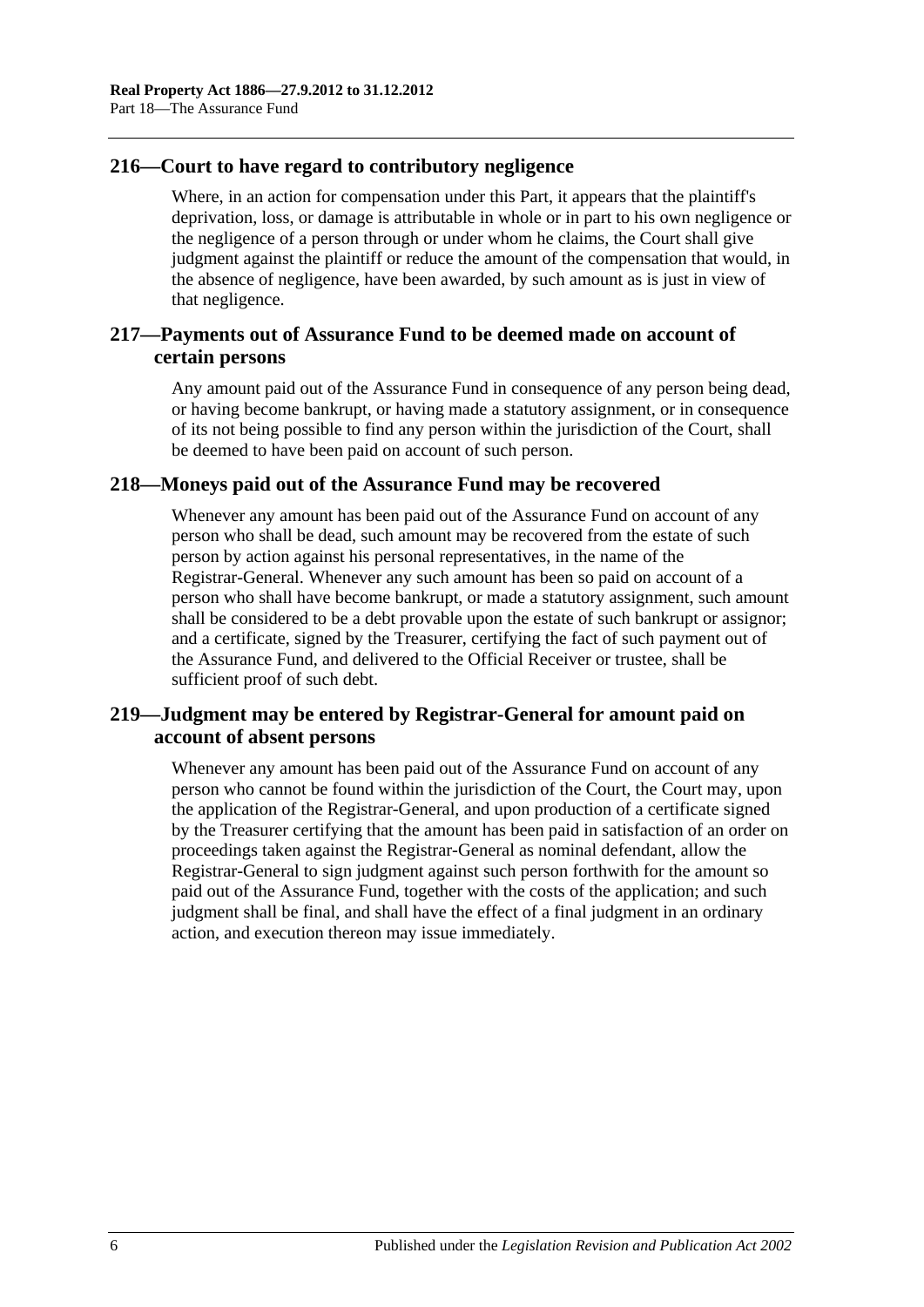# <span id="page-96-0"></span>**Part 19—Special powers and duties of Registrar-General**

## **220—Powers of Registrar-General**

The Registrar-General may exercise the following powers, that is to say—

#### (a) **To compel production of documents and examine person interested**

he may summon the proprietor or other person making application to have any land brought under the provisions of this Act, or the proprietor, or mortgagee, or any other person interested in any land in respect of which any instrument, transmission, or other dealing is about to be registered, issued, or transacted, to produce any document of title, instrument of title, or other instrument in his possession or under his control affecting such land, or the title thereto, and to appear and give any explanation or information respecting such land, and the documents and instruments of title relating thereto, and may examine any such person in respect thereof; and the Registrar-General, if the document, instrument, explanation, or information required by him be withheld, and the same appear to him material, shall not be bound to proceed with the bringing of such land under the provisions of this Act, or with the registration or issuing of such instrument, transmission, or dealing, as the case may be;

#### (b) **To administer oaths**

he may administer oaths, or, in lieu of administering an oath, may require any person examined by him to make and subscribe a declaration of the truth of the statements made by him in his examination;

#### (c) **To summon person having possession of duplicate instrument**

he shall, whenever the production of any duplicate certificate is required, for the purpose of entering or making on the same any memorial or entry by this Act directed to be entered or made thereon, or the production of a duplicate certificate or other instrument of title is required for the purpose of cancelling or correcting the same under the provisions of this Act, summon any proprietor, mortgagee, encumbrancee, or other person having the possession, custody, or control thereof to produce the same for such purpose, and such proprietor, mortgagee, encumbrancee, or other person shall thereupon produce the same on payment of a sum of two dollars: Provided that he may, at his discretion, before so summoning any person, require evidence that such person has neglected or refused to produce such duplicate instrument on being requested so to do, and on being offered a reasonable sum for his expenses of production;

#### <span id="page-96-1"></span>(d) **To require production of other instruments etc**

if in respect of any instrument or other matter arising under this Act the Registrar-General is of opinion that—

- (i) the production of any other instrument or document; or
- (ii) the giving of any information evidence or notice; or
- (iii) the doing of any act,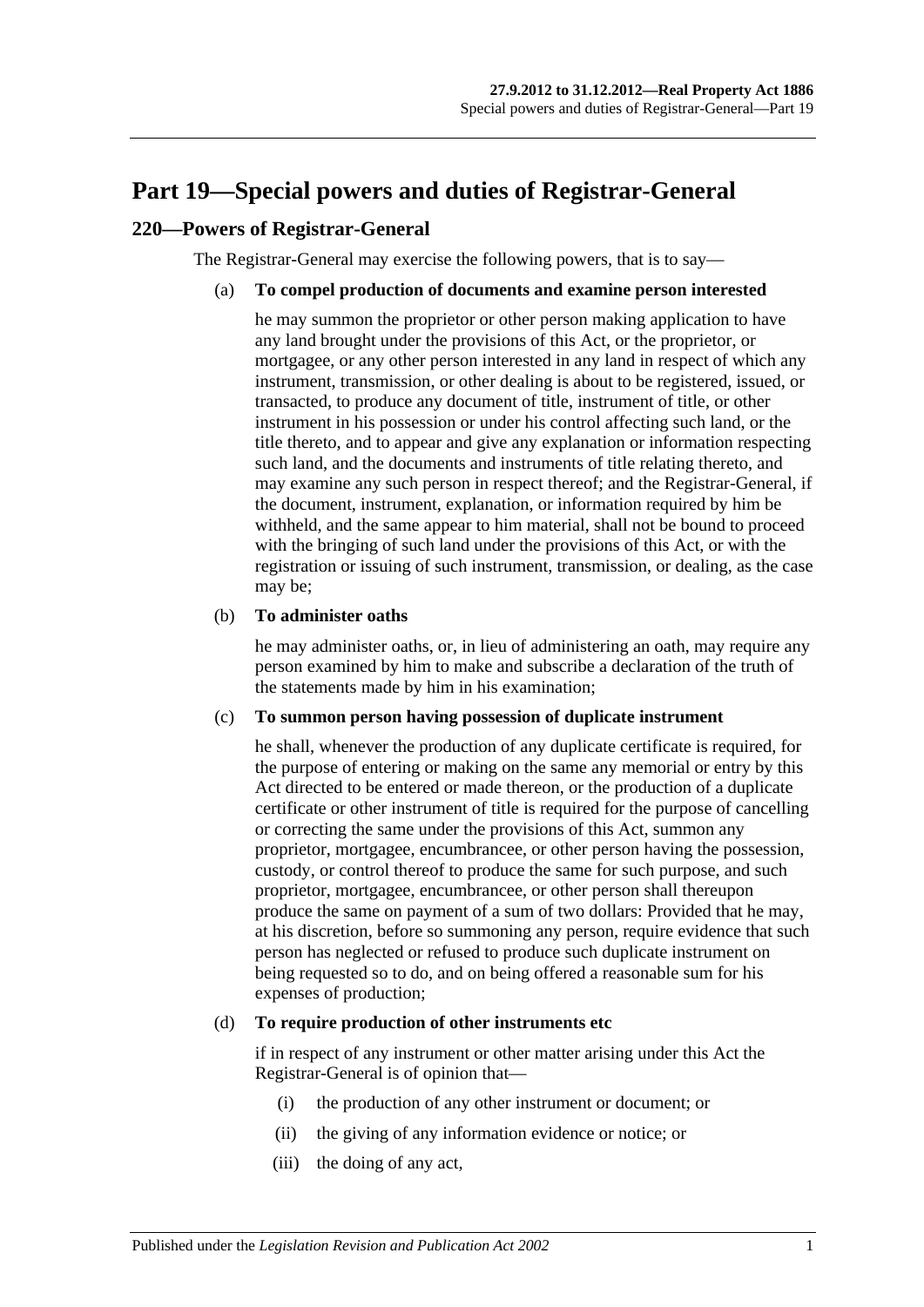is necessary or desirable, the Registrar-General may—

- (iv) require the person lodging the instrument or some other person concerned in the matter to produce the other instrument or document, give the information evidence or notice or do the act; and
- (v) until the requirement is complied with and the prescribed fee, if any, is paid, refuse to proceed with the registration of the first-mentioned instrument or with the other matter or to do any act or make any entry in connexion therewith;

#### (e) **To reject certain instruments**

if a requisition made under [paragraph](#page-96-1) (d) of this section is not complied with within two months, the Registrar-General may serve on the person lodging the instrument and the parties to the instrument notice that he intends to reject the instrument, and if, after the expiration of two months or such further period as the Registrar-General may allow, the requisition is not complied with, the Registrar-General may reject the instrument if, in his opinion, it cannot be registered under this Act, and any fees paid in respect of any rejected instrument shall be forfeited;

#### (f) **To correct errors**

he may, upon such evidence as he considers sufficient—

- (i) correct errors, or update information recorded, in—
	- (A) the Register Book;
	- (B) a certificate;
	- (C) any entry in the Register Book or a certificate;
	- (D) any plan of division or other plan in the Lands Titles Registration Office; or
- (ii) make any entry or notation in or upon the Register Book, a certificate, plan of division or other plan that has been erroneously omitted;

Every certificate or entry so corrected or supplied shall have the like validity and effect as if such error had not been made or such entry omitted. In exercising his powers under this paragraph the Registrar-General may disregard any difference between the dimensions of boundaries as stated in any certificate or in the Register Book or in entries made therein respectively and the actual dimensions of such boundaries as found by admeasurement on the ground;

#### (g) **To enter caveats**

he may, on behalf of His Majesty, His heirs or successors, or for the prevention of any fraud or improper dealing, or in any case in which it shall appear to him that an error has been made by misdescription or otherwise in any instrument, or for the protection of any person absent from the State, or under the disability of infancy, coverture or mental incapacity enter caveats forbidding the registration of any instrument, transmission, or dealing affecting any land;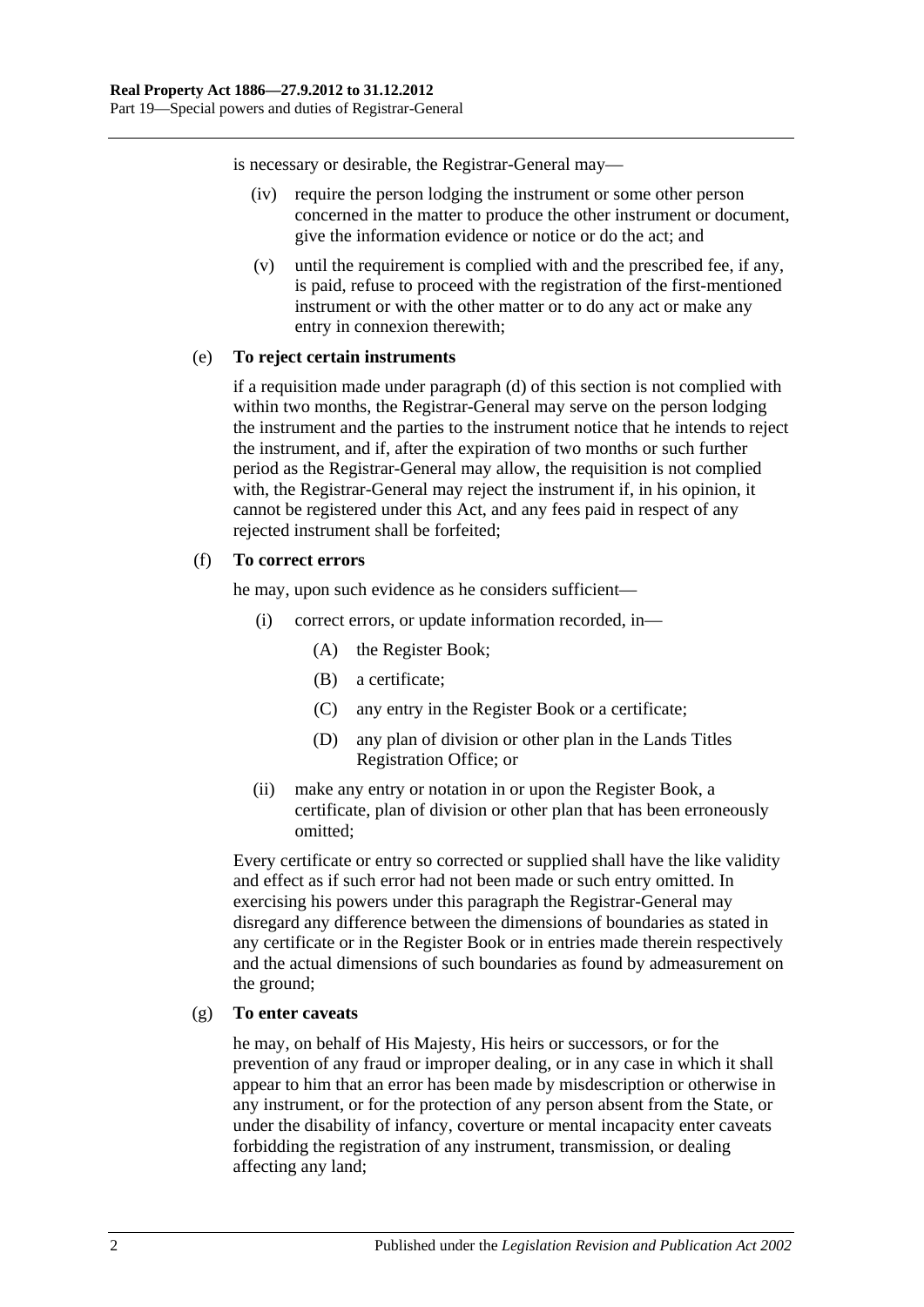#### (h) **To withdraw caveat on payment of money**

he shall, where a caveat is entered to protect a sum of money, upon payment of such sum to him, withdraw such caveat;

#### (i) **To alter forms of instruments etc**

he may, with the consent of the Governor, from time to time, make such alterations in the several forms of instruments prescribed in the Schedules hereto as he may deem requisite; and every form of instrument so altered shall be published in the Government Gazette, and may thereafter be used in lieu of, and shall have the same effect as, the corresponding form prescribed by this Act, and shall be deemed an authorised form;

#### (j) **To require map to be deposited**

he may require any person applying to bring land under the provisions of this Act, or any registered proprietor desiring to transfer or otherwise to deal with the land or any portion of the land comprised in his certificate, or other instrument of title, to deposit with him a map or plan of such land, verified by the declaration of a Licensed Surveyor; and if such person or proprietor shall neglect or refuse to comply with such requirement, it shall not be incumbent on the Registrar-General to proceed with the bringing of such land under the provisions of this Act, or with the registration of such transfer or dealing;

#### (l) **To destroy certain documents**

he may, notwithstanding any other provision of this Act, with the approval of the Attorney-General, and subject to section 32 of the *[Libraries Act](http://www.legislation.sa.gov.au/index.aspx?action=legref&type=act&legtitle=Libraries%20Act%201982) 1982*, deliver to an appropriate person or destroy any record, document, instrument, plan, diagram, book or paper or any other paper writing, whether of the same kind as those before enumerated or not, that is deposited with or registered at the Lands Titles Registration Office the retention of which by the Registrar-General serves no useful purpose in his or her opinion;

(m) the Registrar-General may destroy duplicate certificates of title that have been cancelled.

#### **221—Proprietor may summon Registrar-General to show cause, if dissatisfied**

If, upon the application of any proprietor to have land brought under the provisions of this Act, or to have any dealing or transmission registered or recorded, or to have any instrument or foreclosure order issued, or to have any act or duty done or performed which by this Act is prescribed to be done or performed by the Registrar-General, the Registrar-General shall refuse so to do, or, if such proprietor shall be dissatisfied with the direction upon his application given by the Registrar-General such proprietor may require the Registrar-General to set forth, in writing under his hand, the grounds of his refusal, or the grounds upon which such direction was given, and such proprietor may, if he think fit, at his own cost, summon the Registrar-General to appear before the Court to substantiate and uphold the grounds of his refusal or of such direction as aforesaid.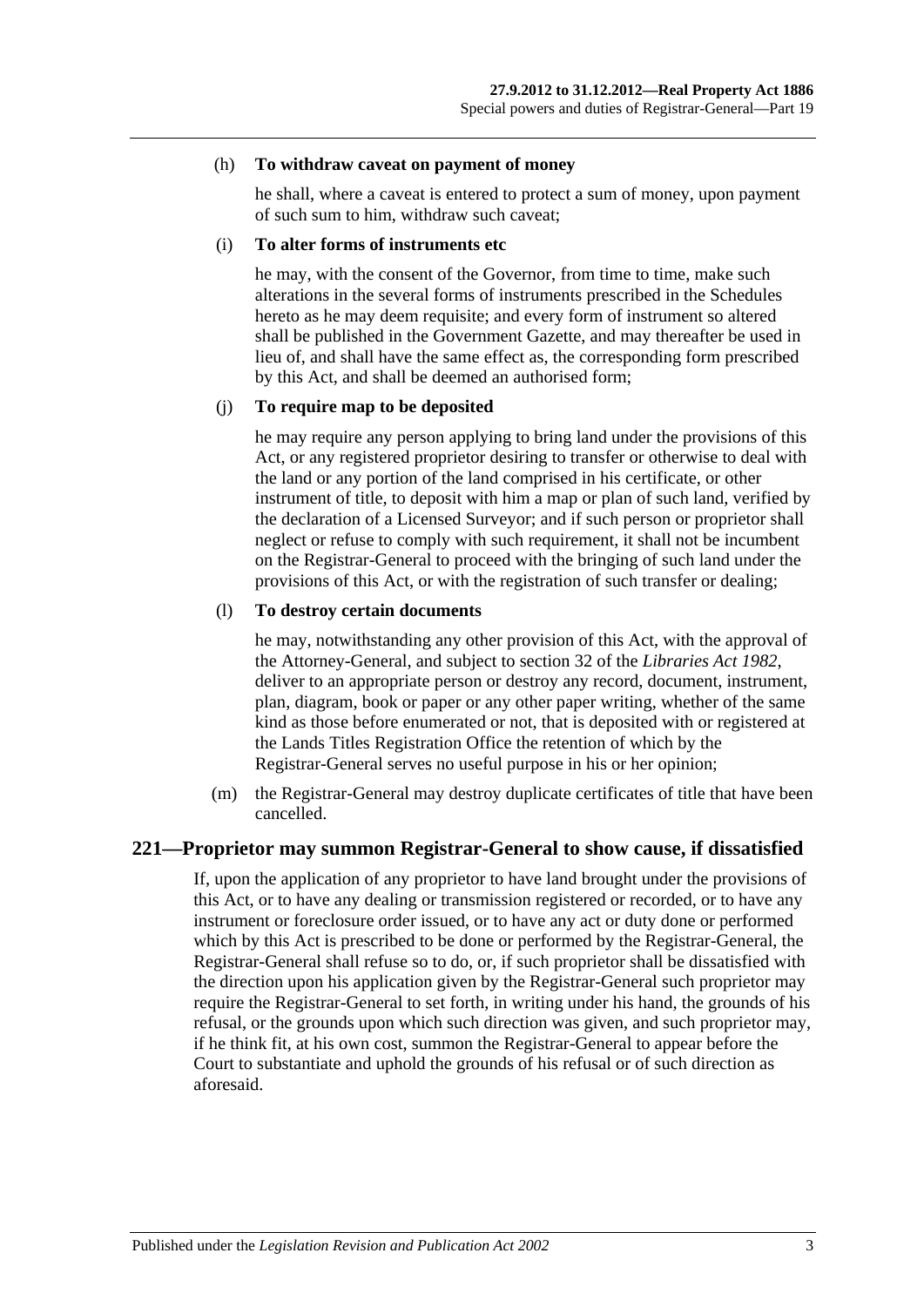## **222—Hearing of summons**

Such summons shall be issued under the hand of a Judge, and shall be served upon the Registrar-General six clear days at least before the day appointed for hearing; and upon such hearing, the Registrar-General, or his counsel, shall open and have the right of reply, and the Court may, if any question of fact be involved, direct an issue to be tried to decide such question, and may make such order in the premises as the circumstances of the case may require, and the Registrar-General shall obey such order. All expenses of and incidental to any such proceedings shall be borne and paid by the person instituting the same, unless the Court shall certify that there were no reasonable grounds for such refusal or direction as aforesaid.

# **223—Registrar-General may refer question of law**

- (1) The Registrar-General may refer a question of law arising with regard to the exercise of the Registrar-General's powers and functions under this Act for the opinion of the Court.
- (2) The Court's decision on a question referred under this section is binding on the Registrar-General.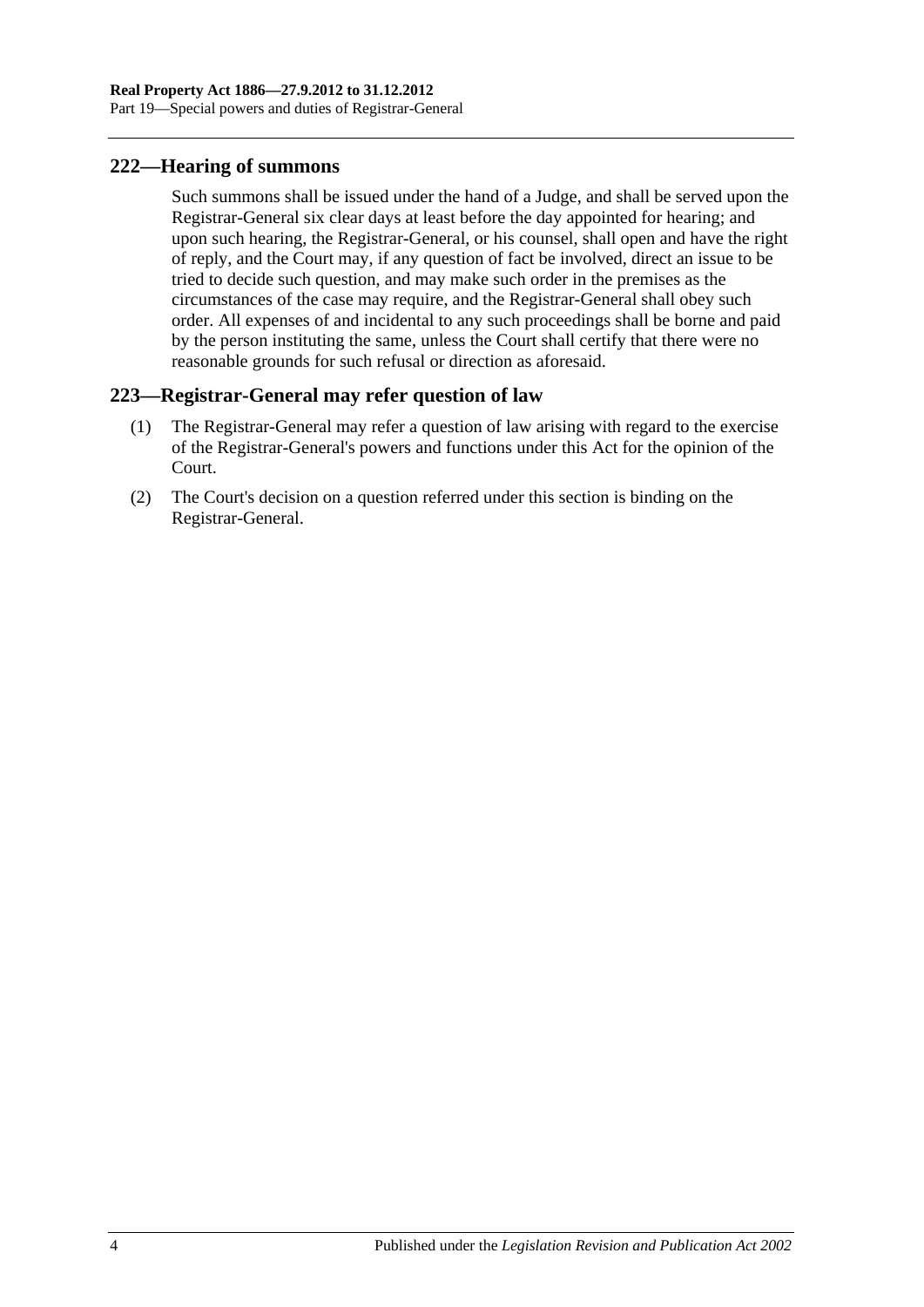# **Part 19A—Rectification of certificates**

# <span id="page-100-3"></span>**223A—Applications for amendment**

- (1) A registered proprietor may apply to have his certificate amended if—
	- (a) the boundaries, area, or position of the land described in the certificate differ from the boundaries, area, or position of the land actually and *bona fide* occupied by him as being the land included in the certificate; or
	- (b) the description of land in the certificate is erroneous or imperfect on the face of it.
- (2) A registered proprietor may apply to have the certificate of any other registered proprietor amended if any of the land described in the applicant's certificate, and actually and *bona fide* occupied by him as being the land included in his certificate, is, by reason of any error in survey or any misdescription, included in the certificate of the other registered proprietor.
- (3) Every application under this section shall be made in the appropriate form.

# <span id="page-100-2"></span>**223B—Notices to be given**

- (1) The Registrar-General shall cause notice of any application made under the last preceding section to be given to such persons as he thinks proper and shall by the notice appoint a time not less than fourteen days from the giving of that notice or from the publication of any advertisement mentioned in [paragraph](#page-100-0) (b) of [subsection](#page-100-1) (2) of this section, whichever is later, after which the application may be granted unless a caveat is lodged forbidding the granting thereof.
- <span id="page-100-1"></span>(2) If the granting of an application to amend any certificate would affect land comprised in any other certificate, the Registrar-General shall—
	- (a) in addition to any other notices mentioned in this section cause notice such as mentioned in [subsection](#page-100-2) (1) of this section to be given to every person appearing by the Register Book to have any interest in the land comprised in that other certificate, and such notice shall be accompanied by a plan showing accurately the extent to which the said land will be affected if the application is granted; and
	- (b) publish a notice such as mentioned in [subsection](#page-100-2) (1) of this section in the Government Gazette.

## <span id="page-100-0"></span>**223C—Power of Registrar-General to reject**

Notwithstanding any direction given or action taken by the Registrar-General in relation to any application made under this Part the Registrar-General may reject the application if the applicant fails to comply to his satisfaction, within such time as to him seems reasonable, with any requisition which he has made in regard to such application.

## **223D—Caveats**

(1) Any person claiming any estate or interest in any land in respect of which any application under this Part is made may, at any time before the application is granted, lodge a caveat with the Registrar-General forbidding the granting of the application.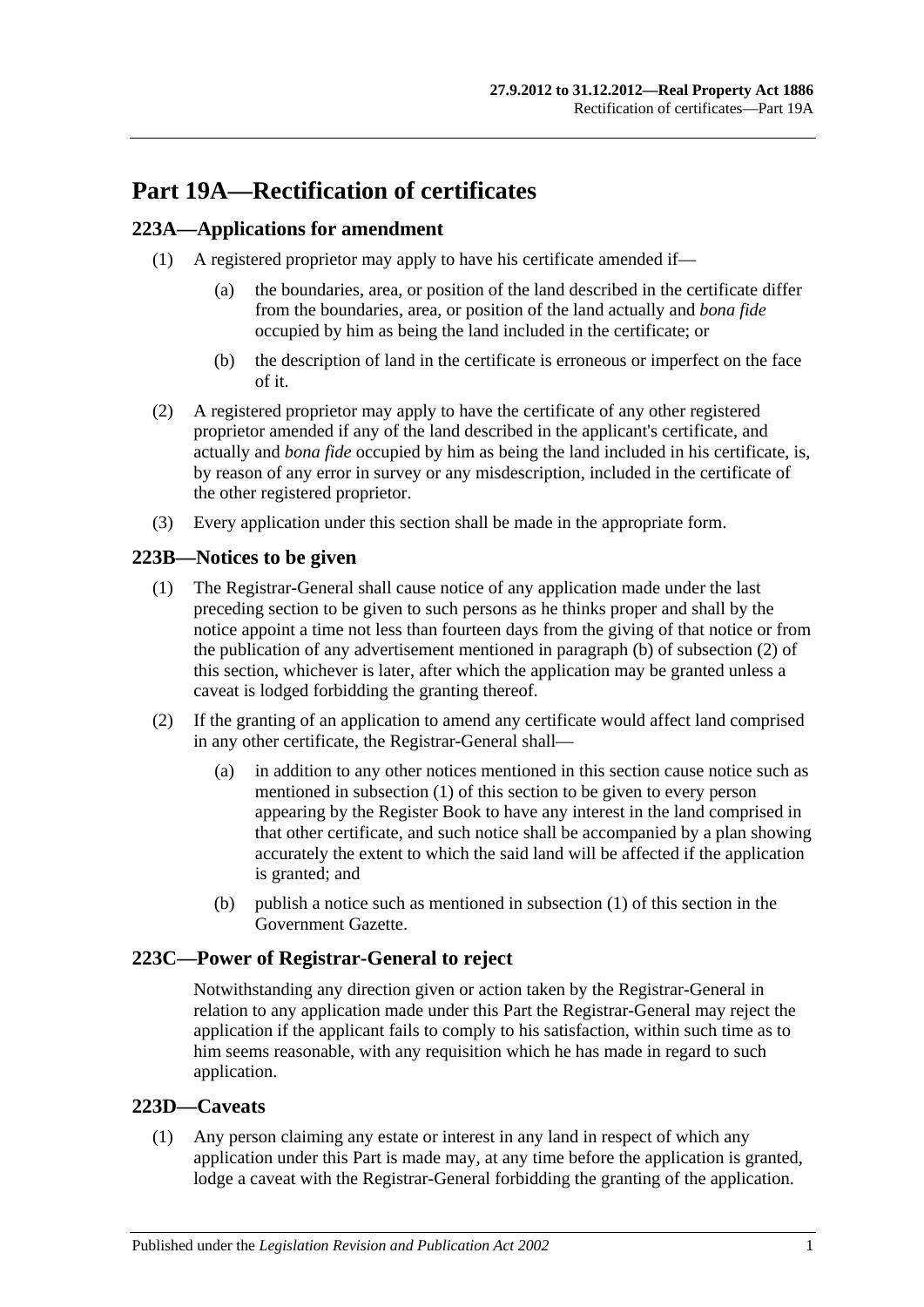(2) Every such caveat shall in all other respects be in the same form, shall be subject to the same provisions, and shall have the same effect with respect to the application against which it is lodged, as a caveat against bringing land under the provisions of this Act.

# **223E—Grant of application**

If the applicant satisfies the Registrar-General that proper grounds, as set out in [section](#page-100-3) 223A, exist for altering the applicant's certificate or the certificate of any other person, or both such certificates, he shall grant the application: Provided that—

- (a) where an alteration of the applicant's certificate would affect land included in the certificate of any other person, the alteration shall not be made unless that land was included in that other person's certificate by reason of error in survey or misdescription; and
- (b) where the title to the land affected by the alteration has been determined in a contested proceeding in a court of competent jurisdiction, the Registrar-General shall not make any alteration inconsistent with the determination of the court.

## **223F—Alterations of certificate in bringing land under this Act**

On bringing any land under this Act, the Registrar-General, without any specific application for the purpose, may amend the certificate relating to any other land, if by reason of error in survey or misdescription any land is included in that certificate which the Registrar-General is satisfied should be included in the certificate issued for the land so brought under this Act.

## **223G—Amendments of title**

- (1) Every amendment made pursuant to this Part shall be made by making the requisite alterations in the original of any certificate.
- (2) The Registrar-General shall also make the requisite alterations in the duplicate certificate when it is produced to him for that purpose, or when it is lodged in or brought to the Lands Titles Office for the purpose of any dealing with the land included therein, and he may detain the duplicate until the amendment thereof has been completed; and the Registrar-General may refuse to register any dealing with the land or any estate or interest therein until the duplicate has been produced for amendment.

## **223H—Notice of amendment of title**

Upon amending the original of any certificate pursuant to this Part, the Registrar-General shall give notice in writing to the registered proprietor of, and to all persons appearing by the Register Book to have an interest in, the land included in that certificate informing him of the amendment. On the duplicate of the certificate being produced, the Registrar-General may, in his discretion, issue a new certificate with an amended description.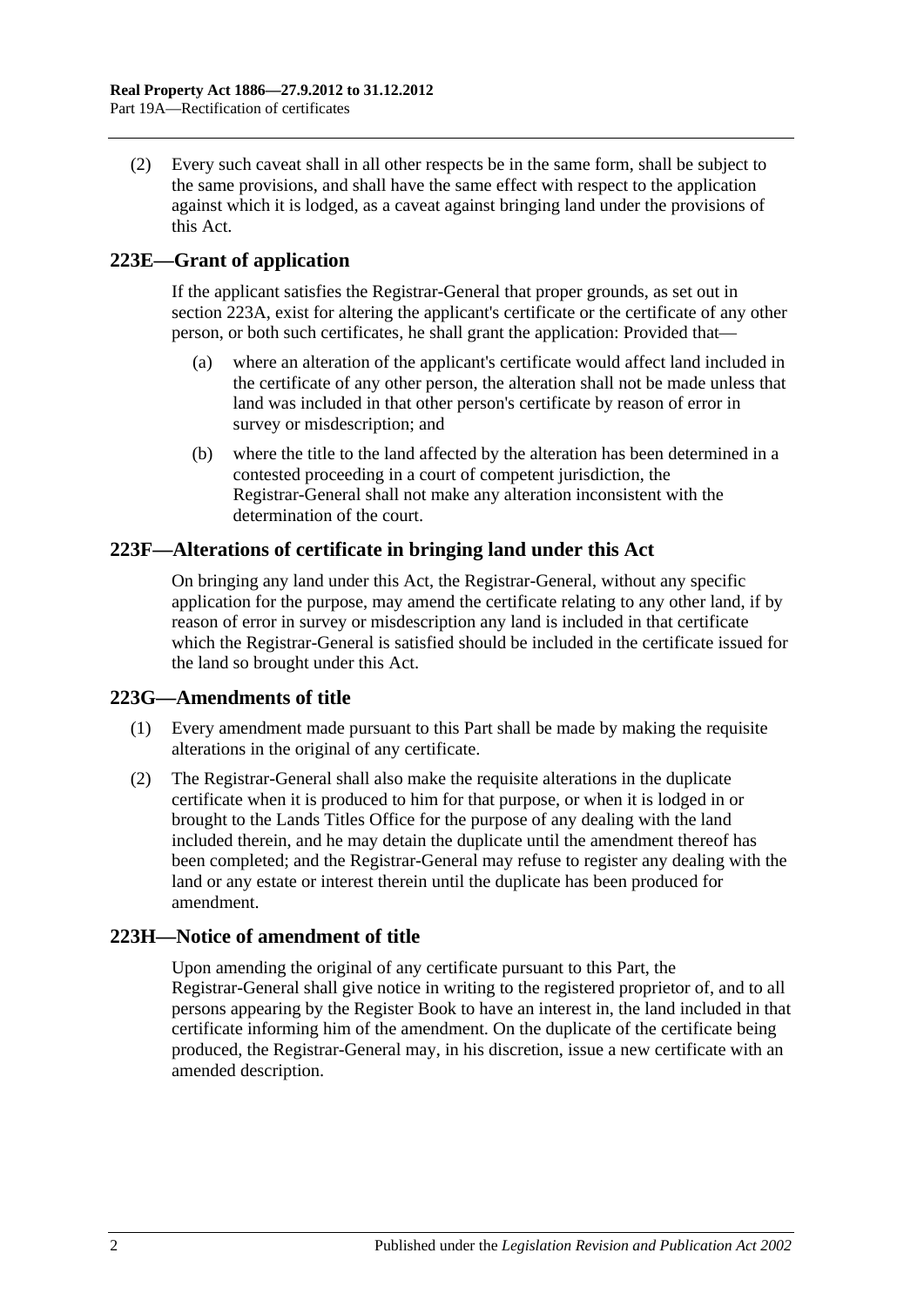## **223J—Rectification by consent**

Where in the opinion of the Registrar-General it is expedient and desirable so to do, he may, with the consent of every person appearing by the Register Book to have any interest, make any correction or amendment to any certificate of title for the purpose of reconciling the boundaries shown in the certificate with the boundaries of the land occupied.

#### **223K—Saving of other powers**

The powers conferred by this Part are in addition to, and shall not be deemed to be substituted for, any powers of correction or amendment conferred by any other provision of this Act.

### **223L—Operation of corrections**

Any correction or amendment made under this Part shall be deemed to have been made prior to the registration of any instrument registered on any certificate so corrected or amended and extant at the time of such correction or amendment.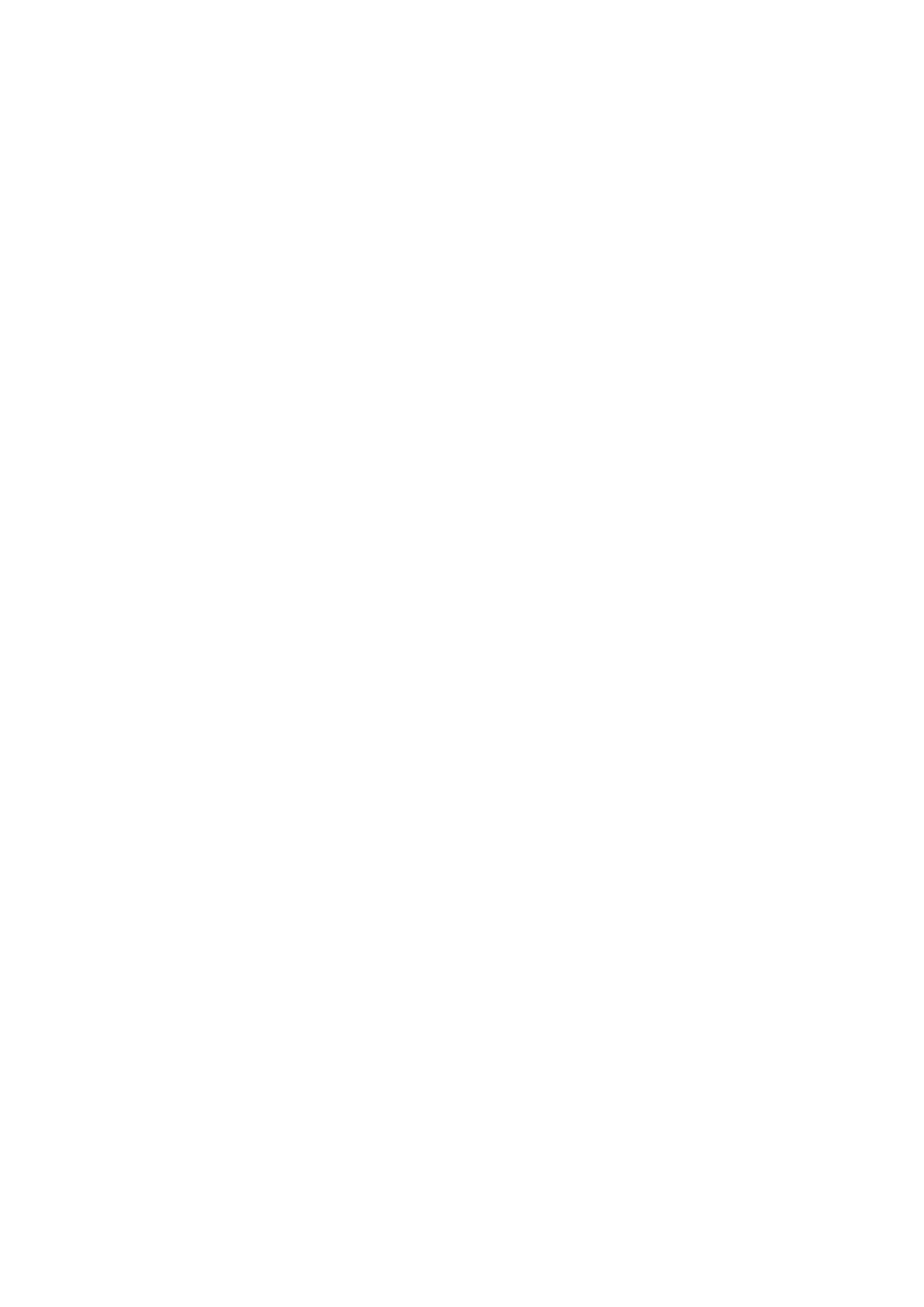# <span id="page-104-2"></span>**Part 19AB—Division and amalgamation of allotments**

# **Division 1—Preliminary**

# <span id="page-104-1"></span>**223LA—Interpretation**

(1) In this Part, unless the contrary intention appears—

#### *allotment* means—

- (a) the whole of the land comprised in a certificate except for a community or development lot or common property within the meaning of the *[Community](http://www.legislation.sa.gov.au/index.aspx?action=legref&type=act&legtitle=Community%20Titles%20Act%201996)  [Titles Act](http://www.legislation.sa.gov.au/index.aspx?action=legref&type=act&legtitle=Community%20Titles%20Act%201996) 1996* or a unit or common property within the meaning of the *[Strata Titles Act](http://www.legislation.sa.gov.au/index.aspx?action=legref&type=act&legtitle=Strata%20Titles%20Act%201988) 1988*;
- (b) the whole of the land comprised in a registered conveyance of land that has not been brought under the provisions of this Act;
- (c) a separately defined piece of land that is delineated on a public map and separately identified by number or letter (not being a piece of land that is identified in a Treasury receipt, certificate or other document or instrument of title as being part only of an allotment);
- (d) two or more separately defined pieces of land that are delineated on a public map and that are identified in a Treasury receipt, certificate or other document or instrument of title as forming one allotment for the purposes of this Part;
- <span id="page-104-0"></span>(e) a separately defined piece of land delineated on a plan of division for the purpose of enabling the separate ownership in fee simple of that land;
- (f) a separately defined piece of land identified as an allotment for the purposes of this Part in a plan prepared by the Registrar-General and accepted for filing in the Lands Titles Registration Office;
- (g) where a primary plan of community division has been cancelled under Part 7 Division 3 of the *[Community Titles Act](http://www.legislation.sa.gov.au/index.aspx?action=legref&type=act&legtitle=Community%20Titles%20Act%201996) 1996* or a strata plan has been cancelled under Part 2 Division 7 of the *[Strata Titles Act](http://www.legislation.sa.gov.au/index.aspx?action=legref&type=act&legtitle=Strata%20Titles%20Act%201988) 1988*—the land comprising the former community parcel or site shown on the plan,

but does not include—

- (h) any such land or piece of land that has ceased to be an allotment by virtue of [subsection](#page-106-0) (5); or
- (i) land divided by a primary plan of community division under the *[Community](http://www.legislation.sa.gov.au/index.aspx?action=legref&type=act&legtitle=Community%20Titles%20Act%201996)  [Titles Act](http://www.legislation.sa.gov.au/index.aspx?action=legref&type=act&legtitle=Community%20Titles%20Act%201996) 1996* or a strata plan under the *[Strata Titles Act](http://www.legislation.sa.gov.au/index.aspx?action=legref&type=act&legtitle=Strata%20Titles%20Act%201988) 1988*;

*amalgamation* means the amalgamation of two or more contiguous allotments into a single allotment;

*area* means an area in relation to which a council is constituted;

*the Commonwealth Crown* means the Crown in right of the Commonwealth and includes any instrumentality or agency of that Crown;

*council* means a municipal or district council continued by or constituted under the *[Local Government Act](http://www.legislation.sa.gov.au/index.aspx?action=legref&type=act&legtitle=Local%20Government%20Act%201934) 1934*;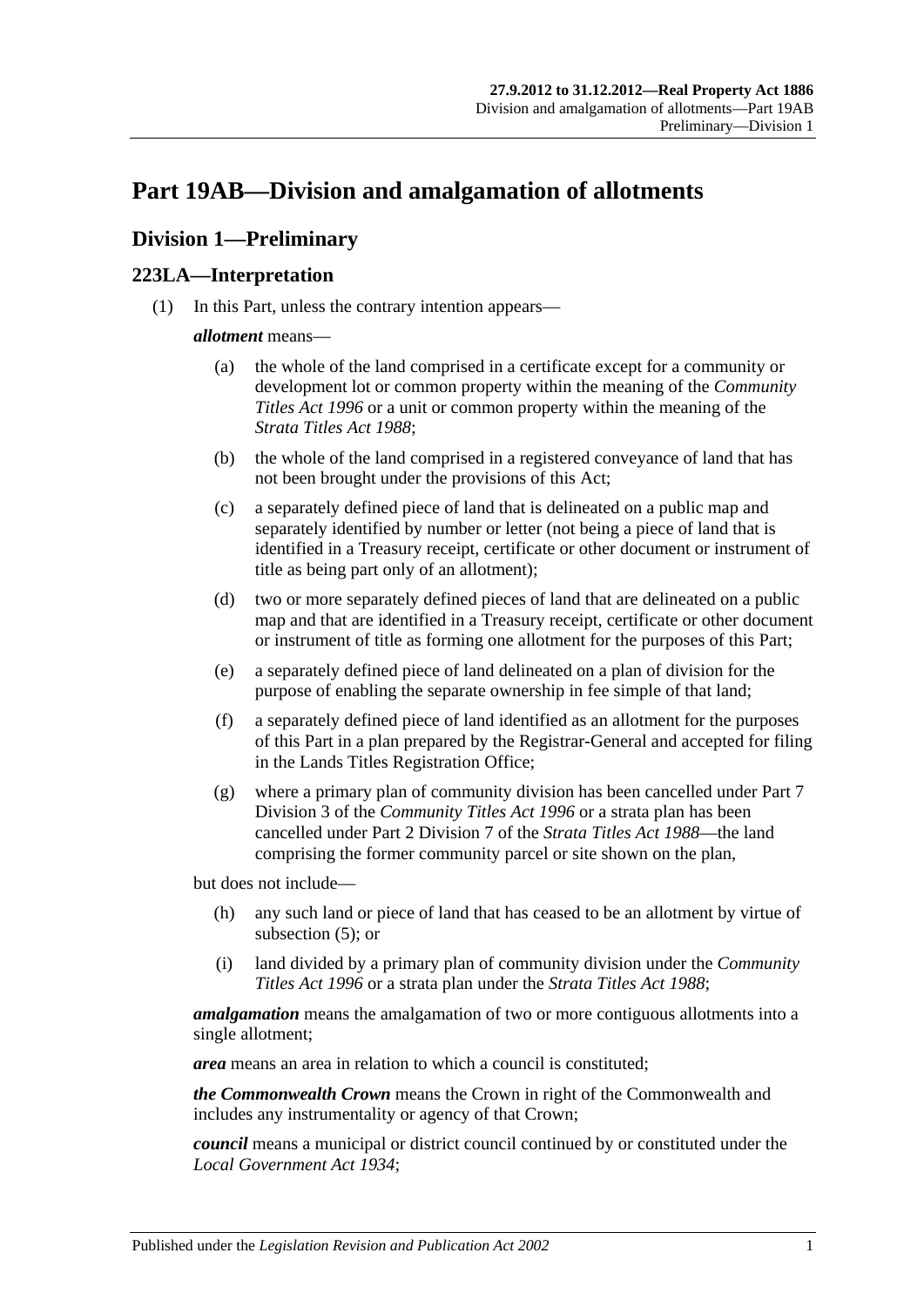*the Crown* means the Crown in right of the State and includes a Minister of the Crown and any instrumentality or agency of the Crown;

*the Development Assessment Commission* or *the Commission* means the authority of that name established by the *[Development Act](http://www.legislation.sa.gov.au/index.aspx?action=legref&type=act&legtitle=Development%20Act%201993) 1993*;

*division* means the division of land into allotments, or the alteration of the boundaries of allotments, and includes subdivision and resubdivision but does not include amalgamation or the division of land by community plan under the *[Community Titles](http://www.legislation.sa.gov.au/index.aspx?action=legref&type=act&legtitle=Community%20Titles%20Act%201996)  Act [1996](http://www.legislation.sa.gov.au/index.aspx?action=legref&type=act&legtitle=Community%20Titles%20Act%201996)* or by strata plan under the *[Strata Titles Act](http://www.legislation.sa.gov.au/index.aspx?action=legref&type=act&legtitle=Strata%20Titles%20Act%201988) 1988*;

*electricity entity* means—

- (a) a person who holds a licence under the *[Electricity Act](http://www.legislation.sa.gov.au/index.aspx?action=legref&type=act&legtitle=Electricity%20Act%201996) 1996* authorising the operation of a transmission or distribution network; or
- (b) a person exempted from the requirement to hold such a licence; or
- (c) Distribution Lessor Corporation or Transmission Lessor Corporation;

*holder* of a statutory encumbrance means—

- (a) in relation to an agreement relating to the management, preservation or conservation of land lodged under Part 5 of the *[Development Act](http://www.legislation.sa.gov.au/index.aspx?action=legref&type=act&legtitle=Development%20Act%201993) 1993*—the Minister, greenway authority or council that entered into the agreement; or
- (b) in any other case—the Minister responsible for the administration of the Act under which the encumbrance was entered into or is in force;

*the Mount Lofty Ranges* means that part of the State delineated in General Registry Office Plan No. 180 of 1992 and described in that plan as "Mt. Lofty Ranges Area";

*public map* means a public map as defined in the *[Crown Lands Act](http://www.legislation.sa.gov.au/index.aspx?action=legref&type=act&legtitle=Crown%20Lands%20Act%201929) 1929*;

*service easement* means an easement in favour of—

- (a) South Australian Water Corporation (or a predecessor or successor of the Corporation) for sewerage or water supply purposes; or
- (b) a council or the Crown for drainage purposes; or
- (c) an electricity entity for electricity supply purposes,

pursuant to [section](#page-112-0) 223LG and includes an easement pursuant to a corresponding previous enactment;

#### *statutory encumbrance* means—

- (a) an Aboriginal heritage agreement entered into under the *[Aboriginal Heritage](http://www.legislation.sa.gov.au/index.aspx?action=legref&type=act&legtitle=Aboriginal%20Heritage%20Act%201988)  Act [1988](http://www.legislation.sa.gov.au/index.aspx?action=legref&type=act&legtitle=Aboriginal%20Heritage%20Act%201988)*;
- (b) an agreement under section 39D of the repealed *[City of Adelaide](http://www.legislation.sa.gov.au/index.aspx?action=legref&type=act&legtitle=City%20of%20Adelaide%20Development%20Control%20Act%201976)  [Development Control Act](http://www.legislation.sa.gov.au/index.aspx?action=legref&type=act&legtitle=City%20of%20Adelaide%20Development%20Control%20Act%201976) 1976* that is continued in force by virtue of the provisions of the *[Acts Interpretation Act](http://www.legislation.sa.gov.au/index.aspx?action=legref&type=act&legtitle=Acts%20Interpretation%20Act%201915) 1915*;
- (c) an agreement relating to the management, preservation or conservation of land lodged under Part 5 of the *[Development Act](http://www.legislation.sa.gov.au/index.aspx?action=legref&type=act&legtitle=Development%20Act%201993) 1993*;
- (d) any agreement or proclamation registered or noted on the title to land immediately before the commencement of the *[Development Act](http://www.legislation.sa.gov.au/index.aspx?action=legref&type=act&legtitle=Development%20Act%201993) 1993* that is continued in force by virtue of the provisions of the *[Statutes Repeal and](http://www.legislation.sa.gov.au/index.aspx?action=legref&type=act&legtitle=Statutes%20Repeal%20and%20Amendment%20(Development)%20Act%201993)  [Amendment \(Development\) Act](http://www.legislation.sa.gov.au/index.aspx?action=legref&type=act&legtitle=Statutes%20Repeal%20and%20Amendment%20(Development)%20Act%201993) 1993*;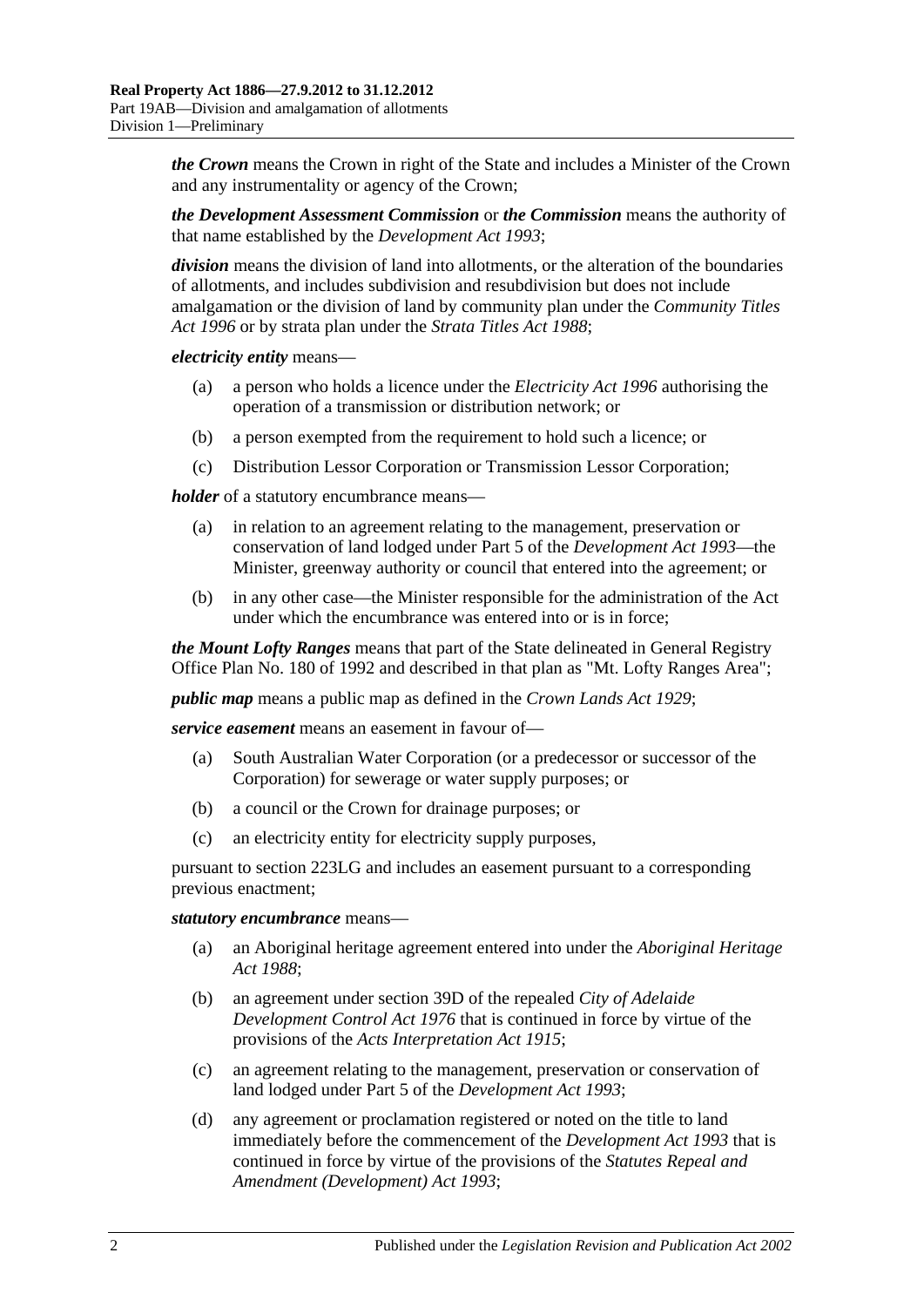- (e) a heritage agreement entered into under the *[Heritage Places Act](http://www.legislation.sa.gov.au/index.aspx?action=legref&type=act&legtitle=Heritage%20Places%20Act%201993) 1993*;
- (f) a heritage agreement entered into under the *[Native Vegetation Act](http://www.legislation.sa.gov.au/index.aspx?action=legref&type=act&legtitle=Native%20Vegetation%20Act%201991) 1991*;
- (g) an access agreement entered into under the *[Recreational Greenways](http://www.legislation.sa.gov.au/index.aspx?action=legref&type=act&legtitle=Recreational%20Greenways%20Act%202000)  Act [2000](http://www.legislation.sa.gov.au/index.aspx?action=legref&type=act&legtitle=Recreational%20Greenways%20Act%202000)*;
- (h) a management agreement entered into under the *[River Murray Act](http://www.legislation.sa.gov.au/index.aspx?action=legref&type=act&legtitle=River%20Murray%20Act%202003) 2003*;
- (i) a management agreement entered into under the *[Upper South East Dryland](http://www.legislation.sa.gov.au/index.aspx?action=legref&type=act&legtitle=Upper%20South%20East%20Dryland%20Salinity%20and%20Flood%20Management%20Act%202002)  [Salinity and Flood Management Act](http://www.legislation.sa.gov.au/index.aspx?action=legref&type=act&legtitle=Upper%20South%20East%20Dryland%20Salinity%20and%20Flood%20Management%20Act%202002) 2002*;
- (j) any other encumbrance created by or under any statute and prescribed by the regulations for the purposes of this definition;

*thoroughfare* includes a walkway.

(2) In [paragraph](#page-104-0) (e) of the definition of *allotment* in [subsection](#page-104-1) (1)—

*plan of division* means a plan of division (whether described as such, or as a plan of subdivision or resubdivision)—

- (a) that was, before 1 January 1900, deposited or filed in the Lands Titles Registration Office or deposited or enrolled in the General Registry Office; or
- (b) approved pursuant to the *[Planning and Development Act](http://www.legislation.sa.gov.au/index.aspx?action=legref&type=act&legtitle=Planning%20and%20Development%20Act%201966) 1966* or a previous enactment and deposited, or accepted for filing, in the Lands Titles Registration Office or deposited or enrolled in the General Registry Office; or
- (c) that was deposited by the Registrar-General in the Lands Titles Registration Office in pursuance of [Part 19AB](#page-104-2) on or after 4 November 1982,

and that has not been superseded by a subsequent plan of division or been cancelled by or under this Act.

- <span id="page-106-1"></span>(3) For the purposes of this Part, allotments (including part allotments) will be taken to be contiguous if they abut one another at any point or if they are separated only by—
	- (a) a street, road, railway, thoroughfare or travelling stock route; or
	- (b) a reserve or other similar open space dedicated for public purposes.
- (4) For the purposes of [subsection](#page-106-1) (3) allotments (including part allotments) will be taken to be separated by intervening land if a line projected at right angles from any point on the boundary of one of the allotments or part allotments with the intervening land would intersect a boundary of the other allotment or part allotment with the intervening land.
- <span id="page-106-0"></span>(5) Where a statutorily authorised division of land was made before the commencement of this Part, or is made in pursuance of this Part, that division will be taken to have superseded any former division insofar as it affected the same land (whether or not the former division was itself statutorily authorised) and hence any allotments that may have existed by virtue of any such former division of the land will, to the extent to which it has been superseded, cease to exist.
- (6) For the purposes of [subsection](#page-106-0) (5) a division of land is statutorily authorised if effected in pursuance of this Part, or any previous enactment providing for the division of land.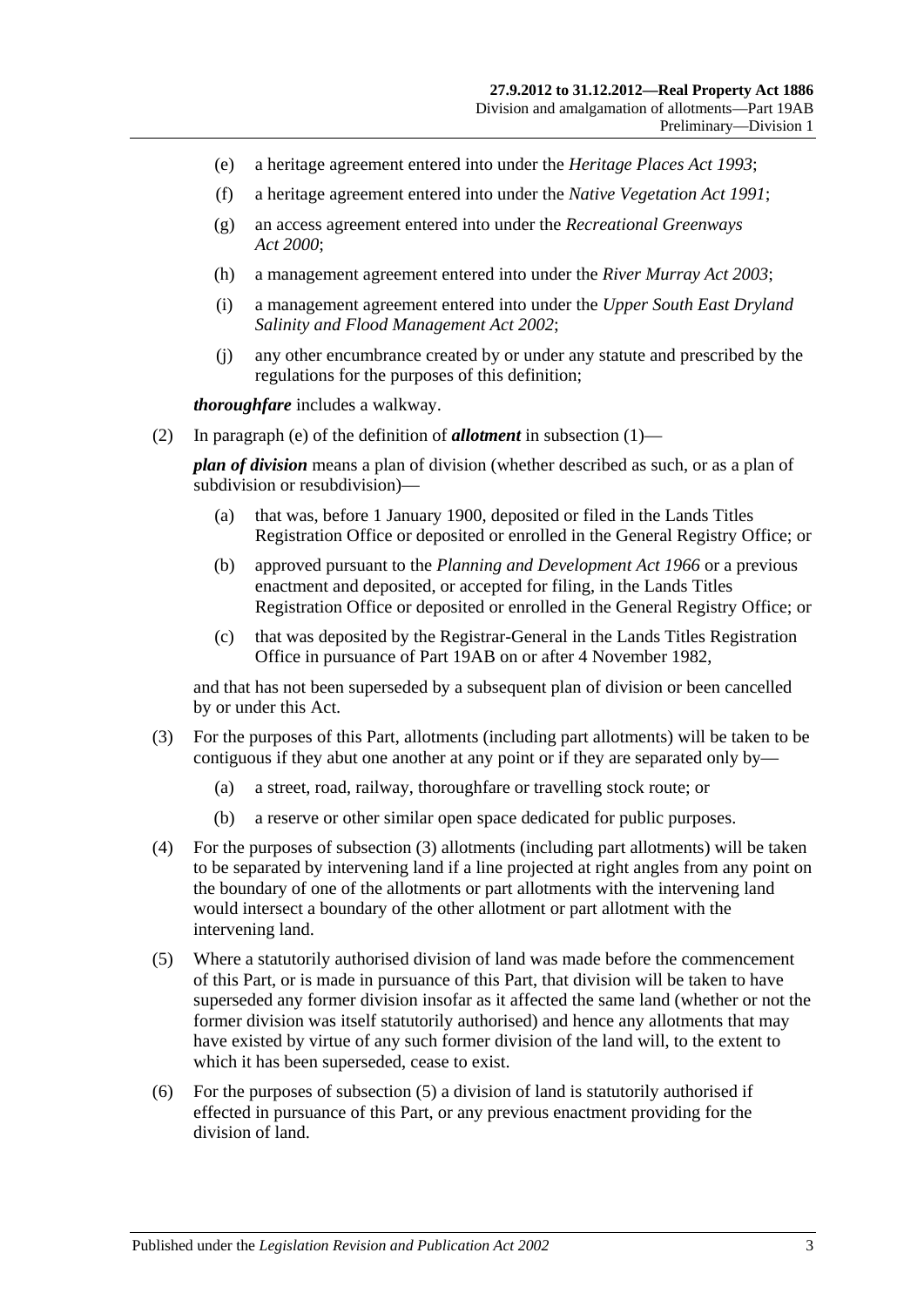## **223LB—Unlawful division of land**

- (1) A person must not grant, sell, transfer, convey, mortgage or encumber an estate or interest (except a right-of-way or other easement) in land (whether or not the land has been brought under the provisions of this Act) unless that land constitutes—
	- (a) the whole of an allotment, or of a number of allotments; or
	- (b) an allotment or allotments and a part allotment that is contiguous with that allotment or with one or more of those allotments and is comprised within the same certificate; or
	- (c) an allotment or allotments and a series of 2 or more part allotments each of which is contiguous with the part allotment or part allotments next to it and at least 1 of which is also contiguous with 1 or more of those allotments and the allotment or allotments and part allotments are comprised within the same certificate.
- (2) Where land is comprised in a certificate, a person must not grant, sell, transfer, convey, mortgage or encumber an estate or interest (except a right-of-way or other easement) in portion of the land comprised in the certificate unless—
	- (a) the portion of the land constitutes—
		- (i) the whole of an allotment or of a number of allotments; or
		- (ii) an allotment or allotments and a part allotment that is contiguous with that allotment or with 1 or more of those allotments; or
		- (iii) an allotment or allotments and a series of 2 or more part allotments each of which is contiguous with the part allotment or part allotments next to it and at least 1 of which is also contiguous with 1 or more of those allotments; and
	- (b) the remainder of the land comprised in the certificate—
		- (i) constitutes the whole of an allotment or of a number of allotments; or
		- (ii) constitutes an allotment or allotments and a part allotment or part allotments that are contiguous with that allotment or one or more of those allotments; or
		- (iii) constitutes an allotment or allotments and a series of 2 or more part allotments each of which is contiguous with the part allotment or part allotments next to it and at least 1 of which is also contiguous with 1 or more of those allotments.
- <span id="page-107-0"></span>(3) The requirement of contiguity in [subsection](#page-107-0) (2)(b)(ii) does not apply to a part allotment that was not contiguous with any allotment in the certificate before the transaction occurred.
- (4) A transaction entered into in contravention of this section is void and no instrument purporting to give effect to such a transaction may be lodged for registration.
- (5) This section does not affect the validity of a contract to grant, sell, transfer, convey, mortgage or encumber an estate or interest in land if—
	- (a) a division of land—
		- (i) under this Part; or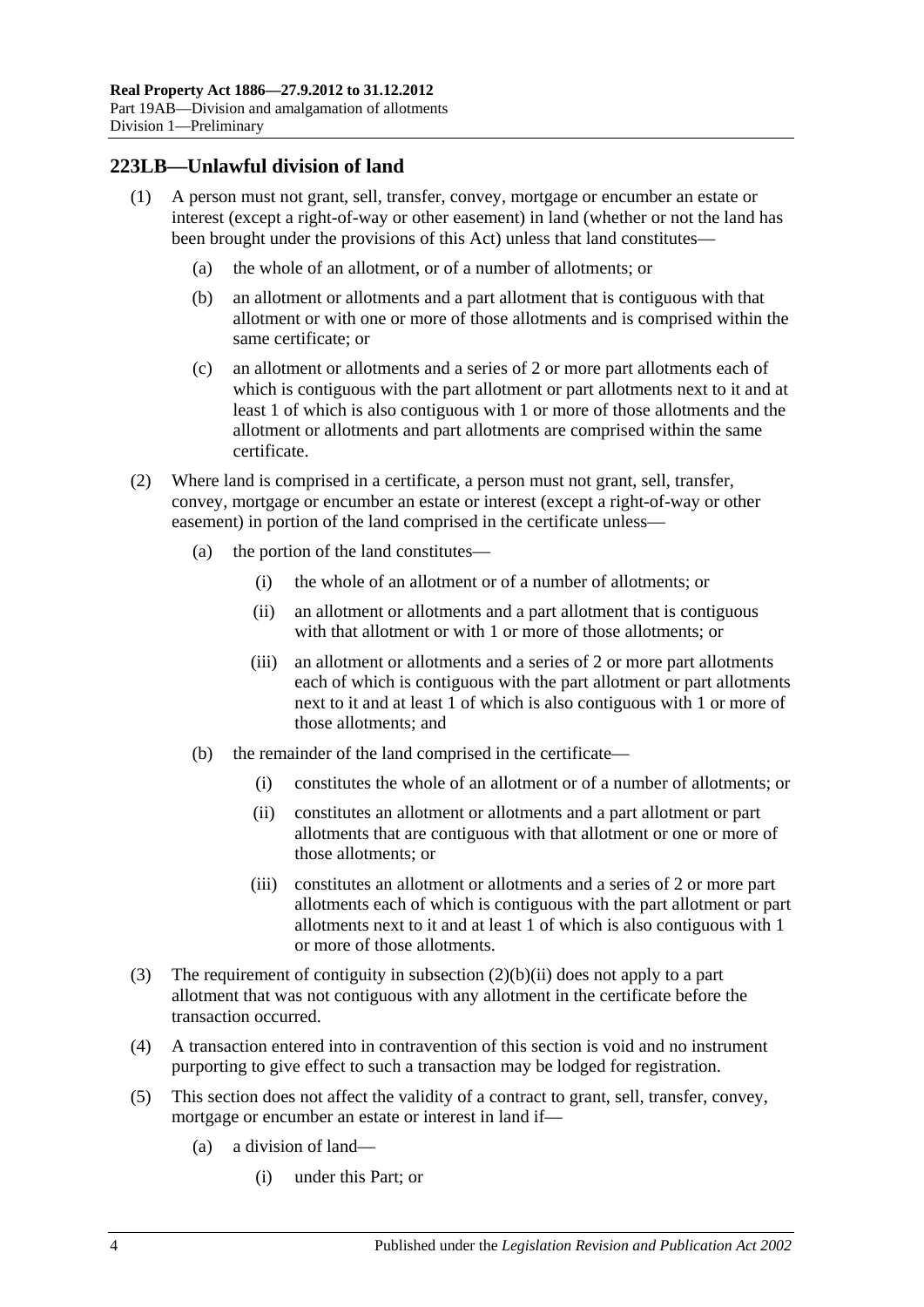(ii) by strata plan under the *[Strata Titles Act](http://www.legislation.sa.gov.au/index.aspx?action=legref&type=act&legtitle=Strata%20Titles%20Act%201988) 1988* or by community plan under the *[Community Titles Act](http://www.legislation.sa.gov.au/index.aspx?action=legref&type=act&legtitle=Community%20Titles%20Act%201996) 1996*,

is contemplated by the parties to the contract; and

- (b) the contract could, if the land were divided as contemplated by the parties, be carried into effect in conformity with this section; and
- (c) the contract provides that the grant, transfer, conveyance, mortgage or encumbrance of estates or interests in land pursuant to the contract will not have effect until the plan of division, strata plan or community plan contemplated by the parties has been deposited in the Lands Titles Registration Office by the Registrar-General.
- (6) Where—
	- (a) before 4 November 1982—
		- (i) land was laid out in a building unit scheme; and
		- (ii) buildings were erected in accordance with the scheme; and
	- (b) by virtue of leases or agreements with the registered proprietor of the land, two or more persons have exclusive rights to occupy separate portions of the land,

<span id="page-108-0"></span>this section does not affect the validity of an assignment of or other dealing with the rights of occupation existing under the leases or agreements referred to in [paragraph](#page-108-0) (b).

- (7) This section does not affect the validity of—
	- (a) a transaction lawfully entered into before 4 November 1982; or
	- (b) a transaction of a class excluded by regulation from the provisions of this section.
- (8) In this section—

*allotment* includes a community lot, a development lot and common property within the meaning of the *[Community Titles Act](http://www.legislation.sa.gov.au/index.aspx?action=legref&type=act&legtitle=Community%20Titles%20Act%201996) 1996* and a unit and common property within the meaning of the *[Strata Titles Act](http://www.legislation.sa.gov.au/index.aspx?action=legref&type=act&legtitle=Strata%20Titles%20Act%201988) 1988*;

*estate* in land includes an estate of leasehold.

#### **223LC—Application of this Part**

This Part does not apply in respect of unalienated Crown lands or land alienated from the Crown otherwise than in fee simple.

## **Division 2—General procedures to be observed in relation to division of land**

#### <span id="page-108-1"></span>**223LD—Application for division**

- (1) An application for the division of land may be made to the Registrar-General by the registered proprietor of the land.
- (2) The application must be in a form approved by the Registrar-General and be accompanied by the prescribed fee.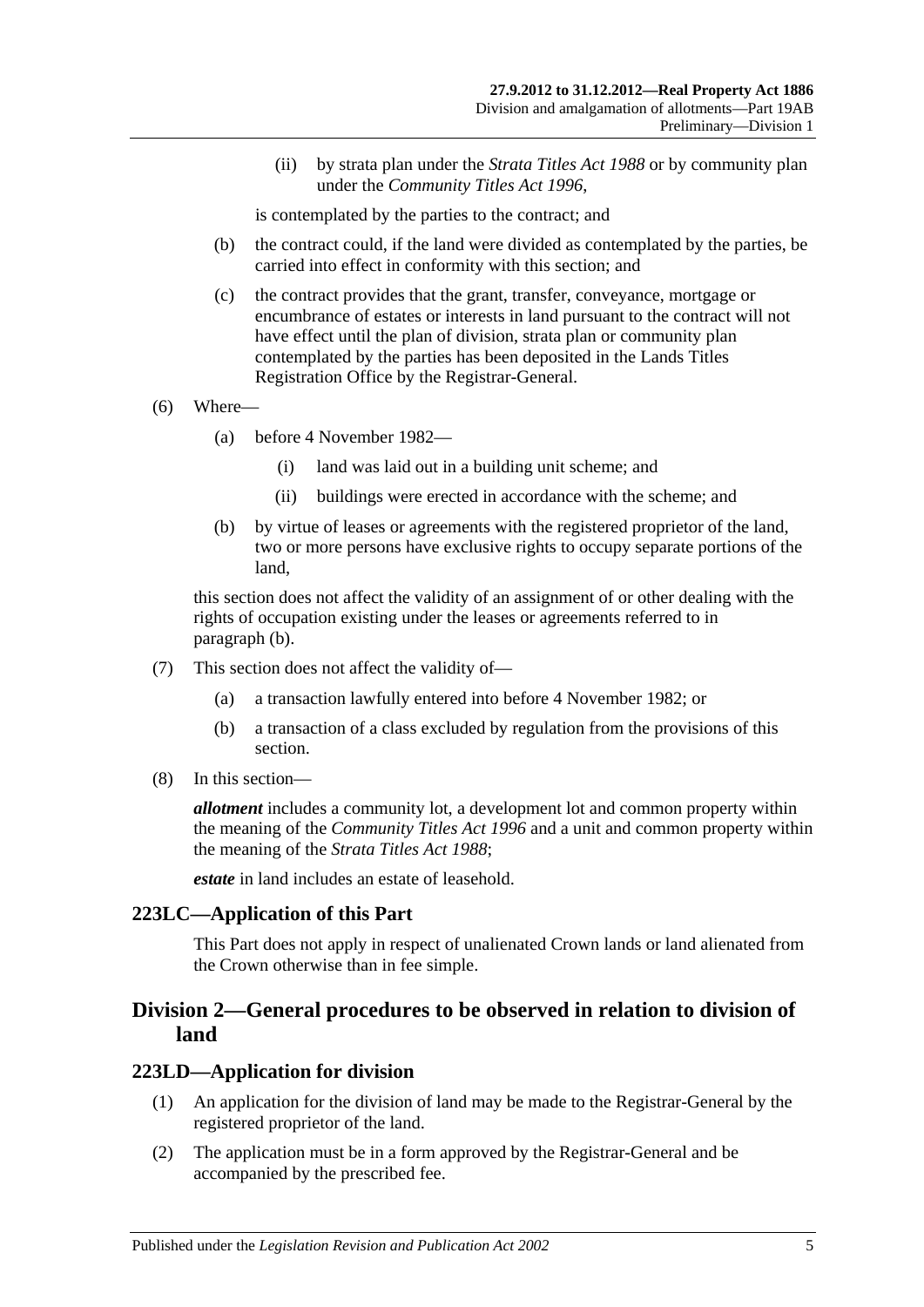- <span id="page-109-0"></span>(3) Subject to this section, the application must be accompanied by—
	- (a) a plan of division delineating the allotments into which the applicant seeks to divide the land; and
	- (b) the certificate of a licensed surveyor in the prescribed form,

and the applicant must comply with the requirements of the Registrar-General in relation to the application.

- (4) The Registrar-General may examine a plan of division before the application for the division is lodged under [subsection](#page-108-1) (1) to determine whether the plan is in an appropriate form to be deposited in the Lands Titles Registration Office.
- (5) The regulations may provide that in prescribed cases, or cases of a prescribed class, no certificate is required under [subsection](#page-109-0) (3)(b) unless the Registrar-General specifically requires such a certificate, and, in any other case, the Registrar-General may, if he or she thinks fit, dispense with any such certificate.
- <span id="page-109-1"></span>(5a) The Registrar-General must not deal with an application (other than an application of a kind prescribed by regulation) for the division of land unless satisfied that the certificate from the Development Assessment Commission required by section 51 of the *[Development Act](http://www.legislation.sa.gov.au/index.aspx?action=legref&type=act&legtitle=Development%20Act%201993) 1993* has been given, and is in force, in relation to the proposed division.
- (6) The certificate referred to in [subsection](#page-109-1) (5a) expires at the expiration of one year after the application for the division of the land was lodged with the Registrar-General unless the Registrar-General extends the life of the certificate.
- (7) The plan and the application for division will, upon being lodged with the Registrar-General, be taken for the purposes of this Act to be a single instrument presented for registration and will have priority over other instruments in accordance with [section](#page-29-0) 56.
- (8) Subject to [subsection](#page-109-2) (9), a plan of division or the application to which it relates cannot be withdrawn or amended without the consent of all the persons who are required by this Division to certify their consent to deposit of the plan.
- <span id="page-109-2"></span>(9) The Registrar-General may permit an applicant, or a person who has certified his or her consent to deposit of a plan of division, to amend the application or the plan to which it relates in order to comply with this Act or with a requirement of the Registrar-General under this Act.
- (10) The provisions of this Act that apply to, or in relation to, instruments of a particular class will, subject to this Part, apply (with any necessary adaptations or modifications) to, or in relation to, a plan of division and the application for division if deposit of the plan in the Lands Titles Registration Office—
	- (a) would operate to vest in a person under [section](#page-110-0) 223LE the same kind of estate or interest as is vested by registration of instruments of that class; or
	- (b) would discharge or otherwise extinguish an estate or interest in land under [section](#page-110-0) 223LE of the same kind as is discharged or extinguished by registration of instruments of that class.
- (11) Except where the Registrar-General otherwise determines, an application for the division of land cannot be made unless the land has been brought under the provisions of this Act.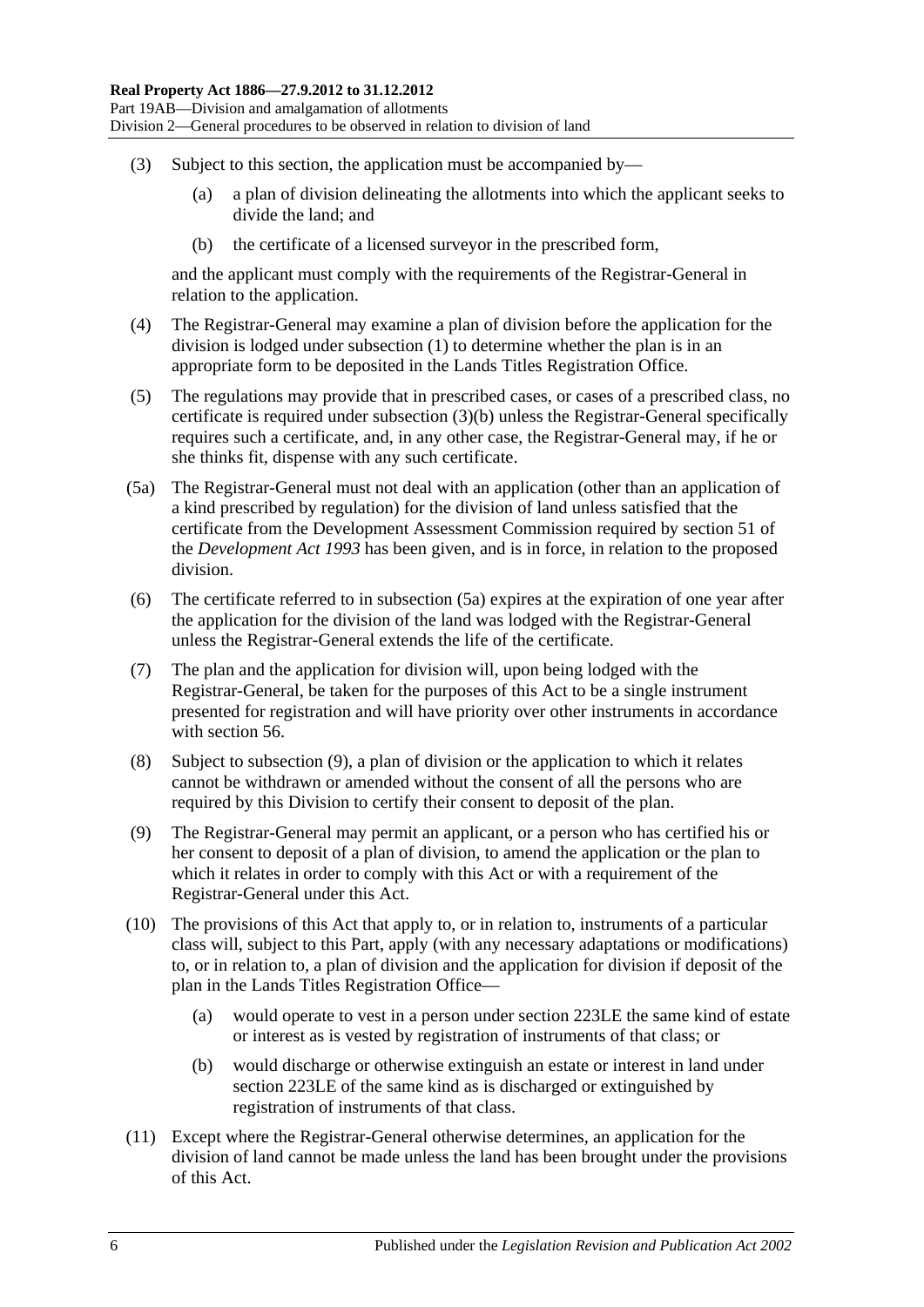(12) Where an application for the division of land that has not been brought under the provisions of this Act is permitted by the Registrar-General, references in this Division that are appropriate to, or in relation to, land that has been brought under the provisions of this Act will, in relation to that application, be read subject to appropriate adaptations and modifications.

## **223LDA—Application may deal with statutory encumbrances**

Despite any other statutory provision to the contrary, the Registrar-General may treat an application under this Part as if it included an application for the variation or termination of a statutory encumbrance if—

- (a) the application or the plan of division specifies that variation or termination of a statutory encumbrance is to be registered or noted; and
- (b) the application is accompanied by—
	- (i) a certificate signed by or on behalf of the holder of the statutory encumbrance certifying that the requirements of the Act under which the encumbrance was entered into, or is in force, as to the variation or termination of the statutory encumbrance (if any) have been complied with; and
	- (ii) such other documentary material in relation to the statutory encumbrance as the Registrar-General may require.

## <span id="page-110-0"></span>**223LE—Deposit of plan of division in Lands Titles Registration Office**

- (1) Where due application is made to the Registrar-General for the division of land, the Registrar-General may deposit the plan of division to which the application relates in the Lands Titles Registration Office if the certificate issued by the Commission in relation to the proposed division has not expired under this Division.
- <span id="page-110-2"></span>(2) Subject to [subsection](#page-110-1) (3), where a plan of division or the application for division states that an estate or interest in land is vested in a person, deposit of the plan in the Lands Titles Registration Office operates to vest the estate or interest in that person to the extent to which it is not already vested in him or her.
- <span id="page-110-1"></span>(3) An estate in fee simple will vest in a person under [subsection](#page-110-2) (2) only if—
	- (a) the person was, immediately before the plan of division was deposited in the Lands Titles Registration Office, the registered proprietor of an estate in fee simple in some part, or the whole, of the land, shown on the plan of division; or
	- (b) the person is an agent or instrumentality of the Crown or the Commonwealth Crown or is entitled to acquire the land compulsorily under an Act or law of the State or the Commonwealth.
- (4) Where a plan of division or the application for division states that an estate or interest in land shown on the plan of division is discharged or otherwise extinguished whether wholly or in respect of part only of that land, deposit of the plan in the Lands Titles Registration Office operates to discharge or otherwise extinguish that estate or interest wholly or in respect of that part of the land.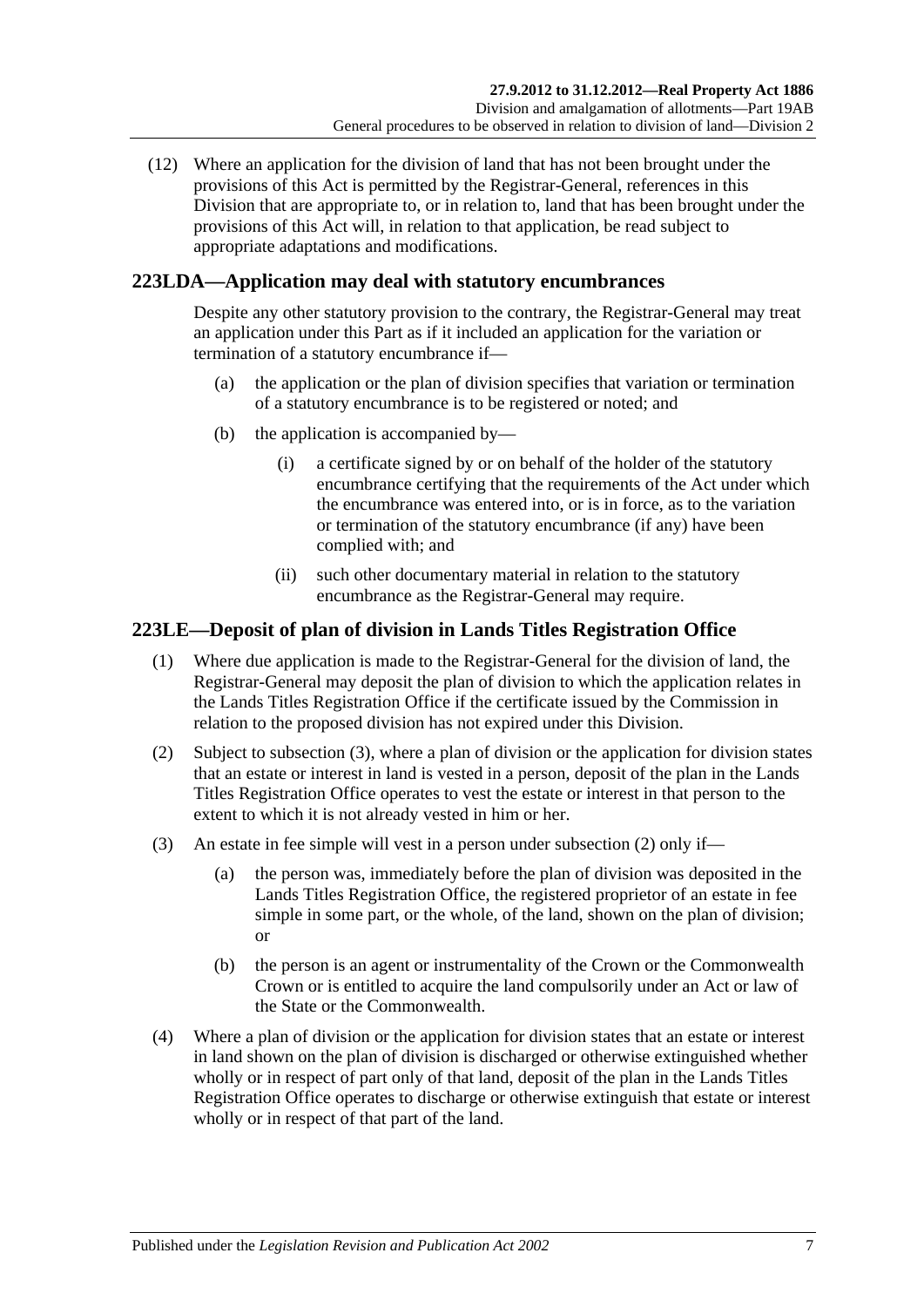- (5) Where the deposit of a plan of division will operate to vest an estate or interest (other than an estate in fee simple or a service easement) in a person, the terms on which the estate or interest will be held must be specified by including them in, or attaching them to, the application for the division of the land or by reference to another registered instrument.
- (6) Where an easement is shown on a plan of division, the plan or the application for division must specify which land is the dominant land (if any) and which land is the servient land in respect of the easement.
- (7) Upon deposit of a plan of division in the Lands Titles Registration Office, the Registrar-General must make such entries on the certificates relating to land affected by the plan as he or she considers necessary.

## <span id="page-111-2"></span>**223LF—Streets, roads etc**

- (1) Upon deposit of a plan of division in the Lands Titles Registration Office, all land shown on the plan as a street, road, thoroughfare, reserve or other similar open space will—
	- (a) vest in fee simple in the council for the area in which the land is situated; or
	- (b) where the land is not within the area of a council—
		- (i) if provision is made by the regulations for the land to vest in a prescribed authority—vest in that authority; or
		- (ii) in any other case—revert to the Crown.
- <span id="page-111-0"></span>(2) All land shown on a plan of division deposited in the Lands Titles Registration Office as a street, road, thoroughfare, reserve or other similar open space—
	- (a) must be held for the purposes indicated by the plan; and
	- (b) is subject to such easements (excluding rights-of-way in the case of a street, road or thoroughfare) as are indicated on the plan of division; and
	- (c) is free of all other estates and interests.
- <span id="page-111-1"></span>(3) All land shown on a plan of division deposited in the Lands Titles Registration Office as a street, road, or thoroughfare will, for all purposes, be regarded as a public street, road, or thoroughfare.
- (4) [Subsections](#page-111-0) (2) and [\(3\)](#page-111-1) apply in relation to a plan of division deposited on or after 4 November 1982.
- (5) Compensation is not payable in respect of the vesting or reversion of land under this section.
- (6) An easement that is appurtenant to land that is shown on a plan of division as a street, road, thoroughfare, reserve or other similar open space ceases to be appurtenant to that land upon deposit of the plan in the Lands Titles Registration Office unless the plan shows that the easement will remain appurtenant to that land.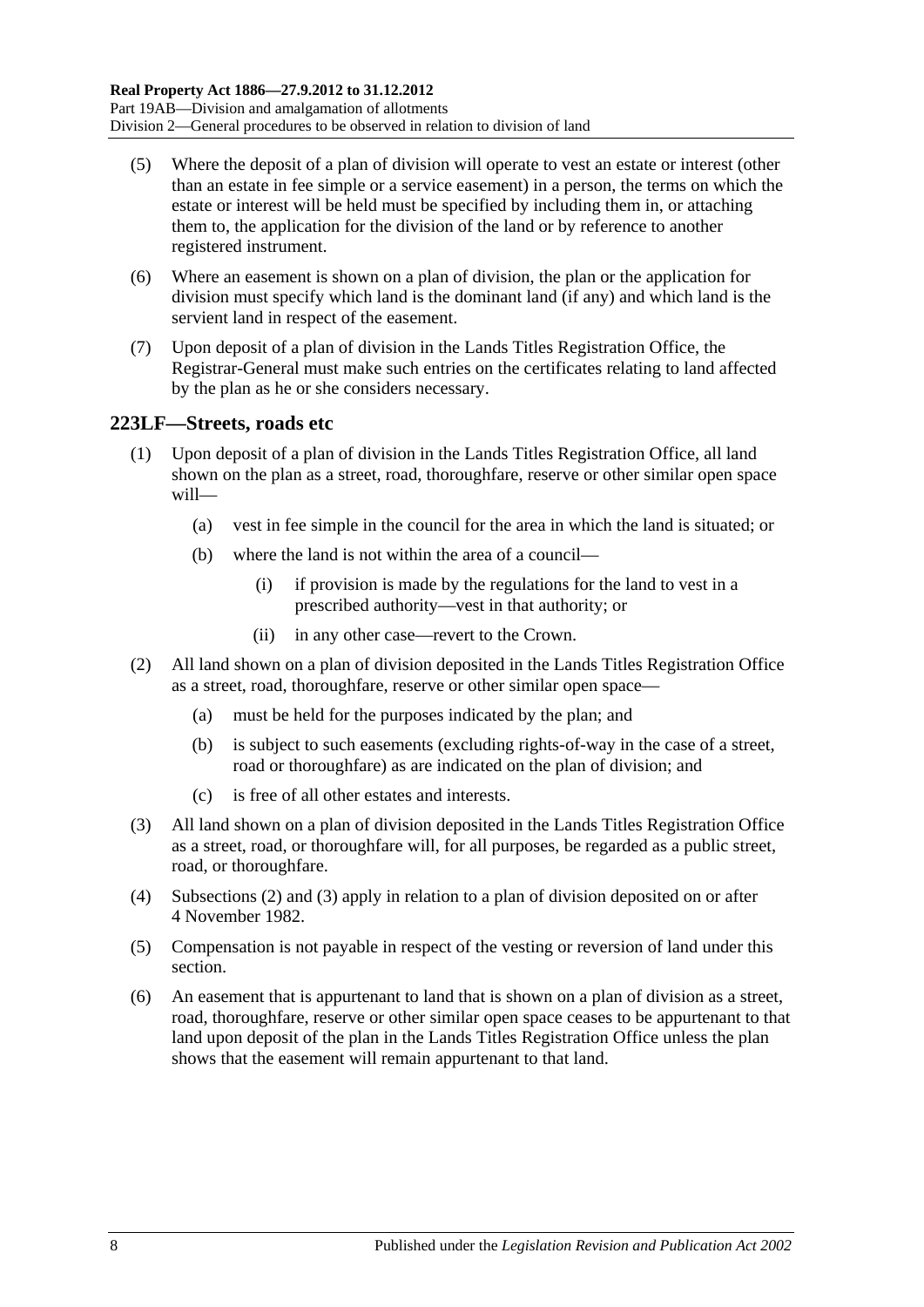### <span id="page-112-3"></span><span id="page-112-0"></span>**223LG—Service easements**

- (1) Where it appears from a plan of division deposited in the Lands Titles Registration Office that any land delineated on the plan is subject, or intended to be subject, to an easement in favour of the South Australian Water Corporation (or a predecessor or successor of the Corporation) for sewerage purposes or for water supply purposes, the land is subject to an easement in favour of the Corporation (or its successor) entitling the Corporation its agents, servants and workmen at any time to break the surface of, dig, open up and use the land for the purpose of laying down, fixing, taking up, repairing, re-laying or examining pipes and of using and maintaining those pipes for sewerage or water supply purposes, as the case may be, and to enter the land at any time (if necessary with vehicles and equipment) for any of those purposes.
- <span id="page-112-1"></span>(2) Where it appears from a plan of division deposited in the Lands Titles Registration Office that any land delineated on the plan is subject, or intended to be subject, to an easement in favour of a council or the Crown for drainage purposes, the land is subject to an easement in favour of the council (or its successor) or the Crown entitling the council or the Crown through its agents, servants and workmen at any time to break the surface of, dig, open up and use the land for the purpose of constructing, laying down, fixing, taking up, repairing, re-laying or examining drains or drainage pipes for the purpose of the drainage of water, sewage or other effluents and of using and maintaining such drains and pipes, and to enter the land at any time (if necessary with vehicles and equipment) for any of those purposes.
- <span id="page-112-2"></span>(3) Where it appears from a plan of division deposited in the Lands Titles Registration Office that any land delineated on the plan is subject, or is intended to be subject, to an easement for electricity supply purposes which does not exceed ten metres in width and is in favour of an electricity entity, the land is subject to an easement in favour of the entity (and any other electricity entity to which it has leased its rights under the easement), entitling the electricity entity concerned, its agents, servants and workmen at any time—
	- (a) to enter upon and to pass either with or without motor vehicles or other vehicles along or over the land; and
	- (b) to construct and lay—
		- (i) on or under the surface of the land ducts, pipes, conductors, cables, wires and other works; and
		- (ii) on the surface of the land incidental or ancillary works for the transmission of electricity (including, without limiting the generality of the foregoing, manholes and cable markers); and
	- (c) to suspend above the surface of the land conductors, cables, wires and other equipment and to construct supporting and other works incidental or ancillary to that purpose; and
	- (d) without limiting the generality of any other right, to erect on any portion of the land designated "T/F" in the plan to a height not exceeding four metres or such other height as may be shown in the plan from the surface of the land, equipment for transforming electricity and incidental or ancillary works (including, without limiting the generality of the foregoing, such walls or other structures as the electricity entity considers necessary); and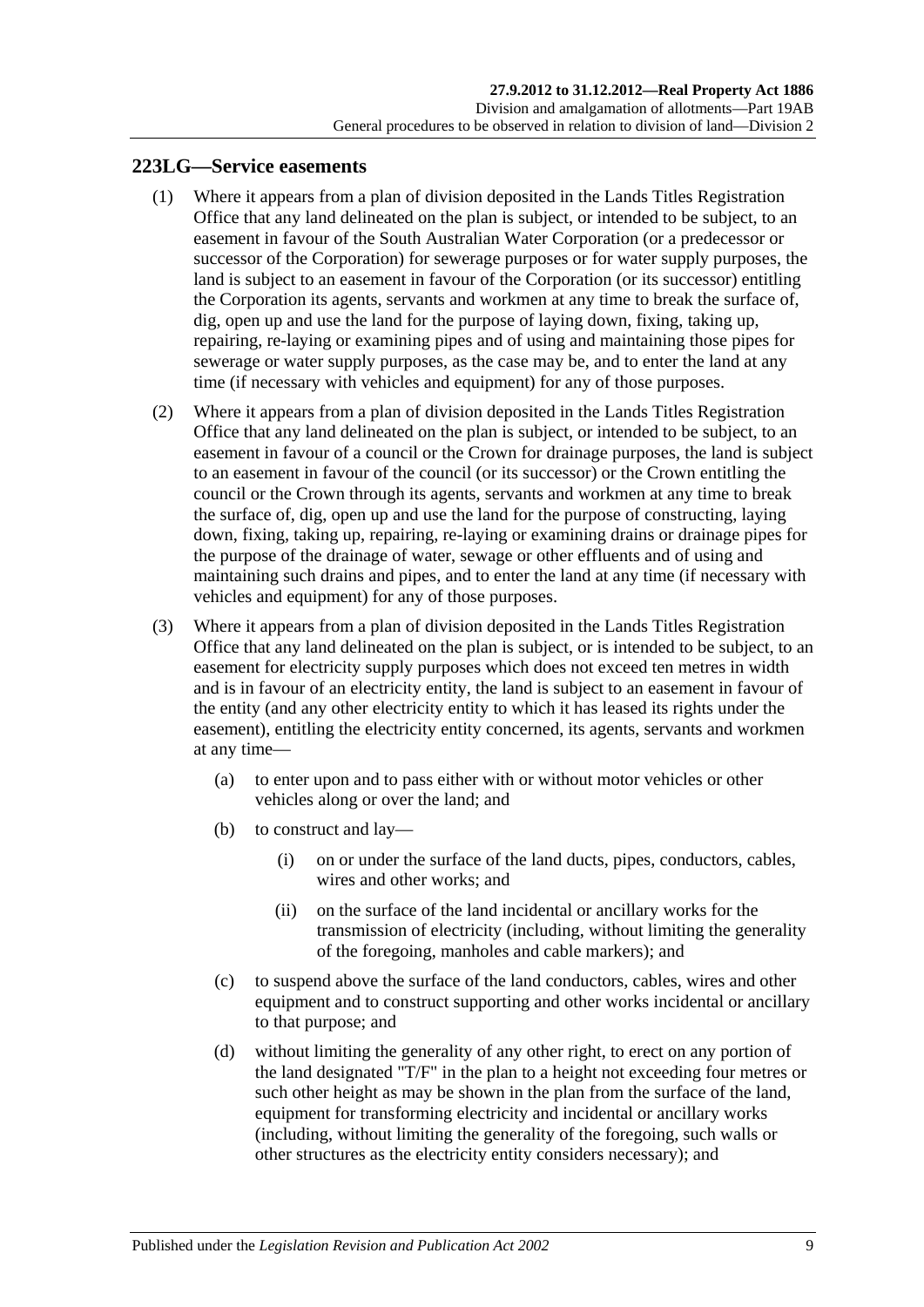- (e) from time to time to break the surface of, dig, open up and use the land for any of the purposes referred to in this subsection; and
- (f) to inspect, repair, alter, remove and replace any works referred to in this subsection; and
- (g) to transmit electricity by means of any such works.
- (4) No right to compensation arises—
	- (a) by virtue of the fact that land becomes subject to an easement under this section; or
	- (b) by virtue of the exercise of rights conferred by an easement under this section.
- (5) An easement in favour of an authority or entity under [subsections](#page-112-0) (1), [\(2\)](#page-112-1) or [\(3\)](#page-112-2) vests in the authority or entity free of all estates and interests except easements indicated on the plan of division.
- (6) If by virtue of this section, any land is subject to an easement, the Registrar-General must make such entries in the Register Book as are necessary to evidence the easement.

## **223LH—Consent to plans of division**

- <span id="page-113-0"></span>(1) An application for division must be endorsed with—
	- (a) where it appears from the Register Book that deposit of the plan of division in the Lands Titles Registration Office will affect the estate or interest of a person in the land to be divided or in any other land—a certificate signed by that person certifying that they have consented to the deposit of the plan; and
	- (b) where it appears from the Register Book that a person, apart from the registered proprietor or a person referred to in [paragraph](#page-113-0) (a) has, or claims, an estate or interest in the land to be divided—a certificate signed by that person certifying that they have consented to the deposit of the plan; and
	- (c) where the land to be divided is subject to a statutory encumbrance—a certificate signed by or on behalf of the holder of the statutory encumbrance certifying that the holder of the statutory encumbrance has consented to the deposit of the plan.
- <span id="page-113-1"></span>(2) Where the deposit of a plan of division will operate to vest an estate or interest in land in a person, the application for division must be endorsed with a certificate signed by the person in whom the estate or interest will be vested certifying that he or she has consented to the deposit of the plan.
- (2a) Where the deposit of a plan of division would result in the extinguishment of an easement in respect of part of the dominant land, the consent of a person who has, or claims, an estate or interest in the servient land is not required in relation to that extinguishment if rights under the easement continue in existence in respect of some other part of the dominant land.
- (3) The Registrar-General may dispense with the requirement of consent under [subsection](#page-113-1) (2) in relation to the vesting of an estate in fee simple in a street, road, thoroughfare, reserve or other similar open space or a service easement.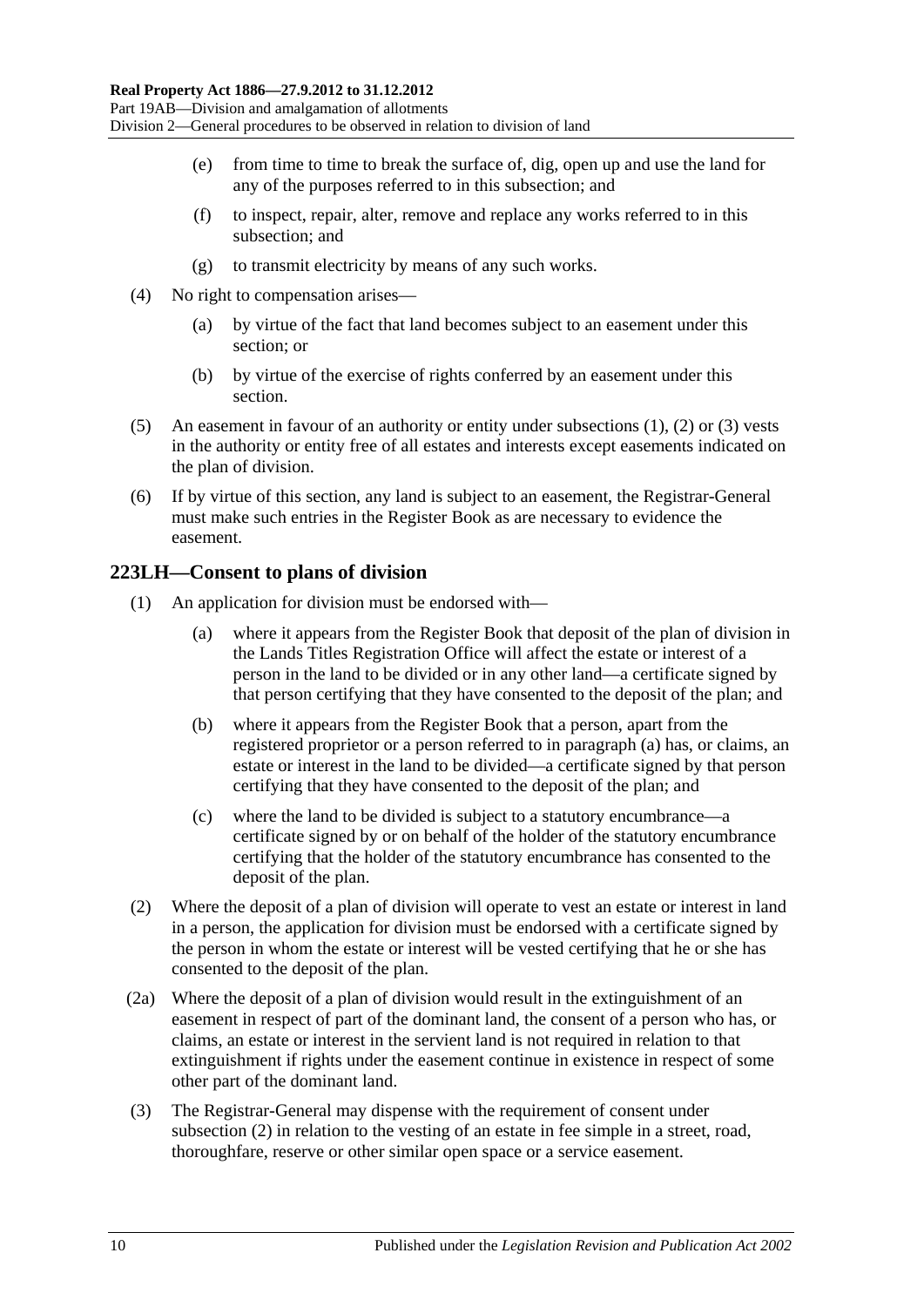- (4) A person who has applied for division of land is not required to sign a certificate under this section.
- (5) The regulations may provide that in prescribed cases, or cases of a prescribed class, a certificate is not required under this section unless the Registrar-General specifically requires such a certificate.
- (6) The Registrar-General may, if he or she thinks fit, dispense with a certificate required by this section.

## **223LI—Assessment of stamp duty**

Where duty is payable under the *[Stamp Duties Act](http://www.legislation.sa.gov.au/index.aspx?action=legref&type=act&legtitle=Stamp%20Duties%20Act%201923) 1923* in relation to two or more transactions that will be effected by deposit of a plan of division, each of the transactions will be taken to be effected by a separate instrument for the purposes of assessing the duty.

## **Division 3—Amalgamation**

## **223LJ—Amalgamation**

- (1) Where a person is the registered proprietor of two or more contiguous allotments, he or she may apply to the Registrar-General for amalgamation of those allotments into a single allotment.
- (2) An application under this section—
	- (a) must be in a form approved by the Registrar-General; and
	- (b) must be accompanied by the prescribed fee; and
	- (c) must be accompanied by any duplicate certificates relating to the allotments to be amalgamated; and
	- (d) must, if the Registrar-General so requires, be accompanied by a plan of the allotment to be formed by the amalgamation; and
	- (e) must be endorsed with or accompanied by, the consent of persons required by or under [subsection](#page-114-0) (3); and
	- (f) must be accompanied by such other documents as may be prescribed.
- <span id="page-114-0"></span>(3) The consent of the following persons is required to an amalgamation of allotments under this Division:
	- (a) a person who appears from the Register Book to have an interest as mortgagee or encumbrancee of the land or any part of the land to be amalgamated;
	- (b) such other persons whose consents are required either in the opinion of the Registrar-General or by regulation.
- (4) Upon receipt of an application under this section, the Registrar-General may—
	- (a) amalgamate the allotments to which the application relates into a single allotment; and
	- (b) make such entries and notations in or upon the Register Book or plans of division or other plans in the Lands Titles Registration Office as are necessary to evidence the amalgamation; and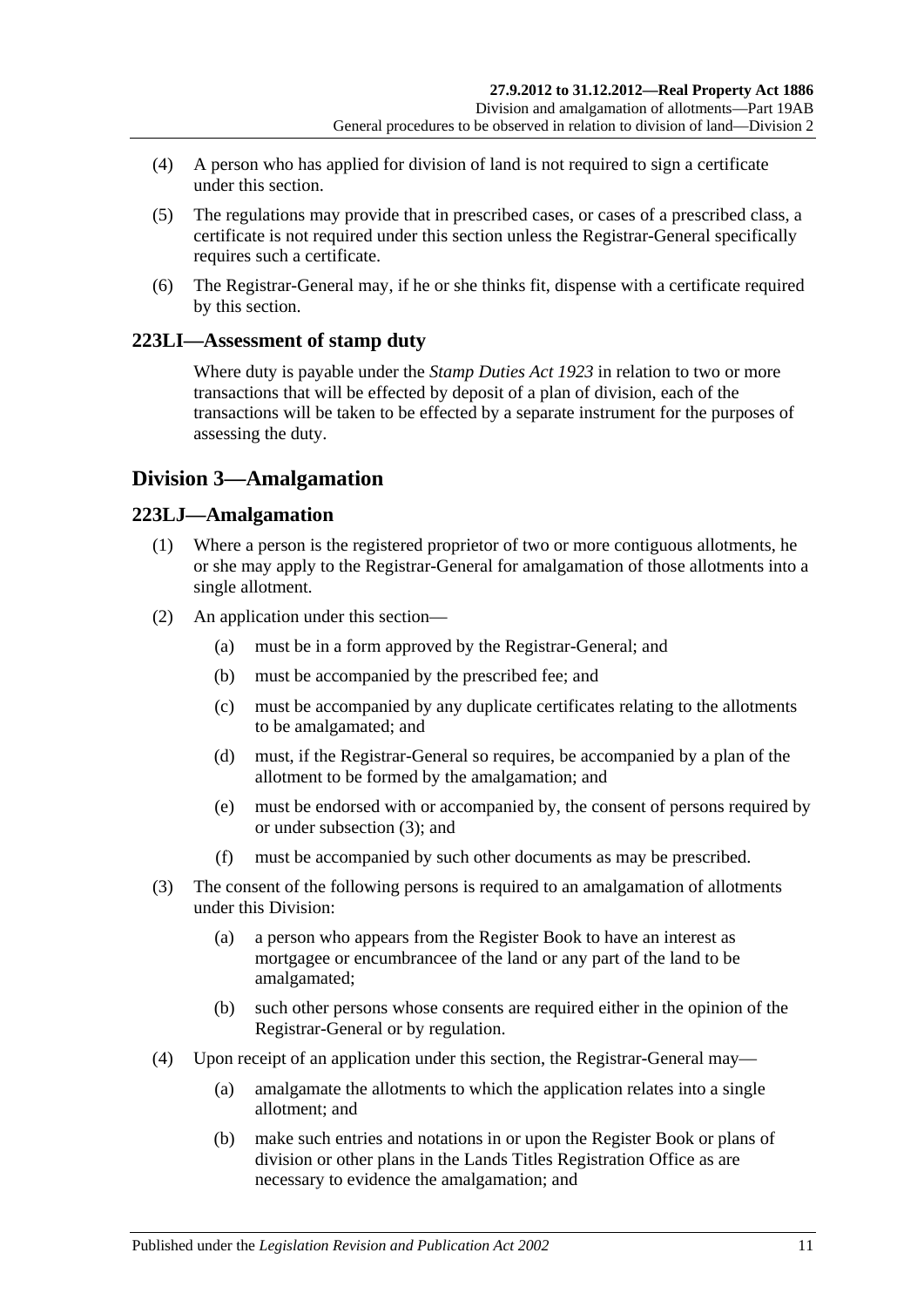- (c) cancel certificates in respect of the amalgamated allotments and issue a new certificate in respect of the allotment formed by the amalgamation.
- $(5)$  If—
	- (a) an easement is appurtenant to one or more (but not all) of the allotments to be amalgamated; and
	- (b) the consent of the proprietor of the servient land and of all persons who appear from the Register Book to have, or to claim, an estate or interest in the servient land is endorsed on the application for amalgamation,

the easement will, upon amalgamation of the allotments, be appurtenant to the single allotment resulting from the amalgamation.

(6) On—

- (a) amalgamation of allotments into a single allotment under this section;
- (b) amalgamation or merger of allotments into a single allotment under any other Act,

the allotments out of which the single allotment was formed cease to be allotments for the purposes of this Part.

## **Division 5—Miscellaneous provisions**

#### **223LP—Regulations**

The Governor may make such regulations as are contemplated by this Part, or as are necessary or expedient for the purposes of this Part.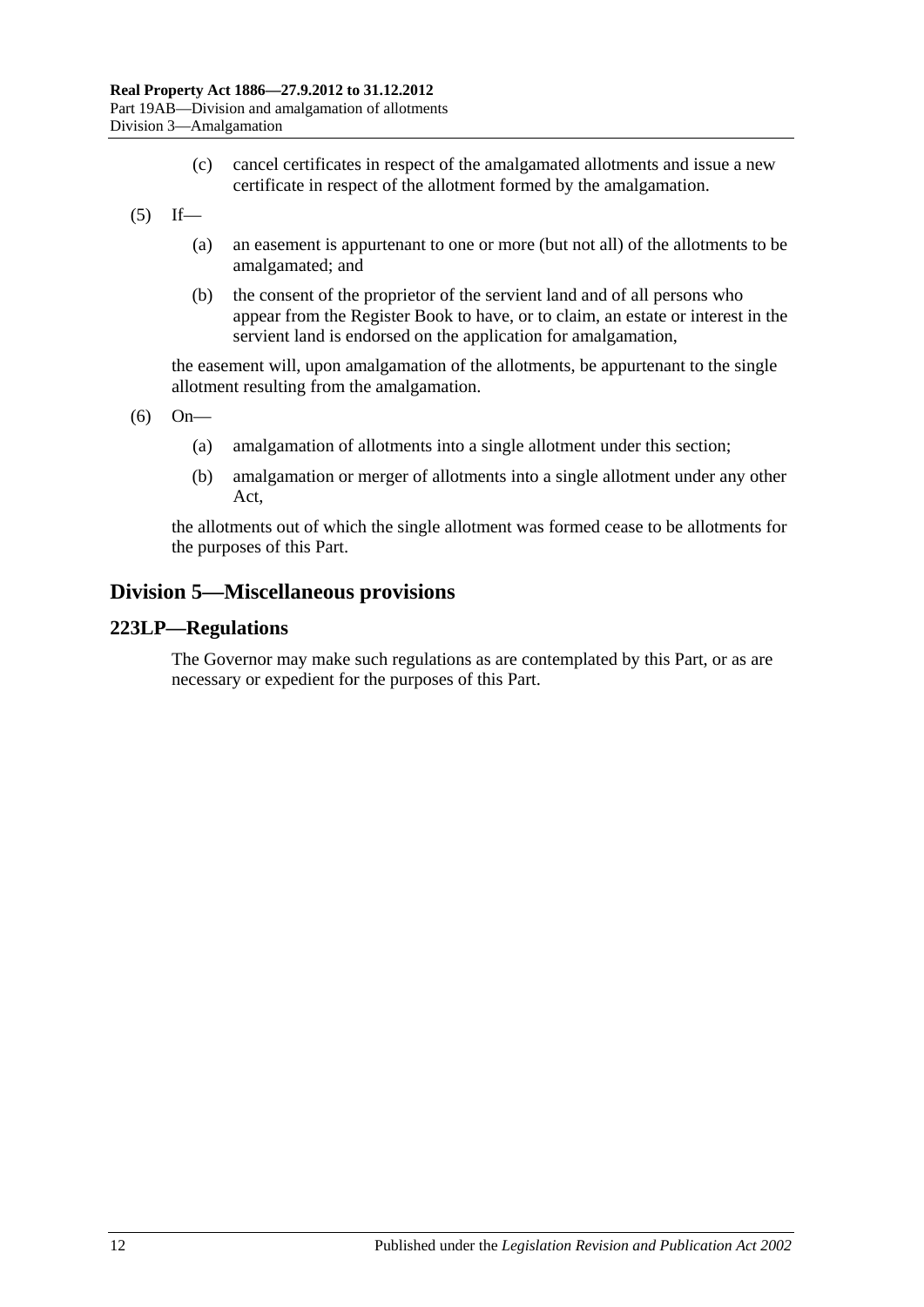## **Part 20—Procedure and penalties**

#### **226—Forms of summons by Registrar-General**

Any summons issued by the Registrar-General under the authority of this Act may be in the form of [Schedule 22](#page-137-0) hereto.

## **227—On refusal or neglect of person summoned, Registrar-General may apply to Judge**

If any person shall refuse or neglect to obey or comply with the requirements of any such summons the Registrar-General may apply to a Judge for a summons calling upon such person to show cause why he should not obey or comply with the same, and any Judge may, on the hearing of such summons, make such order in the premises as he shall think fit, and unless the Judge shall on such hearing certify that such refusal or neglect was reasonable, such person shall forfeit and pay a penalty, to be enforced by the said Judge not exceeding two hundred dollars.

#### **228—Declarations, before whom to be made**

Any declaration under this Act may be made before the Registrar-General, any Deputy Registrar-General, a Notary Public, Justice of the Peace, or Commissioner for taking Affidavits in the Supreme Court.

#### **229—Indictable offences under this Act**

If any person is guilty of the following offences, or any of them (that is to say)—

- (a) forges or procures to be forged or assists in forging or fraudulently affixes procures to be affixed or assists in affixing the seal of the Registrar-General, or an impression or part of an impression of such seal to any instrument;
- (b) forges or procures to be forged or assists in forging the name, signature, or handwriting of the Registrar-General or of any officer in any case where such officer is by this Act expressly or impliedly authorised to affix his signature;
- (c) fraudulently stamps or causes to be stamped any document with the seal of the Registrar-General or with a seal purporting to be the seal of the Registrar-General;
- (d) forges or procures to be forged or assists in forging the name, signature, or handwriting of any person whomsoever, to any instrument which is by this Act, or in pursuance of any power contained in this Act, expressly or impliedly authorised to be signed by such person;
- (e) uses, with an intention to defraud any person whomsoever, any document upon which any impression or part of the impression of any seal of the Registrar-General has been forged, or fraudulently affixed knowing the same to be fraudulently affixed, or any document the signature to which has been forged knowing the same to have been forged,

such person shall be guilty of an indictable offence.

Maximum penalty: Imprisonment for 14 years.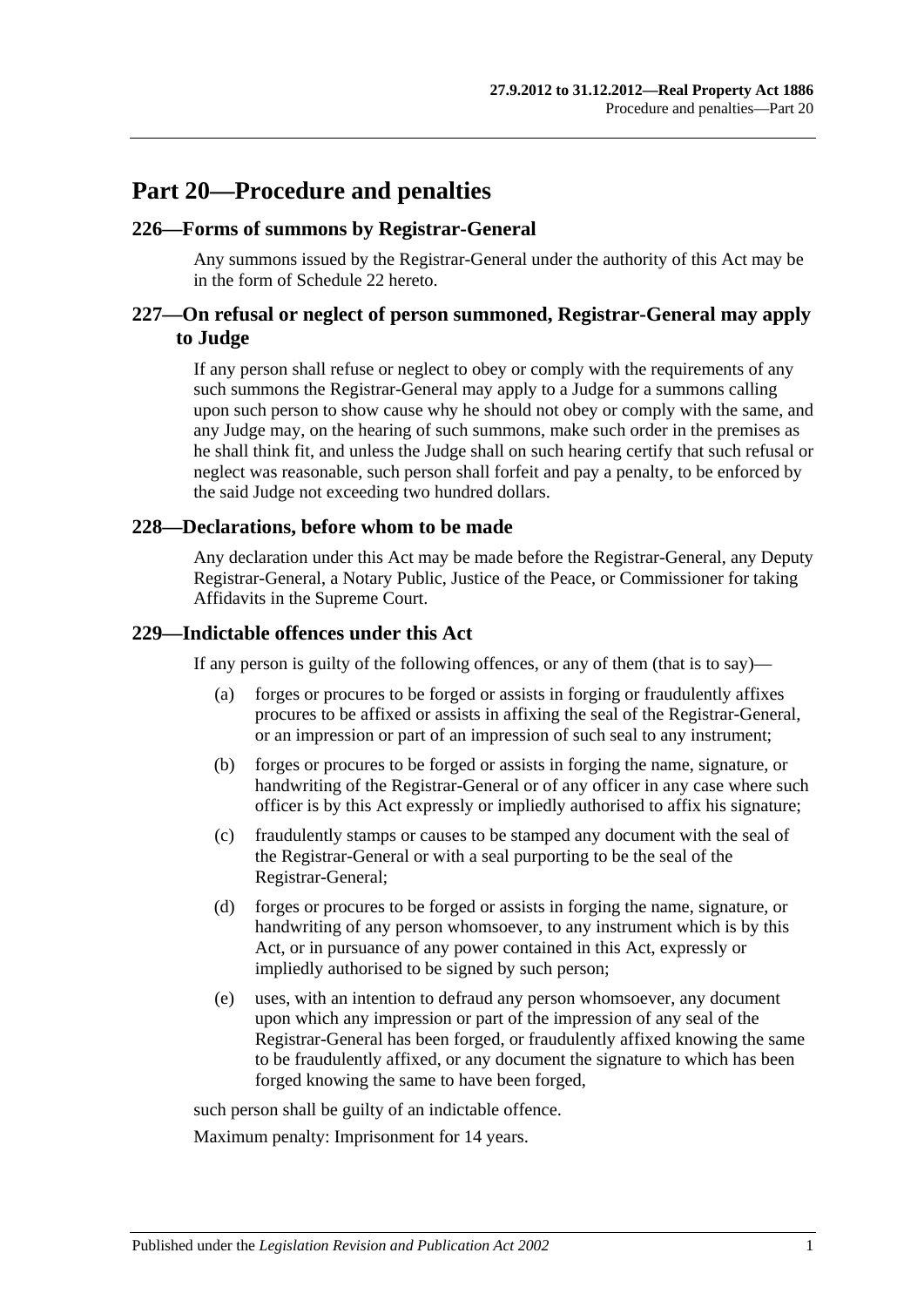## **230—Perjury**

If any person wilfully makes a false oath or declaration concerning any instrument, dealing, matter or procedure, under or in pursuance of this Act, such person shall be guilty of perjury.

Maximum penalty: Imprisonment for 14 years.

## **232—Penalty for certifying incorrect documents**

Any person who shall falsely or negligently certify to the correctness of any application, instrument or other document that is required to be certified under this Act shall incur therefor a penalty not exceeding five thousand dollars; but such penalty shall not prevent any person sustaining loss or damage in consequence of error or mistake in any such application, instrument or document from recovering damages against the person who shall have certified the same.

## **233—Other offences**

A person who—

- (a) wilfully and fraudulently makes any false statement in any application to bring land under the provisions of this Act, or in any application to be registered as proprietor, whether in possession, reversion, remainder, or otherwise on a transmission, or in any other application to be registered under this Act as proprietor of any land, or any estate or interest in any land;
- (b) wilfully and fraudulently suppresses, withholds, or conceals, or assists, or joins in, or is privy to the suppressing, withholding, or concealing from the Registrar-General, the Acting Registrar-General, or any Deputy Registrar-General any material document, fact, or matter of information;
- (c) wilfully and fraudulently gives false evidence, or makes a false statement in his examination before the Registrar-General, the Acting Registrar-General, or any Deputy Registrar-General;
- (d) without lawful authority and knowing that no such authority exists intentionally alters or causes to be altered—
	- (i) an original certificate of title filed in the Register Book or the duplicate of such a certificate; or
	- (ii) records made by the Registrar-General by an electronic, electromagnetic, optical or photographic process under [Division 2](#page-26-0) of [Part 5](#page-26-1) or a certificate of title issued under that Division; or
	- (iii) any instrument comprising part of the Register Book; or
	- (iv) any instrument or form issued by the Registrar-General;
- (e) fraudulently uses, assists in fraudulently using, or is privy to the fraudulent using of any form purporting to be issued or sanctioned by the Registrar-General;
- (f) knowingly misleads or deceives any person hereinbefore authorised to demand explanation or information in respect of any land, or the title to any land, which is the subject of any application to bring the same under the provisions of this Act, or in respect of which any instrument or dealing is proposed to be registered or recorded,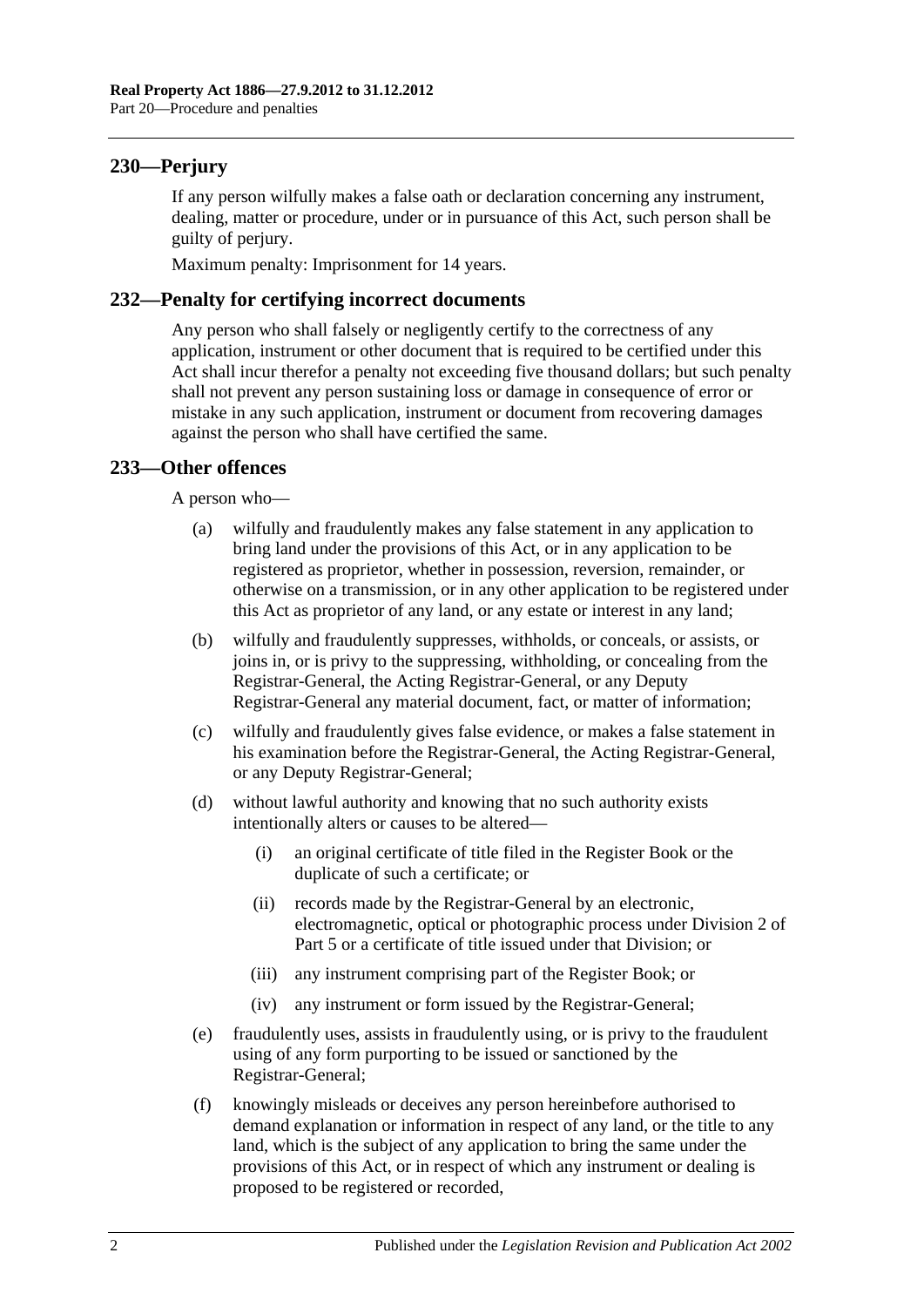is guilty of an indictable offence.

Maximum penalty: \$40 000 or imprisonment for 10 years.

## **234—Certificate etc procured by fraud to be void**

Any certificate, instrument, entry, erasure, or alteration procured, or made by fraud as in the last preceding section mentioned shall, whether there shall be a conviction under such section or not, be void as regards all parties or privies to such fraud.

## **240—Conviction not to affect civil remedy**

No proceeding or conviction for any act hereby declared to be an offence shall affect any remedy which any person aggrieved or injured by such act may be entitled to against the person who has committed such act, or against his estate.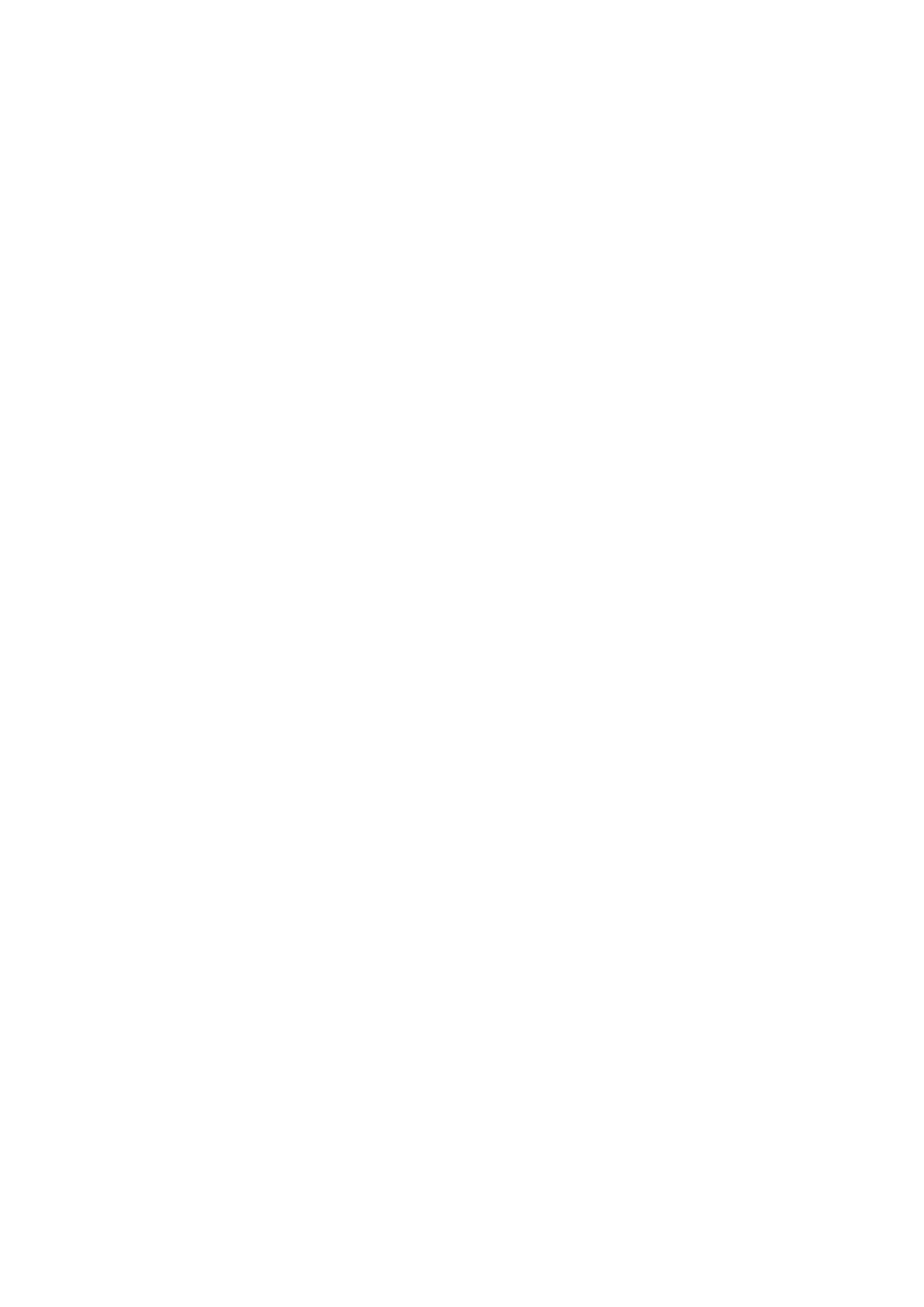## **Part 21—Miscellaneous**

## **241—Plans and maps**

- (1) Where, in the opinion of the Registrar-General, a plan or map is necessary or desirable for the purpose of registering or recording any dealing with land, he may require the person who has lodged documents in connection with the dealing to lodge an appropriate plan or map.
- (2) A plan or map lodged with the Registrar-General must comply with his requirements as to—
	- (a) the dimensions of the plan or map; and
	- (b) the scale to which it is drawn; and
	- (c) the information that it includes.
- (3) The Registrar-General may reject a plan or map that—
	- (a) does not comply with his requirements under this section; or
	- (b) is inaccurate or deficient in any respect.

## **242—Diagrams of land in certificates of title**

Every certificate of title for land brought under the provisions of this Act after the passing hereof (except a certificate for a strata lot within the meaning of the *[Community Titles Act](http://www.legislation.sa.gov.au/index.aspx?action=legref&type=act&legtitle=Community%20Titles%20Act%201996) 1996* or a unit within the meaning of the *[Strata Titles Act](http://www.legislation.sa.gov.au/index.aspx?action=legref&type=act&legtitle=Strata%20Titles%20Act%201988) 1988*) must include a diagram (or have a diagram attached to it), showing the measurements of the land contained therein, such plan to be supplied by the Surveyor-General when practicable without involving any cost to the Government, or shall refer to a plan deposited, or accepted for filing, in the Lands Titles Office showing such measurements.

## **242A—Cases where measurements not required**

It shall not be necessary to supply, show, or state the dimensions, measurements, or bearings of any closed road or reserve or any closed part of any road or reserve for any purpose of this Act unless those dimensions, measurements, or bearings shall be required by the Registrar-General to be supplied, shown, or stated, and the Registrar-General may in any other case dispense with the necessity for supplying, showing, or stating any dimensions, measurements, or bearings for the purposes of this Act.

## **244—Provision for person under disability of infancy or mental incapacity**

Where any person who (if not under disability) might have made any application, given any consent, done any act, or been party to any proceedings under this Act, is an infant or mentally incapacitated person, the guardian or the administrator or committee of the estate of such person may make such applications, give such consent, do such acts, and be party to such proceedings as such person himself, if free from disability, might have made, given, done, or been party to, and shall otherwise represent such person for the purposes of this Act.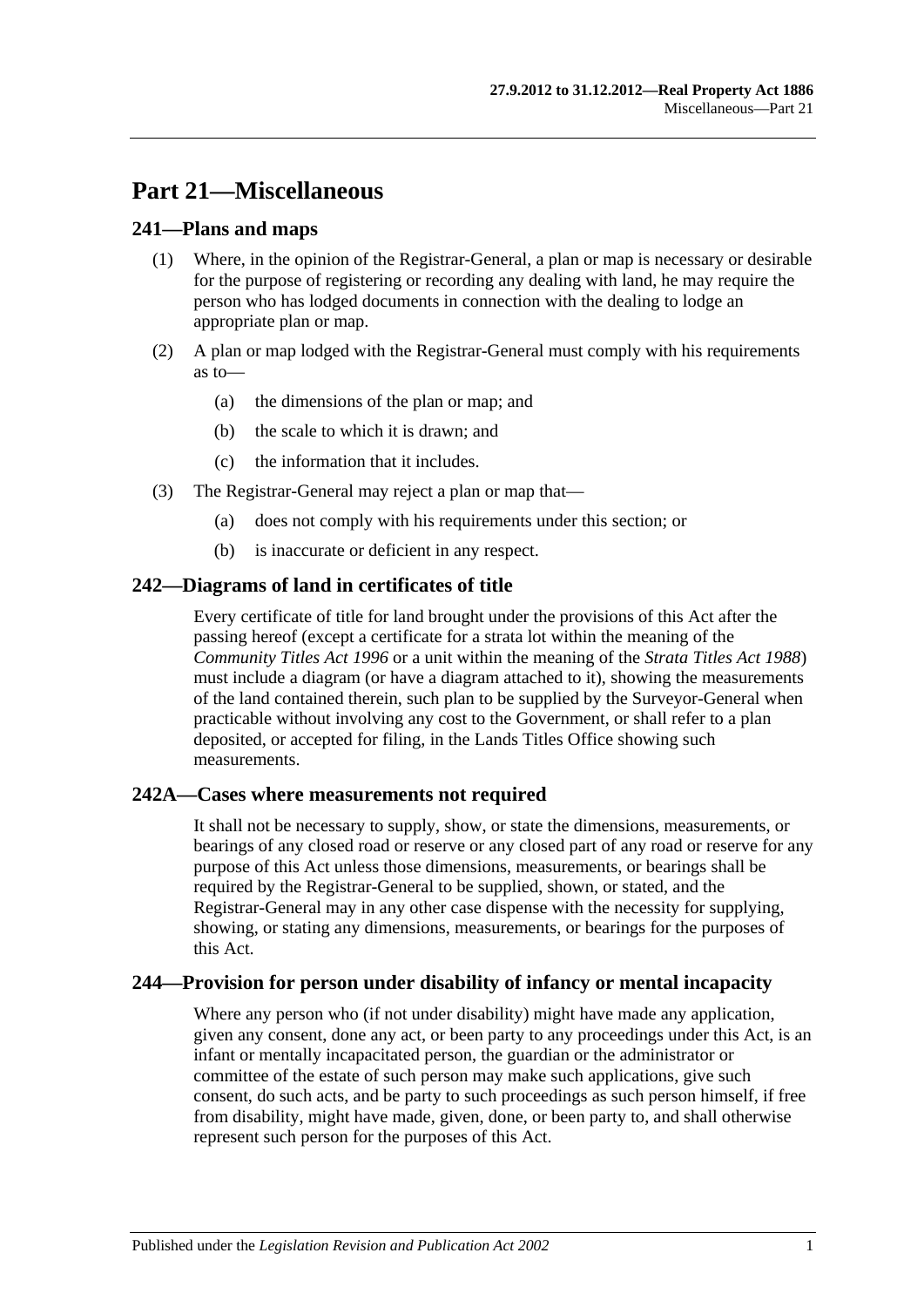## **245—Court may appoint guardian**

The Court may appoint a guardian of an infant for the purposes of this Act.

#### **246—Unregistered instruments to confer claim to registration**

Every instrument signed by a registered proprietor, or by any person claiming through or under a registered proprietor, purporting to pass an estate or interest in land for the registration of which estate or interest provision is made in this Act shall, until registered, be deemed to confer upon the person intended to take under such instrument, or any person claiming through or under him, a right or claim to the registration of such estate or interest. The Registrar-General, upon application for such registration by any person other than the person immediately claiming from a registered proprietor, may reject the same altogether or may register the applicant as proprietor of the estate or interest, either forthwith or at the expiration of some defined period of time, and may direct such other entries to be made in the Register Book, and such advertisements to be published, as he may deem necessary.

## **247—Informal documents may be registered**

The Registrar-General may, in the event of great loss or inconvenience being likely to arise, register any document signed by a registered proprietor, or by any person claiming through or under a registered proprietor, notwithstanding that such document be not in any of the forms prescribed by this Act, nor otherwise in accordance with the provisions hereof: Provided that such document purports to create an estate or interest in land for the registration of which estate or interest provision is made in this Act, and would in equity, apart from the provisions of this Act, be regarded as vesting such estate or interest in the person intended to take under such document. The Registrar-General, upon application for such registration, may reject the same altogether, or may proceed as directed in the last preceding section.

#### **248—Memorial to be entered**

On registering any such applicant, as mentioned in the two last preceding sections, the Registrar-General shall, so far as possible, enter the like memorial of every document or instrument produced by the applicant in the same manner as if such document or instrument had been presented for registration in its proper order of time, and the duplicate certificate, or other instrument of title shall be delivered up and the like memorials or other entries made thereon: Provided that no such registration shall be made if it would interfere with the right of any person claiming under any instrument previously registered under this Act.

#### **249—Equities not abolished**

(1) Nothing contained in this Act shall affect the jurisdiction of the Courts of law and equity in cases of actual fraud or over contracts or agreements for the sale or other disposition of land or over equities generally.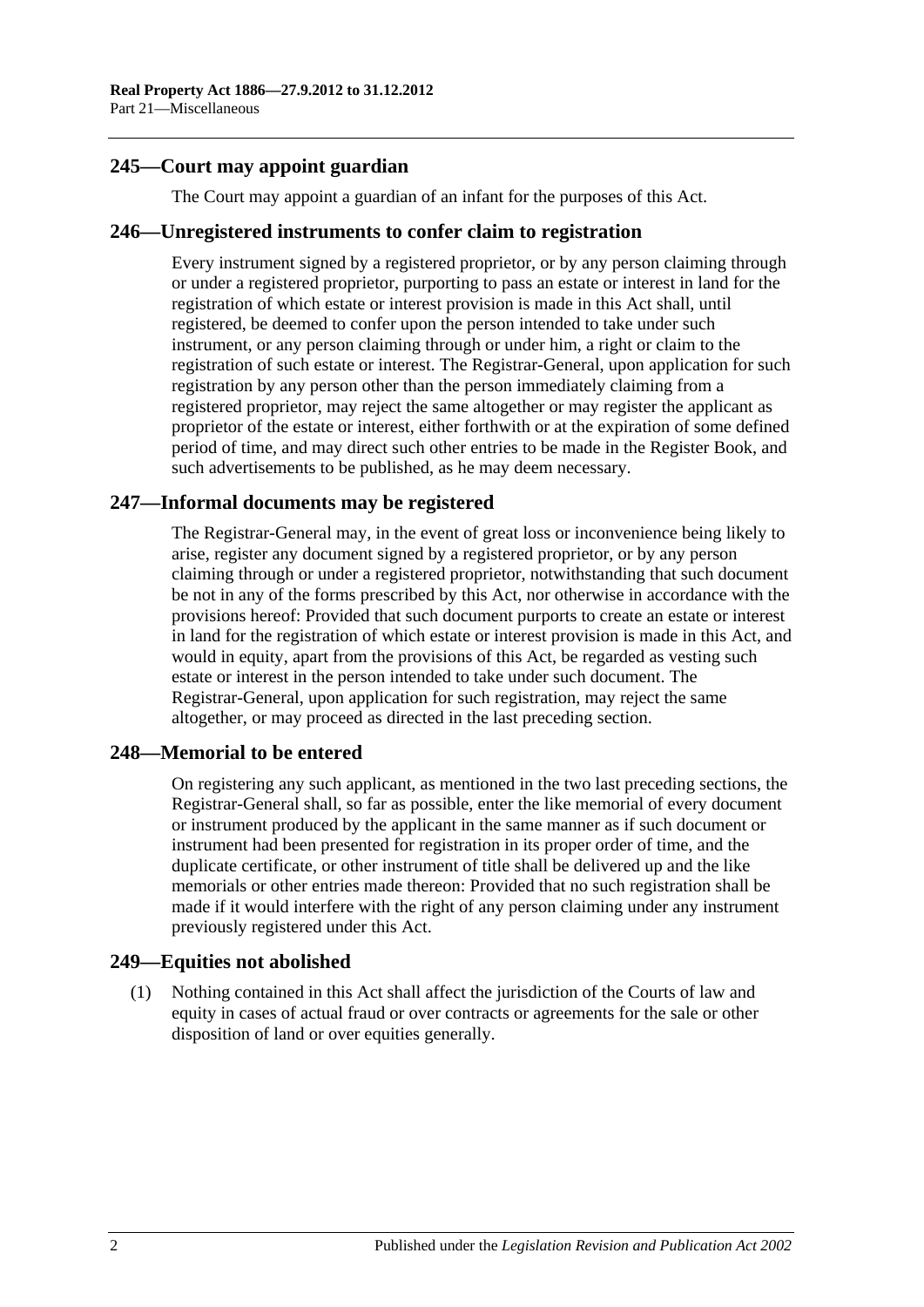(2) And the intention of this Act is that, notwithstanding the provisions herein contained for preventing the particulars of any trusts being entered in the Register Book, and without prejudice to the powers of disposition or other powers conferred by this Act on proprietors of land, all contracts and other rights arising from unregistered transactions may be enforced against such proprietors in respect of their estate and interest therein, in the same manner as such contracts or rights may be enforced against proprietors in respect of land not under the provisions of this Act: Provided that no unregistered estate, interest, contract, or agreement shall prevail against the title of any *bona fide* subsequent transferee, mortgagee, lessee, or encumbrancee, for valuable consideration, duly registered under this Act.

#### **250—Lis pendens not to be registered**

No *lis pendens* affecting lands under the provisions of this Act shall hereafter be registered.

#### **251—No title by adverse possession**

Except as provided in [Part 7A](#page-40-0) of this Act, no person shall acquire any right or title to land under the provisions of this Act by any length of adverse possession, nor shall the right of the registered proprietor to recover possession of any such land be barred by any length of adverse possession.

### **252—Corporations and district councils to furnish Registrar-General with plans of new streets etc**

So often as any new street or road shall become vested in any Corporation or District Council by any means other than in pursuance of an order for opening the same the Corporation or Council affected shall immediately furnish the Registrar-General with a map or plan showing particulars of the new street or road so having become vested as aforesaid.

## **253—Surveyor-General to furnish Registrar-General with particulars of orders confirming opening of new roads etc**

Whenever an order for opening a new road or closing an old road, or for the exchange of any water or other reserve, through or affecting land under the provisions of this Act shall have been duly confirmed, the Surveyor-General shall forthwith after such confirmation forward to the Registrar-General particulars of the date of such confirmation, and of the width, length, bearings, and measurements of such road, or of the exact dimensions and position of such reserve, and of the land taken in exchange.

## **254—Alteration of plans**

The Registrar-General shall make reference to the particulars so furnished to him as aforesaid on any plan deposited in his office which is affected thereby, and shall also make an entry on the certificate in the Register Book, and alter any diagram included in, or attached to, the certificate in accordance with such survey maps, plans or particulars, and require the registered proprietor, or any mortgagee or encumbrancee, who may hold the same, to deliver up the duplicate certificate for the purpose of being cancelled or corrected as the case may require.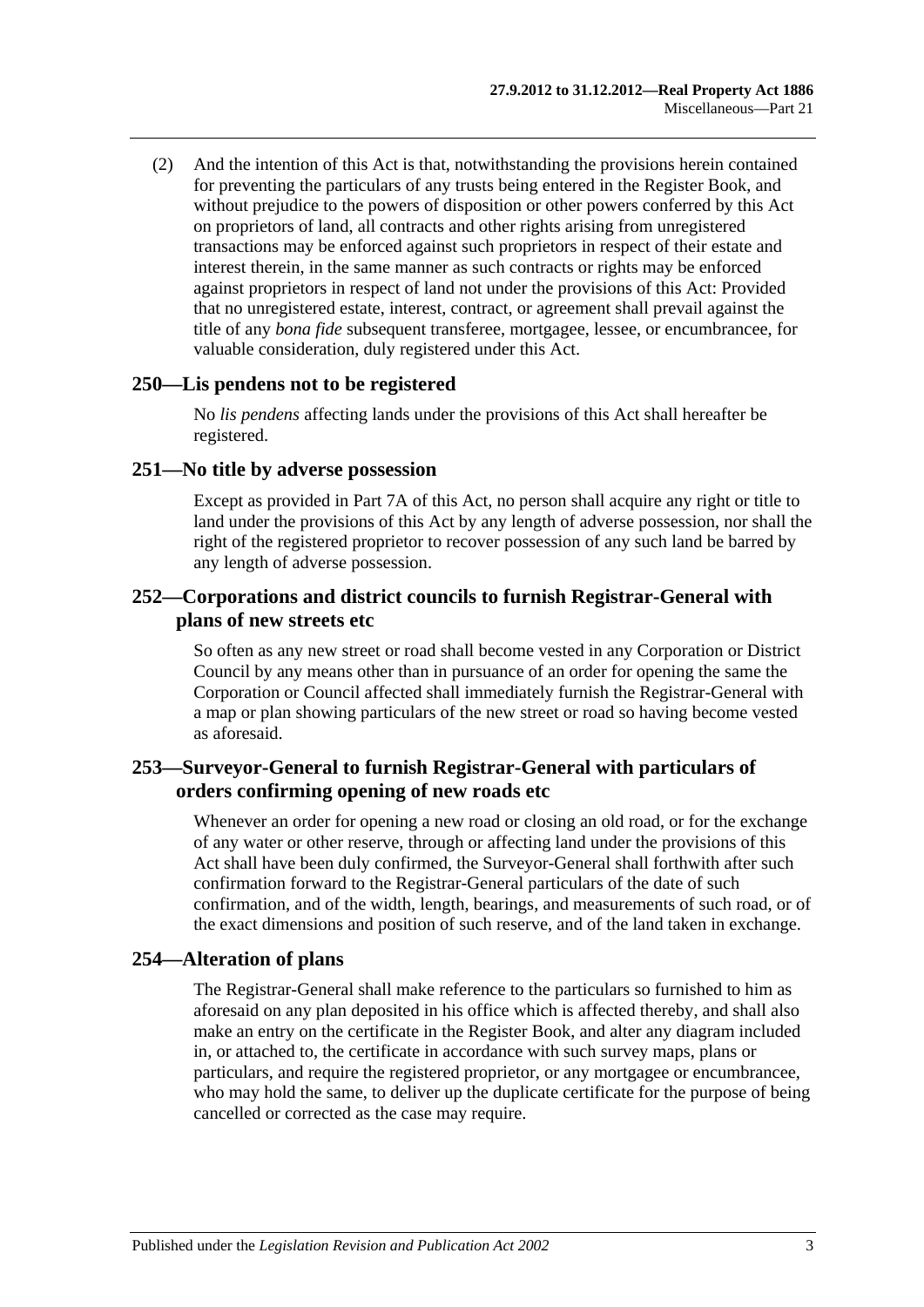### <span id="page-123-0"></span>**255—Confused boundaries**

- (1) A plan of the boundaries of land within a Confused Boundary Area that is lodged in the Lands Titles Registration Office under section 51(2) of the *[Survey Act](http://www.legislation.sa.gov.au/index.aspx?action=legref&type=act&legtitle=Survey%20Act%201992) 1992* must be accompanied by an application in a form approved by the Registrar-General.
- (2) The Registrar-General must, on the lodging of a plan referred to in [subsection](#page-123-0) (1), examine the plan as if it were a plan lodged under this Act.
- <span id="page-123-1"></span>(3) The Registrar-General may deposit a plan in the Lands Titles Registration Office pursuant to section 51 of the *[Survey Act](http://www.legislation.sa.gov.au/index.aspx?action=legref&type=act&legtitle=Survey%20Act%201992) 1992* without the consent of a person who appears from the Register Book to have or to claim an estate or interest in land affected by the plan.
- <span id="page-123-2"></span>(4) On the deposit of a plan referred to in [subsection](#page-123-1) (3)—
	- (a) the boundaries of land affected by the plan are by force of this subsection altered to the extent necessary to give effect to the plan; and
	- (b) the Registrar-General may amend the original certificate of title, or may issue a new certificate of title, without the production of any duplicate or other instrument and without the consent of a person who appears to have or to claim an estate or interest in the land, and may amend any other relevant instrument or record; and
	- (c) if the Registrar-General so requires—any duplicate certificate of title or other instrument specified by the Registrar-General must be produced to the Registrar-General so that it can be amended or a new certificate issued.
- (5) If the production of a certificate or other instrument is required under [subsection](#page-123-2) (4), then, despite any agreement to the contrary, a person having possession of the certificate or other instrument is not entitled to demand or receive a fee or charge from any person for its production.
- (6) Any amendment made to a certificate of title under this section will be taken to have been made prior to the registration of any instrument registered on the certificate.

#### **258—Reference to Real Property Acts**

Where, in any Act now in force, reference is made to the Real Property Acts, or any of them, such reference shall be deemed to extend to this Act.

#### **259—General powers of Court not affected**

Any special jurisdiction by this Act given to the Court shall not prejudice or take away the ordinary jurisdiction of the Court.

#### **260—Valuable consideration may be proved by prior instruments**

Whenever in any action or other proceeding affecting the title to any land, it shall become necessary to determine the fact whether any person is a purchaser, transferee, mortgagee, encumbrancee, or lessee, for valuable consideration or not, any party to such action or other proceeding may give in evidence any transfer, mortgage, encumbrance, lease or other instrument affecting the title to such land, although the same may not be referred to in the certificate or may have been cancelled by the Registrar-General.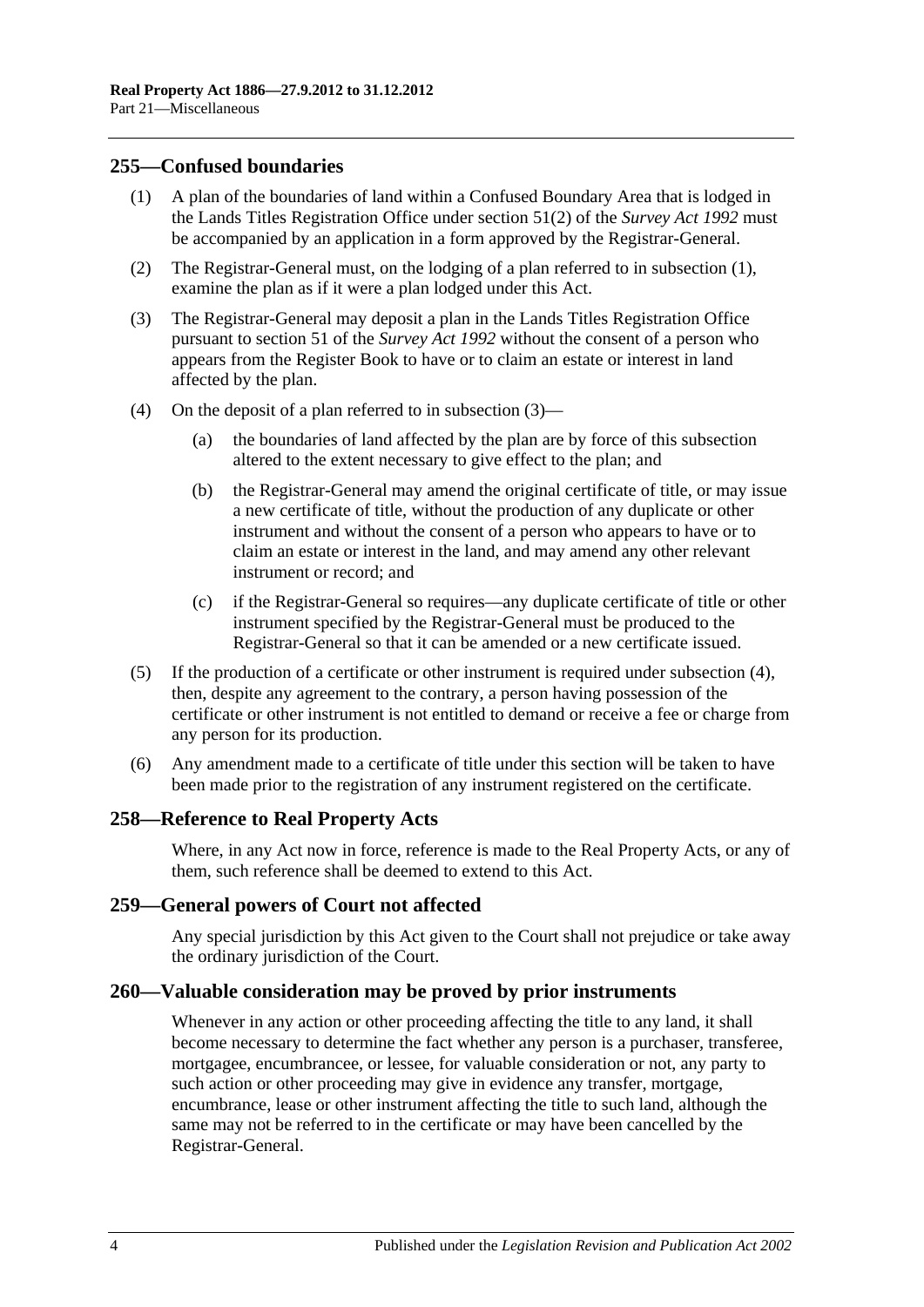### **261—General covenants to be implied in instruments**

In every instrument charging, creating, or transferring any estate or interest in land, there shall be implied the following covenant by the party charging, creating, or transferring such estate or interest, with the party in whose favour such estate or interest is charged or created, or to whom the same is transferred, and his executors, administrators, and transferees, that is to say—That he, the covenanting party, will do such acts and execute such instruments as in accordance with the provisions of this Act may be necessary to give effect to all covenants, conditions, and purposes expressly set forth in such instrument, or by this Act declared to be implied against such party in instruments of a like nature.

#### **262—Implied powers and covenants may be modified or negatived**

Every covenant and power by this Act implied in any instrument may be negatived or modified by express declaration contained in or endorsed on the instrument.

## **263—In action for breach, party may be proceeded against as if he had covenanted in express words**

In any action for a breach of any such covenant, it shall be lawful to allege that the party against whom such action is brought did covenant precisely in the same manner as if such implied covenant, with or without modification, as the case may be, had been expressed in words in such instrument, any law or practice to the contrary notwithstanding; and every such implied covenant shall have the same force and effect and be enforced in the same manner as if it had been set out at length in such instrument.

## **264—Implied covenants to be joint and several**

Where any covenants are by this Act implied against two or more persons, such implied covenants shall be construed to be joint and several.

#### **265—Short forms of covenants in mortgages and leases**

Where in any mortgage or encumbrance the short form of covenant given in [Schedule](#page-135-0) 16 hereto and numbered 1, or where in any lease any of the other short forms of covenant given in such Schedule shall be used, the covenant set opposite such short form in the said Schedule shall be implied in such mortgage, encumbrance, or lease as fully and effectually as if set out at length therein: Provided that the parties to any such instrument may by express words add to or modify any such short form, in which case the same shall imply the covenant as set out at length, with the addition or modification so expressed.

### **266—Short form for expressing exception of mines and minerals**

Whenever, in any application or instrument under this Act, the following words shall be used "Except and always reserved to all coals, seams of coals, mines, minerals, and quarries, but paying reasonable compensation to ," they shall be taken to have the same effect, and be construed as if the form of words contained in [Schedule 17](#page-137-1) hereto had been inserted therein; and the Registrar-General, on issuing a certificate, shall insert the words so used in the application or instrument, and the same shall be as binding and effectual as if he had inserted therein the words at length contained in the said [Schedule 17.](#page-137-1)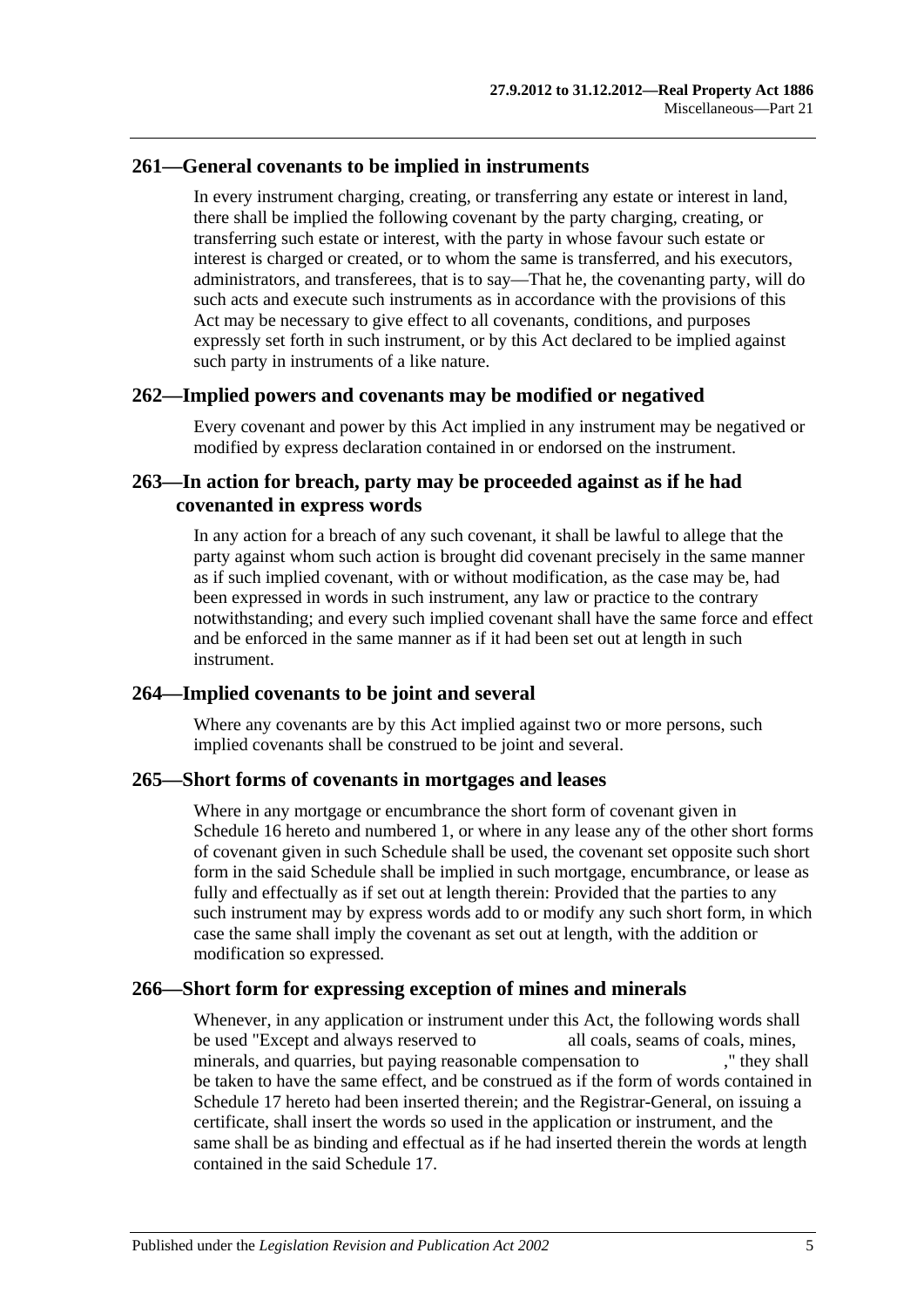### **267—Witnessing of instruments**

- (1) The execution of an instrument by or on behalf of a party to the instrument must be witnessed by a person who either knows the person executing the instrument personally or is satisfied as to his or her identity.
- (2) The witness—
	- (a) must be aged 18 years or over; and
	- (b) must not be a party to the instrument.
- (3) The witness must sign his or her name as witness and the full name and address of the witness and a telephone number at which he or she can ordinarily be contacted during business hours must be legibly printed under the witness' signature.
- (4) The Registrar-General may, whether he or she suspects that an instrument has been improperly executed or not, require the execution of the instrument to be verified in any manner he or she thinks fit.

#### **268—Improper witnessing**

If a witness signs an instrument as witness but—

- (a) does not know the person executing the instrument personally and has no reasonable ground on which to be satisfied as to the person's identity; or
- (b) knows or has reasonable grounds for suspecting that the person signing the instrument—
	- (i) if signing as a party—is not a party to the instrument; or
	- (ii) if signing on behalf of a party—does not have authority to sign on behalf of the party,

the witness is guilty of an offence.

Maximum penalty: \$2 000 or imprisonment for 6 months.

#### **270—Execution of instrument by corporation**

A corporation may execute instruments under the provisions of this Act by affixing thereto its common seal, and such execution shall be equivalent to signature.

## <span id="page-125-1"></span>**273—Authority to register**

- (1) Subject to [subsection](#page-125-0) (2), the Registrar-General shall not receive any application for bringing land under the provisions of this Act, or any instrument purporting to deal with or affect land, unless there shall be endorsed thereon a certificate that the same is correct for the purposes of this Act, signed by the applicant or party claiming under or in respect of such instrument, or by a solicitor, or licensed land broker.
- <span id="page-125-0"></span>(2) The Registrar-General may, in his absolute discretion, exempt instruments of classes prescribed by regulation from the requirement of certification under [subsection](#page-125-1) (1).
- (3) The Registrar-General may vary or revoke an exemption under [subsection](#page-125-0) (2).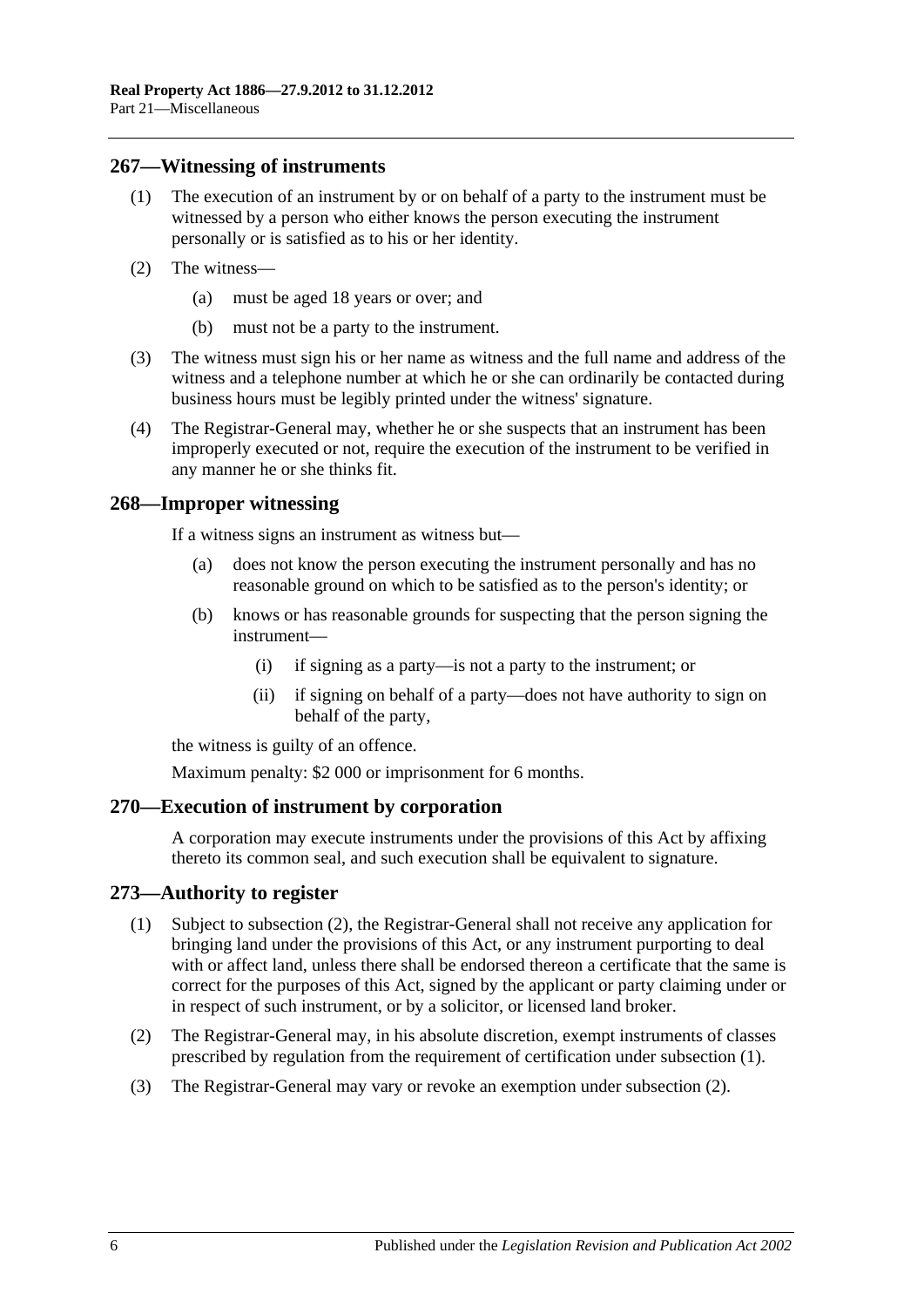## **274—Solicitors and conveyancers to be generally entitled to recover fees for work done under this Act**

- (1) Except as allowed by statute, no person other than a solicitor or registered conveyancer shall be entitled to sue for or receive any fees, costs, or charges for work done in reference to applications, transfers, or other dealings relating to land, nor to any right of set-off in respect of any such fees, costs, or charges, nor to any lien or right to retain any deed, paper, or writing which shall have come into his possession in reference to any such work.
- <span id="page-126-0"></span>(2) Where a requisition is made by the Registrar-General in respect of an instrument under this Act on the ground that there is an error in, or omission from, the instrument, and the error or omission arose through the fault of a solicitor or registered conveyancer, the solicitor or registered conveyancer shall not charge or recover any fees or costs for work done in relation to complying with the requisition.
- (3) Where a person considers that a solicitor or registered conveyancer has, in contravention of [subsection](#page-126-0) (2), charged any fees or costs for work done in relation to complying with a requisition, he may request a Master of the Supreme Court to tax the account of the solicitor or registered conveyancer in order to ascertain whether such fees or costs have been charged.

## **275—Forms in Schedules**

Whenever a form in any Schedule hereto is directed to be used, such direction shall apply equally to any form to the like effect for a similar purpose authorised in conformity with the provisions of this Act; and any variation from such forms, not being in matter of substance, shall not affect their validity or regularity; but they may be used with such alterations as the character of the parties or the circumstances of the case may render necessary.

## **276—Service of notices**

Where this Act makes no provision for the manner in which a notice is to be served on or given to any person the notice may—

- (a) be served personally or by certified post; or
- (b) be served by publication of the notice in a manner directed by the Registrar-General.

## <span id="page-126-1"></span>**277—Regulations**

- (1) The Governor may make such regulations as may be necessary or convenient for carrying into effect the provisions and objects of this Act, and without limiting the generality of the foregoing, may make regulations—
	- (a) providing for and prescribing the fees and charges payable for or in respect of the doing of any act or thing under this Act, including fees and charges for searching, whether electronically or in any other manner, the Register Book or any document deposited or registered or information recorded under this Act or pursuant to any other Act, and for obtaining copies of any material so searched; and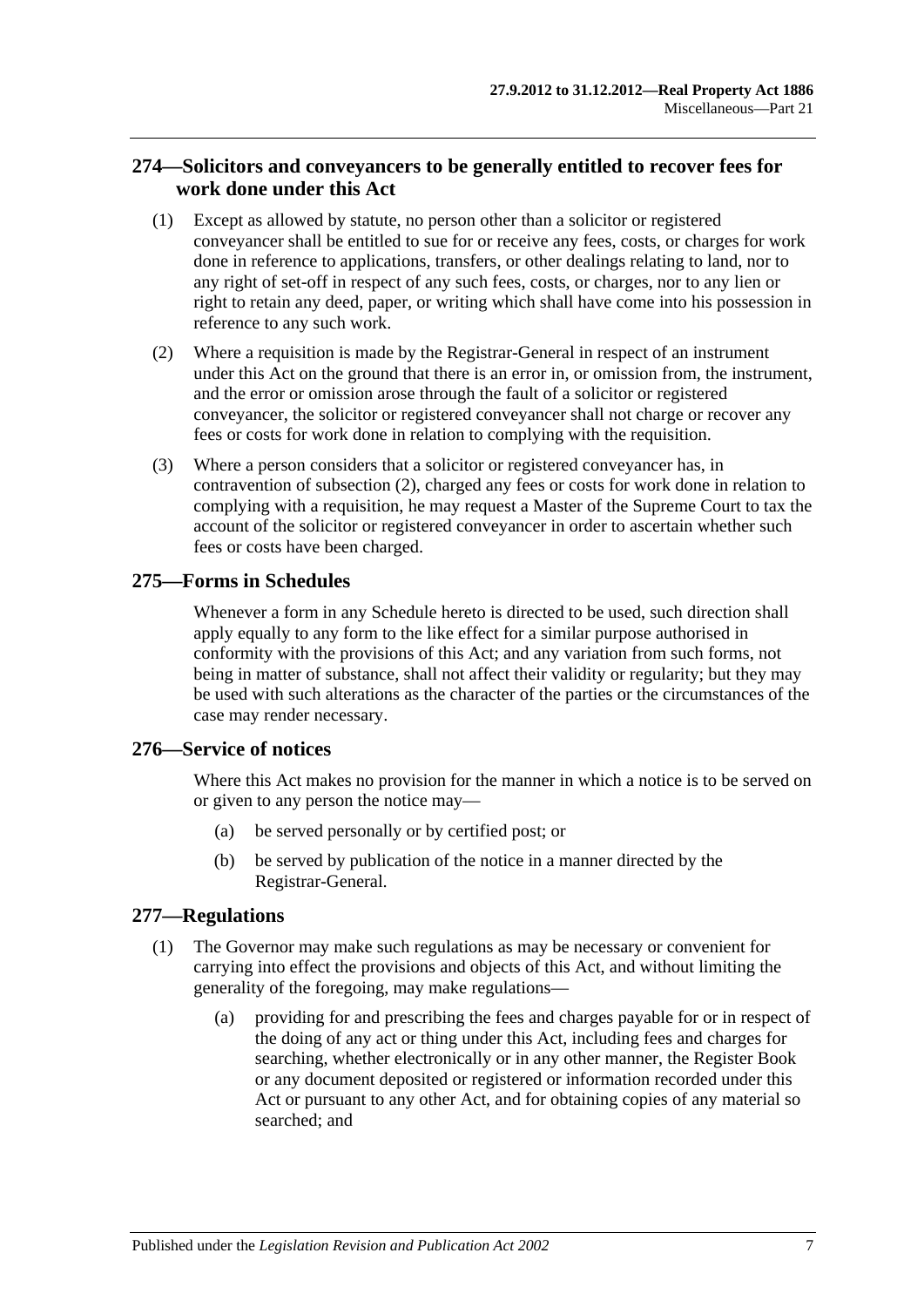- (b) providing for and prescribing the charges recoverable by solicitors and registered conveyancers for transacting business under the provisions of this Act.
- (1a) Fees or charges prescribed under [subsection](#page-126-1) (1) for registering a transfer of land may be based on the consideration for the transfer, the value of the land transferred or any other basis whether or not the fee or charge exceeds the administrative cost of registering the transfer.
- (2) Without limiting the generality of [subsection](#page-126-1) (1) of this section a regulation made under this Act may amend or revoke any regulation made under the *[Fees Regulation](http://www.legislation.sa.gov.au/index.aspx?action=legref&type=act&legtitle=Fees%20Regulation%20Act%201927)  Act [1927](http://www.legislation.sa.gov.au/index.aspx?action=legref&type=act&legtitle=Fees%20Regulation%20Act%201927)*.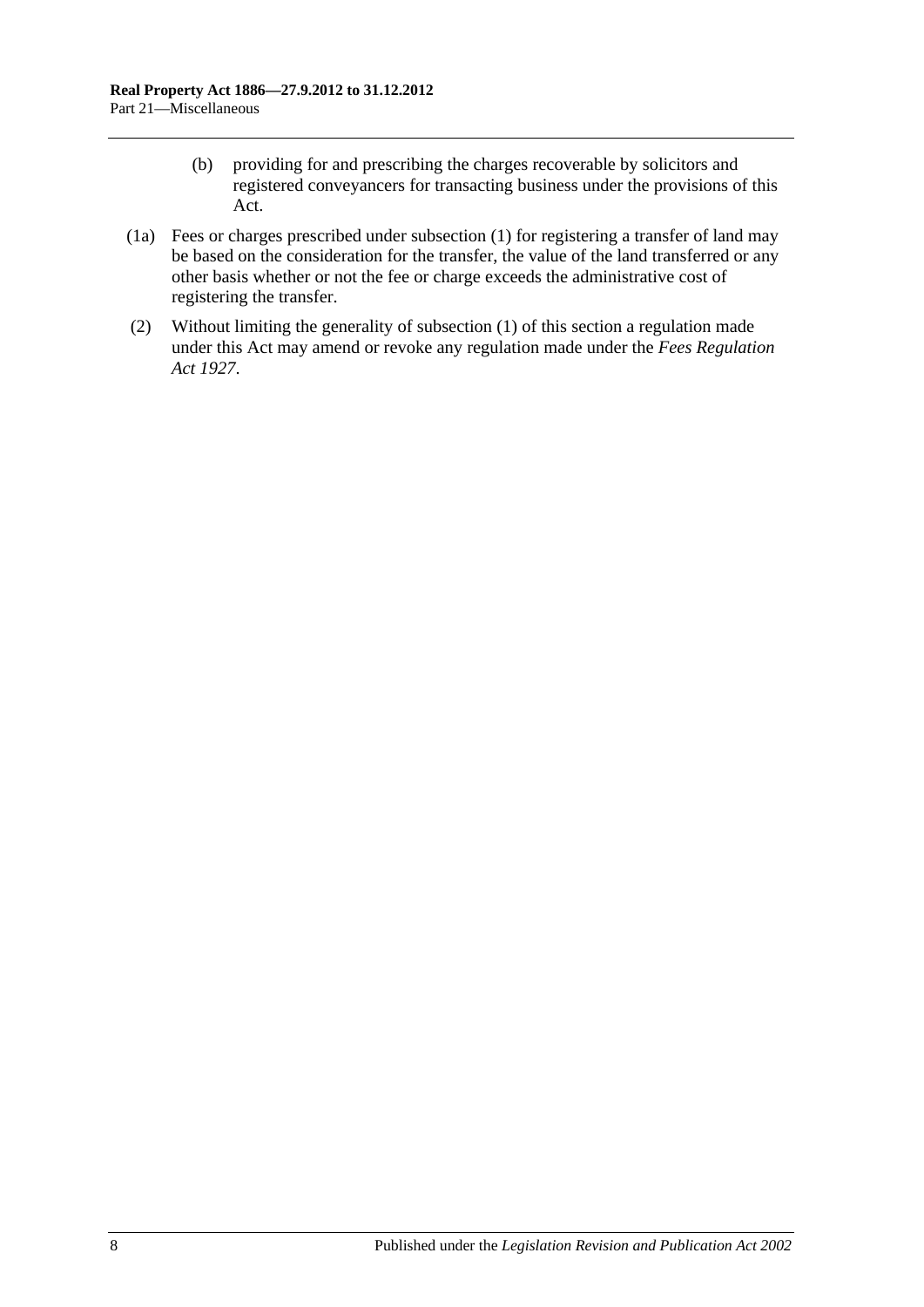# **Schedule 1—Transitional provisions**

- 1 (1) Where—
	- (a) a plan of resubdivision has been deposited or accepted for filing in the Lands Titles Registration Office under a previous enactment relating to the division of land and certificates of title in respect of some or all of the allotments created by the plan have not been issued because a condition for issue has not been satisfied; and
	- (b) the Registrar-General has served notice in writing on the proprietor of the land (and on such other persons as is required by regulation) that he or she intends cancelling the plan, or that part of the plan to which the condition relates, at the expiration of the period (being at least two months) specified in the notice,

the Registrar-General may cancel the plan, or the relevant part of it, if the condition has not been satisfied at the expiration of that period.

- (2) Where—
	- (a) a plan of resubdivision has been deposited or accepted for filing in the Lands Titles Registration Office under a previous enactment relating to the division of land and certificates of title have not been issued in respect of some or all of the allotments created by the plan because a condition for issue has not been satisfied or for any other reason; and
	- (b) the proprietor of the land to which the plan, or the relevant part of the plan, relates has applied to the Registrar-General for cancellation of the plan, or the relevant part of it; and
	- (c) the persons whose consents are required by regulation have consented to the application,

the Registrar-General may cancel the plan or the relevant part of it.

- (3) Where a plan, or part of a plan, is cancelled under this clause, all plans of resubdivision, or parts of such plans, affecting the same land that have been deposited or accepted for filing in the Lands Titles Registration Office under a previous enactment since the division on which the currently issued certificate of title for the land is based will be taken to have been cancelled.
- (4) Fees and contributions in relation to open space paid in respect of a plan, or part of a plan, of resubdivision cancelled by or under this clause are forfeited.
- (5) In this clause—

*plan of resubdivision* means a plan of re-subdivision or a plan of subdivision as defined in the *[Planning and Development Act](http://www.legislation.sa.gov.au/index.aspx?action=legref&type=act&legtitle=Planning%20and%20Development%20Act%201966) 1966* and includes a plan deposited or accepted for filing in the Lands Titles Registration Office before the commencement of that Act that satisfies the definition of either of those terms in that Act;

*previous enactment* means an Act in force before the commencement of the *[Real](http://www.legislation.sa.gov.au/index.aspx?action=legref&type=act&legtitle=Real%20Property%20Act%20Amendment%20Act%201982)  [Property Act Amendment Act](http://www.legislation.sa.gov.au/index.aspx?action=legref&type=act&legtitle=Real%20Property%20Act%20Amendment%20Act%201982) 1982*.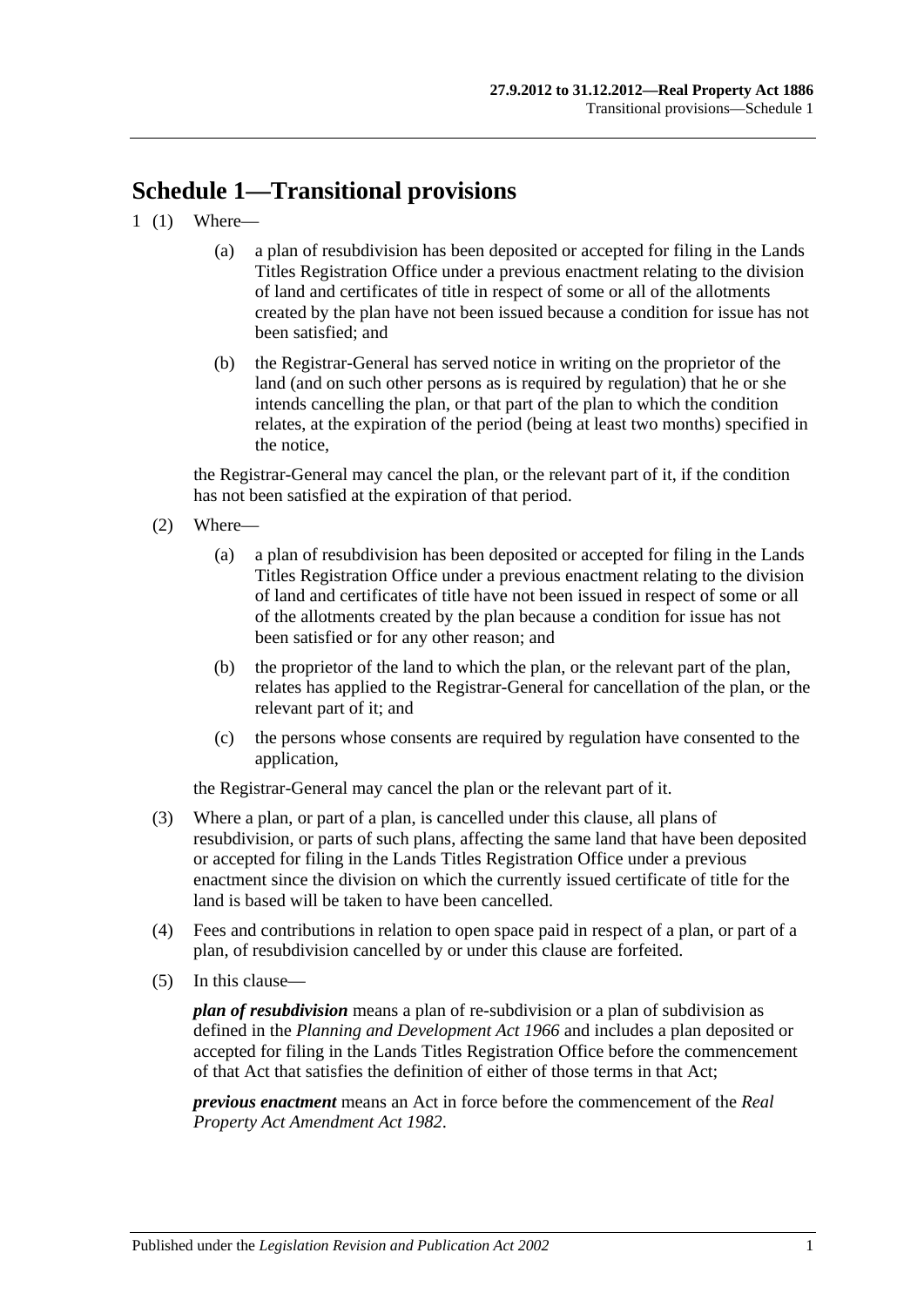- <span id="page-129-0"></span>2 (1) Subject to this Schedule, the Registrar-General must deal with an application for the division of land made before the commencement of the *[Real Property \(Miscellaneous\)](http://www.legislation.sa.gov.au/index.aspx?action=legref&type=act&legtitle=Real%20Property%20(Miscellaneous)%20Amendment%20Act%201994)  [Amendment Act](http://www.legislation.sa.gov.au/index.aspx?action=legref&type=act&legtitle=Real%20Property%20(Miscellaneous)%20Amendment%20Act%201994) 1994* as though that amending Act had not come into operation.
	- (2) A certificate of approval issued under [section](#page-111-2) 223LF or [223LG](#page-112-3) before the repeal of those sections by the *[Statutes Repeal and Amendment \(Development\) Act](http://www.legislation.sa.gov.au/index.aspx?action=legref&type=act&legtitle=Statutes%20Repeal%20and%20Amendment%20(Development)%20Act%201993) 1993* and a certificate issued by the Development Assessment Commission under section 51 of the *[Development Act](http://www.legislation.sa.gov.au/index.aspx?action=legref&type=act&legtitle=Development%20Act%201993) 1993* before the commencement of the *[Real Property](http://www.legislation.sa.gov.au/index.aspx?action=legref&type=act&legtitle=Real%20Property%20(Miscellaneous)%20Amendment%20Act%201994)  [\(Miscellaneous\) Amendment Act](http://www.legislation.sa.gov.au/index.aspx?action=legref&type=act&legtitle=Real%20Property%20(Miscellaneous)%20Amendment%20Act%201994) 1994* will expire on the second anniversary of the commencement of that Act unless the Registrar-General extends the life of the certificate.
	- (3) The Registrar-General must not deposit a plan of division in the Lands Titles Registration Office pursuant to an application referred to in subclause (1) if a certificate referred to in [subclause](#page-129-0) (2) on which the application depends has expired under that subclause.
	- (4) If the Registrar-General is unable to deposit a plan of division pursuant to an application referred to in subclause (1) because a certificate referred to in [subclause](#page-129-0) (2) has expired, the Registrar-General must reject the application and all instruments and other documents that depend on the deposit of the plan of division pursuant to the application.
- 3 (1) Subject to [subclause](#page-129-1) (2), where an easement is appurtenant to land shown on a plan of division as a street, road, thoroughfare, reserve or other similar open space and the plan—
	- (a) was deposited in the Lands Titles Registration Office under [Part 19AB](#page-104-0) before the commencement of the *[Real Property \(Miscellaneous\) Amendment](http://www.legislation.sa.gov.au/index.aspx?action=legref&type=act&legtitle=Real%20Property%20(Miscellaneous)%20Amendment%20Act%201994)  Act [1994](http://www.legislation.sa.gov.au/index.aspx?action=legref&type=act&legtitle=Real%20Property%20(Miscellaneous)%20Amendment%20Act%201994)*; or
	- (b) was deposited or accepted for filing in the Lands Titles Registration Office under a corresponding previous enactment; or
	- (c) is deposited after the commencement of the *[Real Property \(Miscellaneous\)](http://www.legislation.sa.gov.au/index.aspx?action=legref&type=act&legtitle=Real%20Property%20(Miscellaneous)%20Amendment%20Act%201994)  [Amendment Act](http://www.legislation.sa.gov.au/index.aspx?action=legref&type=act&legtitle=Real%20Property%20(Miscellaneous)%20Amendment%20Act%201994) 1994* but as though it had not come into operation (see clause  $2(1)$ ).

the easement ceases, or will be taken to have ceased, to be appurtenant to that land upon deposit of the plan in the Lands Titles Registration Office.

- <span id="page-129-1"></span>(2) Subclause (1) does not apply if it was a condition or requirement of the relevant planning authorisation or the intention at the time of deposit or acceptance for filing of the plan that the easement should remain appurtenant to the land.
- 4 (1) Notwithstanding the repeal of the *[Planning and Development Act](http://www.legislation.sa.gov.au/index.aspx?action=legref&type=act&legtitle=Planning%20and%20Development%20Act%201966) 1966*, Part 6 of that Act, and the regulations relevant to that Part, continue to apply in relation to a plan of division that had been approved under that Act, or in respect of which an application had been made, before the commencement of the *[Real Property Act Amendment](http://www.legislation.sa.gov.au/index.aspx?action=legref&type=act&legtitle=Real%20Property%20Act%20Amendment%20Act%201982)  Act [1982](http://www.legislation.sa.gov.au/index.aspx?action=legref&type=act&legtitle=Real%20Property%20Act%20Amendment%20Act%201982)*.
	- (2) A plan of division referred to in subclause (1) cannot be deposited or accepted for filing by the Registrar-General if the development approval granted in relation to the plan has lapsed under section 26 of the *[Statutes Repeal and Amendment](http://www.legislation.sa.gov.au/index.aspx?action=legref&type=act&legtitle=Statutes%20Repeal%20and%20Amendment%20(Development)%20Act%201993)  [\(Development\) Act](http://www.legislation.sa.gov.au/index.aspx?action=legref&type=act&legtitle=Statutes%20Repeal%20and%20Amendment%20(Development)%20Act%201993) 1993*.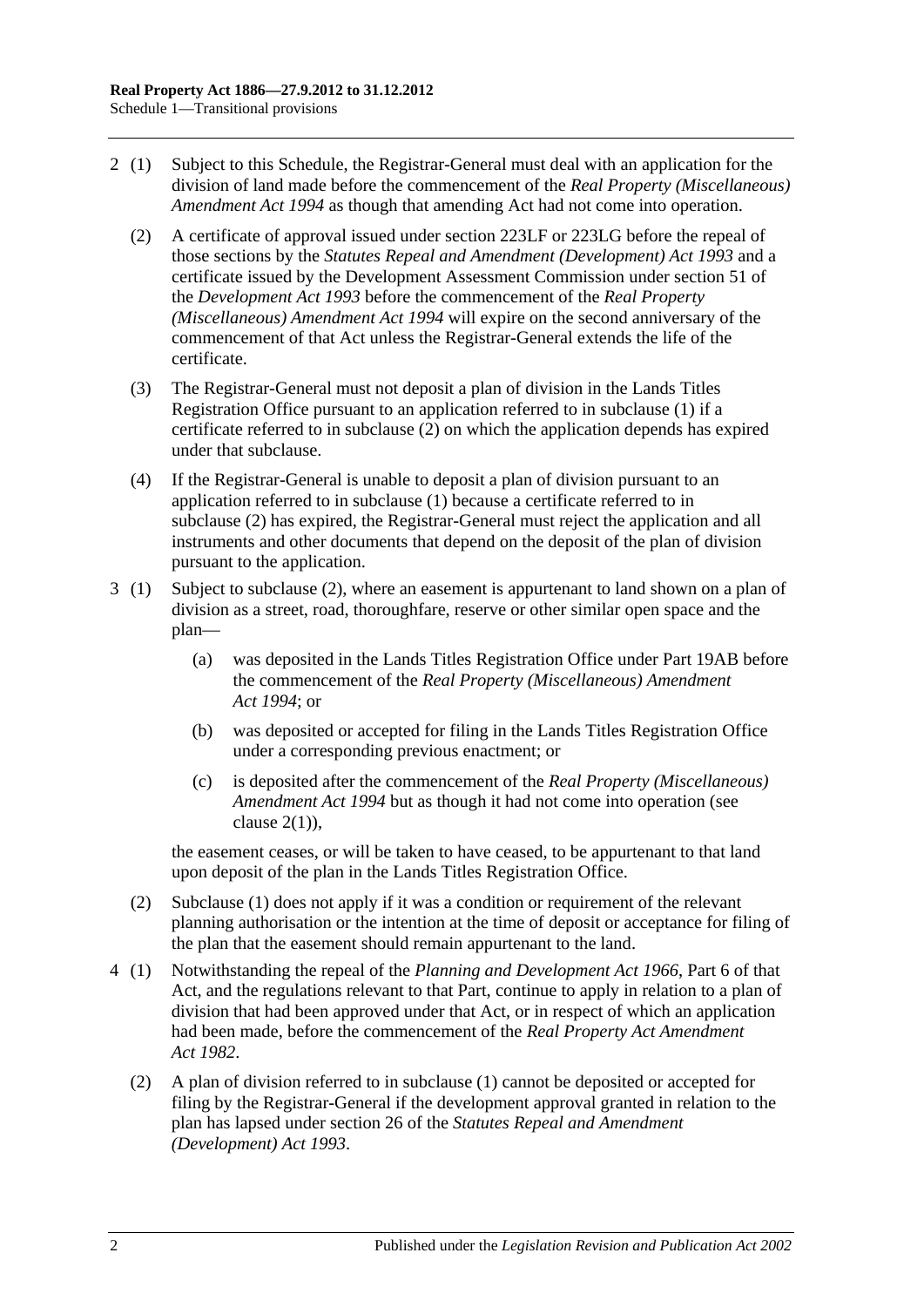- (3) For the purposes of the continued application of Part 6 of the *[Planning and](http://www.legislation.sa.gov.au/index.aspx?action=legref&type=act&legtitle=Planning%20and%20Development%20Act%201966)  [Development Act](http://www.legislation.sa.gov.au/index.aspx?action=legref&type=act&legtitle=Planning%20and%20Development%20Act%201966) 1966*, and the regulations relevant to that Part, under subclause (1), references to the Director will be construed as references to the Presiding Member of the Development Assessment Commission.
- 5 In this Schedule—

*division* includes subdivision and resubdivision.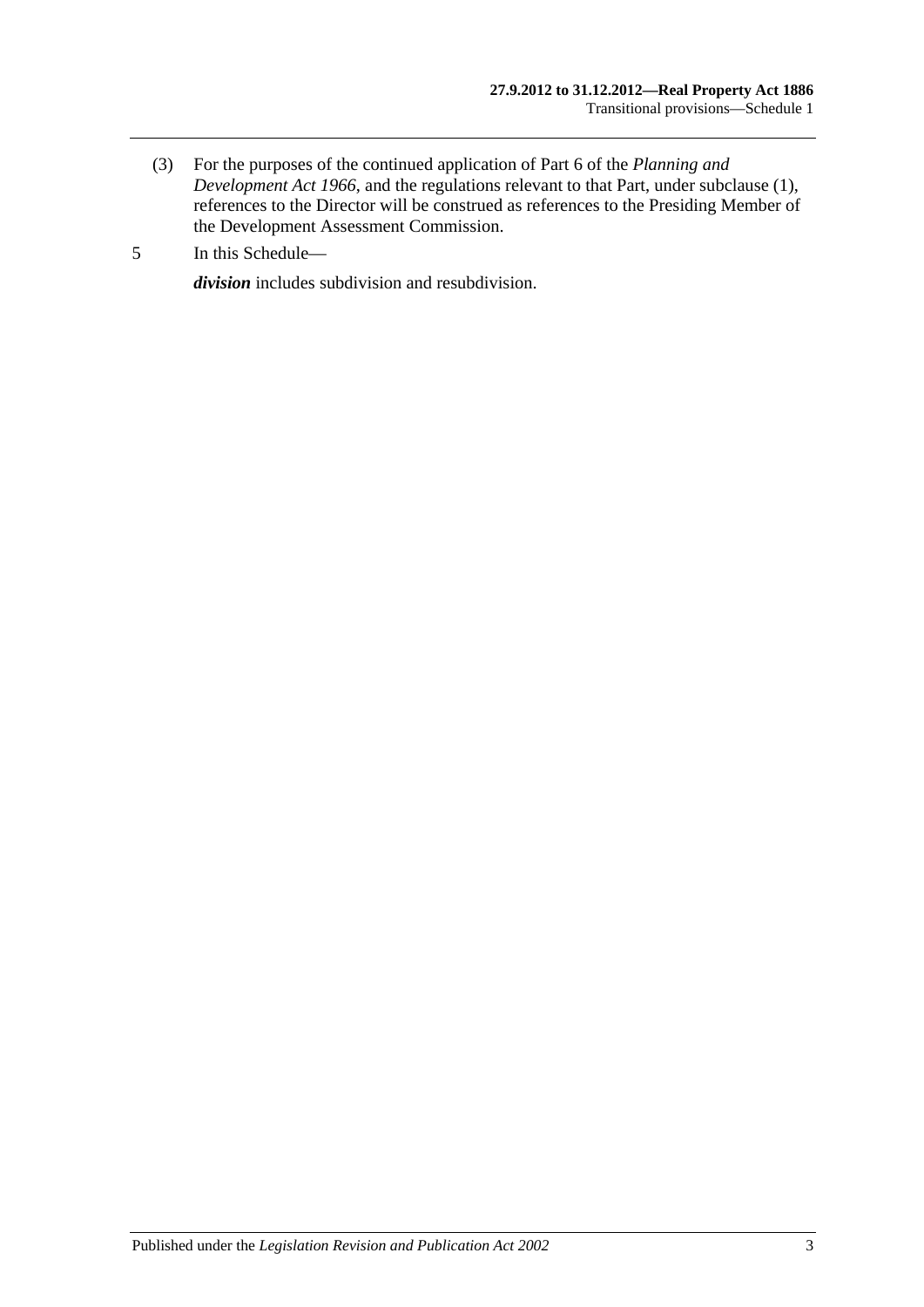## **Schedule 2—Application to bring land under the provisions of the** *Real Property Act 1886*

I, AB, of *[here insert residence and description*] do declare that I am *[or that CD, of* (here insert residence and description) is] seized of an estate of freehold [here state the nature of the estate of freehold] in all that piece of land situated in [here state the situation] containing [here state the area] be the same a little more or less [exclusive of roads intersecting the same, if any] with [here state rights-of-way and other privileges or easements appertaining, and set forth a sufficient description to identify the land which piece of land is of the value of \$ and no more, and is [the town allotment] or country section, or is part of the town allotment, or country section originally granted  $f<sub>O</sub>$ , by land grant under the hand and seal of

, formerly Governor [or Resident Commissioner] of the State of South Australia, dated the day of numbered in the plan of the [district, township, or county] of as delineated on the public maps of the State, deposited in the Survey Office, Adelaide: And I do further declare that I am not aware of any mortgage, encumbrance, or claim affecting the said land, or that any person hath any claim, estate, or interest on or in the said land, at law or in equity, in possession, reversion remainder or expectancy, or that any person has, or claims any right-of-way or other easement affecting the said land other than is set forth and stated as follows, that is to say [here state particulars of mortgages, encumbrances, dower, or other interest to which the land may be subject, and of all rights-of-way and other easements which any other person is entitled to or *claims*]: And I further declare that there is no person in possession or occupation of the said lands adversely to my estate or interest [or the estate or interest of the said CD therein] and [that the said land is now in the occupation of, here state names and descriptions of occupiers, or that the said land is now unoccupied], and that the names and addresses of the owners and occupiers of the lands contiguous thereto, are [here state the names and addresses of owners and occupiers of lands contiguous thereto, or to me unknown] and that there are no documents or instruments of title affecting the land above described in my possession or under my control, [ $or$  in the possession or under the control of the said CD] other than those enumerated in the Schedule hereto, and I do hereby [or if so, on behalf of the said CD] apply to have the land above described brought under the provisions of the Real Property Act 1886, and I make this solemn declaration conscientiously believing the same to be true, and appoint [here insert address] as the address to which notices in respect of this application may be sent. Dated at , this day of  $20$ .

| Made and subscribed by the above-named |        |             |
|----------------------------------------|--------|-------------|
| this                                   | day of | [Signature] |
| in the presence of                     |        |             |

To the Registrar-General

I, AB, the above declarant, hereby request you to issue the certificate of title for the land described in the above declaration in the name of

Witness to signature—

[Signature]

The Schedule referred to [Here set out a list of all documents and instruments of title]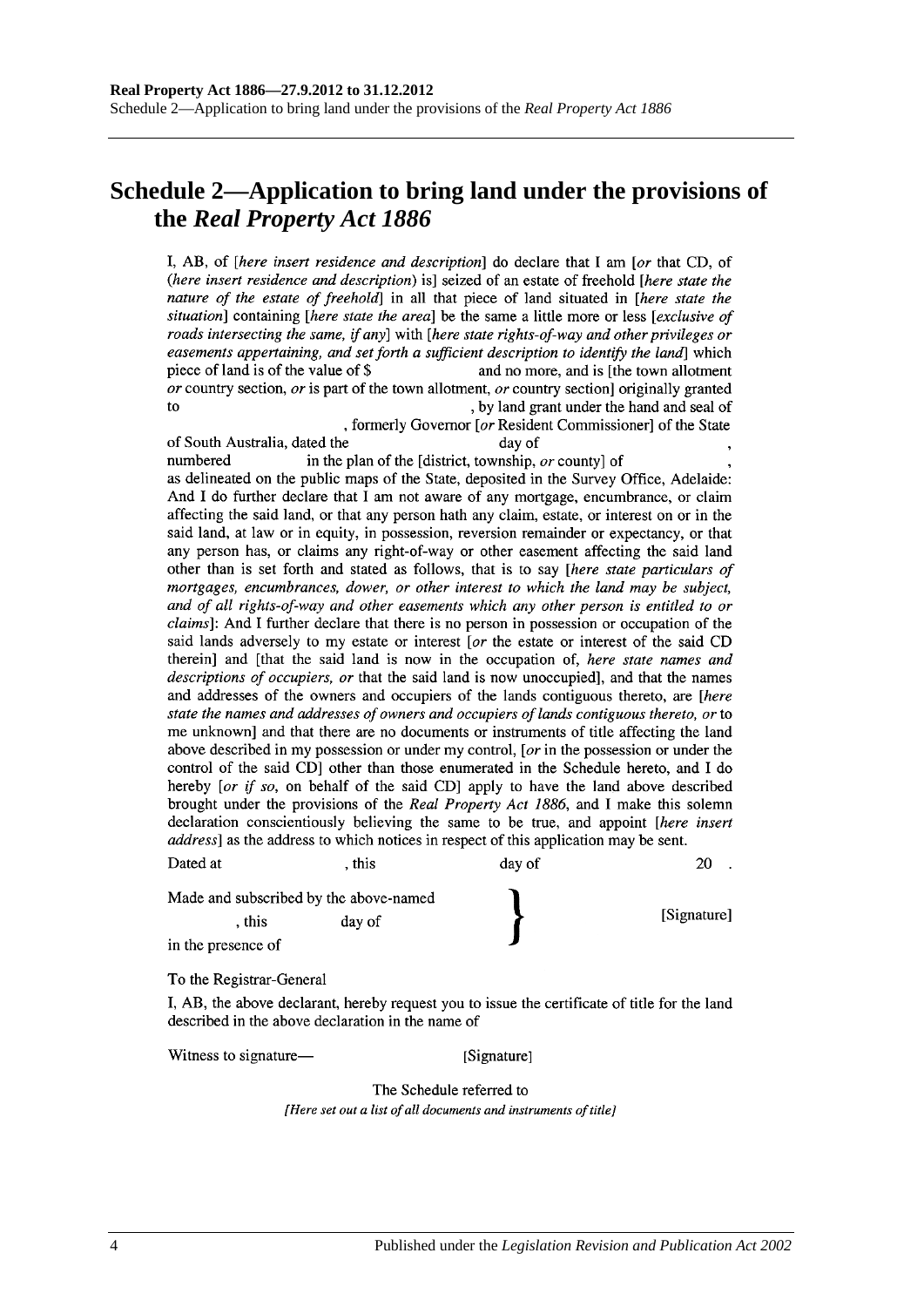## **Schedule 3—Caveat forbidding lands to be brought under the**  *Real Property Act 1886*

To the Registrar-General

Take notice that I, AB, of *[here insert residence and description*] claiming *[here state* the nature of the estate or interest claimed, and the ground on which such claim is founded in the land described as *[here state particulars of description from application*] , as land in and mentioned in notice dated the day of respect of which an application has been made to have the same brought under the provisions of the Real Property Act 1886, do hereby forbid the bringing of the said land under the provisions of the said Act; and I appoint *[here insert address within South* Australia] as the place at which notices and proceedings relating hereto may be served.

Dated this

day of

, 20

[Signature]

## **Schedule 5—A free and unrestricted right-of-way**

(section 89)

A full and free right and liberty to and for the proprietor or proprietors for the time being taking or deriving title under or through this instrument, so long as he or they shall remain such proprietors, and to and for his and their tenants, servants, agents, workmen, and visitors, to pass and repass for all purposes, and either with or without horses or other animals, cart, or other carriages.

# **Schedule 6—Short forms of easements and their interpretation**

(section 89A)

| <b>Short form</b>                     | Long form                                                                                                                                                                                                                                                                                                                                                                                                                                                                                      |
|---------------------------------------|------------------------------------------------------------------------------------------------------------------------------------------------------------------------------------------------------------------------------------------------------------------------------------------------------------------------------------------------------------------------------------------------------------------------------------------------------------------------------------------------|
| supply purposes.                      | an easement for water the right for him, his agents, servants and workmen at any time to break the surface of,<br>dig, open up and use the land (described for that purpose in this instrument) for the<br>purpose of laying down, fixing, taking up, repairing, re-laying or examining pipes and<br>of using and maintaining those pipes for water supply purposes and to enter the land at<br>any time (if necessary with vehicles and equipment) for any of those purposes.                 |
| an easement for<br>sewerage purposes. | the right for him, his agents, servants and workmen at any time to break the surface of,<br>dig, open up and use the land (described for that purpose in this instrument) for the<br>purpose of laying down, fixing, taking up, repairing, re-laying or examining pipes and<br>of using and maintaining those pipes for sewerage purposes and to enter the land (if<br>necessary with vehicles and equipment) for any of those purposes.                                                       |
| an easement for<br>drainage purposes. | the right for him, his agents, servants and workmen at any time to break the surface of,<br>dig, open up and use the land (described for that purpose in this instrument) for the<br>purpose of laying down, fixing, taking up, repairing, re-laying or examining drains or<br>drainage pipes and of using and maintaining those drains and drainage pipes for<br>drainage purposes and to enter the land at any time (if necessary with vehicles and<br>equipment) for any of those purposes. |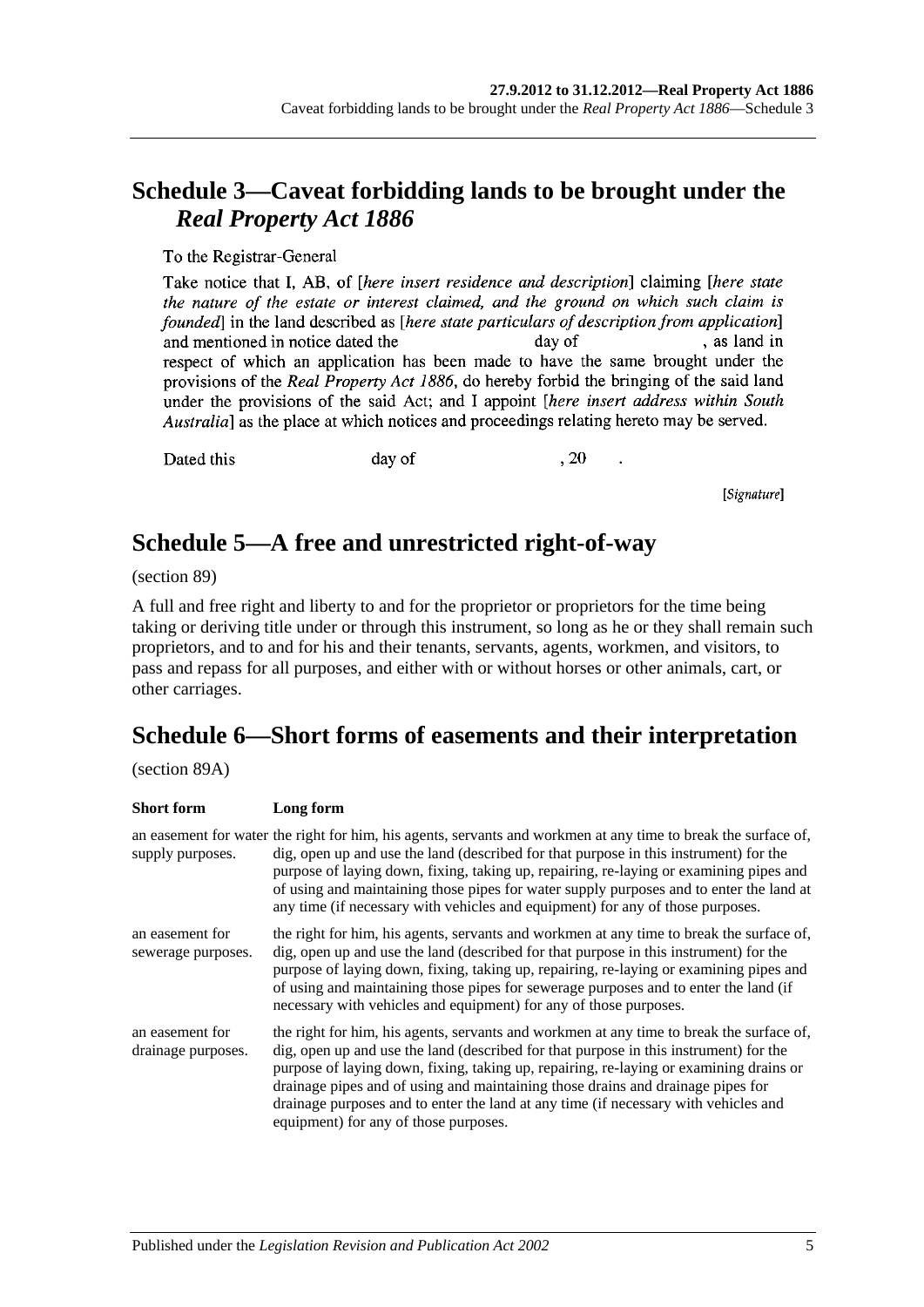#### **Real Property Act 1886—27.9.2012 to 31.12.2012**

Schedule 6—Short forms of easements and their interpretation

| <b>Short form</b>                                              | Long form                                                                                                                                                                                                                                                                                                                                                                                                                                                        |                                                                                                                                   |  |  |
|----------------------------------------------------------------|------------------------------------------------------------------------------------------------------------------------------------------------------------------------------------------------------------------------------------------------------------------------------------------------------------------------------------------------------------------------------------------------------------------------------------------------------------------|-----------------------------------------------------------------------------------------------------------------------------------|--|--|
| an easement for gas<br>supply purposes.                        | the right for him, his agents, servants and workmen at any time to break the surface of,<br>dig, open up and use the land (described for that purpose in this instrument) for the<br>purpose of laying down, fixing, taking up, repairing, re-laying or examining pipes and<br>of using and maintaining those pipes for the purpose of supplying gas, and to enter the<br>land at any time (if necessary with vehicles and equipment) for any of those purposes. |                                                                                                                                   |  |  |
| an easement for the                                            |                                                                                                                                                                                                                                                                                                                                                                                                                                                                  | the right for him, his agents, servants and workmen at any time—                                                                  |  |  |
| transmission of<br>electricity by<br>overhead cable.           | (a)                                                                                                                                                                                                                                                                                                                                                                                                                                                              | to suspend cables across the land (described for that purpose in this<br>instrument) and construct supports for those cables; and |  |  |
|                                                                | (b)                                                                                                                                                                                                                                                                                                                                                                                                                                                              | to inspect, alter, maintain, repair and replace those cables and supports; and                                                    |  |  |
|                                                                | (c)                                                                                                                                                                                                                                                                                                                                                                                                                                                              | to use the cables for the purpose of transmitting electricity; and                                                                |  |  |
|                                                                | (d)                                                                                                                                                                                                                                                                                                                                                                                                                                                              | to break the surface of, dig, open up and use the land for any of those<br>purposes; and                                          |  |  |
|                                                                | (e)                                                                                                                                                                                                                                                                                                                                                                                                                                                              | to enter the land at any time (if necessary with vehicles and equipment) for<br>any of those purposes.                            |  |  |
| an easement for the                                            |                                                                                                                                                                                                                                                                                                                                                                                                                                                                  | the right for him, his agents, servants and workmen at any time—                                                                  |  |  |
| transmission of<br>electricity by<br>underground cable.        | (a)                                                                                                                                                                                                                                                                                                                                                                                                                                                              | to lay under the surface of the land (described for that purpose in this<br>instrument) ducts, pipes and cables; and              |  |  |
|                                                                | (b)                                                                                                                                                                                                                                                                                                                                                                                                                                                              | to inspect, alter, maintain, repair and replace those ducts, pipes and cables;<br>and                                             |  |  |
|                                                                | (c)                                                                                                                                                                                                                                                                                                                                                                                                                                                              | to use the cables for the purpose of transmitting electricity; and                                                                |  |  |
|                                                                | (d)                                                                                                                                                                                                                                                                                                                                                                                                                                                              | to break the surface of, dig, open up and use the land for any of those<br>purposes; and                                          |  |  |
|                                                                | (e)                                                                                                                                                                                                                                                                                                                                                                                                                                                              | to enter the land at any time (if necessary with vehicles and equipment) for<br>any of those purposes.                            |  |  |
| an easement for the                                            |                                                                                                                                                                                                                                                                                                                                                                                                                                                                  | the right for him, his agents, servants and workmen at any time—                                                                  |  |  |
| transmission of<br>television signals by<br>underground cable. | (a)                                                                                                                                                                                                                                                                                                                                                                                                                                                              | to lay under the surface of the land (described for that purpose in this<br>instrument) ducts, pipes and cables; and              |  |  |
|                                                                | (b)                                                                                                                                                                                                                                                                                                                                                                                                                                                              | to inspect, alter, maintain, repair and replace those ducts, pipes and cables;<br>and                                             |  |  |
|                                                                | (c)                                                                                                                                                                                                                                                                                                                                                                                                                                                              | to use the cables for the purpose of transmitting television signals; and                                                         |  |  |
|                                                                | (d)                                                                                                                                                                                                                                                                                                                                                                                                                                                              | to break the surface of, dig, open up and use the land for any of those<br>purposes; and                                          |  |  |
|                                                                | (e)                                                                                                                                                                                                                                                                                                                                                                                                                                                              | to enter the land at any time (if necessary with vehicles and equipment) for<br>any of those purposes.                            |  |  |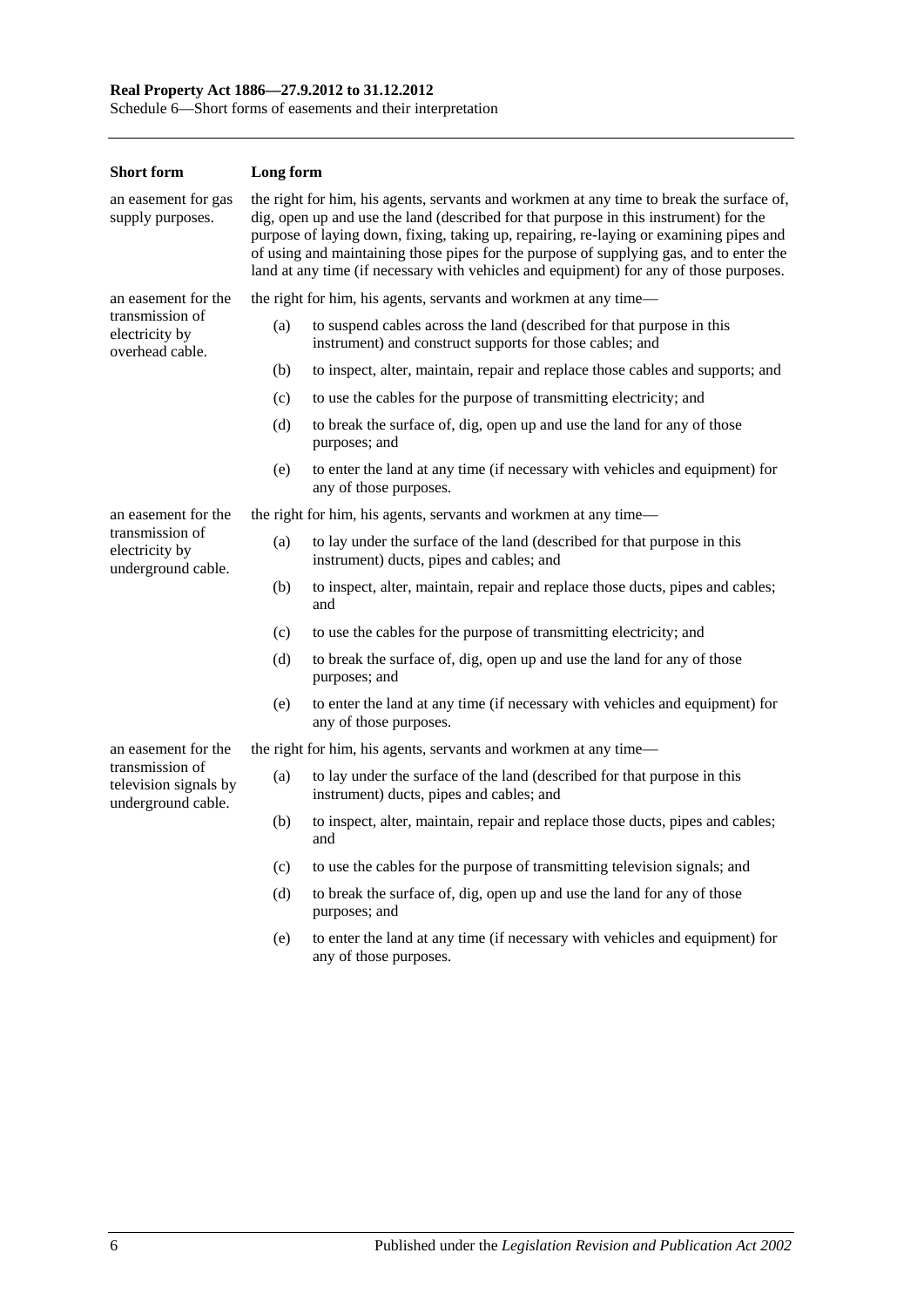| <b>Short</b> form                                                                                                                                                                                                                      | Long form                                                                                                                                                                                                                                                                                                                                                       |                                                                                                                                                                                                                                   |  |
|----------------------------------------------------------------------------------------------------------------------------------------------------------------------------------------------------------------------------------------|-----------------------------------------------------------------------------------------------------------------------------------------------------------------------------------------------------------------------------------------------------------------------------------------------------------------------------------------------------------------|-----------------------------------------------------------------------------------------------------------------------------------------------------------------------------------------------------------------------------------|--|
| an easement for the                                                                                                                                                                                                                    |                                                                                                                                                                                                                                                                                                                                                                 | the right personally or by servants or agents at any time—                                                                                                                                                                        |  |
| transmission of<br>telecommunication<br>signals by                                                                                                                                                                                     | (a)                                                                                                                                                                                                                                                                                                                                                             | to lay under the surface of the land (described for that purpose in this<br>instrument) ducts, pipes and cables; and                                                                                                              |  |
| underground cable.                                                                                                                                                                                                                     | (b)                                                                                                                                                                                                                                                                                                                                                             | to inspect, alter, maintain, repair and replace those ducts, pipes and cables;<br>and                                                                                                                                             |  |
|                                                                                                                                                                                                                                        | (c)                                                                                                                                                                                                                                                                                                                                                             | to use the cables for the purposes of receiving and transmitting<br>telecommunication signals; and                                                                                                                                |  |
|                                                                                                                                                                                                                                        | (d)                                                                                                                                                                                                                                                                                                                                                             | to break the surface of, dig, open up and use the land for any of those<br>purposes; and                                                                                                                                          |  |
|                                                                                                                                                                                                                                        | (e)                                                                                                                                                                                                                                                                                                                                                             | to enter the land at any time (if necessary with vehicles and equipment) for<br>any of those purposes.                                                                                                                            |  |
| an easement for the                                                                                                                                                                                                                    |                                                                                                                                                                                                                                                                                                                                                                 | the right personally or by servants or agents at any time—                                                                                                                                                                        |  |
| transmission of<br>telecommunication<br>signals by overhead                                                                                                                                                                            | (a)                                                                                                                                                                                                                                                                                                                                                             | to suspend cables across the land (described for that purpose in this<br>instrument) and construct supports for those cables; and                                                                                                 |  |
| cable.                                                                                                                                                                                                                                 | (b)                                                                                                                                                                                                                                                                                                                                                             | to inspect, alter, maintain, repair and replace those cables and supports; and                                                                                                                                                    |  |
|                                                                                                                                                                                                                                        | (c)                                                                                                                                                                                                                                                                                                                                                             | to use the cables for the purposes of receiving and transmitting<br>telecommunication signals; and                                                                                                                                |  |
|                                                                                                                                                                                                                                        | (d)                                                                                                                                                                                                                                                                                                                                                             | to break the surface of, dig, open up and use the land for any of those<br>purposes; and                                                                                                                                          |  |
|                                                                                                                                                                                                                                        | (e)                                                                                                                                                                                                                                                                                                                                                             | to enter the land at any time (if necessary with vehicles and equipment) for<br>any of those purposes.                                                                                                                            |  |
| the right to use the party wall (described for that purpose in this instrument) for the<br>party wall rights.<br>support of the walls, floors, ceilings, roofs or other parts of any building built or<br>placed on the dominant land. |                                                                                                                                                                                                                                                                                                                                                                 |                                                                                                                                                                                                                                   |  |
| and gutters.                                                                                                                                                                                                                           | an easement for eaves the right for him, his agents, servants and workmen at any time to construct, inspect,<br>alter, maintain, repair, replace and use eaves, gutters and downpipes over the land<br>(described for that purpose in this instrument) and to enter the land (described for that<br>purpose in this instrument) at any time for those purposes. |                                                                                                                                                                                                                                   |  |
| an easement for                                                                                                                                                                                                                        |                                                                                                                                                                                                                                                                                                                                                                 | the right personally or by servants or agents at any time—                                                                                                                                                                        |  |
| support.                                                                                                                                                                                                                               |                                                                                                                                                                                                                                                                                                                                                                 | (a) to erect an embankment, wall or other structure on the land (described for<br>that purpose in this instrument) to support, or for the support of, the<br>dominant land and any building or other structure erected on it; and |  |
|                                                                                                                                                                                                                                        | (b)                                                                                                                                                                                                                                                                                                                                                             | to inspect, alter, maintain, repair and replace that embankment, wall or other<br>structure; and                                                                                                                                  |  |
|                                                                                                                                                                                                                                        | (c)                                                                                                                                                                                                                                                                                                                                                             | to break the surface of, dig, open up and use the land for any of those<br>purposes; and                                                                                                                                          |  |
|                                                                                                                                                                                                                                        | (d)                                                                                                                                                                                                                                                                                                                                                             | to enter the land at any time (if necessary with vehicles and equipment) for<br>any of those purposes.                                                                                                                            |  |
| vehicle.                                                                                                                                                                                                                               | an easement to park a the right personally and for his or her invitees, licensees, servants, agents or tenants to<br>use the land (described for that purpose in this instrument) at any time for the purpose<br>of parking a vehicle and to enter the land, with a vehicle, at any time for that purpose.                                                      |                                                                                                                                                                                                                                   |  |
| a right-of-way on<br>foot.<br>repass on foot.                                                                                                                                                                                          |                                                                                                                                                                                                                                                                                                                                                                 | the right personally and for his or her invitees, licensees, servants, agents or tenants to<br>use the land (described for that purpose in this instrument) at any time to pass and                                               |  |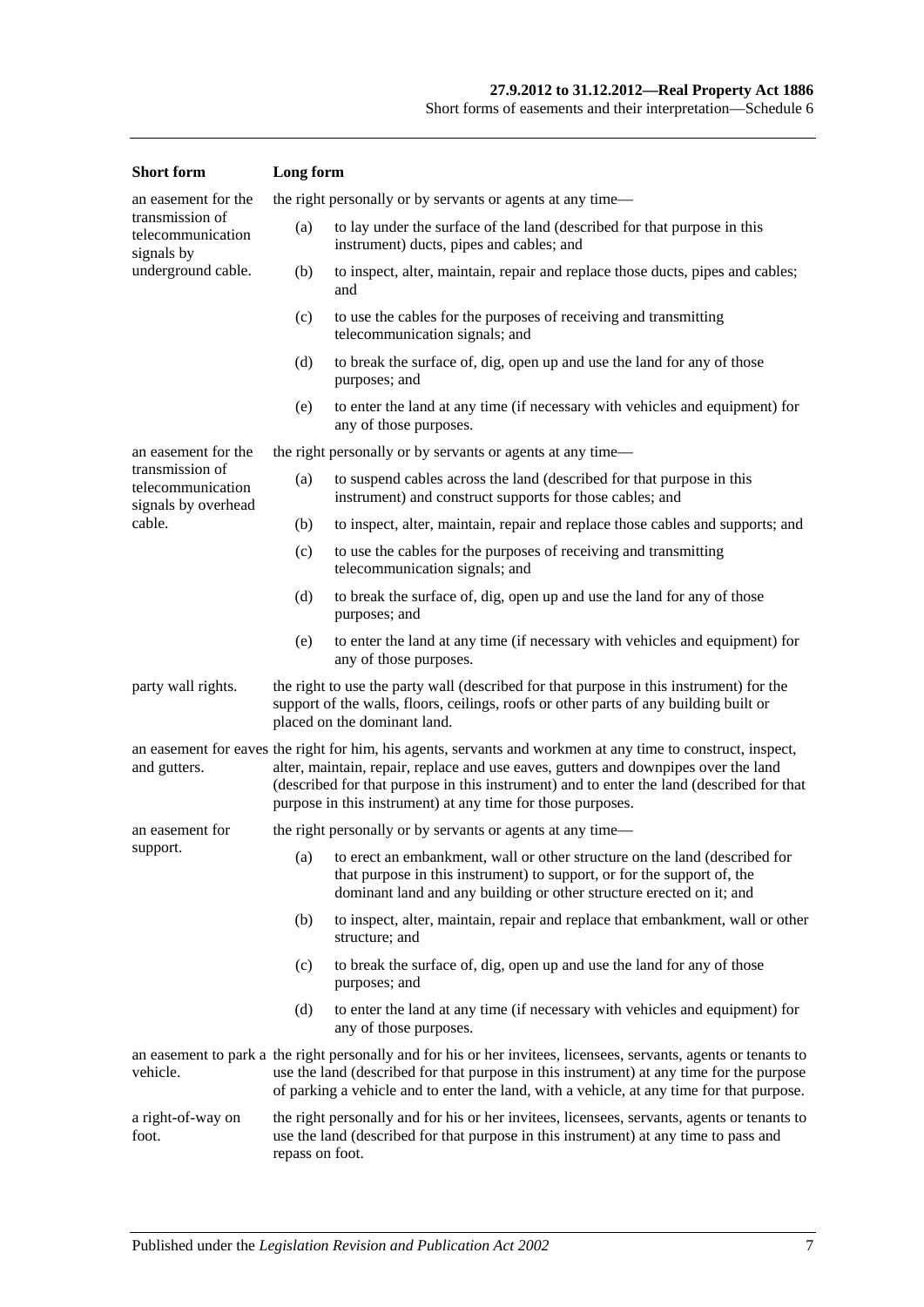## <span id="page-135-0"></span>**Schedule 16—Short forms of covenants and their interpretation**

#### **Short form. Covenant at length.**

1. The mortgagor or encumbrancer will insure: The mortgagor or encumbrancer will insure, and during the continuance of this mortgage keep insured, against loss or damage by fire, in the name of the mortgagee or encumbrancee, in some public insurance office to be approved by the mortgagee or encumbrancee, to the amount of their full value, all buildings and erections which shall for the time being be erected on the mortgaged land, and shall be of a nature or kind capable of being so insured, and will when required by the mortgagee or encumbrancee deposit with him the policy of every such insurance, and within seven days after each premium shall become payable the receipt for such premium, and if default shall be made in the observance or performance of this covenant, it shall be lawful for the mortgagee or encumbrancee, without prejudice, nevertheless to and concurrently with the power granted him by this mortgage and by the *[Real Property Act](http://www.legislation.sa.gov.au/index.aspx?action=legref&type=act&legtitle=Real%20Property%20Act%201886) 1886*, so to insure such buildings and erections, and the costs of such insurance shall be a debt from the mortgagor or encumbrancer to the mortgagee or encumbrancee, and shall be added to the principal moneys hereby secured, and shall, during the continuance of this mortgage, be a charge upon the mortgaged land, and bear interest at the same rate as the said principal moneys, and all moneys which shall be received by virtue of any such insurance as aforesaid, shall, at the option of the mortgagee or encumbrancee, be laid out in making good the loss or damage in respect of which the same shall be received or be applied by the mortgagee or encumbrancee in or towards satisfaction of the moneys hereby secured.

2. The lessee will insure:The lessee will insure, and during the continuance of this lease keep insured, against loss or damage by fire, in the joint names of the lessor and the lessee, in some public insurance office to be approved by the lessor, to the amount of their full value, all buildings and erections which shall for the time being be erected on the land hereby leased, and shall be of a nature or kind capable of being so insured, and will, when required by the lessor, deposit with him the policy of every such insurance, and within seven days after each premium shall become due the receipt for such premium, and on any breach or non-observance of this covenant the lessor may, without prejudice to and concurrently with the other powers granted to him by the lease and the *[Real Property Act](http://www.legislation.sa.gov.au/index.aspx?action=legref&type=act&legtitle=Real%20Property%20Act%201886) 1886*, so insure such buildings and erections, and the costs of effecting such insurance shall be added to the rent hereby reserved, and shall be a charge upon the said leased land, and recoverable by action or distress in the same manner as the said rent is recoverable. All moneys which shall be received under or by virtue of any such insurance as aforesaid shall be laid out and expended in making good the loss or damage in respect of which the same shall be received.

- 3. The lessee will paint The lessee will, in every alternate year during the currency of this lease, paint all outside every alternate year: the outside woodwork and ironwork belonging to the premises hereby leased, with two coats of proper oil colours, in a workmanlike manner.
- 4. The lessee will paint The lessee will, in every third year during the currency of this lease, paint the and paper inside everyinside wood, iron, and other work belonging to the premises hereby leased, and third year: now or usually painted, with two coats of proper oil colours, in a workmanlike manner, and also re-paper, with paper of the quality now used, such parts of the said premises as are now papered, and also wash, stop, whiten, or colour such parts of the said premises as are now washed, stopped, whitened, or coloured respectively.
- 5. The lessee will fence: The lessee will, during the continuance of this lease, erect and put up a good and substantial fence on the boundaries of the said leased land upon which no substantial fence now exists.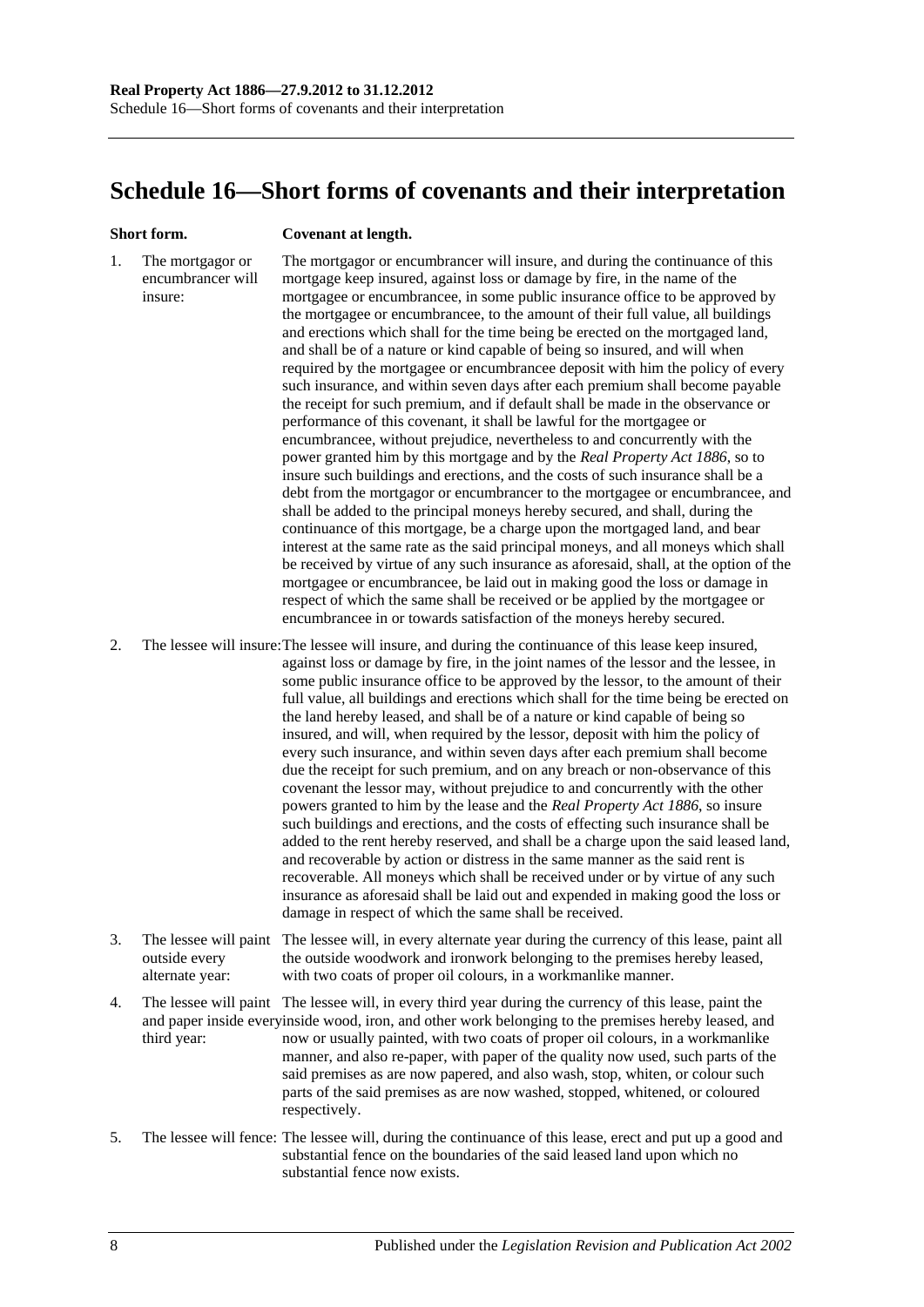| Short form. |                                                                                                                      | <b>Covenant at length.</b>                                                                                                                                                                                                                                                                                                                                                                                                                                                                                                                                                                                                                                                                                                                                                                                                                                                                                                                                                                                                                                                                                                                                                                                                                                                                                                                                                                                                                                                                                                                                                                                                                                                                                                                                                                                                                                                                                                                                                                                                                                                                                                                                                                                                       |  |  |  |
|-------------|----------------------------------------------------------------------------------------------------------------------|----------------------------------------------------------------------------------------------------------------------------------------------------------------------------------------------------------------------------------------------------------------------------------------------------------------------------------------------------------------------------------------------------------------------------------------------------------------------------------------------------------------------------------------------------------------------------------------------------------------------------------------------------------------------------------------------------------------------------------------------------------------------------------------------------------------------------------------------------------------------------------------------------------------------------------------------------------------------------------------------------------------------------------------------------------------------------------------------------------------------------------------------------------------------------------------------------------------------------------------------------------------------------------------------------------------------------------------------------------------------------------------------------------------------------------------------------------------------------------------------------------------------------------------------------------------------------------------------------------------------------------------------------------------------------------------------------------------------------------------------------------------------------------------------------------------------------------------------------------------------------------------------------------------------------------------------------------------------------------------------------------------------------------------------------------------------------------------------------------------------------------------------------------------------------------------------------------------------------------|--|--|--|
| 6.          | The lessee will<br>cultivate:                                                                                        | The lessee will, during the continuance of this lease, cultivate, use, and manage<br>all such parts of the land hereby leased as are or shall be broken up or converted<br>into tillage in a proper and husbandmanlike manner, and will not impoverish or<br>waste the same.                                                                                                                                                                                                                                                                                                                                                                                                                                                                                                                                                                                                                                                                                                                                                                                                                                                                                                                                                                                                                                                                                                                                                                                                                                                                                                                                                                                                                                                                                                                                                                                                                                                                                                                                                                                                                                                                                                                                                     |  |  |  |
| 7.          | The lessee will not<br>use the premises as a<br>shop:                                                                | The lessee will not convert, use, or occupy the premises hereby leased, or any<br>part thereof, into or as a shop, warehouse, or other place for carrying on any trade<br>or business whatsoever, or permit or suffer the said premises, or any part thereof,<br>to be used for any such purposes or otherwise than as a private dwelling-house,<br>without the consent in writing of the lessor.                                                                                                                                                                                                                                                                                                                                                                                                                                                                                                                                                                                                                                                                                                                                                                                                                                                                                                                                                                                                                                                                                                                                                                                                                                                                                                                                                                                                                                                                                                                                                                                                                                                                                                                                                                                                                                |  |  |  |
| 8.          | The lessee will not<br>carry on offensive<br>trades:                                                                 | The lessee will not during the continuance of this lease use, exercise, or carry on,<br>or permit or suffer to be used, exercised, or carried on, upon the premises hereby<br>leased, or any part thereof, any noxious, noisome, or offensive art, trade,<br>business, occupation, or calling, or do, permit, or suffer any act, matter, or thing<br>whatsoever upon the said premises, or any part thereof, which shall or may be or<br>grow to the annoyance, nuisance, grievance, damage, or disturbance of the<br>occupiers or owners of the adjoining lands and hereditaments of any of them.                                                                                                                                                                                                                                                                                                                                                                                                                                                                                                                                                                                                                                                                                                                                                                                                                                                                                                                                                                                                                                                                                                                                                                                                                                                                                                                                                                                                                                                                                                                                                                                                                               |  |  |  |
| 9.          | The lessee will not<br>without leave assign<br>or sublet:                                                            | The lessee will not assign, transfer, demise, sublet, or set over, or otherwise by<br>any act or deed procure the leased land, or any part thereof, to be assigned,<br>transferred, demised, sublet, or set over unto any person whomsoever, without the<br>consent in writing of the lessor first had and obtained.                                                                                                                                                                                                                                                                                                                                                                                                                                                                                                                                                                                                                                                                                                                                                                                                                                                                                                                                                                                                                                                                                                                                                                                                                                                                                                                                                                                                                                                                                                                                                                                                                                                                                                                                                                                                                                                                                                             |  |  |  |
| 10.         | timber:                                                                                                              | The lessee will not cut The lessee will not cut down, fell, injure, or destroy any growing or living timber<br>or timber-like trees standing or being upon the leased land, without the consent in<br>writing of the lessor.                                                                                                                                                                                                                                                                                                                                                                                                                                                                                                                                                                                                                                                                                                                                                                                                                                                                                                                                                                                                                                                                                                                                                                                                                                                                                                                                                                                                                                                                                                                                                                                                                                                                                                                                                                                                                                                                                                                                                                                                     |  |  |  |
| 11.         | The lessee will carry<br>on the business of a<br>renewal for licence,<br>and will facilitate<br>transfer of licence: | The lessee will at all times, during the continuance of this lease, use, exercise and<br>carry on in and upon the leased premises the trade or business of a licensed<br>publican, and conduct victualler or publican, and retailer of spirits, wines, ales, beer, and porter, and<br>the same in an orderly keep open and use the messuage, tenement, or inn, and buildings upon the leased<br>manner; will apply forland as and for an inn, or public-house for the reception, accommodation, and<br>entertainment of travellers, guests, and other persons resorting thereto or<br>frequenting the same, and manage and conduct such trade or business in a quiet<br>and orderly manner, and will not do, or commit, or permit, or suffer to be done or<br>committed, any act, matter, or thing whatsoever whereby or by means whereof<br>any licence shall or may be forfeited or become void or liable to be taken away,<br>suppressed, or suspended in any manner howsoever; and also will from time to<br>time during the continuance of this lease, at the proper times for that purpose,<br>apply for and endeavour to obtain, at his own expense, all such licences as are or<br>may be necessary for carrying on the said trade or business of a licensed<br>victualler or publican in and upon the said leased premises and keeping the said<br>messuage, tenement, or inn open as and for an inn or public-house as aforesaid;<br>and also will at, or if necessary before, the expiration or other sooner<br>determination of this lease, sign and give such notice or notices for renewal or<br>transfer of any licence as may be requisite or as may be desired by the lessor, and<br>allow such notice or notices for renewal or transfer of any licence as may be<br>required by law to be affixed to the said messuage, tenement, or inn, to be thereto<br>affixed and remain so affixed during such time or times as shall be necessary or<br>expedient in that behalf, and generally will do all such further acts, matters, and<br>things as shall be necessary to enable the lessor, or any person authorised by him,<br>to obtain the renewal of any licence, or any new licence, or the transfer of any |  |  |  |

licence then existing and in force.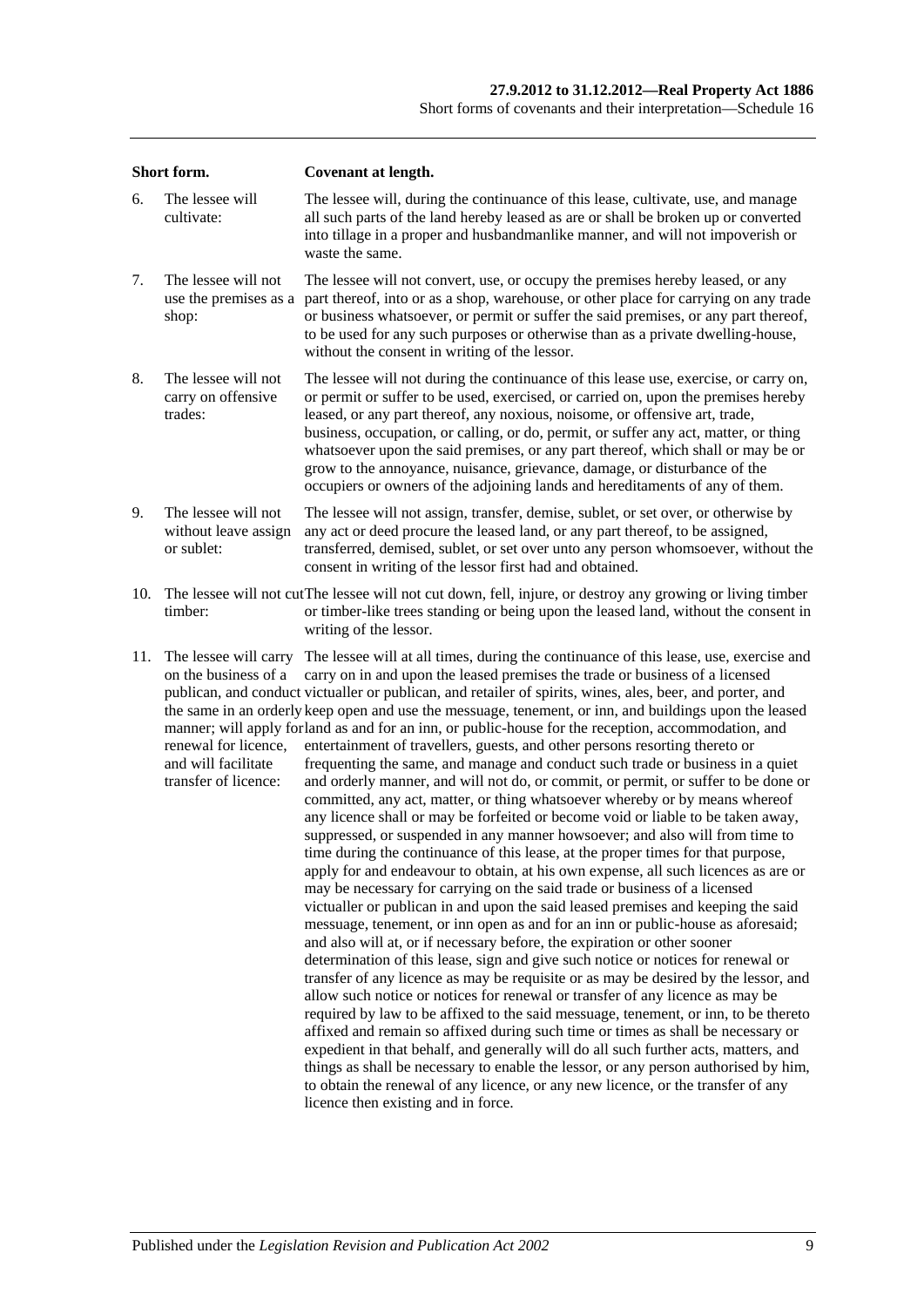# <span id="page-137-1"></span>**Schedule 17—Short form of exception of mines and minerals and its interpretation**

(Section 266)

Except and always reserved to his heirs, executors, administrators, and assigns, all coals, seams of coal, mines, minerals, and quarries of stone and slate which now are, or at any time hereafter may be found in, upon, or under the said land and premises, with full liberty of ingress, egress, and regress, at all times, to and for the said his heirs, executors, administrators, and assigns, and his or their agents, servants, and workmen, and all others to be by him or them authorised, at all times, with or without horses and other cattle, carts, or other carriages, laden or unladen, engines, machinery, and all necessary implements and things, into, upon, and from the said lands and premises, and every or any part thereof, and full right there to view, survey, dig for, work, store, carry away, sell and dispose of the said coals, mines, minerals, and quarries of stone and slate; and also for the purposes aforesaid, to erect steam-engines and other machinery, with the buildings necessary thereto, and to sink pits, make waggon-ways, and use all other inventions and means for draining, sinking, storing, leading, carrying away, selling and disposing of such coals, mines, minerals, stone, and slate, doing or suffering to be done as little damage as possible in the exercise of the said liberties and rights, and paying and allowing to his heirs, executors, administrators, and assigns, a reasonable compensation for damage to the surface of the said land, or any buildings or fences thereon.

## <span id="page-137-0"></span>**Schedule 22—Summons by Registrar-General**

In the matter of the Real Property Act 1886.

AB *[here insert addition]* is hereby summoned to appear before me at the Lands Titles Office. the  $.20$  $\alpha$ n day of of the clock in the [fore *or* after] noon, then and there [*here insert* **at** purpose of summons and described the documents or instruments (if any) required to be produced].

Given under my hand and seal the

day of

Registrar-General (LS)

, 20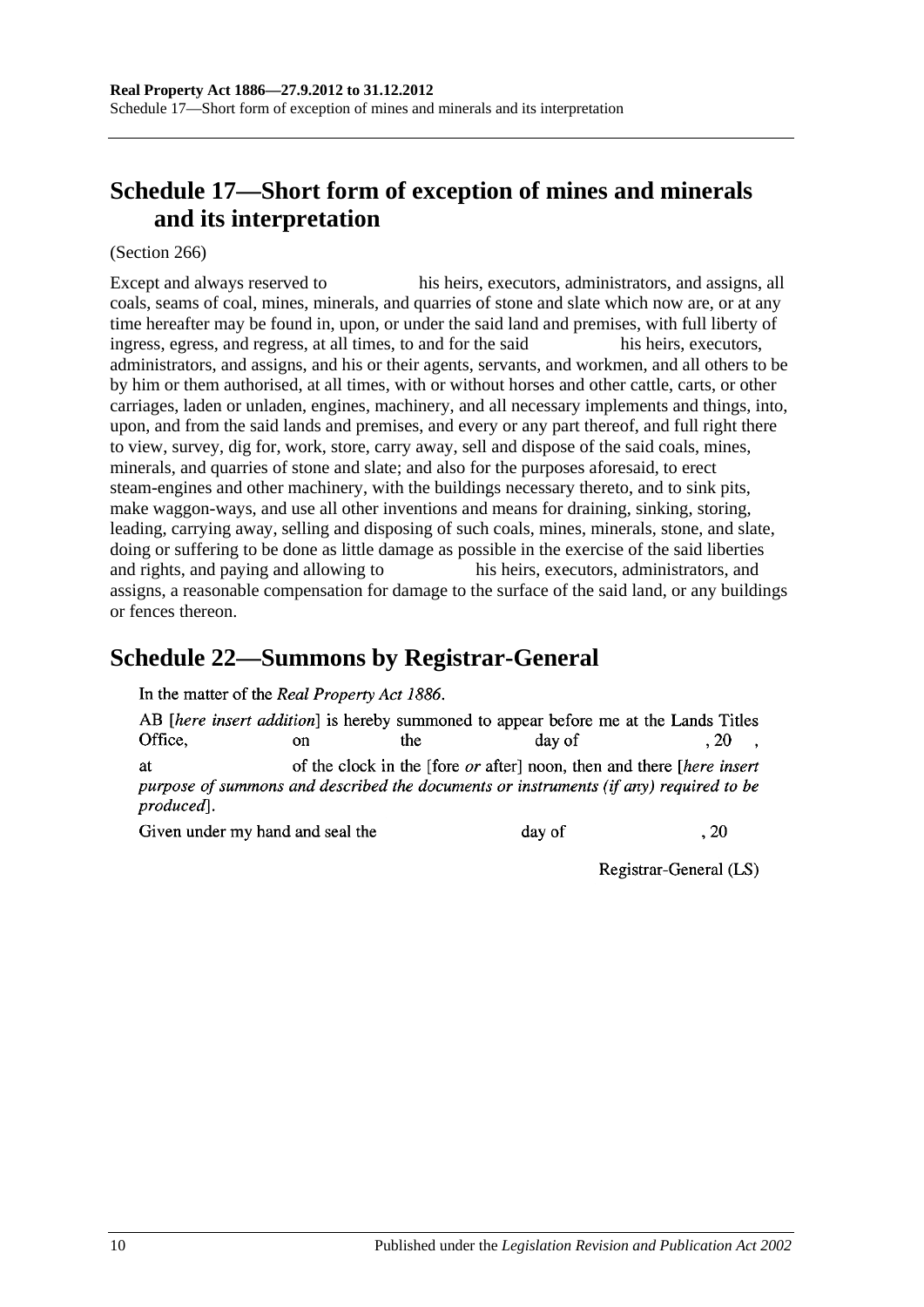## **Legislative history**

## **Notes**

• This version is comprised of the following:

| Part 1    | 1.6.2009  |
|-----------|-----------|
| Part 2    | 1.6.2009  |
| Part 3    | 1.2.2010  |
| Part 4    | 1.2.2010  |
| Part 5    | 27.9.2012 |
| Part 6    | 1.6.2009  |
| Part 7    | 1.6.2009  |
| Part 7A   | 1.2.2010  |
| Part 8    | 1.6.2009  |
| Part 9    | 27.9.2012 |
| Part 10   | 1.6.2009  |
| Part 11   | 1.6.2009  |
| Part 12   | 1.2.2010  |
| Part 13   | 1.6.2009  |
| Part 14   | 1.6.2009  |
| Part 15   | 1.6.2009  |
| Part 16   | 1.6.2009  |
| Part 17   | 1.6.2009  |
| Part 18   | 1.6.2009  |
| Part 19   | 1.6.2009  |
| Part 19A  | 1.6.2009  |
| Part 19AB | 1.6.2009  |
| Part 20   | 1.6.2009  |
| Part 21   | 1.6.2009  |
| Schedules | 1.6.2009  |
|           |           |

- Amendments of this version that are uncommenced are not incorporated into the text.
- Please note—References in the legislation to other legislation or instruments or to titles of bodies or offices are not automatically updated as part of the program for the revision and publication of legislation and therefore may be obsolete.
- Earlier versions of this Act (historical versions) are listed at the end of the legislative history.
- For further information relating to the Act and subordinate legislation made under the Act see the Index of South Australian Statutes or www.legislation.sa.gov.au.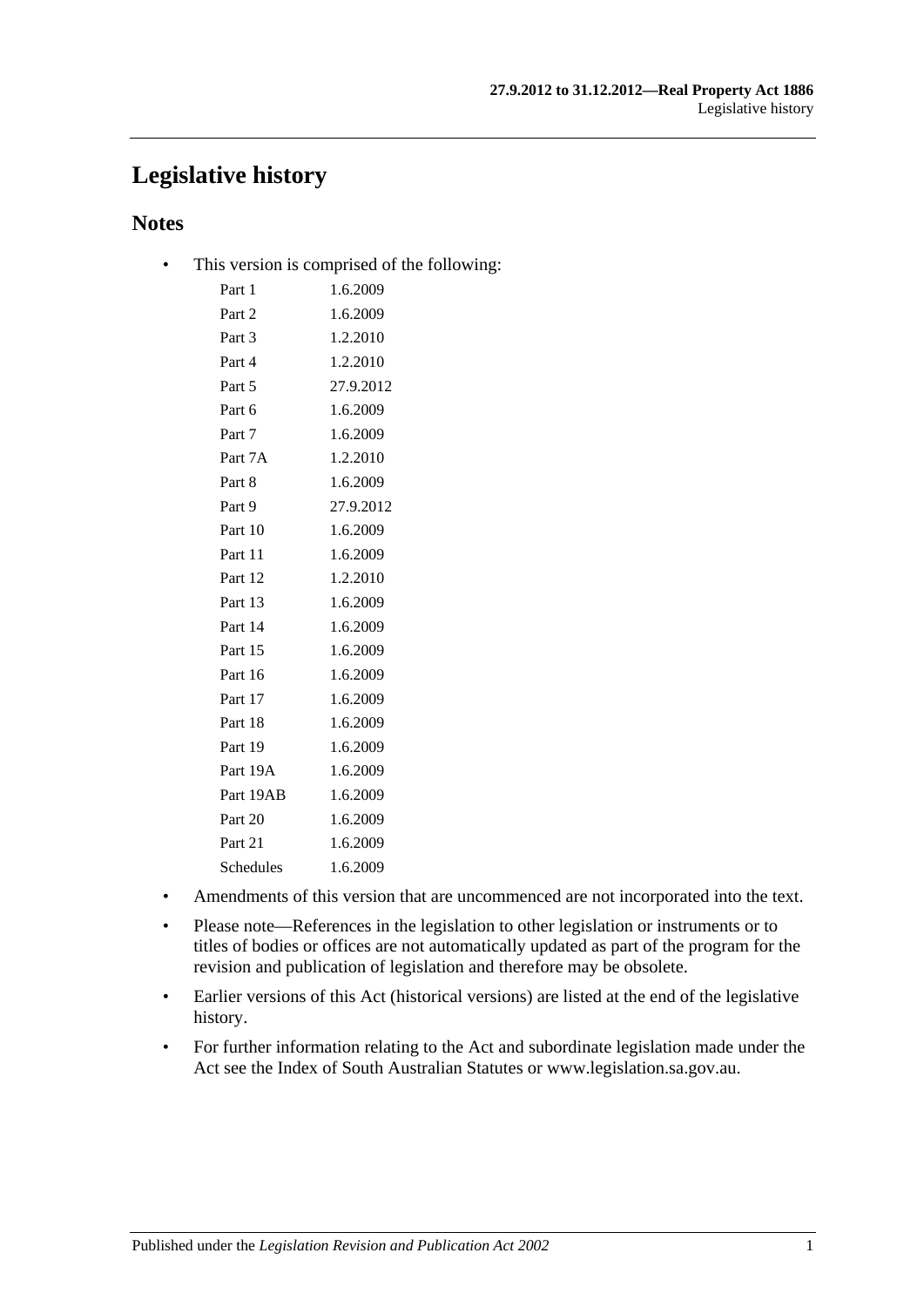# **Principal Act and amendments**

## New entries appear in bold.

| Year | No   | Title                                                             | Assent     | Commencement                                                                                      |
|------|------|-------------------------------------------------------------------|------------|---------------------------------------------------------------------------------------------------|
| 1886 | 380  | The Real Property Act 1886                                        | 17.11.1886 | $1.1.1887: s$ 9                                                                                   |
| 1887 | 403  | The Real Property Act Amendment<br>Act 1887                       | 16.11.1887 | 16.11.1887                                                                                        |
| 1893 | 569  | The Real Property Act Amendment<br>Act 1893                       | 23.12.1893 | 23.12.1893                                                                                        |
| 1896 | 657  | The Licensed Surveyors Act 1896                                   | 19.12.1896 | 19.12.1896                                                                                        |
| 1919 | 1415 | <b>Real Property Act Amendment</b><br>Act 1919                    | 4.12.1919  | 4.12.1919                                                                                         |
| 1927 | 1806 | Real Property Act Amendment<br>Act 1927                           | 30.11.1927 | 30.11.1927                                                                                        |
| 1929 | 1945 | Town Planning Act 1929                                            | 15.1.1930  | 15.1.1930 (Gazette 16.1.1930 p69)                                                                 |
| 1935 | 2246 | <b>Statute Law Revision Act 1935</b>                              | 19.12.1935 | 19.12.1935                                                                                        |
| 1936 | 2293 | <b>Statute Law Revision Act 1936</b>                              | 8.10.1936  | 8.10.1936                                                                                         |
| 1939 | 36   | <b>Real Property Act Amendment</b><br>Act 1939                    | 14.12.1939 | 1.2.1940 (Gazette 11.1.1940 p33<br>republished Gazette 18.1.1940 p70)                             |
| 1945 | - 39 | <b>Real Property Act Amendment</b><br>Act 1945                    | 17.1.1946  | 17.1.1946                                                                                         |
| 1960 | 44   | <b>Real Property Act Amendment</b><br>Act 1960                    | 10.11.1960 | 10.11.1960                                                                                        |
| 1961 | 37   | <b>Real Property Act Amendment</b><br>Act 1961                    | 9.11.1961  | 9.11.1961                                                                                         |
| 1963 | 46   | <b>Real Property Act Amendment</b><br>Act 1963                    | 28.11.1963 | 28.11.1963                                                                                        |
| 1967 | 37   | Real Property Act Amendment (Strata 14.9.1967<br>Titles) Act 1967 |            | 22.2.1968 (Gazette 22.2.1968 p515)                                                                |
| 1969 | 30   | <b>Real Property Act Amendment</b><br>Act 1969                    | 2.10.1969  | 29.1.1970 (Gazette 24.12.1969 p2098)                                                              |
| 1972 | 116  | <b>Real Property Act Amendment</b><br>Act 1972                    | 23.11.1972 | 15.1.1973 (Gazette 21.12.1972 p2722)<br>except ss 8 and 12-24.6.1974 (Gazette<br>30.5.1974 p2096) |
| 1972 | 130  | Real Property Act Amendment Act<br>$(No. 2)$ 1972                 | 30.11.1972 | 7.12.1972 (Gazette 7.12.1972 p2538)                                                               |
| 1974 | 42   | <b>Statute Law Revision Act 1974</b>                              | 11.4.1974  | 11.4.1974                                                                                         |
| 1975 | 12   | <b>Real Property Act Amendment</b><br>Act 1975                    | 20.3.1975  | 24.4.1975 (Gazette 24.4.1975 p1626)                                                               |
| 1978 | 116  | Real Property Act Amendment<br>Act 1978                           | 7.12.1978  | 7.12.1978                                                                                         |
| 1979 | 51   | <b>Real Property Act Amendment</b><br>Act 1979                    | 22.3.1979  | 3.5.1979 (Gazette 3.5.1979 p1310)                                                                 |
| 1980 | 32   | <b>Statutes Amendment (Property)</b><br>Act 1980                  | 17.4.1980  | 22.5.1980 (Gazette 22.5.1980 p1373)                                                               |
| 1980 | 68   | <b>Real Property Act Amendment</b><br>Act 1980                    | 13.11.1980 | 13.11.1980                                                                                        |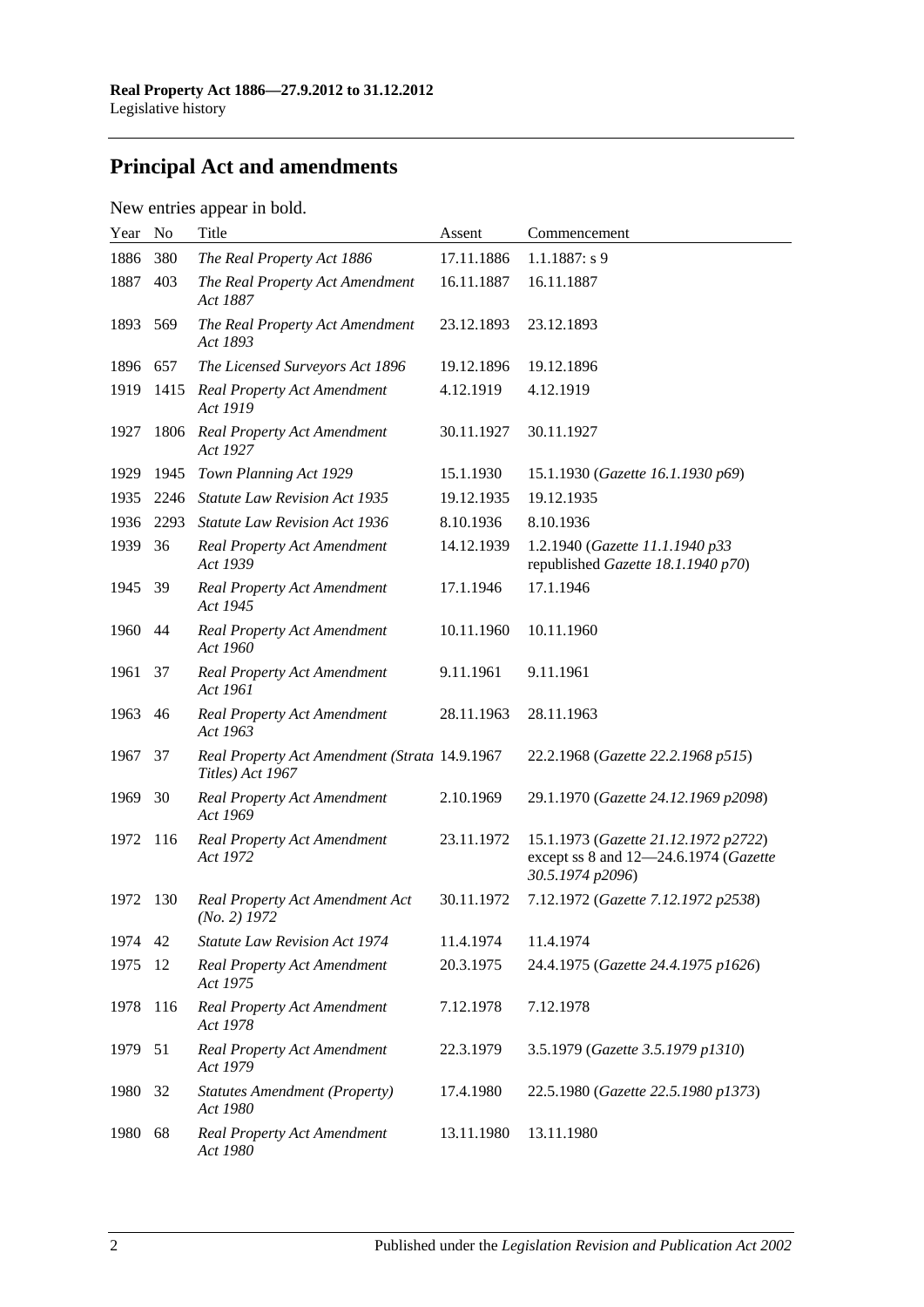| 1982 23 |    | <b>Real Property Act Amendment</b><br>Act 1982                                                                | 18.3.1982  | 4.11.1982 (Gazette 4.11.1982 p1567)                                                                                                        |
|---------|----|---------------------------------------------------------------------------------------------------------------|------------|--------------------------------------------------------------------------------------------------------------------------------------------|
| 1982 62 |    | <b>Statutes Amendment (Planning)</b><br>Act 1982                                                              | 1.7.1982   | 4.11.1982 (Gazette 4.11.1982 p1304)                                                                                                        |
| 1983    | 56 | Real Property Act Amendment<br>Act 1983                                                                       | 16.6.1983  | 1.7.1983 (Gazette 30.6.1983 p1760)<br>except ss 3-10, 13-15-26.4.1984<br>(Gazette 15.3.1984 p642)                                          |
| 1983    | 96 | Real Property Act Amendment Act<br>$(No. 2)$ 1983                                                             | 15.12.1983 | 4.11.1982: s 2                                                                                                                             |
| 1985    | 20 | Real Property Act Amendment<br>Act 1985                                                                       | 14.3.1985  | 18.11.1985 (Gazette 17.10.1985 p1126)                                                                                                      |
| 1985    | 51 | Real Property Act Amendment Act<br>$(No. 2)$ 1985                                                             | 30.5.1985  | 12.9.1985 (Gazette 8.8.1985 p334)                                                                                                          |
| 1987    | 20 | Real Property Act Amendment<br>Act 1987                                                                       | 16.4.1987  | 16.4.1987                                                                                                                                  |
| 1987    | 69 | Real Property Act Amendment Act<br>$(No. 2)$ 1987                                                             | 29.10.1987 | 1.8.1988 (Gazette 7.7.1988 p197)                                                                                                           |
| 1988    | 13 | Strata Titles Act 1988                                                                                        | 7.4.1988   | 1.9.1988 (Gazette 21.7.1988 p420)                                                                                                          |
| 1990    | 9  | <b>Real Property Act Amendment</b><br>Act 1990                                                                | 12.4.1990  | 21.5.1990 (Gazette 17.5.1990 p1358)                                                                                                        |
| 1990    | 32 | Real Property Act Amendment Act<br>$(No. 2)$ 1990                                                             | 26.4.1990  | 2.8.1990 (Gazette 2.8.1990 p480)                                                                                                           |
| 1992    | 13 | Real Property (Survey Act)<br>Amendment Act 1992                                                              | 16.4.1992  | 18.2.1993 (Gazette 18.2.1993 p600)                                                                                                         |
| 1992    | 23 | Real Property (Transfer of Allotments)14.5.1992<br>Amendment Act 1992                                         |            | 21.5.1992 (Gazette 21.5.1992 p1468)                                                                                                        |
| 1992    | 26 | <b>Statutes Amendment</b><br>(Attorney-General's Portfolio)<br>Act 1992                                       | 14.5.1992  | 6.7.1992 (Gazette 2.7.1992 p209)                                                                                                           |
| 1993 54 |    | <b>Statutes Repeal and Amendment</b><br>(Development) Act 1993                                                | 27.5.1993  | 15.1.1994 (Gazette 27.10.1993 p1889)                                                                                                       |
| 1994    | 11 | Real Property (Miscellaneous)<br>Amendment Act 1994                                                           | 5.5.1994   | 8.9.1994 (Gazette 8.9.1994 p728) except<br>ss $12 \& 13$ and Sch 1 (cll 2-4) (as<br>inserted by s 16)-1.9.1995 (Gazette<br>31.8.1995 p552) |
| 1994 54 |    | Real Property (Variation and<br><b>Extinguishment of Easements)</b><br>Amendment Act 1994                     | 15.9.1994  | 15.9.1994 (Gazette 15.9.1994 p780)                                                                                                         |
| 1994 59 |    | Criminal Law Consolidation (Felonies 27.10.1994<br>and Misdemeanours) Amendment<br>Act 1994                   |            | 1.1.1995 (Gazette 8.12.1994 p1942)                                                                                                         |
| 1995    | 11 | Real Property (Witnessing and Land<br>Grants) Amendment Act 1995                                              | 23.3.1995  | 1.7.1995 (Gazette 15.6.1995 p2841)                                                                                                         |
| 1996    | 38 | <b>Statutes Amendment (Community</b><br>Titles) Act 1996                                                      | 9.5.1996   | ss 24-30-4.11.1996 (Gazette<br>31.10.1996 p1460)                                                                                           |
| 1999    |    | (159) Electricity Corporations<br>(Restructuring and Disposal)<br>Regulations 1999 (Gazette 29.7.1999<br>p626 |            | 29.7.1999: r 2                                                                                                                             |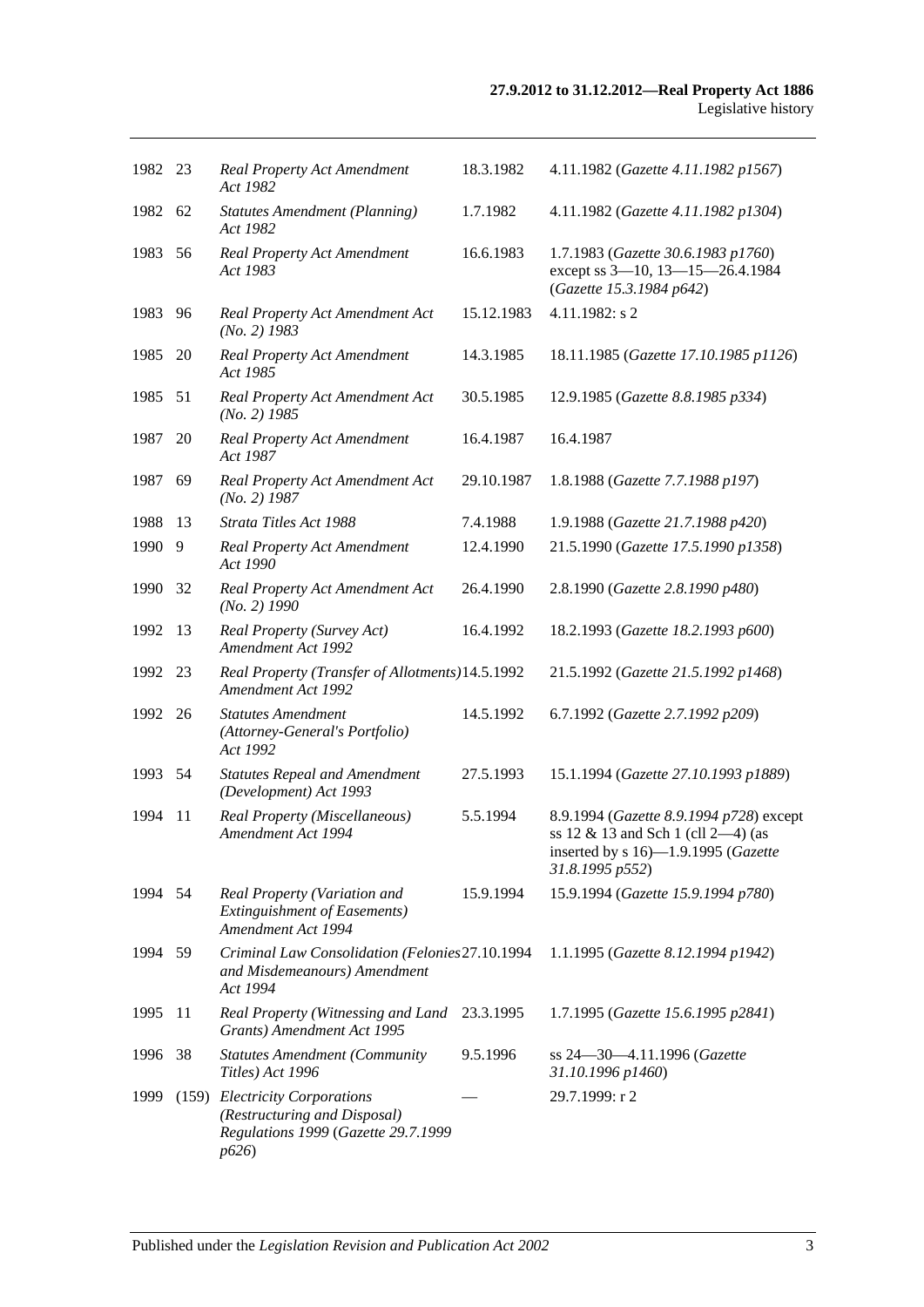#### **Real Property Act 1886—27.9.2012 to 31.12.2012** Legislative history

| 1999 64 |     | Local Government (Implementation) 18.11.1999<br>Act 1999                           |            | s 8-1.1.2000 (Gazette 9.12.1999 p3113)                                                            |
|---------|-----|------------------------------------------------------------------------------------|------------|---------------------------------------------------------------------------------------------------|
| 2000    | 50  | Forest Property Act 2000                                                           | 20.7.2000  | 1.11.2001 (Gazette 27.9.2001 p4295)                                                               |
| 2000    | 57  | <b>Statutes Amendment and Repeal</b><br>(Attorney-General's Portfolio)<br>Act 2000 | 20.7.2000  | Pt 14 (s 29)-23.10.2000 (Gazette<br>19.10.2000 p2690)                                             |
| 2001 22 |     | Real Property (Fees) Amendment<br>Act 2001                                         | 14.6.2001  | $1.1.1975$ : s 2                                                                                  |
| 2002    | -33 | <b>Statutes Amendment</b><br>(Attorney-General's Portfolio)<br>Act 2002            | 28.11.2002 | Pt 9 ss 15 & 16–28.1.2000: s 2(2); ss 13,<br>14 & 17-3.3.2003 (Gazette 27.2.2003<br><i>p807</i> ) |
| 2003    | 44  | <b>Statute Law Revision Act 2003</b>                                               | 23.10.2003 | Sch 1-24.11.2003 (Gazette 13.11.2003<br><i>p4048</i> )                                            |
| 2005    | 56  | Justices of the Peace Act 2005                                                     | 17.11.2005 | Sch 2 (cl 44)-1.7.2006 ( <i>Gazette</i><br>22.6.2006 p2012)                                       |
| 2006    | 17  | <b>Statutes Amendment (New Rules of</b><br>Civil Procedure) Act 2006               | 6.7.2006   | Pt 64 (ss 194—203)—4.9.2006 (Gazette<br>17.8.2006 p2831)                                          |
| 2008    | 12  | <b>Statutes Amendment (Real Property)</b><br>Act 2008                              | 8.5.2008   | Pt 4 (ss $33-71$ )-1.6.2009 (Gazette<br>28.5.2009 p1843)                                          |
| 2009    | 84  | <b>Statutes Amendment (Public Sector</b><br>Consequential Amendments) Act 2009     | 10.12.2009 | Pt 129 (ss 292-297)-1.2.2010 (Gazette<br>28.1.2010 p320)                                          |
| 2012    | 9   | Water Industry Act 2012                                                            | 19.4.2012  | Sch 2 (cll 15 & 16)-1.1.2013 (Gazette<br>21.6.2012 p2837)                                         |
| 2012 35 |     | <b>Real Property (Access to</b><br><b>Information</b> ) Amendment Act 2012         | 27.9.2012  | 27.9.2012                                                                                         |

# **Provisions amended since 3 February 1976**

• Legislative history prior to 3 February 1976 appears in marginal notes and footnotes included in the consolidation of this Act contained in Volume 9 of The Public General Acts of South Australia 1837-1975 at page 190.

New entries appear in bold.

|  |  | Entries that relate to provisions that have been deleted appear in italics. |
|--|--|-----------------------------------------------------------------------------|
|--|--|-----------------------------------------------------------------------------|

| Provision        | How varied                                                                                                                           | Commencement |
|------------------|--------------------------------------------------------------------------------------------------------------------------------------|--------------|
| Pt <sub>1</sub>  | heading inserted by $44/2003$ s 3(1) (Sch 1)                                                                                         | 24.11.2003   |
| s <sub>2</sub>   | amended by 23/1982 s 3                                                                                                               | 4.11.1982    |
|                  | deleted by 13/1988 Sch 1                                                                                                             | 1.9.1988     |
| PtI              | heading deleted by $44/2003$ s $3(1)$ (Sch 1)                                                                                        | 24.11.2003   |
| s <sub>3</sub>   |                                                                                                                                      |              |
| s(3(1))          | s 3 sentence commencing "In the construction"<br>designated as $s \frac{3(1)}{y} \frac{44}{2003} \frac{s \frac{3(1)}{5}}{h}$ (Sch 1) | 24.11.2003   |
| allotment        | inserted by $12/2008$ s 33                                                                                                           | 1.6.2009     |
| appropriate form | inserted by $51/1979$ s 3(a)                                                                                                         | 3.5.1979     |
|                  | substituted by 9/1990 s 3                                                                                                            | 21.5.1990    |
|                  | the Assurance Fund substituted by 56/1983 s 3                                                                                        | 26.4.1984    |
| certificate      | amended by $11/1995$ s 3                                                                                                             | 1.7.1995     |
| Chief Secretary  | deleted by $33/2002 s 13(a)$                                                                                                         | 3.3.2003     |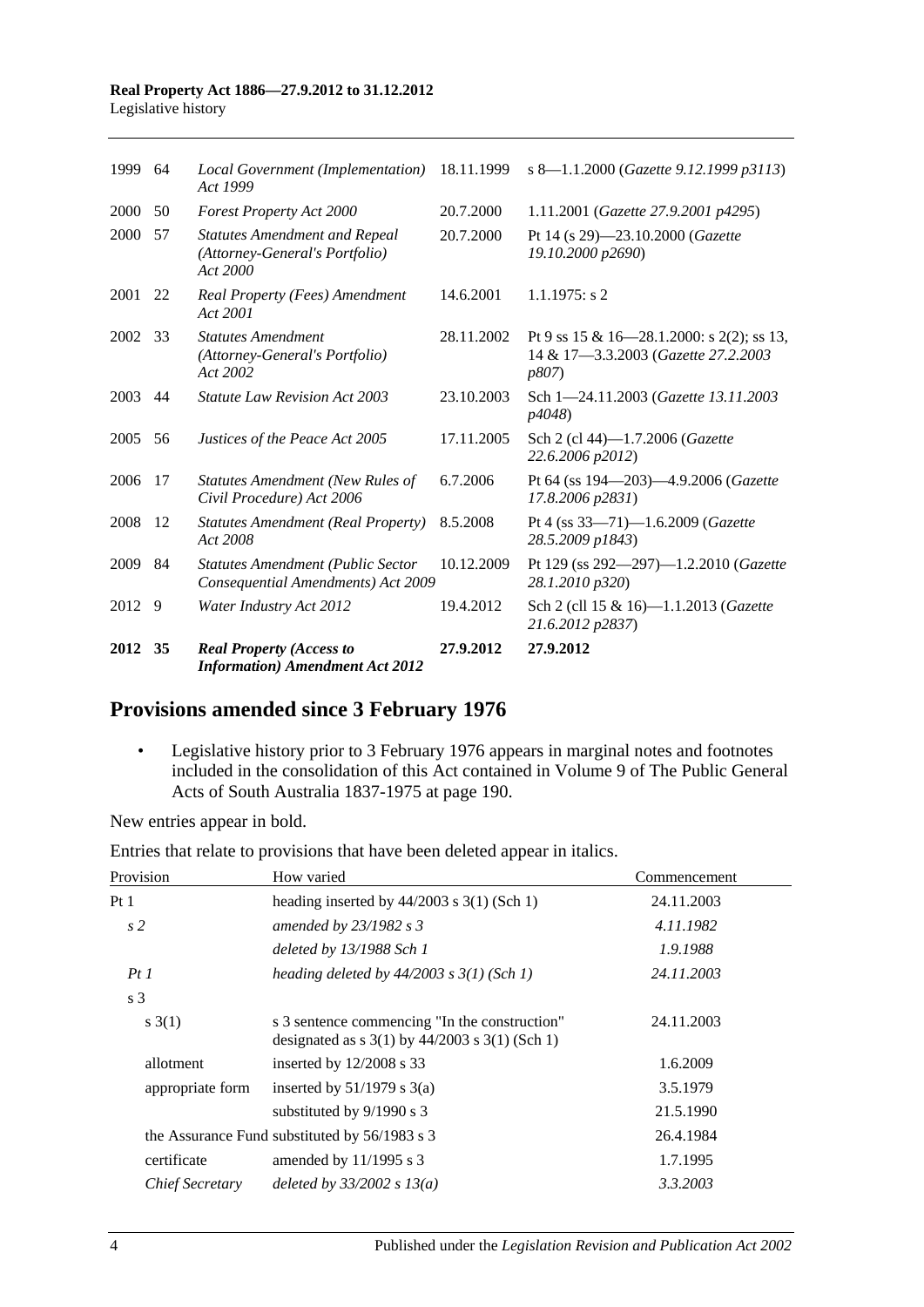| Court                            | substituted by $51/1979$ s 3(b)                                                                 | 3.5.1979   |
|----------------------------------|-------------------------------------------------------------------------------------------------|------------|
|                                  | amended by 33/2002 s 13(b)                                                                      | 3.3.2003   |
|                                  | amended by 17/2006 s 194                                                                        | 4.9.2006   |
| easement                         | inserted by 50/2000 Sch                                                                         | 1.11.2001  |
| <i>lunatic</i>                   | deleted $11/1994 s3(a)$                                                                         | 8.9.1994   |
| mentally<br>incapacitated person | inserted by $11/1994$ s $3(a)$                                                                  | 8.9.1994   |
| mind                             | person of unsound deleted by $11/1994 s 3(b)$                                                   | 8.9.1994   |
| s(2)                             | s 3 sentence commencing "The description"<br>designated as $s$ 3(2) by 44/2003 $s$ 3(1) (Sch 1) | 24.11.2003 |
| s 9                              | deleted by $44/2003$ s $3(1)$ (Sch 1)                                                           | 24.11.2003 |
| Pt 2                             |                                                                                                 |            |
| s 10                             | amended by 13/1988 Sch 1                                                                        | 1.9.1988   |
| Pt 3                             |                                                                                                 |            |
| s13                              | substituted by 51/1979 s 4                                                                      | 3.5.1979   |
| s 13(5)                          | substituted by 84/2009 s 292                                                                    | 1.2.2010   |
| s 14                             | substituted by 51/1979 s 4                                                                      | 3.5.1979   |
| s 14(1)                          | amended by 84/2009 s 293                                                                        | 1.2.2010   |
| s 15                             | substituted by 51/1979 s 4                                                                      | 3.5.1979   |
| s 15(1)                          | substituted by 84/2009 s 294                                                                    | 1.2.2010   |
| s16                              | substituted by 51/1979 s 4                                                                      | 3.5.1979   |
| ss 17 and 18                     | deleted by $51/1979 s 4$                                                                        | 3.5.1979   |
| s 19                             | amended by 12/2008 s 34                                                                         | 1.6.2009   |
| s 21                             | amended by 9/1990 s 4                                                                           | 21.5.1990  |
| s 23A                            |                                                                                                 |            |
| s 23A(1)                         | amended by $51/1979$ s $5(a)$                                                                   | 3.5.1979   |
|                                  | amended by 20/1987 s 2                                                                          | 16.4.1987  |
| $s$ 23A $(1a)$                   | inserted by $51/1979$ s $5(b)$                                                                  | 3.5.1979   |
|                                  | amended by 20/1987 s 2                                                                          | 16.4.1987  |
| s 24                             | amended by 17/2006 s 195                                                                        | 4.9.2006   |
| Pt 4                             |                                                                                                 |            |
| s <sub>25</sub>                  | s 25 I and II redesignated as s 25(a) and (b) by<br>$44/2003$ s 3(1) (Sch 1)                    | 24.11.2003 |
| s 27                             | amended by 11/1994 s 4                                                                          | 8.9.1994   |
|                                  | amended by 44/2003 s 3(1) (Sch 1)                                                               | 24.11.2003 |
| s 29                             | amended by 9/1990 s 5                                                                           | 21.5.1990  |
| s 31                             | amended by 84/2009 s 295                                                                        | 1.2.2010   |
| s 32                             | amended and designated as subsections (1) and<br>$(2)$ by 44/2003 s 3(1) (Sch 1)                | 24.11.2003 |
| s 33                             | amended by 11/1994 s 5                                                                          | 8.9.1994   |
| s 35                             | amended by 51/1979 s 6                                                                          | 3.5.1979   |
| s 36                             | amended by 51/1979 s 7                                                                          | 3.5.1979   |
| s 45                             | amended by 17/2006 s 196                                                                        | 4.9.2006   |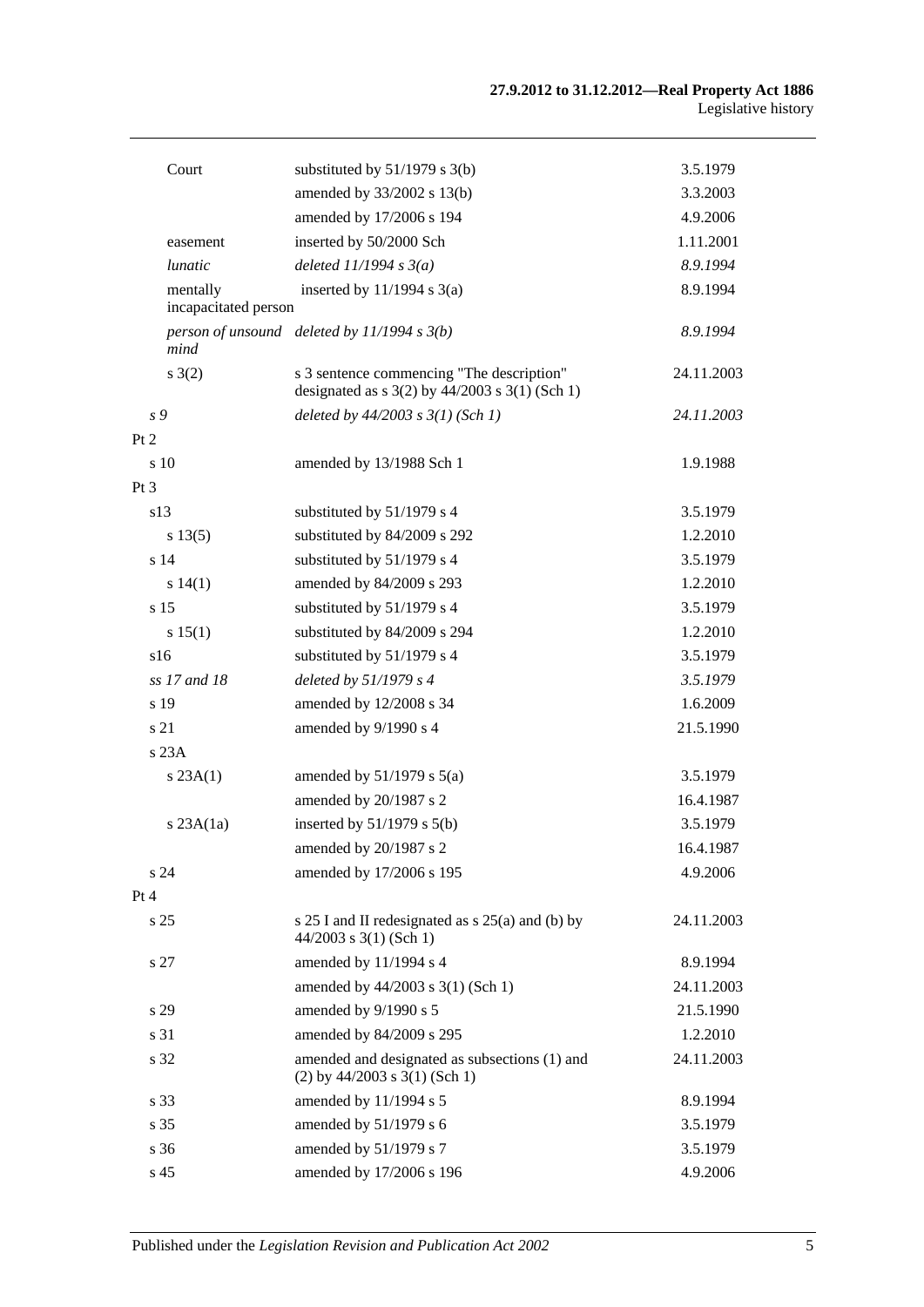#### **Real Property Act 1886—27.9.2012 to 31.12.2012** Legislative history

| $Pt\,5$            | heading substituted by 9/1990 s 6                                    | 21.5.1990  |
|--------------------|----------------------------------------------------------------------|------------|
| Pt 5 Div 1         | heading inserted by 9/1990 s 6                                       | 21.5.1990  |
| s 47               | substituted by 9/1990 s 7                                            | 21.5.1990  |
| s50                | deleted by $9/1990 s 8$                                              | 21.5.1990  |
| s 51               | amended by 9/1990 s 9                                                | 21.5.1990  |
| s 51A              | inserted by 9/1990 s 10                                              | 21.5.1990  |
| Pt 5 Div 2         | inserted by 9/1990 s 11                                              | 21.5.1990  |
| Pt 5 Div 2A        | inserted by 13/1992 s 3                                              | 18.2.1983  |
| $s$ 51 $F$         | deleted by $64/1999 s 8(a)$                                          | 1.1.2000   |
| Pt 5 Div 3         | heading inserted by 9/1990 s 12                                      | 21.5.1990  |
| s 52               | substituted by 9/1990 s 13                                           | 21.5.1990  |
| s 53               | substituted by 9/1990 s 14                                           | 21.5.1990  |
| s 54               |                                                                      |            |
| s 54(1)            | substituted by 51/1979 s 8                                           | 3.5.1979   |
|                    | amended by 9/1990 s 15                                               | 21.5.1990  |
| s 54A              | inserted by 51/1979 s 9                                              | 3.5.1979   |
|                    | deleted by 9/1990 s 16                                               | 21.5.1990  |
| s 56               |                                                                      |            |
| s 56(1)            | s 56 redesignated as s $56(1)$ by 20/1985 s 3                        | 18.11.1985 |
|                    | amended by 12/2008 s 35(1)                                           | 1.6.2009   |
| s 56(1a)           | inserted by 12/2008 s 35(2)                                          | 1.6.2009   |
| $s\,56(2)$ and (3) | inserted by 20/1985 s 3                                              | 18.11.1985 |
| s 56(4)            | inserted by 20/1985 s 3                                              | 18.11.1985 |
|                    | (a) deleted by $12/2008$ s $35(3)$                                   | 1.6.2009   |
| s 56A              | inserted by 9/1990 s 17                                              | 21.5.1990  |
| s 58               | amended by 12/2008 s 36                                              | 1.6.2009   |
| s 65               | substituted by 35/2012 s 3                                           | 27.9.2012  |
| s 66               | substituted by 9/1990 s 18                                           | 21.5.1990  |
| s 66A              | inserted by 11/1995 s 4                                              | 1.7.1995   |
| Pt 6               |                                                                      |            |
| s 69               | s 69 I—IX redesignated as $s$ 69(a)—(i) by<br>44/2003 s 3(1) (Sch 1) | 24.11.2003 |
| s 71               | amended by 51/1979 s 10                                              | 3.5.1979   |
|                    | amended by 44/2003 s 3(1) (Sch 1)                                    | 24.11.2003 |
| Pt 7               |                                                                      |            |
| s 73               | substituted by 51/1979 s 11                                          | 3.5.1979   |
| s 74               | amended by 9/1990 s 19                                               | 21.5.1990  |
| s 78A              | inserted by 12/2008 s 37                                             | 1.6.2009   |
| s 79               |                                                                      |            |
| $s\,79(2)$         | deleted by $51/1979 s 12(a)$                                         | 3.5.1979   |
| s79(3)             | deleted by 9/1990 s 20                                               | 21.5.1990  |
| $s\,79(6)$         | amended by 51/1979 s 12(b)                                           | 3.5.1979   |
| $s\,79(8)$         | inserted by $51/1979$ s $12(c)$                                      | 3.5.1979   |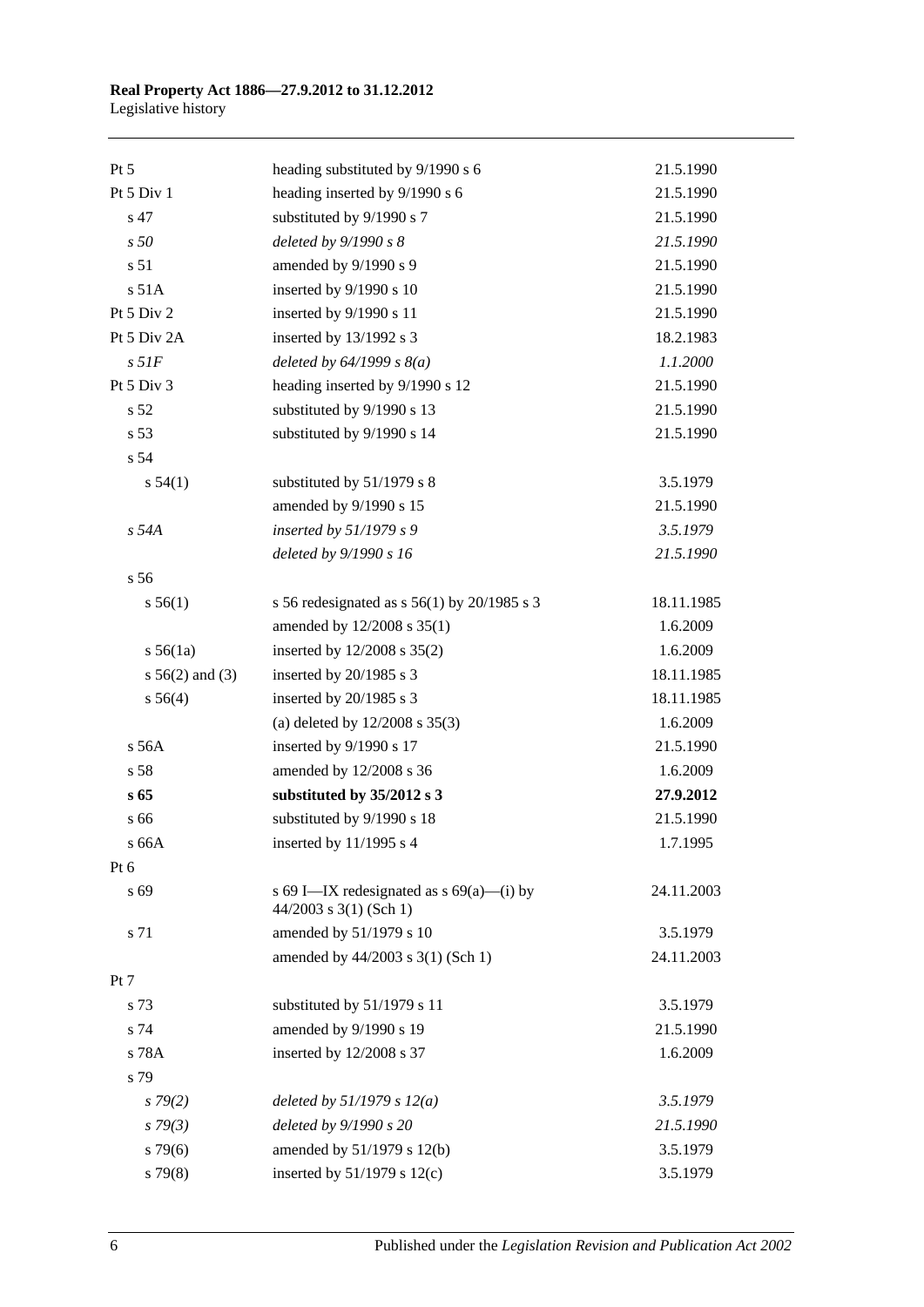| s 80                 | substituted by 9/1990 s 21                    | 21.5.1990 |
|----------------------|-----------------------------------------------|-----------|
| Pt 7A                |                                               |           |
| s 80C                |                                               |           |
| $s\ 80C(1)$          | amended by 84/2009 s 296                      | 1.2.2010  |
| s 80F                |                                               |           |
| $s$ 80 $F(6)$        | amended by 17/2006 s 197                      | 4.9.2006  |
| s 80H                |                                               |           |
| $s$ 80H(1)           | amended by 12/2008 s 38                       | 1.6.2009  |
| Pt 8                 |                                               |           |
| s 82                 | amended by 9/1990 s 22                        | 21.5.1990 |
| s 88                 | amended by 51/1985 s 3                        | 12.9.1985 |
| s 89                 | amended by 11/1994 s 6                        | 8.9.1994  |
| s 89A                | inserted by $51/1985$ s 4                     | 12.9.1985 |
| s 90                 |                                               |           |
| $s\,90(1)$           | s 90 redesignated as $s$ 90(1) by 51/1985 s 5 | 12.9.1985 |
| $s\,90(2)$           | inserted by 51/1985 s 5                       | 12.9.1985 |
| s 90A                | inserted by 32/1980 s 8                       | 22.5.1980 |
|                      | substituted by 11/1994 s 7                    | 8.9.1994  |
|                      | substituted by 12/2008 s 39                   | 1.6.2009  |
| s 90B                | inserted by 11/1994 s 7                       | 8.9.1994  |
| $s\ 90B(2)$          | amended by 12/2008 s 40(1), (2)               | 1.6.2009  |
| $s\ 90B(3)$          | substituted by $54/1994$ s $3(a)$             | 15.9.1994 |
| s $90B(3a)$ — $(3e)$ | inserted by $54/1994$ s $3(a)$                | 15.9.1994 |
| $s$ 90 $B(5)$        | deleted by $54/1994 s 3(b)$                   | 15.9.1994 |
| ss 90C-90E           | inserted by 11/1994 s 7                       | 8.9.1994  |
| s 90F                | inserted by 12/2008 s 41                      | 1.6.2009  |
| Pt 9                 |                                               |           |
| s 93                 | amended by 32/1980 s 9                        | 22.5.1980 |
|                      | substituted by 9/1990 s 23                    | 21.5.1990 |
| $s\,93(4)$ — $(8)$   | inserted by 35/2012 s 4                       | 27.9.2012 |
| s 94                 | substituted by 9/1990 s 23                    | 21.5.1990 |
| Pt 10                |                                               |           |
| s 96                 | amended by 51/1979 s 13                       | 3.5.1979  |
| s 96AA               | inserted by 12/2008 s 42                      | 1.6.2009  |
| s 96A                | amended by 11/1994 s 8                        | 8.9.1994  |
| s 100                | amended by 11/1994 s 9                        | 8.9.1994  |
| s 101                | deleted by 23/1982 s 4                        | 4.11.1982 |
| s 105                | amended by 51/1979 s 14                       | 3.5.1979  |
| s 107                | amended by 51/1979 s 15                       | 3.5.1979  |
| s 111                | amended by 9/1990 s 24                        | 21.5.1990 |
| s 112                | amended by 9/1990 s 25                        | 21.5.1990 |
|                      | amended by 11/1995 s 5                        | 1.7.1995  |
| s 115A               | substituted by 12/2008 s 43                   | 1.6.2009  |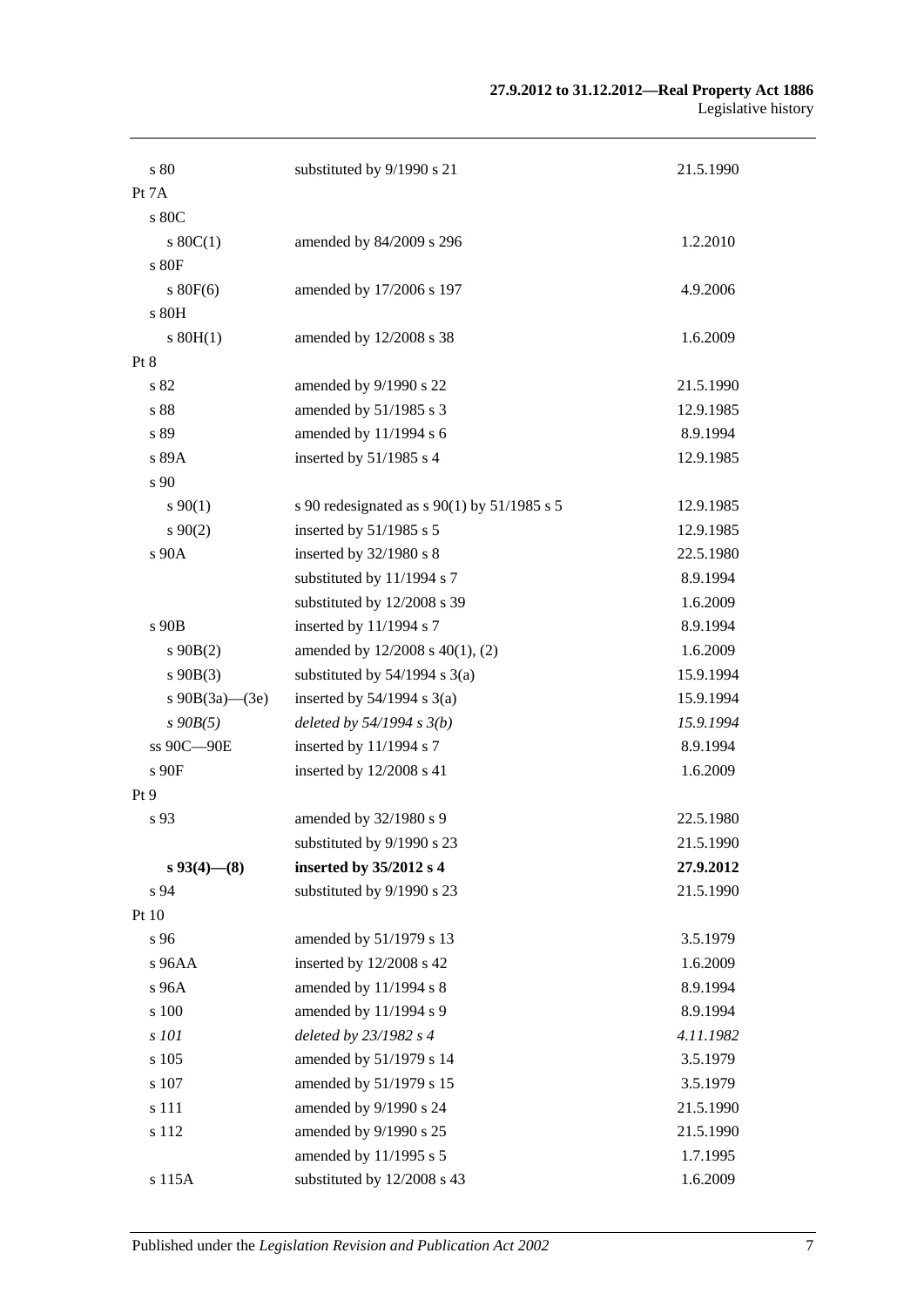## Pt 11

| s 116                  | amended by 51/1979 s 16                                                              | 3.5.1979   |
|------------------------|--------------------------------------------------------------------------------------|------------|
| s 119A                 | inserted by 69/1987 s 3                                                              | 1.8.1988   |
| s 120                  | substituted by 51/1979 s 17                                                          | 3.5.1979   |
| 120(2)                 | substituted by 12/2008 s 44                                                          | 1.6.2009   |
| s 121                  | amended by 12/2008 s 45                                                              | 1.6.2009   |
| s 122                  | amended by 51/1979 s 18                                                              | 3.5.1979   |
| s 124                  | s $124(1)$ and (2) redesignated as s $124(a)$ and (b)<br>by $44/2003$ s 3(1) (Sch 1) | 24.11.2003 |
| s 125                  | s 125(1)—(3) redesignated as s 125(a)—(c) by<br>$44/2003$ s 3(1) (Sch 1)             | 24.11.2003 |
| s 126                  | amended by 12/2008 s 46                                                              | 1.6.2009   |
| Pt 12                  |                                                                                      |            |
| s 128                  | amended by 51/1979 s 19                                                              | 3.5.1979   |
| s 129                  |                                                                                      |            |
| $s\ 129(2)$            | amended by 51/1979 s 20                                                              | 3.5.1979   |
| s 129A                 | inserted by 20/1985 s 4                                                              | 18.11.1985 |
| s 129A(1)              | amended by 12/2008 s 47(1)                                                           | 1.6.2009   |
| s 129A(2)              | amended by 12/2008 s 47(2)                                                           | 1.6.2009   |
| s 129A(3)              | substituted by $12/2008$ s $47(3)$                                                   | 1.6.2009   |
| s $129A(4)$            | amended by 12/2008 s 47(4)                                                           | 1.6.2009   |
| s 136                  | substituted by 68/1980 s 2                                                           | 13.11.1980 |
| s 140                  |                                                                                      |            |
| s 140(1)               | s 140 first sentence designated as $s$ 140(1) by<br>$44/2003$ s 3(1) (Sch 1)         | 24.11.2003 |
| $s\ 140(2)$            | s 140 second sentence designated as s 140(2) by<br>$44/2003$ s 3(1) (Sch 1)          | 24.11.2003 |
| s 141                  | amended by 11/1994 s 10                                                              | 8.9.1994   |
| s 143                  | amended by 51/1979 s 21                                                              | 3.5.1979   |
|                        | substituted by 9/1990 s 26                                                           | 21.5.1990  |
| $s\ 143(3)$            | substituted by 12/2008 s 48                                                          | 1.6.2009   |
| s 144                  | deleted by 51/1979 s 22                                                              | 3.5.1979   |
|                        | inserted by 12/2008 s 49                                                             | 1.6.2009   |
| s 145                  | amended by 12/2008 s 50(1), (2)                                                      | 1.6.2009   |
| s 146                  | substituted by 116/1978 s 2                                                          | 7.12.1978  |
| s 146(1)               | substituted by $20/1987$ s $3(a)$                                                    | 16.4.1987  |
| s $146(1a)$ and $(1b)$ | inserted by $20/1987$ s $3(a)$                                                       | 16.4.1987  |
| s146(2)                | amended by 20/1987 s 3(b), (c)                                                       | 16.4.1987  |
| $s\ 146(3)$            | amended by 20/1987 s 3(b)                                                            | 16.4.1987  |
| ss 147 and 148         | deleted by 116/1978 s 2                                                              | 7.12.1978  |
| s 148A                 |                                                                                      |            |
| s $148A(1)$            | amended by 12/2008 s 51(1), (2)                                                      | 1.6.2009   |
|                        | amended by 84/2009 s 297                                                             | 1.2.2010   |
| s 148A(3)              | amended by 12/2008 s 51(3)                                                           | 1.6.2009   |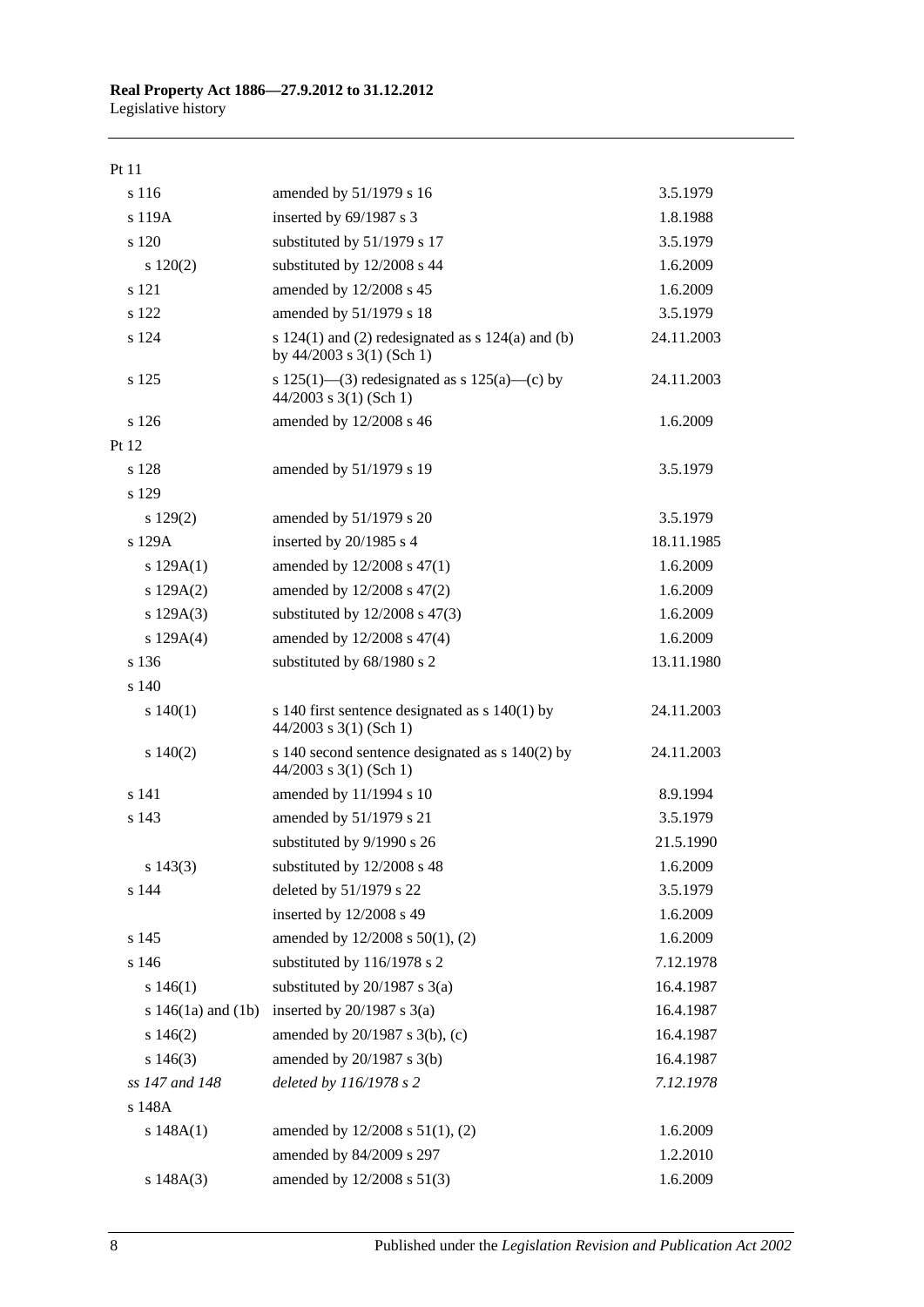| s 150    | substituted by 51/1979 s 23                                                       | 3.5.1979   |
|----------|-----------------------------------------------------------------------------------|------------|
| Pt 13    |                                                                                   |            |
| s 153    | substituted by 51/1979 s 24                                                       | 3.5.1979   |
| s 153(2) | amended by 26/1992 s 9                                                            | 6.7.1992   |
| $s$ 154  | deleted by 51/1979 s 24                                                           | 3.5.1979   |
| Pt 14    |                                                                                   |            |
| s 155    | amended by 51/1979 s 25                                                           | 3.5.1979   |
| s 156    | amended by 9/1990 s 27                                                            | 21.5.1990  |
| s 157    | amended by 51/1979 s 26                                                           | 3.5.1979   |
| Pt 15    |                                                                                   |            |
| s 163    | amended by $12/2008$ s $52(1)$ —(3)                                               | 1.6.2009   |
| s 164    | amended by $12/2008$ s $53(1)$ —(3)                                               | 1.6.2009   |
| s 165    | amended by 9/1990 s 28                                                            | 21.5.1990  |
| s 169    |                                                                                   |            |
| s169(2a) | s $169(2)$ second sentence designated as s $169(2a)$<br>by 44/2003 s 3(1) (Sch 1) | 24.11.2003 |
| s169(3)  | amended by 12/2008 s 54                                                           | 1.6.2009   |
| s 173    | s 173 I—IV redesignated as s $173(a)$ —(d) by<br>$44/2003$ s 3(1) (Sch 1)         | 24.11.2003 |
| s 176    | amended by 12/2008 s 55(1), (2)                                                   | 1.6.2009   |
| s 177    | substituted by 9/1990 s 29                                                        | 21.5.1990  |
| s 179    | amended by 12/2008 s 56                                                           | 1.6.2009   |
| s 181    | amended by 17/2006 s 198                                                          | 4.9.2006   |
| s 184    | substituted by 9/1990 s 30                                                        | 21.5.1990  |
|          | amended by 12/2008 s 57                                                           | 1.6.2009   |
| s 189    | substituted by 51/1979 s 27                                                       | 3.5.1979   |
|          | deleted by 9/1990 s 31                                                            | 21.5.1990  |
| s 190    | deleted by 51/1979 s 28                                                           | 3.5.1979   |
| Pt 16    |                                                                                   |            |
| s 191    | amended by 51/1979 s 29                                                           | 3.5.1979   |
|          | amended by 44/2003 s 3(1) (Sch 1)                                                 | 24.11.2003 |
|          | amended by 17/2006 s 199(1)-(5)                                                   | 4.9.2006   |
| Pt 17    |                                                                                   |            |
| s 192    | amended by 32/1980 s 10                                                           | 22.5.1980  |
|          | amended by 68/1980 s 3                                                            | 13.11.1980 |
|          | amended by 44/2003 s 3(1) (Sch 1)                                                 | 24.11.2003 |
| s 193    | amended by 32/1980 s 11                                                           | 22.5.1980  |
| s 194    | amended by 32/1980 s 12                                                           | 22.5.1980  |
| s 195    | amended by 32/1980 s 13                                                           | 22.5.1980  |
| s 200    | deleted by 12/2008 s 58                                                           | 1.6.2009   |
| Pt 18    |                                                                                   |            |
| s 201    | inserted by 56/1983 s 4                                                           | 26.4.1984  |
| s 205    | amended by 56/1983 s 5                                                            | 26.4.1984  |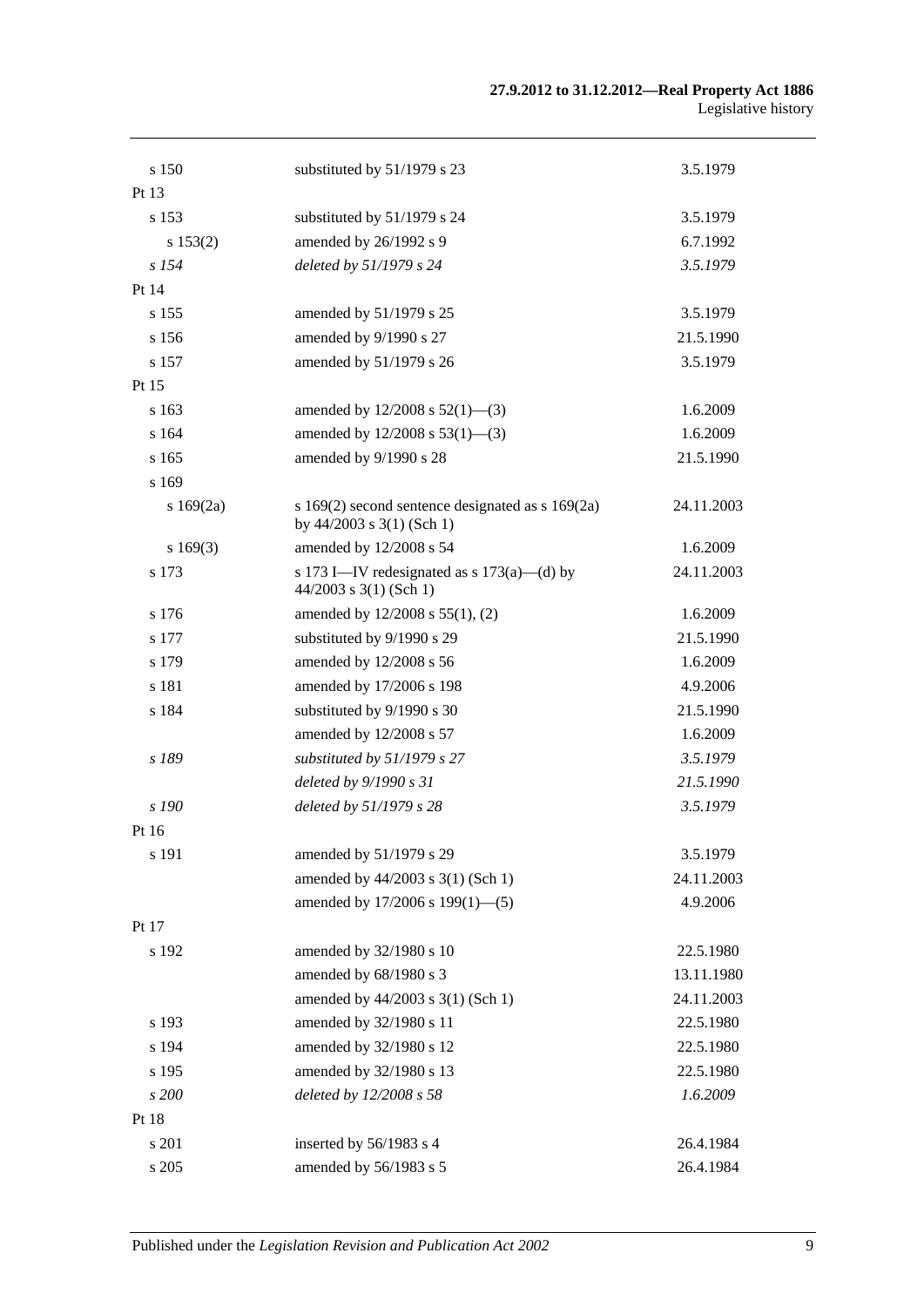| s206                     | deleted by $56/1983$ s 6                                                   | 26.4.1984                 |
|--------------------------|----------------------------------------------------------------------------|---------------------------|
| s 208                    | amended by 56/1983 s 7                                                     | 26.4.1984                 |
| s 210                    | amended by 56/1983 s 8                                                     | 26.4.1984                 |
|                          | amended by 33/2002 s 14                                                    | 3.3.2003                  |
| s 213                    | s 213 I—VIII redesignated as $s$ 213(a)—(h) by<br>$44/2003$ s 3(1) (Sch 1) | 24.11.2003                |
| s 216                    | substituted by 56/1983 s 9                                                 | 26.4.1984                 |
| Pt 19                    |                                                                            |                           |
| s 220                    | amended by 51/1979 s 30                                                    | 3.5.1979                  |
|                          | amended by 23/1982 s 5                                                     | 4.11.1982                 |
|                          | amended by 56/1983 s 10                                                    | 26.4.1984                 |
|                          | amended by 9/1990 s 32                                                     | 21.5.1990                 |
|                          | amended by 11/1994 s 11                                                    | 8.9.1994                  |
|                          | amended by 44/2003 s 3(1) (Sch 1)                                          | 24.11.2003                |
|                          | amended by 12/2008 s 59(1), (2)                                            | 1.6.2009                  |
|                          | (k) deleted by $12/2008$ s 59(3)                                           | 1.6.2009                  |
| s 223                    | substituted by 17/2006 s 200                                               | 4.9.2006                  |
| Pt 19A                   |                                                                            |                           |
| s 223A                   |                                                                            |                           |
| $s\,223A(3)$             | substituted by 51/1979 s 31                                                | 3.5.1979                  |
| Pt 19AB                  | inserted by $23/1982$ s 6                                                  | 4.11.1982                 |
| Pt 19AB Div 1            | amended by 56/1983 s 11                                                    | 1.7.1983                  |
|                          | amended by 51/1985 ss 6, 7                                                 | 12.9.1985                 |
|                          | amended by 13/1988 Sch 1                                                   | 1.9.1988                  |
|                          | amended by 32/1990 s 3                                                     | 2.8.1990                  |
|                          | amended by 23/1992 s 3                                                     | 21.5.1992                 |
|                          | amended by $54/1993$ s $12(a)$ —(f)                                        | 15.1.1994                 |
|                          | substituted by 11/1994 s 12                                                | 1.9.1995                  |
| s 223LA                  |                                                                            |                           |
| $s$ 223LA $(1)$          |                                                                            |                           |
| allotment                | amended by $38/1996$ s $24(a)$ —(c)                                        | 4.11.1996                 |
| division                 | amended by 38/1996 s 24(d)                                                 | 4.11.1996                 |
| electricity entity       | inserted by 159/1999, r 4(a) (Sch 1 cl 2)                                  | 29.7.1999                 |
|                          | substituted by 33/2002 s 15                                                | 28.1.2000                 |
| holder                   | inserted by $12/2008$ s $60(1)$                                            | 1.6.2009                  |
| service easement         | amended by 38/1996 s 24(e)                                                 | 4.11.1996                 |
|                          | amended by 159/1999, r 4(a) (Sch 1 cl 2)                                   | 29.7.1999                 |
|                          | amended by 9/2012 Sch 2 cl 15(1)                                           | 1.1.2013-not incorporated |
| statutory<br>emcumbrance | inserted by $12/2008$ s $60(2)$                                            | 1.6.2009                  |
| water industry<br>entity | inserted by 9/2012 Sch 2 cl 15(2)                                          | 1.1.2013-not incorporated |
| s 223LA(3)               | amended by 12/2008 s 60(3)                                                 | 1.6.2009                  |
| s 223LA(4)               | amended by $12/2008$ s $60(4)$ —(6)                                        | 1.6.2009                  |
|                          |                                                                            |                           |

10 Published under the *Legislation Revision and Publication Act 2002*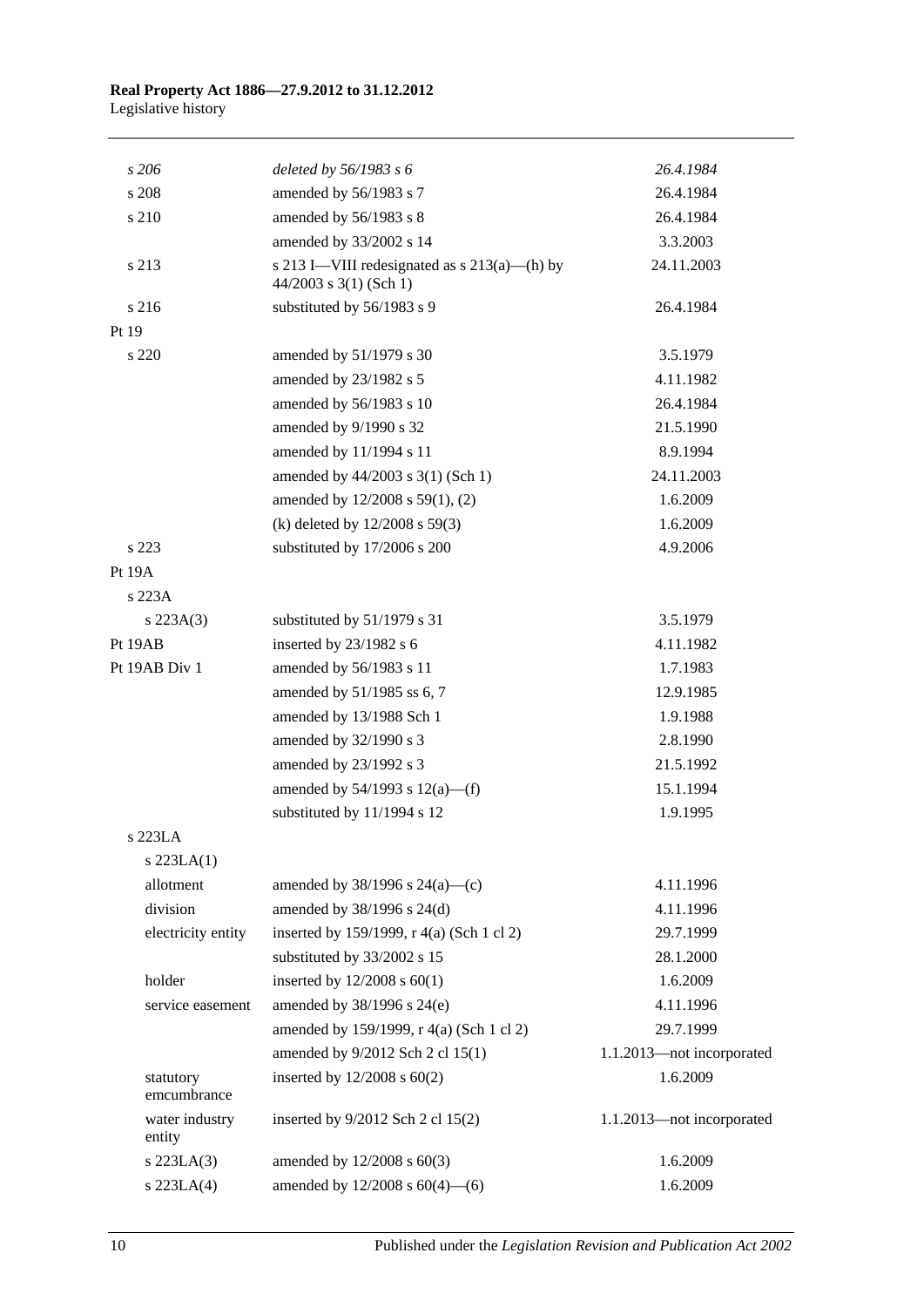| s 223LB                                      |                                                  |                           |
|----------------------------------------------|--------------------------------------------------|---------------------------|
| $s$ 223LB $(1)$                              | amended by $12/2008$ s $61(1)$                   | 1.6.2009                  |
| $s$ 223LB $(2)$                              | amended by 12/2008 s 61(2), (3)                  | 1.6.2009                  |
| $s$ 223LB $(5)$                              | amended by $38/1996$ s $25(a)$ , (b)             | 4.11.1996                 |
| $s$ 223LB $(8)$                              |                                                  |                           |
| allotment                                    | inserted by $38/1996$ s $25(c)$                  | 4.11.1996                 |
| Pt 19AB Div 2                                | amended by 56/1983 s 12                          | 1.7.1983                  |
|                                              | amended by 51/1985 ss 8, 9                       | 12.9.1985                 |
|                                              | amended by 9/1990 s 33                           | 21.5.1990                 |
|                                              | amended by $54/1993$ s $12(g)$ , (h)             | 15.1.1994                 |
|                                              | substituted by 11/1994 s 12                      | 1.9.1995                  |
| s 223LD                                      |                                                  |                           |
| $s$ 223LD $(3)$                              | (c) deleted by $12/2008$ s $62(1)$               | 1.6.2009                  |
| $s$ 223LD(5)                                 | amended by $12/2008$ s $62(2)$                   | 1.6.2009                  |
| s $223LD(5a)$                                | inserted by $12/2008$ s $62(3)$                  | 1.6.2009                  |
| $s$ 223LD(6)                                 | amended by 12/2008 s 62(4)                       | 1.6.2009                  |
| s 223LDA                                     | inserted by $12/2008$ s 63                       | 1.6.2009                  |
| s 223LE                                      |                                                  |                           |
| $s$ 223LE $(3)$                              | amended by 12/2008 s 64                          | 1.6.2009                  |
| s 223LG                                      |                                                  |                           |
| $s$ 223LG(1)                                 | amended by 9/2012 Sch 2 cl 16(1), (2)            | 1.1.2013-not incorporated |
| s 223LH                                      |                                                  |                           |
| $s$ 223LH(1)                                 | substituted by $12/2008$ s $65(1)$               | 1.6.2009                  |
| s $223LH(2a)$                                | inserted by $12/2008$ s $65(2)$                  | 1.6.2009                  |
| Pt 19AB Div 3                                | amended by 51/1985 ss 10-14                      | 12.9.1985                 |
|                                              | amended by 32/1990 s 4                           | 2.8.1990                  |
|                                              | amended by 23/1992 s 4                           | 21.5.1992                 |
|                                              | deleted by 54/1993 s 12(i)                       | 15.1.1994                 |
|                                              | inserted by 11/1994 s 12                         | 1.9.1995                  |
| s 223LG                                      |                                                  |                           |
| $s$ 223LG(1)                                 | substituted by $38/1996$ s $26(a)$               | 4.11.1996                 |
| $s$ 223LG $(3)$                              | amended by 159/1999, r 4(a) (Sch 1 cl 2)         | 29.7.1999                 |
|                                              | amended by 33/2002 s 16                          | 28.1.2000                 |
| s $223LG(5)$                                 | amended by 159/1999, r 4(a) (Sch 1 cl 2)         | 29.7.1999                 |
| $s$ 223LG(7)                                 | amended by 38/1996 s 26(b)                       | 4.11.1996                 |
|                                              | deleted by 159/1999, $r \cdot 4(a)$ (Sch 1 cl 2) | 29.7.1999                 |
| Pt 19AB Div 4                                | amended by 51/1985 s 15                          | 12.9.1985                 |
|                                              | amended by 9/1990 s 34                           | 21.5.1990                 |
|                                              | amended by 23/1992 s 5                           | 21.5.1992                 |
|                                              | deleted by 11/1994 s 12                          | 1.9.1995                  |
| Pt 19AB Div 4A before<br>deletion by 12/2008 | inserted by $23/1992 s 6$                        | 21.5.1992                 |
|                                              |                                                  |                           |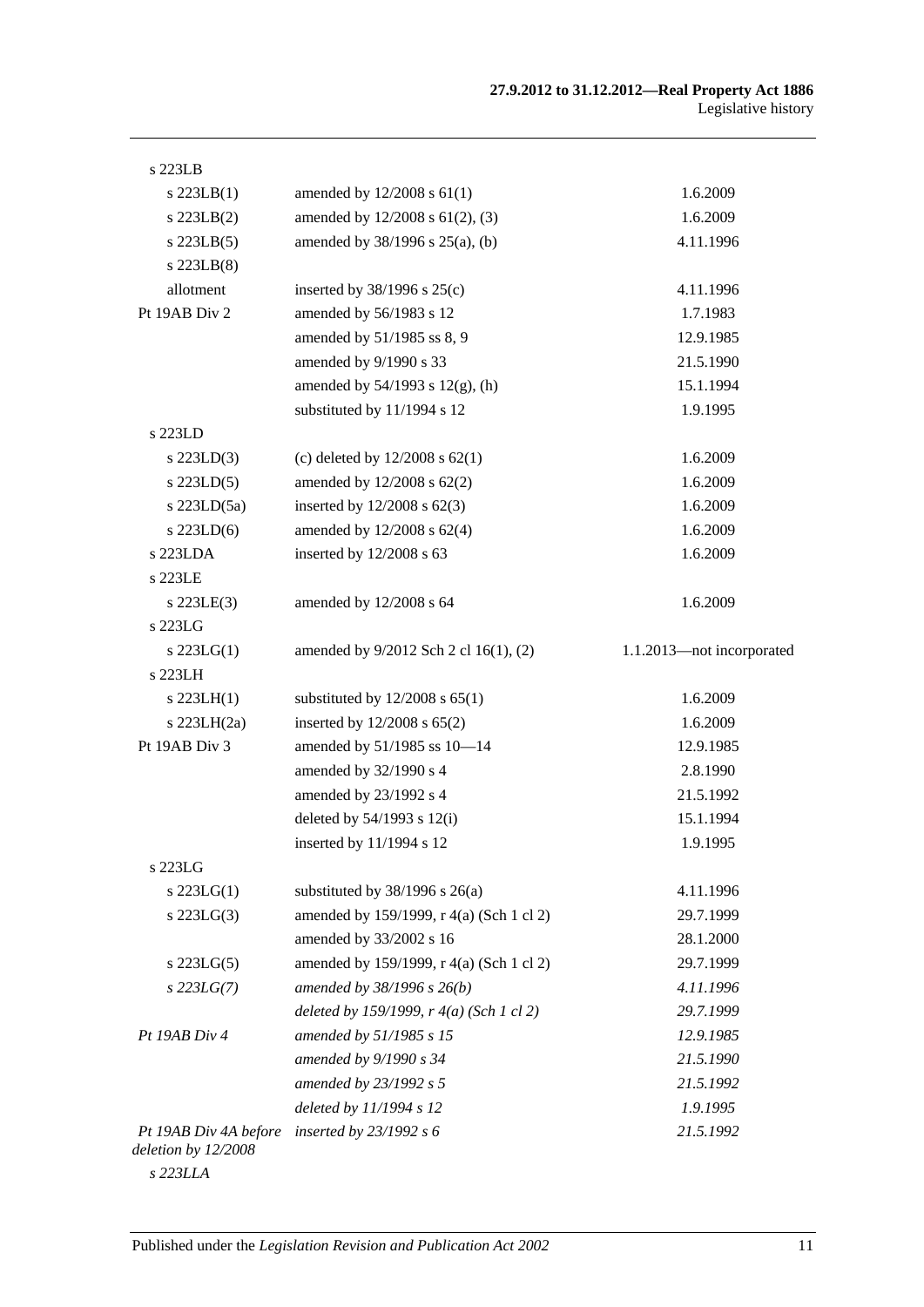#### **Real Property Act 1886—27.9.2012 to 31.12.2012** Legislative history

| division         | substituted by 38/1996 s 27            | 4.11.1996  |
|------------------|----------------------------------------|------------|
| strata plan      | inserted by 38/1996 s 27               | 4.11.1996  |
| s 223LLB         |                                        |            |
| $s$ 223LLB $(2)$ | amended by $54/1993 s 12(j)$           | 15.1.1994  |
|                  | amended by 38/1996 s 28                | 4.11.1996  |
| s 223LLC         |                                        |            |
| $s$ 223LLC(1)    | amended by 38/1996 s 29                | 4.11.1996  |
| Pt 19AB Div 4A   | deleted by 12/2008 s 66                | 1.6.2009   |
| Pt 19AB Div 5    |                                        |            |
| s 223LM          | amended by $54/1993$ s $12(k)$         | 15.1.1994  |
|                  | deleted by 11/1994 s 13                | 1.9.1995   |
| s 223LN          | amended by 51/1985 s 16                | 12.9.1985  |
|                  | deleted by 11/1994 s 13                | 1.9.1995   |
| s 223LO          | amended by 51/1985 s 17                | 12.9.1985  |
|                  | amended by 13/1988 Sch 1               | 1.9.1988   |
|                  | amended by 9/1990 s 35                 | 21.5.1990  |
|                  | amended by $54/1993$ s $12(l)$ , (m)   | 15.1.1994  |
|                  | deleted by 11/1994 s 13                | 1.9.1995   |
| Pt~19B           | amended by 68/1980 ss 4, 5             | 13.11.1980 |
|                  | amended by 23/1982 ss 7, 8 (Sch)       | 4.11.1982  |
|                  | amended by 62/1982 s 3(10) (Sch Pt 10) | 4.11.1982  |
|                  | amended by 96/1983 ss 3, 4             | 4.11.1982  |
|                  | amended by 51/1985 ss 18, 19           | 12.9.1985  |
|                  | deleted by 13/1988 Sch 1               | 1.9.1988   |
| Pt 20            |                                        |            |
| ss 224 and 225   | deleted by 17/2006 s 201               | 4.9.2006   |
| s 229            | amended by 9/1990 s 36                 | 21.5.1990  |
|                  | amended by 59/1994 Sch 2               | 1.1.1995   |
|                  | amended by $44/2003$ s 3(1) (Sch 1)    | 24.11.2003 |
| s 230            | amended by 59/1994 Sch 2               | 1.1.1995   |
| s 231            | deleted by 59/1994 Sch 2               | 1.1.1995   |
| s 232            | amended by 56/1983 s 13                | 26.4.1984  |
|                  | amended by 12/2008 s 67(1), (2)        | 1.6.2009   |
| s 233            | amended by 9/1990 s 37                 | 21.5.1990  |
|                  | amended by 44/2003 s 3(1) (Sch 1)      | 24.11.2003 |
| ss 235 and 236   | deleted by 56/2005 Sch 2 cl 44         | 1.7.2006   |
| s 240            | amended by 59/1994 Sch 2               | 1.1.1995   |
| Pt 21            |                                        |            |
| s 241            | amended by 62/1982 s 3(10) (Sch Pt 10) | 4.11.1982  |
|                  | substituted by 51/1985 s 20            | 12.9.1985  |
| s 242            | amended by 51/1985 s 21                | 12.9.1985  |
|                  | amended by 13/1988 Sch 1               | 1.9.1988   |
|                  | amended by 9/1990 s 38                 | 21.5.1990  |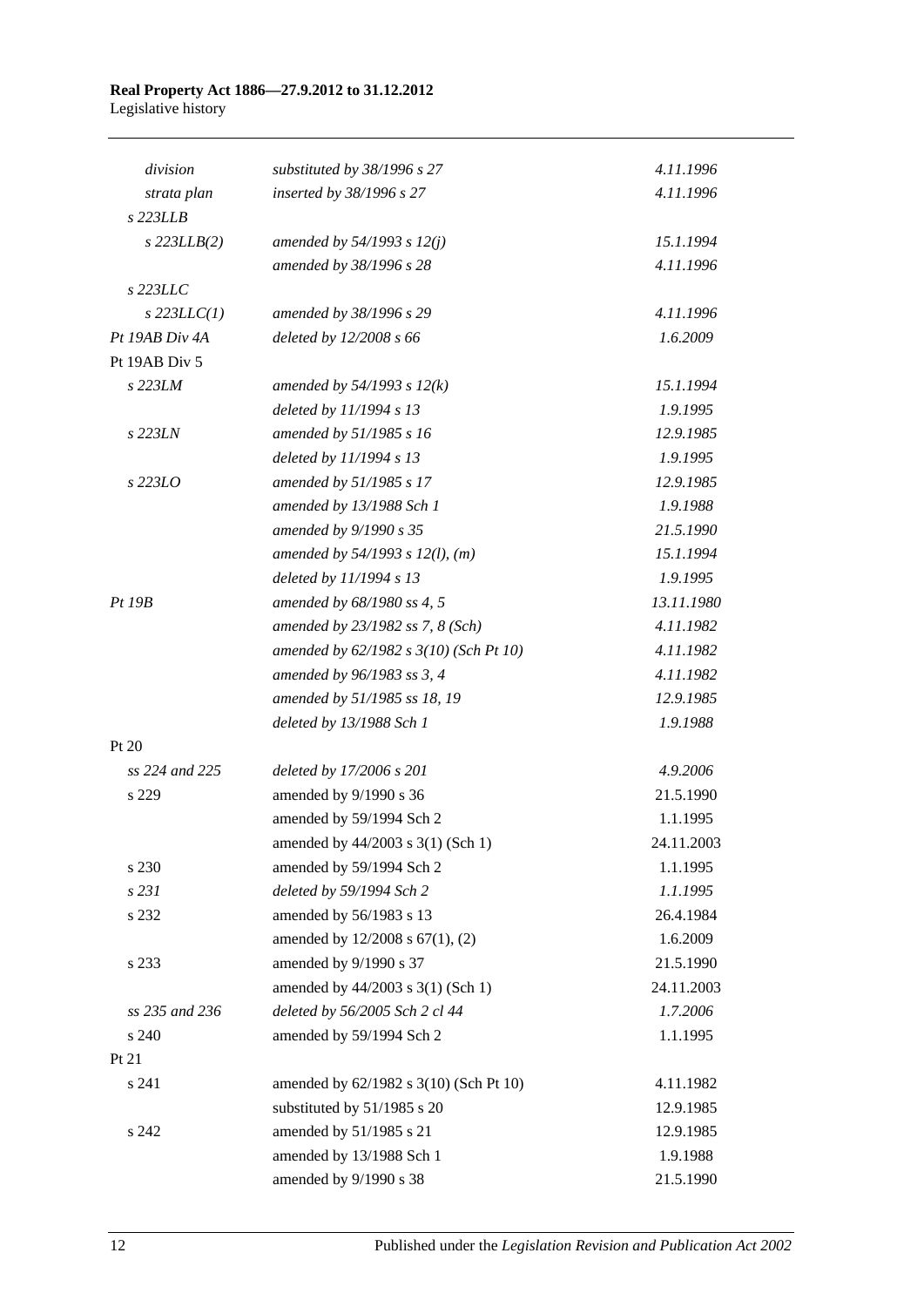|                      | amended by 38/1996 s 30                                                     | 4.11.1996  |
|----------------------|-----------------------------------------------------------------------------|------------|
| s 244                | amended by 11/1994 s 14                                                     | 8.9.1994   |
| s 245                | substituted by 11/1994 s 15                                                 | 8.9.1994   |
| s 249                |                                                                             |            |
| $s\,249(1)$          | s 249 first sentence designated as s 249(1) by<br>$44/2003$ s 3(1) (Sch 1)  | 24.11.2003 |
| $s\,249(2)$          | s 249 second sentence designated as s 249(2) by<br>$44/2003$ s 3(1) (Sch 1) | 24.11.2003 |
| s 254                | amended by 9/1990 s 39                                                      | 21.5.1990  |
| s 255                | inserted by $64/1999$ s $8(b)$                                              | 1.1.2000   |
| s257                 | deleted by 9/1990 s 40                                                      | 21.5.1990  |
| s260                 | amended by 17/2006 s 202                                                    | 4.9.2006   |
| ss 267 and 268       | substituted by $11/1995$ s 6                                                | 1.7.1995   |
| s269                 | deleted by 11/1995 s 6                                                      | 1.7.1995   |
| s 273                |                                                                             |            |
| $s\,273(1)$          | s 273(2) amended and redesignated as s 273(1)<br>by 56/1983 s 14            | 26.4.1984  |
| s $273(2)$ and $(3)$ | inserted by $56/1983$ s $14(b)$                                             | 26.4.1984  |
| s 274                |                                                                             |            |
| $s\,274(1)$          | amended by 51/1979 s 32                                                     | 3.5.1979   |
|                      | s 274 redesignated as s 274(1) by 56/1983 s 15                              | 26.4.1984  |
|                      | amended by 12/2008 s 68                                                     | 1.6.2009   |
| s $274(2)$ and $(3)$ | inserted by 56/1983 s 15                                                    | 26.4.1984  |
|                      | amended by 12/2008 s 68                                                     | 1.6.2009   |
| s 276                | substituted by 51/1979 s 33                                                 | 3.5.1979   |
| s 277                |                                                                             |            |
| $s \, 277(1)$        | amended by 57/2000 s 29                                                     | 23.10.2000 |
|                      | amended by 12/2008 s 69                                                     | 1.6.2009   |
| $s \frac{277}{1a}$   | inserted by 22/2001 s 3                                                     | 1.1.1975   |
| Sch 1                |                                                                             |            |
| cll 1 and 5          | inserted by 11/1994 s 16                                                    | 8.9.1994   |
| cll 2-4              | inserted by 11/1994 s 16                                                    | 1.9.1995   |
| Sch 2                | amended by 9/1990 s 41                                                      | 21.5.1990  |
| Sch 4                | deleted by 51/1979 s 34                                                     | 3.5.1979   |
| Sch 5                | amended by 11/1994 s 17                                                     | 8.9.1994   |
|                      | heading substituted by 12/2008 s 70                                         | 1.6.2009   |
| Sch 6                | deleted by 51/1979 s 35                                                     | 3.5.1979   |
|                      | inserted by 51/1985 s 22                                                    | 12.9.1985  |
|                      | heading substituted by $44/2003$ s 3(1) (Sch 1)                             | 24.11.2003 |
|                      | amended by 12/2008 s 71(1), (2)                                             | 1.6.2009   |
| Schs 7—14            | deleted by 51/1979 s 35                                                     | 3.5.1979   |
| Sch 17               | heading substituted by 44/2003 s 3(1) (Sch 1)                               | 24.11.2003 |
| Schs 18 and 19       | deleted by 11/1995 s 7                                                      | 1.7.1995   |